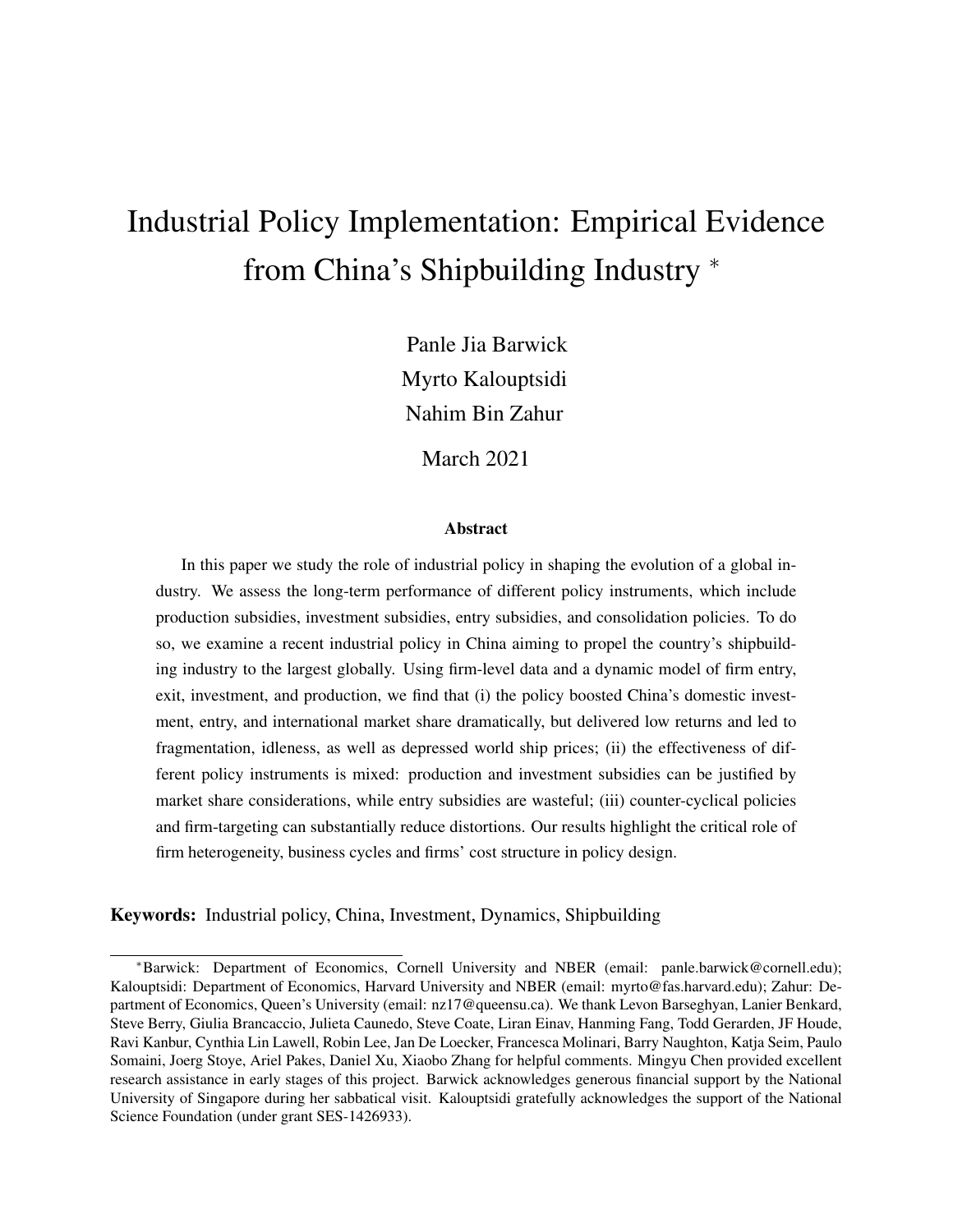# 1 Introduction

Industrial policy has been widely used in both developed and developing countries. Examples include the U.S. and Europe after World War II, Japan in the 1950s and 1960s [\(Johnson,](#page-38-0) [1982;](#page-38-0) [Ito,](#page-38-1) [1992\)](#page-38-1), South Korea and Taiwan in the 1960s and 1970s [\(Amsden,](#page-35-0) [1989;](#page-35-0) [Lane,](#page-38-2) [2019\)](#page-38-2), China, India, Brazil, and other developing countries more recently [\(Stiglitz and Lin,](#page-40-0) [2013\)](#page-40-0). It was once considered 'outdated' in developed countries but is now back in spotlight in Europe and the  $U.S.$ <sup>1</sup> Designing and implementing industrial policies is a complicated task. Governments seeking to promote the growth of selected sectors have a wide range of policy tools at their disposal, including subsidies on output, provision of loans at below-market interest rates, preferential tax policies, tariff and non-tariff barriers, and so on. They must also choose the timing of policy interventions and whether to target selected firms within an industry. As [Rodrik](#page-39-0) [\(2010\)](#page-39-0) puts it, "The real question about industrial policy is not whether it should be practiced, but how."

China's shipbuilding industry provides a great illustration of the challenges associated with designing effective industrial policies. At the turn of the century, China's nascent shipbuilding industry accounted for less than 10% of world production. During the 11th (2006-2010) and 12th (2011-2015) National Five-Year Plans, shipbuilding was dubbed a pillar industry in need of special oversight and consequently received numerous policy interventions. Within a few years, China overtook Japan and South Korea to become the world's leading ship producer in terms of output. However, this impressive output growth was achieved via a massive entry wave of new firms, which exacerbated industry fragmentation and led to low capacity utilization.<sup>2</sup> Plummeting ship prices during the aftermath of the financial crisis threatened the survival of many firms in the industry and prompted the government to place a moratorium on the entry of new firms. In addition, policy support was shifted towards selected firms on the "White List" in an effort to promote industry consolidation.

The example of shipbuilding, which echoes patterns observed in other industries (steel, solar panels, auto, etc.), highlights the complexity in implementing industrial policies and the difficulties that are associated with empirically evaluating past experiences. Not only do we need to carefully observe and identify policies that are implemented, which are often opaque, but we also need to properly account for the role of industry dynamics, business cycles and firm heterogeneity. As a result, relative to the large theoretical literature on industrial policy and its popularity in practice,

<sup>1</sup>See *The Economist* 2019: [https://www.economist.com/europe/2019/02/21/](https://www.economist.com/europe/2019/02/21/how-china-has-pushed-germany-to-rethink-industrial-policy) [how-china-has-pushed-germany-to-rethink-industrial-policy](https://www.economist.com/europe/2019/02/21/how-china-has-pushed-germany-to-rethink-industrial-policy).

 $^{2}$ This pattern is not unique to the shipbuilding industry. In many other industries that received government support in the 1990s and 2000s, such as steel, auto, and solar panels, sector growth can also be characterized by the proliferation of small firms and an overall fragmented industry structure (Figure [1\)](#page-45-0). This is in contrast to the experience of other countries. For example, South Korea's industrial policy of promoting heavy industries in the late 1970s mainly targeted large business conglomerates or the "chaebol" [\(Fukagawa,](#page-37-0) [1997\)](#page-37-0).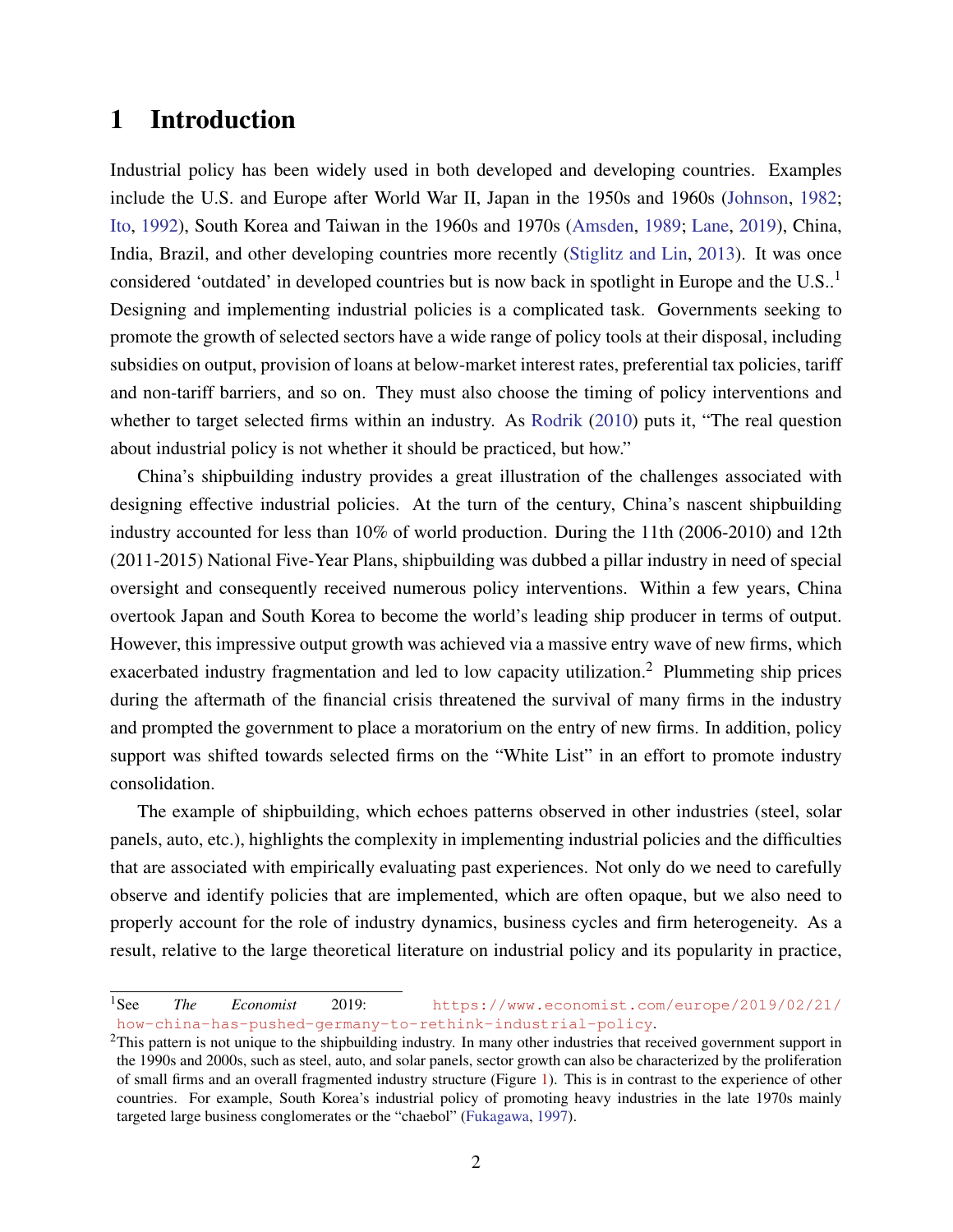empirical analysis is much more limited (see Lane (2020) for an excellent review.)

In this paper, we use shipbuilding as a case study to address two questions of interest. First, how did China's industrial policy affect the evolution of both the domestic and global industry? Second, what is the relative performance (in terms of welfare considerations) of different policy instruments, which include production subsidies (e.g., subsidized material inputs, export credits, buyer financing), investment subsidies (e.g., low-interest long-term loans, expedited capital depreciation), entry subsidies (e.g., below-market-rate land prices), and consolidation policies (White Lists)?

A critical challenge in our analysis is the lack of information on the nature and magnitude of government subsidies. This is not specific to our analysis. As documented in a large literature [\(Bruce,](#page-36-0) [1990;](#page-36-0) [Young,](#page-40-1) [2000;](#page-40-1) [Anderson and Van Wincoop,](#page-35-1) [2004;](#page-35-1) [Poncet,](#page-39-1) [2005;](#page-39-1) [Kalouptsidi,](#page-38-3) [2018;](#page-38-3) [Barwick et al.,](#page-35-2) [2020;](#page-35-2) [Bai and Liu,](#page-35-3) [2019\)](#page-35-3), industrial subsidies are often purposefully covert and notoriously difficult to detect and measure. To overcome this challenge, we thus adopt the approach in the existing literature and recover the magnitude of subsidies by estimating the cost structure of the industry before and after the policies were implemented.

Specifically, we develop a structural model of the industry that incorporates dynamics and firm heterogeneity, both of which are essential for determining the long-term implications of industrial policy. In each period, firms engage in Cournot competition: they choose production output subject to convex production costs and charge a markup. Then they decide whether or not to exit and how much to invest conditional on staying. Investment increases firm capital, which in turn reduces future production costs. Potential entrants make entry decisions based on their expected lifetime profitability, as well as the cost of entry. China's industrial policy affects all of these decisions by lowering the relevant costs.

We next estimate the model using data on firm-level output, capital, and characteristics, as well as ship market prices. The main primitives of interest are production costs, investment costs, entry costs, exit scrap values, as well as the demand for ships. Estimates for industrial subsidies are obtained via changes in firm costs upon the introduction of different policies. Our empirical strategy departs from the literature on firm dynamic decisions in two ways. First, we estimate the fixed costs of production from accounting data to accommodate periods in the latter part of our sample when idling capacity and zero production plagued the industry. Second, we allow for continuous investment under unobserved cost shocks and adjustment costs, in light of heterogeneous investment across firms with similar attributes. $3$  Once the key parameters are uncovered, we evaluate the long-term implications of China's industrial policy in counterfactual analysis, simulating the global shipbuilding industry over time and turning on and off different policy instruments as needed.

 $3R$ yan [\(2012\)](#page-39-2) is another example with continuous investment and heterogeneous shocks. Unlike our setting, he formulates investment as following an S-s rule.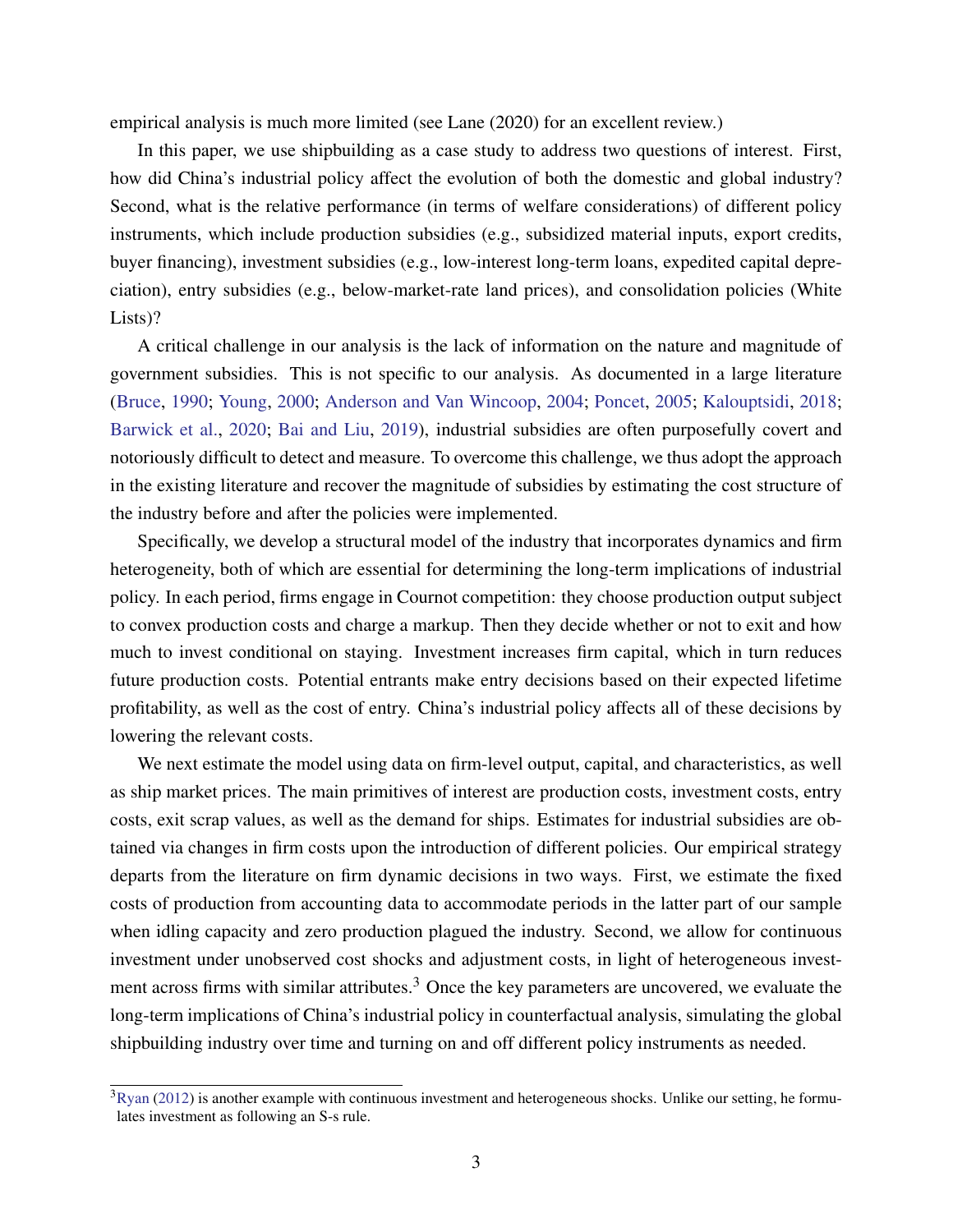Our analysis delivers four sets of main findings. First, like many other policies unleashed by China's central government in the past few decades, the scale of the industrial policy in the shipbuilding industry is massive, compared to the size of the industry. Our estimates suggest that the policy support from 2006 to 2013 boosted China's domestic investment and entry by 140% and 120%, respectively, and increased its world market share by over 40%. Importantly, nearly threequarters of this expansion occurred via business stealing from rival countries (Japan and South Korea). However, relative to its magnitude, the policy generated negligible profits to domestic producers and modest gains to worldwide consumer surplus. In the long run, the gross rate of return of the adopted policy mix, as measured by the lifetime profit gains of domestic firms divided by the magnitude of the policy, is only 18%. The policy attracted a large number of inefficient producers and exacerbated the extent of excess capacity. In addition, fixed costs contributed to the low returns, due to the volatile nature of the industry.

Second, the effectiveness of different policy instruments is mixed. Production and investment subsidies can be justified on the grounds of revenue considerations, but entry subsidies are wasteful and lead to increased industry fragmentation and idleness. This is because entry subsidies attract small and inefficient firms; in contrast, production and investment subsidies favor large and efficient firms that benefit from economies of scale. As expected, production subsidies are more effective at achieving output targets, while investment subsidies facilitate higher capital formation over the long run. In addition, distortions are convex so that the rate of return deteriorates when multiple policies interact.

Third, our analysis suggests that the efficacy of industrial policy is significantly affected by the presence of boom and bust cycles, as well as by heterogeneity in firm efficiency, both of which are notable features of the shipbuilding industry. A counter-cyclical policy would have out-performed the pro-cyclical policy that was adopted by a large margin. Indeed, their effectiveness at raising long-term industry profit differs by nearly twofold, which is primarily driven by two factors: a composition effect (more low-cost firms operate in a bust compared to a boom) and the much more costly expansion during booms (due to convex production and investment costs).

Fourth, we examine the consolidation policy adopted in the aftermath of the financial crisis, whereby the government implemented a moratorium on entry and issued a "White List" of firms that are prioritized for government support. This strategy was adopted in several industries to curb excess capacity and create national champions that can compete globally.<sup>4</sup> Consistent with the evidence discussed above, we find that targeting low-cost firms significantly reduces distortions. As a result, the industrial policy's return improved over time: it was low in earlier years when output expansion was primarily fueled by entry of inefficient firms, and increased considerably as the government shifted support to more efficient firms and used the White List to channel subsidies. That

<sup>4</sup>See <https://www.wsj.com/articles/SB10001424127887324624404578257351843112188>.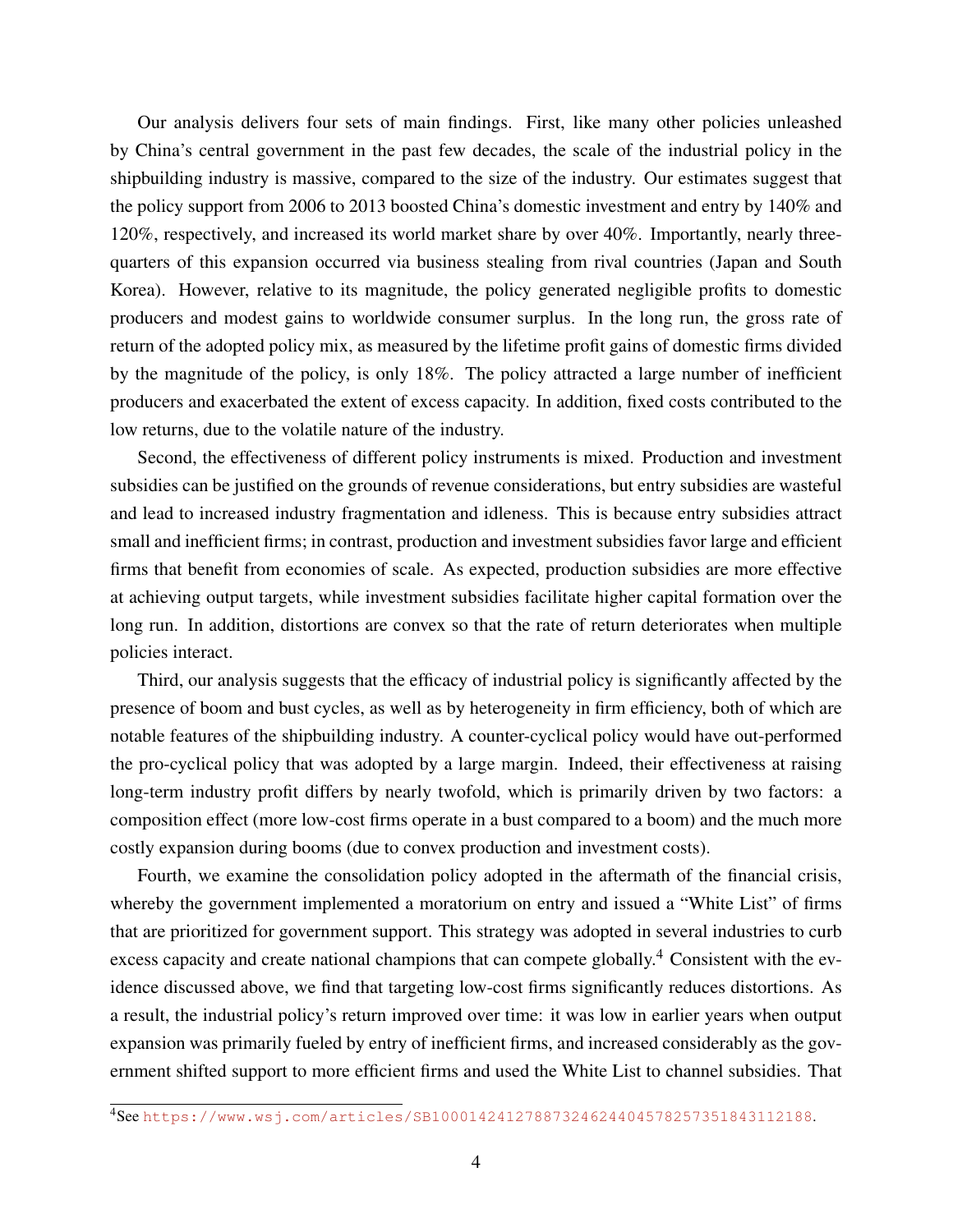said, the government's White List was sub-optimal and favored state-owned enterprises (SOEs) at the expense of the most efficient firms.

Finally, we examine the possible rationales for adopting the policy. As firms in our model have market power, which distorts market output, strategic trade considerations may provide an incentive for the policy maker to intervene. Nonetheless, simulation results suggest that strategic trade benefits are small, as the extent of market power is limited. In addition, we find no evidence of industry-wide learning-by-doing (Marshallian externalities), another common rationale for industrial policy.

While our paper uses a partial equilibrium framework to assess the policies, we also examine spillovers to the rest of the economy. We find limited evidence that the shipbuilding industry generates significant spillovers to other domestic sectors (e.g., steel production, ship owning, or the labor market). However, the substantial increase in the global fleet ensuing from China's increase in ship production did lower freight costs and increase China's imports and exports. Our (back of the envelope) calculations indicate that the policy (which averaged \$11.3bn annually between 2006 and 2013) lowered freight rates by 6% and boosted China's trade volume by 5% (\$144 bn annually). That said, evaluating the welfare gains of the associated increase in trade volume requires a general equilibrium trade model and falls beyond the scope of this paper. Finally, non-economic arguments, such as national security, military considerations, and the desire to be world number one [\(Grossman,](#page-37-1) [1990\)](#page-37-1) could also be relevant in the design of this policy. Regardless of the motivation, our analysis estimates the policy's costs and assesses the relative efficacy of different policy instruments.

Related Literature There is a large theoretical literature on industrial policy [\(Hirschman,](#page-37-2) [1958;](#page-37-2) [Baldwin,](#page-35-4) [1969;](#page-35-4) [Krueger,](#page-38-4) [1990;](#page-38-4) [Krugman,](#page-38-5) [1991;](#page-38-5) [Harrison and Rodriguez-Clare,](#page-37-3) [2010;](#page-37-3) [Stiglitz et](#page-39-3) [al.,](#page-39-3) [2013;](#page-39-3) [Itskhoki and Moll,](#page-38-6) [2019\)](#page-38-6). The earlier empirical literature on industrial policy mostly focuses on describing what happens to the benefiting industries (or countries) with regards to output, revenue, and growth rates [\(Baldwin and Krugman,](#page-35-5) [1988;](#page-35-5) [Head,](#page-37-4) [1994;](#page-37-4) [Luzio and Greenstein,](#page-39-4) [1995;](#page-39-4) [Irwin,](#page-38-7) [2000;](#page-38-7) [Hansen et al.,](#page-37-5) [2003\)](#page-37-5), while recent studies recognize the importance of measuring the impact on productivity and cross-sector spillovers [\(Aghion et al.,](#page-34-0) [2015;](#page-34-0) [Lane,](#page-38-2) [2019;](#page-38-2) [Liu,](#page-38-8) [2019\)](#page-38-8). A related literature analyzes trade policies, in particular export subsidies [\(Das et al.,](#page-36-1) [2007\)](#page-36-1), R&D subsidies [\(Hall and Van Reenen,](#page-37-6) [2000;](#page-37-6) [Bloom et al.,](#page-36-2) [2002;](#page-36-2) [Wilson,](#page-40-2) [2009\)](#page-40-2), place-based policies targeting disadvantaged geographical areas [\(Neumark and Simpson,](#page-39-5) [2015;](#page-39-5) [Criscuolo et al.,](#page-36-3) [2019\)](#page-36-3), and environmental subsidies [\(Yi et al.](#page-40-3) [2015;](#page-40-3) [Aldy et al.](#page-35-6) [2018\)](#page-35-6).

Much of the existing literature focuses on whether industrial policy should be implemented at all and which sectors should be targeted. Our analysis, by contrast, examines the design of industrial policy within a sector, a question that has received much less attention in prior work. To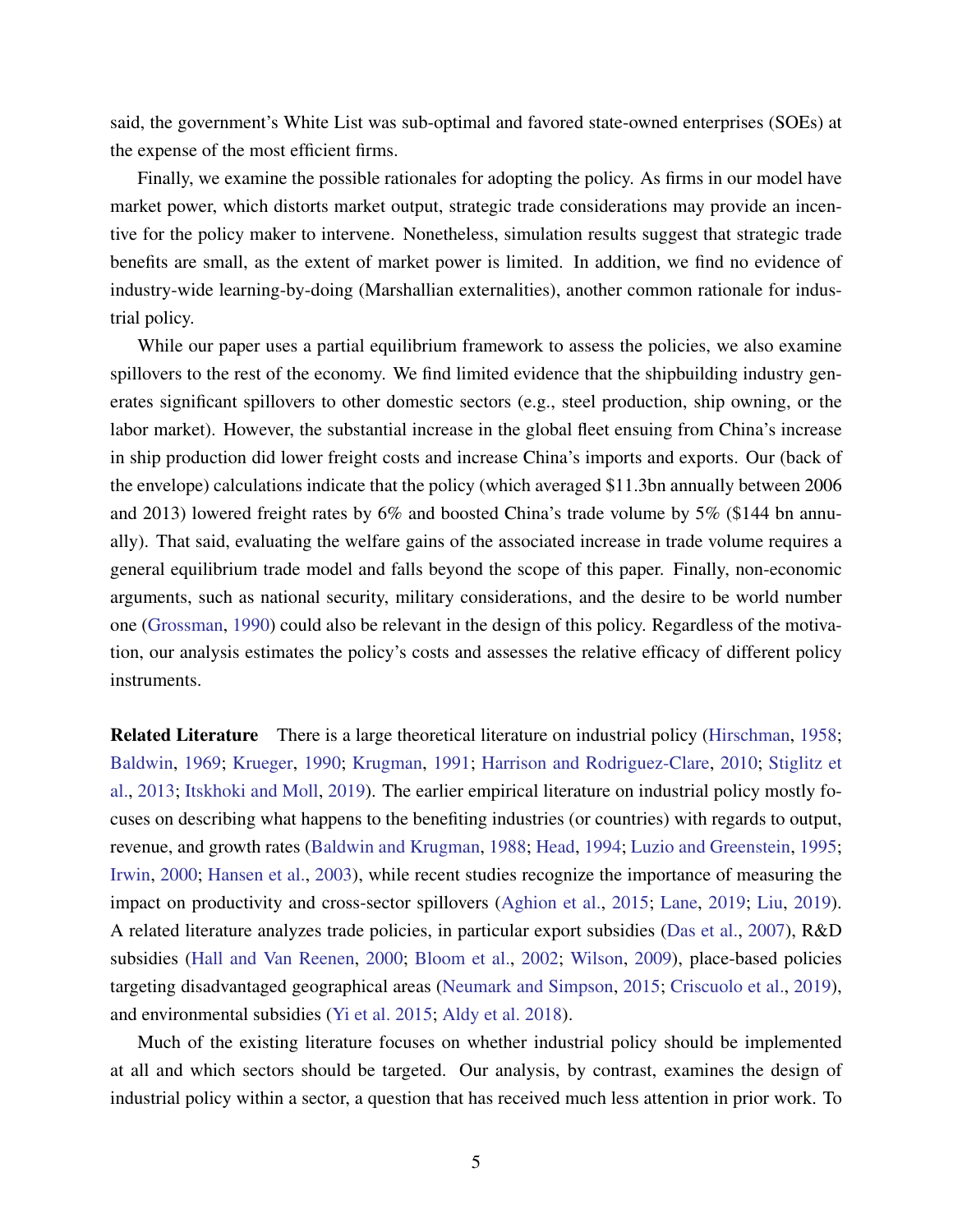the best of our knowledge, our paper provides the first structural analysis of a large-scale industrial policy using firm-level data that studies policy design and evaluates the performance of different policy instruments. The key features of our analysis are rich firm heterogeneity and market power, real business cycles and firm dynamics, and a variety of policy instruments in an important industry. We illustrate that how industrial policy is implemented can radically affect the dynamic evolution of an industry. At the same time, different policy instruments may entail very different returns.

Our paper also contributes to the growing literature studying how China's industrial development has been shaped by a variety of policy interventions, including consolidation policies [\(Rubens,](#page-39-6) [2021\)](#page-39-6), R&D tax incentives [\(Chen et al.,](#page-36-4) [forthcoming\)](#page-36-4), and value-added (VAT) tax reforms that stimulated firm investment [\(Liu and Mao,](#page-38-9) [2019;](#page-38-9) [Chen et al.,](#page-36-5) [2019;](#page-36-5) [Bai and Liu,](#page-35-3) [2019\)](#page-35-3). In addition, our study builds on an emerging literature on the shipbuilding industry [\(Thompson,](#page-40-4) [2001,](#page-40-4) [2007;](#page-40-5) [Hanlon,](#page-37-7) [2018\)](#page-37-7). [Kalouptsidi](#page-38-3) [\(2018\)](#page-38-3) is closely related to our paper and detects evidence of production subsidies for a subset of bulk carriers (Handysize). We examine the design, implementation, and efficacy of China's overall industrial policy and its impact on the global shipbuilding industry.

Methodologically, we build on the literature on dynamic estimation, including [Bajari et al.](#page-35-7) [\(2007\)](#page-35-7); [Ackerberg et al.](#page-34-1) [\(2007\)](#page-34-1); [Pakes et al.](#page-39-7) [\(2007\)](#page-39-7); [Xu](#page-40-6) [\(2008\)](#page-40-6); [Aw et al.](#page-35-8) [\(2011\)](#page-35-8); [Ryan](#page-39-2) [\(2012\)](#page-39-2); [Collard-Wexler](#page-36-6) [\(2013\)](#page-36-6); [Sweeting](#page-40-7) [\(2013\)](#page-40-7); [Barwick and Pathak](#page-35-9) [\(2015\)](#page-35-9); [Fowlie et al.](#page-37-8) [\(2016\)](#page-37-8), as well as the macro literature on firm investment [\(Abel and Eberly,](#page-34-2) [1994;](#page-34-2) [Cooper and Haltiwanger,](#page-36-7) [2006\)](#page-36-7). Complementing the macro literature that focuses on inaction (zero investment) and adjustment costs, our approach can rationalize different investments chosen by observably similar firms, while at the same time accommodate inaction and adjustment costs. Our analysis of firm investment builds on [Ackerberg et al.](#page-34-1) [\(2007\)](#page-34-1) and provides one of the first empirical applications of this model with continuous investment. This approach can be used in a variety of settings where heterogeneity in investment is an important consideration.

The rest of the paper is organized as follows. Section [2](#page-5-0) provides an overview of China's shipbuilding industry and discusses the relevant industrial policy and our datasets. Section [3](#page-9-0) presents the model. Sections [4](#page-15-0) and [5](#page-21-0) describe the estimation strategy and empirical results. Section [6](#page-26-0) quantifies the policy impact on industry evolution and evaluates the performance of different policy instruments. Section [7](#page-32-0) evaluates traditional rationales for industrial policy. Section [8](#page-34-3) concludes.

# <span id="page-5-0"></span>2 Industry Background and Data

### 2.1 Industry Background

Shipbuilding is a classic target of industrial policy, as it is often seen as a strategic industry for both commercial and military purposes. During the late 1800s and early 1900s, Europe was the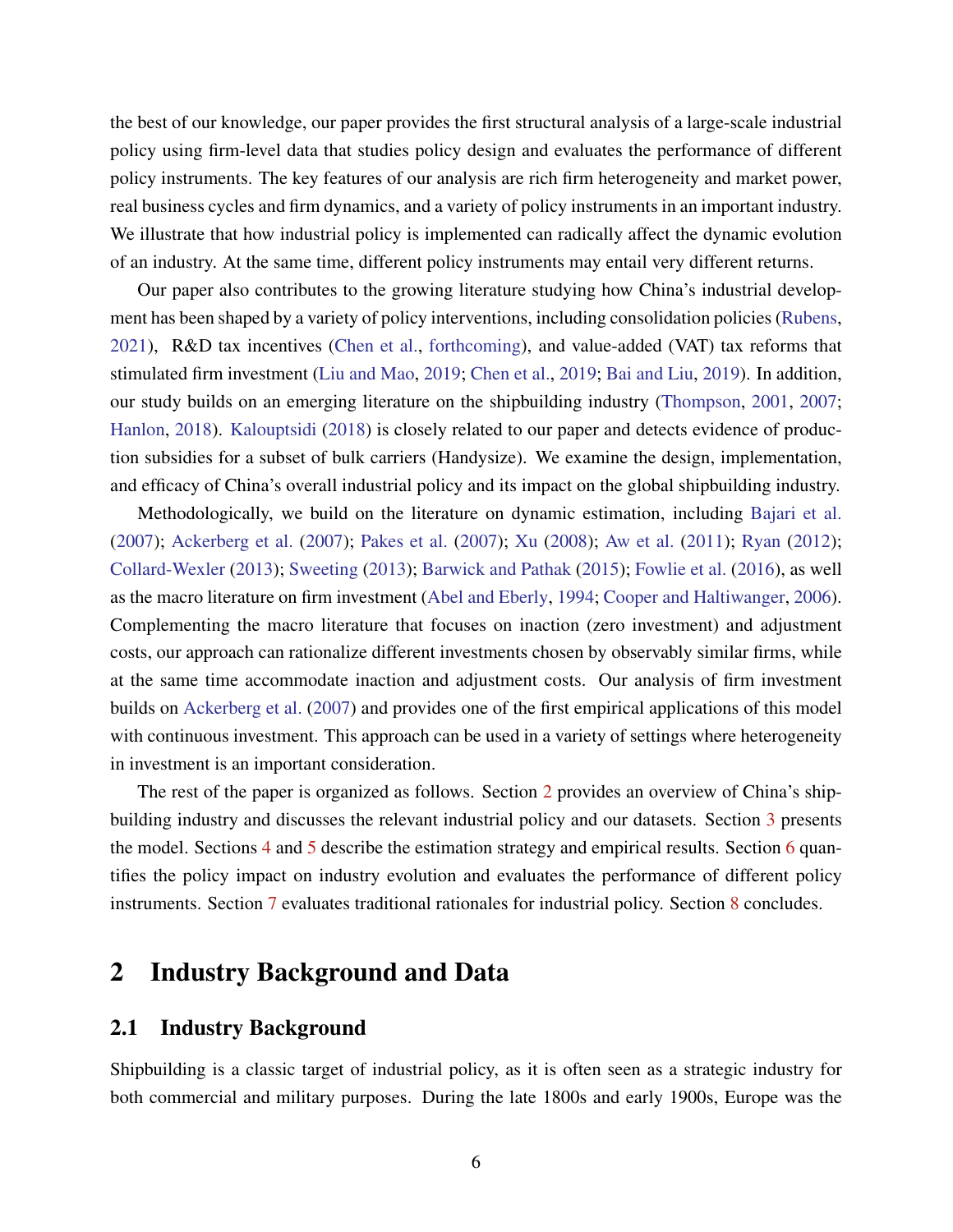dominant ship producer (especially the UK). After World War II, Japan subsidized shipbuilding along with several other industries to rebuild its industrial base and became the world's leader in ship production. South Korea went through the same phase in the 1970s and 1980s. In the 2000s, China followed Japan and South Korea and supported the shipbuilding industry via a broad set of policy instruments.

The scope of national policies issued in China in the 2000s, especially after 2005, to support its domestic shipbuilding industry is unprecedented. In 2002, when former Premier Zhu inspected the China State Shipbuilding Corporation (CSSC), one of the two largest shipbuilding conglomerates in China, he pointed out that "China hopes to become the world's largest shipbuilding country (in terms of output) [...] by 2015." Soon after, the central government issued the 2003 *National Marine Economic Development Plan* and proposed constructing three shipbuilding bases centered at the Bohai Sea area (Liaoning, Shandong, and Hebei), the East Sea area (Shanghai, Jiangsu, and Zhejiang), and the South Sea area (Guangdong).

The most important initiative was the 11th National Five-Year Economic Plan (2006-2010) which dubbed shipbuilding as a strategic industry. Since then, the shipbuilding industry, together with the marine equipment industry and the ship-repair industry, has received numerous supportive policies. Zhejiang was the first province that identified shipbuilding as a provincial pillar industry. Jiangsu is the close second, and set up dedicated banks to provide shipyards with favorable financing terms. In the 11th (2006-2010) and 12th (2011-2015) Five-Year plans, shipbuilding was identified as a pillar, or strategic industry by twelve and sixteen provinces, respectively. Besides these Five-Year Plans, the central government issued a series of policy documents with specific production and capacity quotas. For example, as part of the 2006 *Medium and Long Term Development Plan of Shipbuilding Industry*, the government set an annual production goal of 15 million deadweight tons (DWT) to be achieved by 2010, and 22 million DWT by 2015. Both goals were met several years in advance. Table  $\Delta 1$  in the Appendix documents major national policies issued during our sample period.

The government adopted interventions that affected firms along several dimensions. We group policies that supported the Chinese shipbuilding industry into three categories: production, investment, and entry subsidies. Production subsidies lower the cost of producing ships. For instance, the government-buttressed domestic steel industry provides cheap steel, which is an important input for shipbuilding. Besides subsidized input materials, export credits [\(Collins and Grubb,](#page-36-8) [2008\)](#page-36-8) and buyer financing in the form of collateral loans provided by local banks constitute other important components of production subsidies.<sup>5</sup> To help attract buyers, shipyards have traditionally offered loans and various financial services to facilitate purchasing payment. Investment subsidies take the

<sup>5</sup>Until 2016, the Chinese government provided a range of subsidies for exporters, including reduced corporate income taxes, refund of the value-added-tax, etc. Shipbuilding companies benefit from export subsidies since most of their products are traded internationally.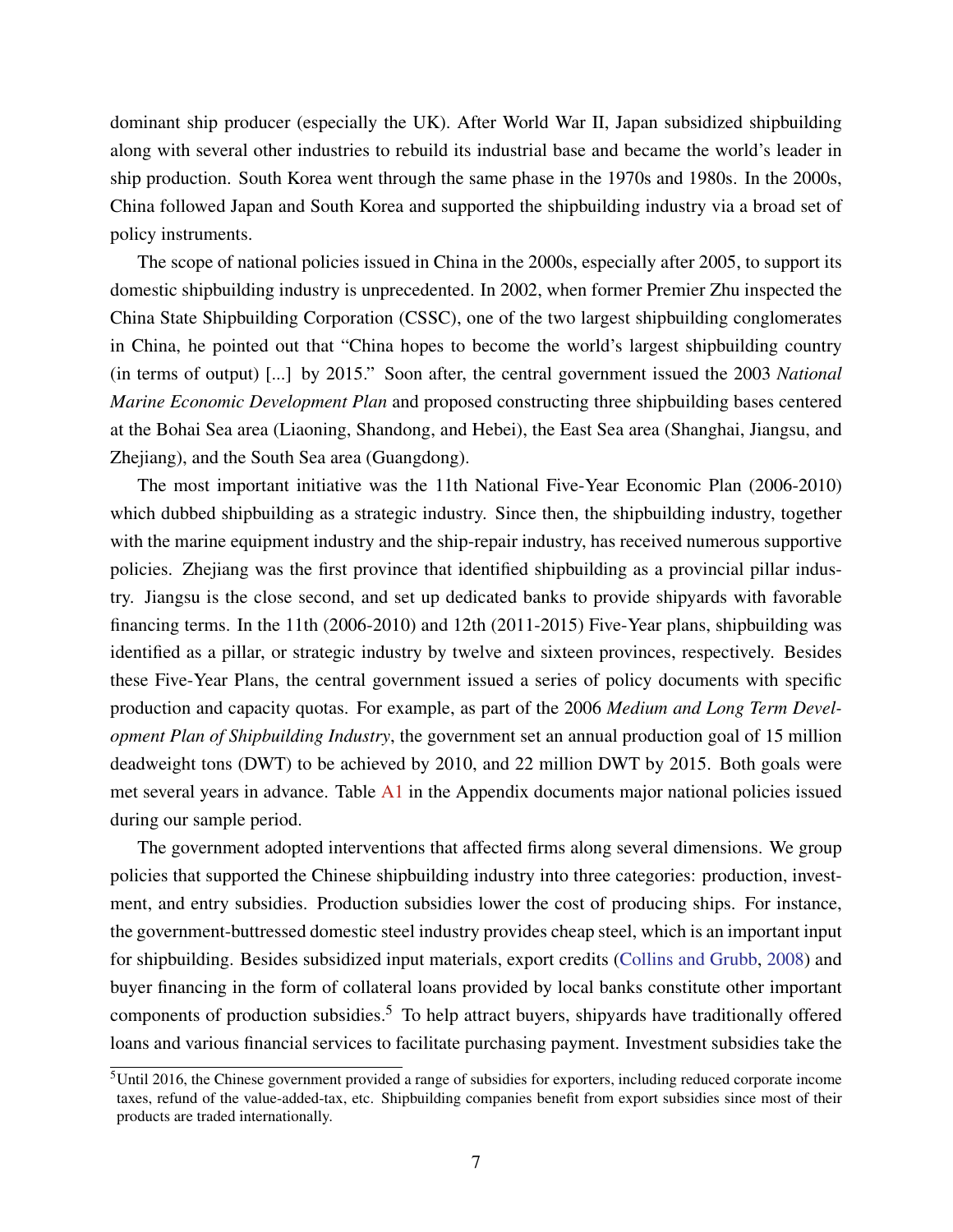form of low-interest long-term loans and other favorable credit terms that reduce the cost of investment, as well as preferential tax policies that allow for accelerated capital depreciation.<sup>6</sup> Finally, shortened processing time and simplified licensing procedures, as well as heavily subsidized land prices along the coastal regions, greatly lower the cost of entry for potential shipyards.

In response to the 2008 economic crisis that led to a sharp decline in global ship prices and in an effort to curb excess capacity and industry fragmentation, the government unvealed the 2009 *Plan on Adjusting and Revitalizing the Shipbuilding Industry* that resulted in an immediate moratorium on entry with increased investment subsidies to existing firms. This marked an important shift in China's industrial policy in the shipbuilding sector, where government support moved toward facilitating consolidation and creating large successful firms that can compete against international conglomerates. The most crucial policy for achieving consolidation objectives was the *Shipbuilding Industry Standard and Conditions* (2013), which instructed the government to periodically announce a list of selected firms that "meet the industry standard" and thus receive priority in subsidies and bank financing.<sup>7</sup> The so called "White List" included sixty firms in 2014 upon announcement.

In this paper, we focus on the production of three ship types: dry bulk carriers, tankers, and containerships, which account for more than 90% of world orders in tons in our sample period. Dry bulk carriers transport homogeneous and unpacked goods, such as iron ore, grain, coal, steel, etc., for individual shippers on non-scheduled routes. Tankers carry chemicals, crude oil, and other oil products. Containerships carry containerized cargos from different shippers in regular port-to-port itineraries. As these types of ships carry entirely different commodities, they are not substitutable; we thus treat them as operating in separate markets.

Shipbuilding worldwide is concentrated in China, Japan, and South Korea, which collectively account for over 90% of the world production. We limit our empirical analysis to shipyards in these three countries.

### 2.2 Data

Our empirical analysis draws on a number of datasets. The first dataset comes from Clarksons and contains quarterly information on all shipyards worldwide that produce ships for ocean transport between the first quarter of 1998 and the first quarter of 2014. We observe each yard's orders, deliveries, and backlog (which are undelivered orders that are under construction) measured in Compensated Gross Tons (CGT), for all major ship types, including bulk carriers, tankers, and

 $6$ China implemented a value-added tax reform in 2009 that might have stimulated investment [\(Chen et al.,](#page-36-5) [2019\)](#page-36-5). This policy has limited impact on shipbuilding firms in our sample which are already exempt from value-added tax via exports subsidies.

 $<sup>7</sup>$ In practice, favorable financing terms and capital market access are often limited to firms on the White List post 2014.</sup>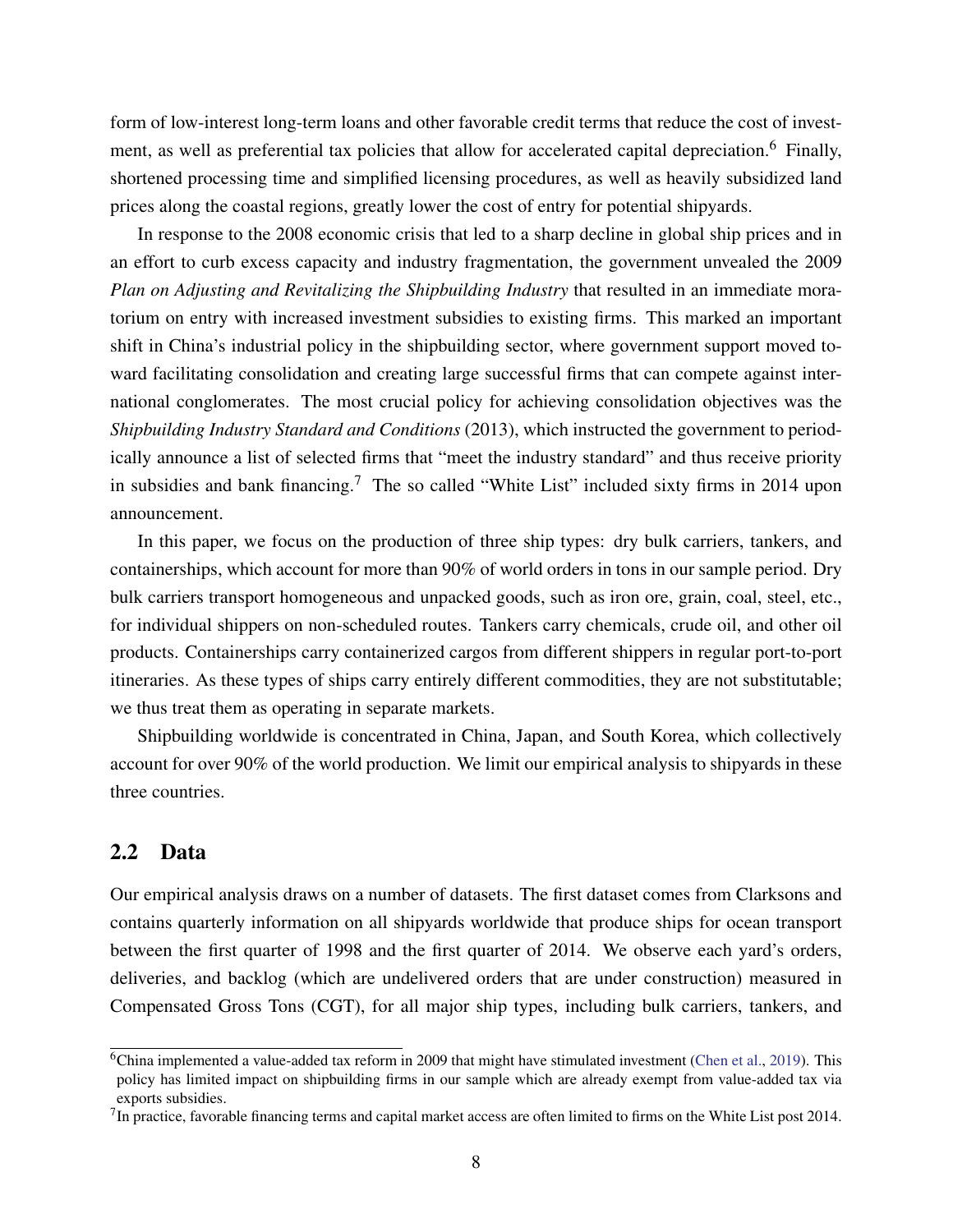containerships. CGT, which is a widely used measure of size in the industry, takes into consideration production complexities of different ships and is comparable across types.

The second data source is the annual database compiled by the National Bureau of Statistics (NBS) on Chinese manufacturing firms. For each shipyard and year, we observe its location (province and city) and ownership status (state-owned enterprises (SOEs), privately owned, or joint ventures with foreign investors). We differentiate SOEs that are part of China State Shipbuilding Corporation (CSSC) and China Shipbuilding Industry Corporation (CSIC), the two largest shipbuilding conglomerates in China, from other SOEs. We link firms over time and construct their real capital stock and investment following the procedure described by [Brandt et al.](#page-36-9) [\(2012\)](#page-36-9).<sup>8</sup>

In addition to these firm-level variables, we collect a number of aggregate variables for the shipbuilding industry, including quarterly global prices per CGT for each of the three ship types.<sup>9</sup> The steel ship plate price is employed as a cost shifter, as steel is a major input in shipbuilding. We merge all datasets to obtain a quarterly panel of Chinese, South Korean, and Japanese shipyards ranging from 1998 to 2013.

### <span id="page-8-0"></span>2.3 Descriptive Evidence and Summary Statistics

Similar to many other manufacturing industries in China, the shipbuilding industry experienced exponential growth since the mid 2000s. China became the largest shipbuilding country in terms of deadweight tons in 2009, overtaking South Korea and Japan. Figure [2](#page-46-0) plots China's rapid ascent into global influence from 1998 to 2013. At the same time, a massive entry wave of new shipyards occurred along China's coastal area.<sup>10</sup> Figure  $\frac{3}{10}$  $\frac{3}{10}$  $\frac{3}{10}$  plots the total number of new shipyards by year for China, Japan, and South Korea. The number of entrants is modest for Japan (1.4 per year) and South Korea (1.2 per year), partly due to a lack of greenfield sites to build new shipyards. In contrast, the number of new shipyards in China registered a historic record and exceeded 30 per year during the boom years when the entry subsidy was in place. Entry dropped to 15 in 2009 and became minimal within a couple of years of the implementation of the 2009 entry moratorium, as

<sup>8</sup>One limitation of the NBS database is that data for 2010 are missing. This prevents us from constructing the firm-level investment in either 2009 or 2010, since investment is imputed from changes in the capital stock.

<sup>&</sup>lt;sup>9</sup>We experiment with two price indices, real RMB/CGT vs. USD/CGT, and obtain nearly identical results, suggesting that exchange rate fluctuations are not first-order in our analysis. Note that all monetary values reported in this paper are discounted and deflated to the 2006 RMB. The conversion rate for this period was 6.88 RMB for 1 U.S. dollar.

 $10$ The entry year for a shipyard is defined as the first year it takes an order or the first year it delivers minus two years to account for the time it takes to build a ship, whichever is earlier. As an additional measure of firm entry, we extracted the registration information (date and business scope) for 90% of Chinese firms from the Trade and Industry Bureau database. The overall entry pattern is similar across these two measures: entry peaked in 2005-2007 and became minimal post 2009. We use the entry year from the Clarkson's database in our main analysis, as the registration data suffer from several limitations. First, it is difficult to identify firms whose core business is shipbuilding from the registration data alone, as firms often register with a wide business scope. In addition, some firms switch from ship repairs and marine equipment to shipbuilding years after their official registration.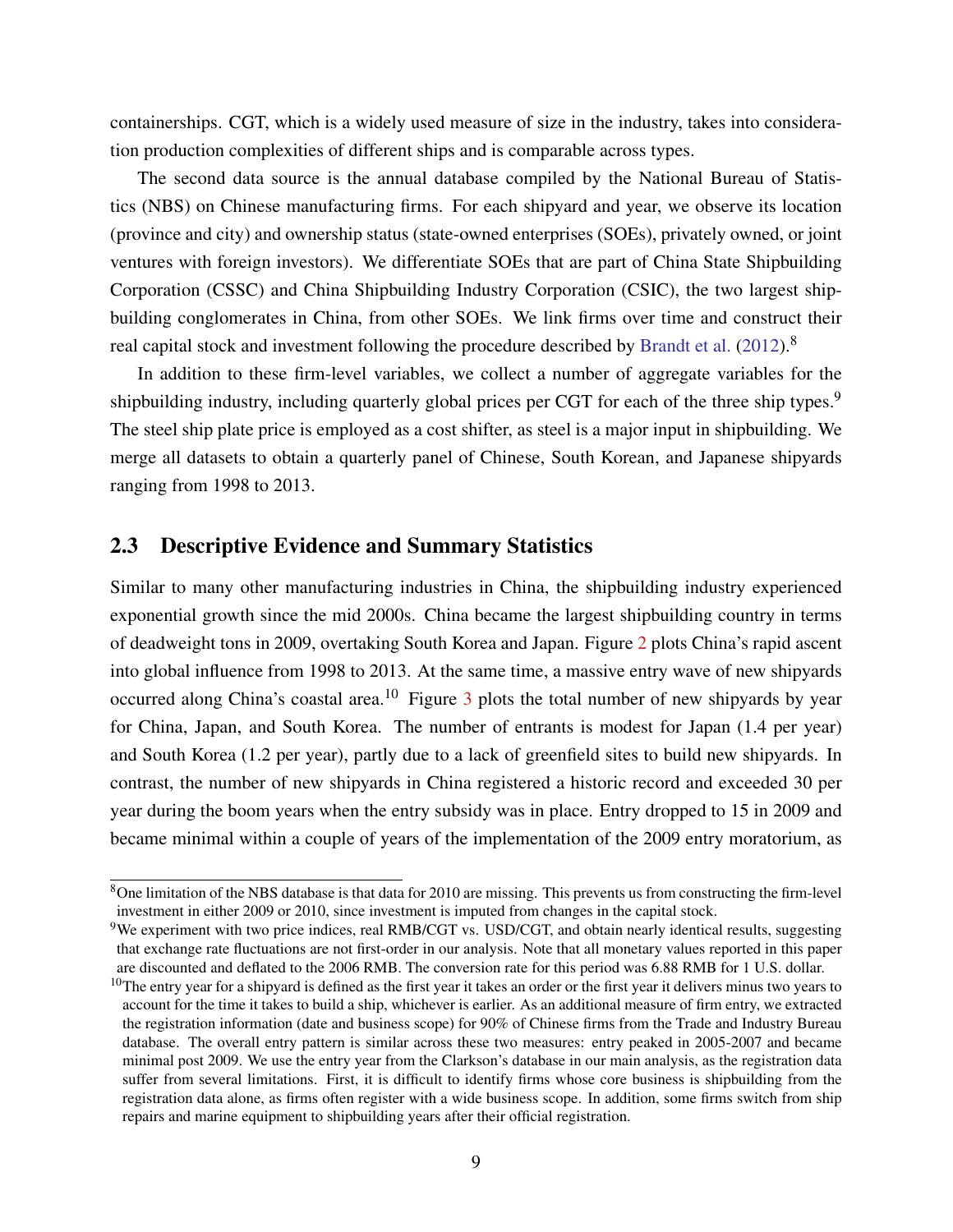### part of the *Plan on Adjusting and Revitalizing the Shipbuilding Industry*. 11

The rise in entry was accompanied by a large and unprecedented increase in capital expansion (Figure [4\)](#page-47-0). The year of 2006 alone witnessed a steep four-fold increase in investment. The capital expansion was universal across both entrants and incumbents and among firms with different ownership status. For example, entrants account for 43% of the aggregate investment from 2006 to 2011, with the remaining 57% implemented by incumbents. Private firms, joint ventures, and SOEs account for 25%, 36%, and 38% of total investment, respectively. In addition, the capital expansion was spread out across provinces, though Jiangsu accounted for a disproportionate share of 40% of the aggregate investment between 2006 and 2011.

The rapid rise in China's production, entry, and investment coincided with the introduction of China's industrial policy for the shipbuilding industry. The global shipbuilding industry went through a boom in the mid-2000s, roughly concurrent with China's initial expansion. As Figure [5](#page-47-0) shows, ship prices began rising around 2003 and peaked in 2008, before collapsing in the aftermath of the financial crisis and remaining stagnant from 2009 to 2013. China's production and investment, on the other hand, continued to expand well after the financial crisis.

Table [1](#page-41-0) contains summary statistics on key variables of interest. There are a large number of firms, with 266 Chinese shipyards, 108 Japanese shipyards, and 46 Korean shipyards. Industry concentration is low, with a world HHI that varies from 230 to 720 during the sample period.

An important feature of ship production is that shipyards take new orders infrequently, about 23% of the quarters for bulkers and less frequently for tankers and containerships. From 2009 onwards, during a prolonged period of low ship prices, the frequency with which yards took new orders was significantly lower. This lumpiness in ship orders that rendered Chinese shipyards increasingly vulnerable to long periods of inaction during the recession, is a key feature of the industry that informs our modeling choices in Section [3.](#page-9-0)

Finally, about 52% of firms in our sample produce one ship type, a pattern that holds across countries. The fraction of ships that produce all three ship types is higher in South Korea (28%) and Japan (16%) and lower in China (14%). If a shipyard never takes orders for a certain ship type throughout our sample, it is assumed not to produce this ship type.

## <span id="page-9-0"></span>3 Model

In this section, we introduce a dynamic model of firm entry, exit, and capital investment. In each period, incumbent firms engage in Cournot competition by choosing statically how much to produce. Then they choose whether or not to exit, and conditional on staying, how much to invest. A

<sup>&</sup>lt;sup>11</sup>No new applications were processed post 2009, but projects already approved were allowed to be completed. In addition, firms registered prior to 2009 but engaged in repairs and marine engineering could 'enter' and produce ships post 2009. Both account for the entry (though at a far reduced rate) past 2009.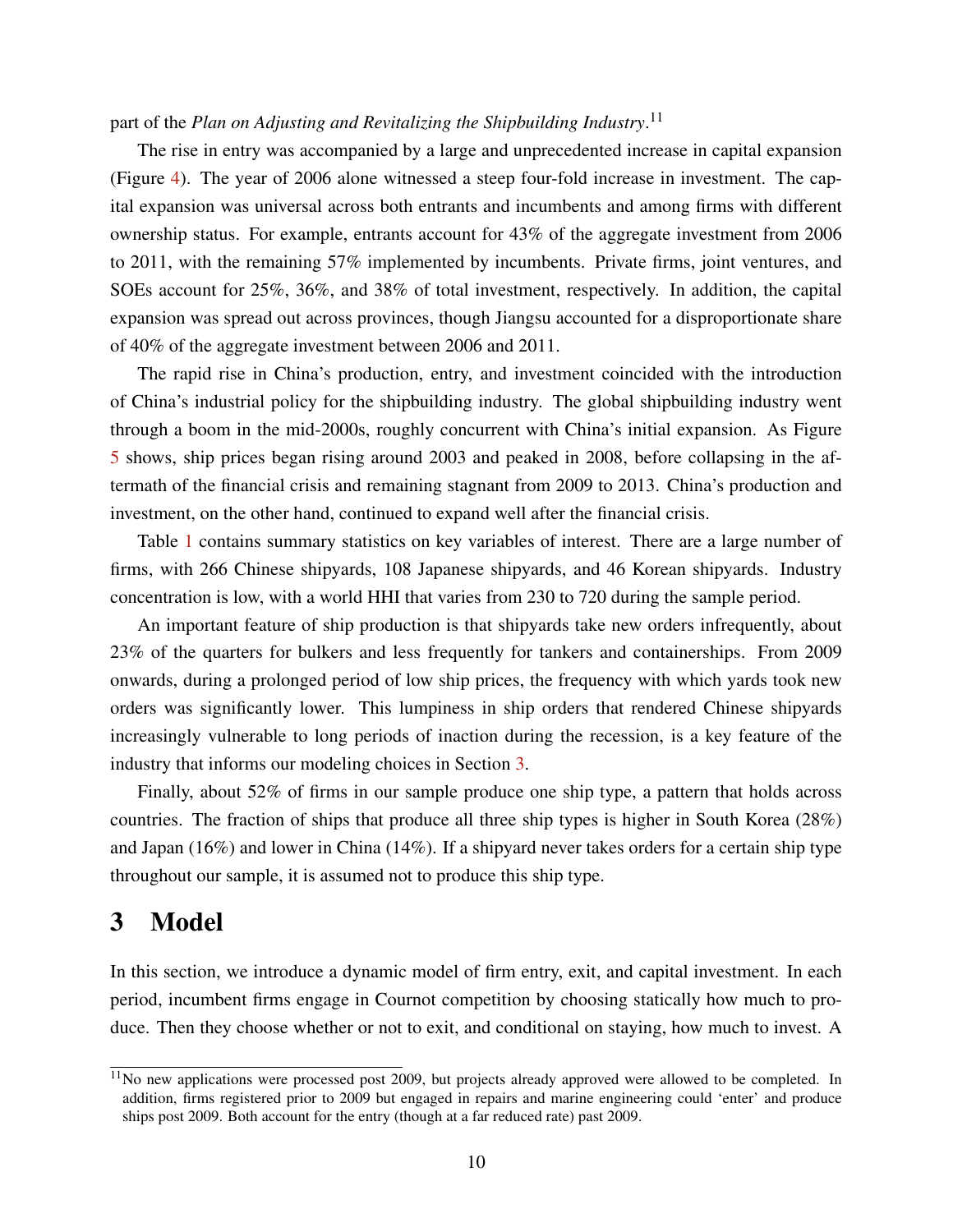pool of potential entrants make one-shot entry decisions based on their expected discounted stream of profits, as well as the cost of entry. At the end of the period, entry, exit, and investment decisions are implemented and the state evolves to the next period.

Time is discrete and is a quarter. In period *t*, there are  $j = 1, ..., J_t$  firms in the world that produce ships. There are  $m = 1, ..., M$  types of ships, such as dry bulk carriers, tankers, and containerships. Ships within a type are homogeneous.

Ship Demand The aggregate inverse demand for ship type *m* at time *t* is given by the function,

<span id="page-10-1"></span>
$$
P_{mt} = P(Q_{mt}, d_{mt}) \tag{1}
$$

for  $m = 1, ..., M$ , where  $P_{mt}$  is the market price of ship type *m* in period *t*,  $Q_{mt}$  is the total tonnage of type *m* demanded, and *dmt* are demand shifters, such as freight rates and aggregate indicators of economic activity.

**Ship Production** Firm *j* produces  $q_{jmt}$  tons at cost:

$$
C(q_{jmt}, s_{jmt}, \omega_{jmt}) = c_0 + c_m(q_{jmt}, s_{jmt}, \omega_{jmt})
$$

where  $c_0$  is a fixed cost that is incurred even when shipyards have zero production. Fixed costs are often abstracted away in empirical studies, but in later periods of our sample when the aggregate demand for new ships plummeted and many shipyards reported prolonged periods with zero production, fixed costs constitute a substantial fraction of overall costs and should thus not be omitted. They capture wages and compensation for managers, capital maintenance, land usage, etc.

The second term,  $c_m(q_{jmt}, s_{jmt}, \omega_{jmt})$ , is the variable production cost. We use  $s_{jmt}$  to denote firm characteristics (e.g. capital, backlog, age, location, ownership status), as well as aggregate cost shifters that affect all shipyards (e.g. government subsidies, steel prices). In addition, production costs depend on a private shock  $\omega_{imt}$ : the larger  $\omega_{imt}$  is, the less productive the firm is.

<span id="page-10-0"></span>Firms engage in Cournot competition. They choose how many tons of ship type *m* to produce in each period, *qjmt*, to maximize their profits, taking as given the production decisions of rival firms. If the optimal production tonnage for type  $m$ ,  $q_{jmt}^*$ , is positive, it satisfies the following first order condition:

$$
P_{mt} + q_{jmt} \frac{\partial P(Q_{mt}, d_{mt})}{\partial q_{jmt}} = MC_m\left(q_{jmt}^*, s_{jmt}, \omega_{jmt}\right)
$$
(2)

where  $MC_m(q_{jmt}, s_{jmt}, \omega_{jmt})$  is the marginal cost of production of type *m*. Note that firms are able to charge a markup equal to  $q_{jmt} \frac{\partial P(Q_{mt}, d_{mt})}{\partial q_{jmt}}$  $\frac{Q_{mt}, d_{mt}}{\partial q_{jmt}}$  (in absolute value), thus distorting the market output levels.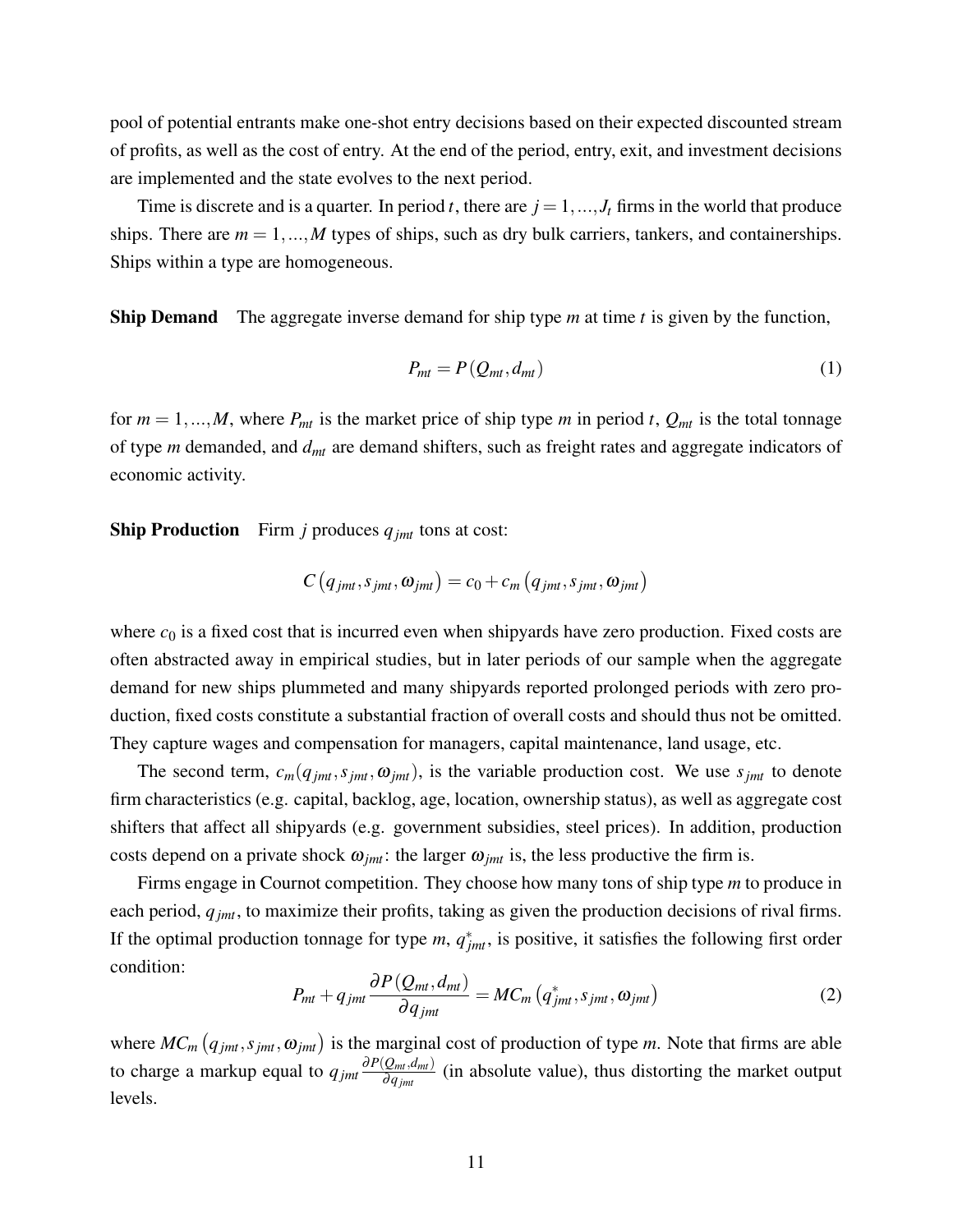Firm Profit Let  $s_{jt} = \{\{s_{i1t},...,s_{iMt}\}_{i=1,...,j,...,J}\}$  denote firm *j*'s state variable at time t, which is the union of its own observed state variables across ship types, as well as the states of its rivals. Let  $\omega_{jt} = \{\omega_{j1t},...,\omega_{jMt}\}\$ denote the union of cost shocks across ship types (that firms observe but econometricians do not). Firm *j*'s total expected profit from all types, before the cost shocks are realized, is given by:

<span id="page-11-1"></span>
$$
\pi(s_{jt}) = \mathbb{E}\sum_{m=1}^{M} \pi_m(s_{jt}, \omega_{jmt})
$$

where  $\pi_m(s_{jt}, \omega_{jmt})$  is firm *j*'s profit from producing ship type  $m$ ,<sup>12</sup> and  $\mathbb E$  integrates out  $\omega_{jt}$ .

Finally, in each period, the prevailing ship price, *Pmt*, equates aggregate demand and supply, where the aggregate supply is the sum of  $q_{jmt}^*$  defined in [\(2\)](#page-10-0).

Investment and Exit Once firms make their optimal production choice, they observe a private scrap (sell-off) value,  $\phi_{jt}$ , that is distributed i.i.d. with distribution  $F_{\phi}$  and decide whether to remain in operation or exit. If a firm chooses to exit, it receives the scrap value. If it remains active, it observes a firm-specific random investment cost shock, *v jt*, that is distributed i.i.d. with distribution  $F_v$ , and chooses investment  $i_{jt}$  at cost  $C^i(i_{jt}, v_{jt})$ . The amount invested  $i_{jt}$  is added to the firm's capital stock next period, which in turn affects its future production costs.

The value function for incumbent firm *j* is:

$$
V(s_{jt}, \phi_{jt}) = \pi(s_{jt}) + \max \left\{ \phi_{jt}, \mathbb{E}_{\mathcal{V}_{jt}} \left( \max_{i} \left( -C^{i}(i, v_{jt}) + \beta \mathbb{E} \left[ V(s_{jt+1}) | s_{jt}, i \right] \right) \right) \right\}
$$
(3)  
=  $\pi(s_{jt}) + \max \left\{ \phi_{jt}, CV(s_{jt}) \right\}$ 

$$
CV(s_{jt}) \equiv \mathbb{E}_{\mathbf{v}_{jt}}\bigg(-C^i(i^*,v_{jt}) + \beta \mathbb{E}\big[V(s_{jt+1})|s_{jt},i^*\big]\bigg) \tag{4}
$$

where  $CV(s<sub>it</sub>)$  denotes the continuation value, which includes the expected cost of optimal investment and the discounted future stream of profits. Note that,  $\mathbb{E}_{v_{it}}$  is the expectation with respect to the random investment cost shock  $v_{jt}$  and  $i^*$  denotes the optimal investment policy  $i^* = i^*(s_{jt}, v_{jt})$ .

The optimal exit policy is of the threshold form: the firm exits the market if the drawn scrap value  $\phi_{jt}$  is higher than its continuation value  $CV(s_{jt})$ . Since the scrap value is random, the firm exits with probability,  $p^x(s_{jt})$ , defined by,

<span id="page-11-2"></span><span id="page-11-0"></span>
$$
p^{x}(s_{jt}) \equiv \Pr(\phi_{jt} > CV(s_{jt})) = 1 - F_{\phi}(CV(s_{jt}))
$$
\n(5)

where  $F_{\phi}$  is the distribution of  $\phi_{jt}$ .

 $12$ We take firms' product types as given and do not explicitly model firms' choices of which ship type to produce.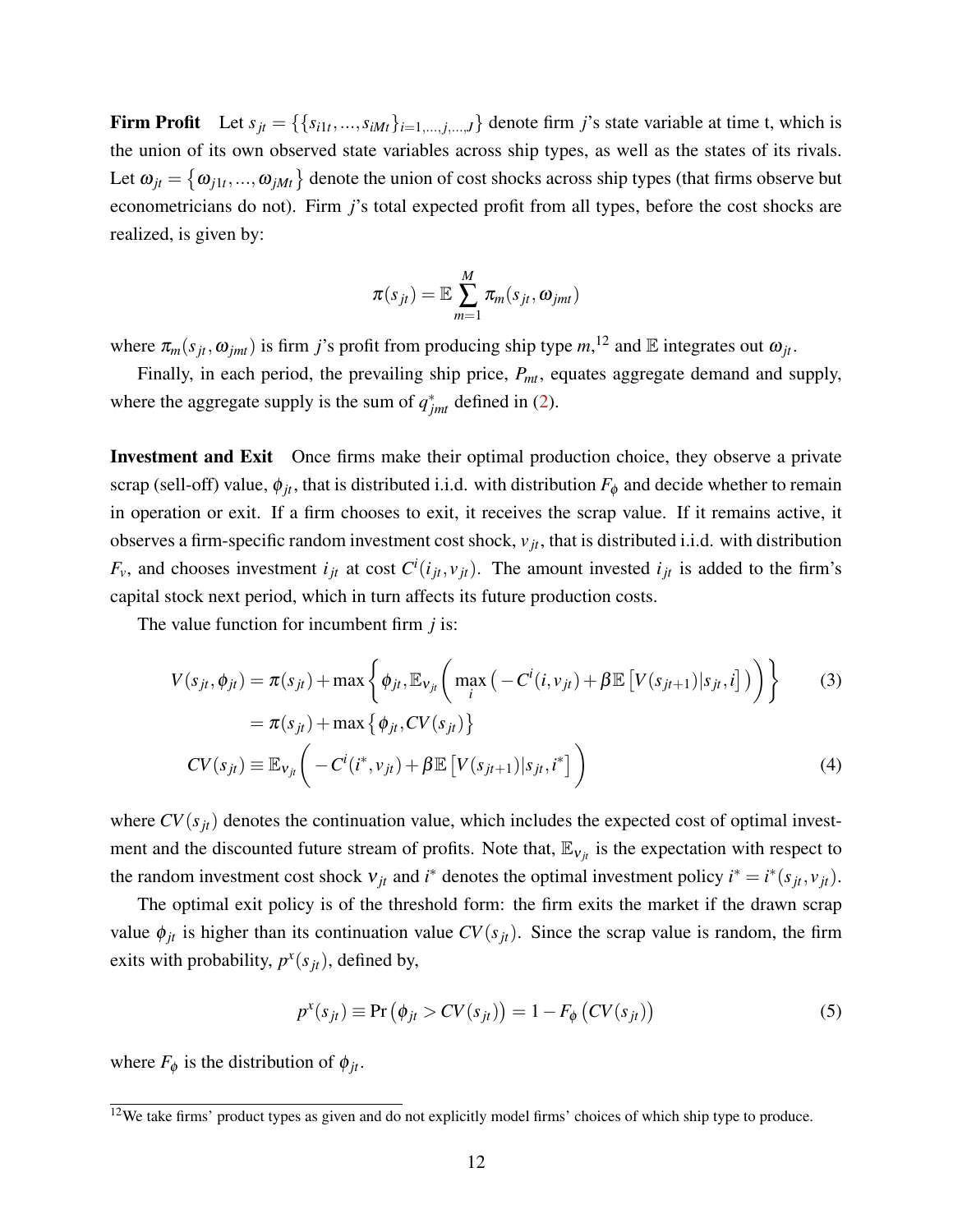Conditional on staying, firm *j* observes its investment shock,  $v_{jt}$ . Its optimal investment  $i^*$  =  $i^*(s_{jt}, v_{jt})$ , which is non-negative, satisfies the first-order condition:

<span id="page-12-1"></span><span id="page-12-0"></span>
$$
\beta \frac{\partial \mathbb{E}\left[V(s_{jt+1})|s_{jt}, i^*\right]}{\partial i} \le \frac{\partial C^i(i^*, v_{jt})}{\partial i} \tag{6}
$$

with equality if and only if the optimal investment is strictly positive,  $i^*(s_{jt}, v_{jt}) > 0$ . When the investment costs are prohibitively high or the expected benefit too low, firms opt for no investment. Capital depreciates at rate  $\delta$  that is common to all firms.

We assume that the cost of investment,  $C^i(i_{jt}, v_{jt})$ , has the following form:

$$
C^{i}(i_{jt}, v_{jt}) = c_1 i_{jt} + c_2 i_{jt}^2 + c_3 v_{jt} i_{jt} + c_4 T_t i_{jt}
$$
\n(7)

This (quadratic) specification borrows from the macro literature on investment costs (e.g. [Cooper](#page-36-7) [and Haltiwanger](#page-36-7) [2006\)](#page-36-7) with two important differences. First, investment costs depend on the unobserved marginal cost shock  $v_{jt}$ . Much of the existing literature has focused on the lumpy nature of investment (inaction) and adjustment costs, but has not modeled heterogeneous investment decisions among observationally similar firms.<sup>13</sup> In practice, many factors affect firms' investment decisions. Some firms have political connections that grant them favorable access to the capital market [\(Magnolfi and Roncoroni,](#page-39-8) [2018\)](#page-39-8). Others might be experienced at sourcing from equipment suppliers at low costs. We accommodate heterogeneous investment decisions among similar firms by introducing  $v_{it}$  that shifts the marginal cost of investment across firms. Note that  $v_{it}$  can also explain inaction: firms with unfavorably large  $v_{jt}$  will choose not to invest. Once we control for  $v_{jt}$ , additional adjustment costs, such as  $\frac{i^2_{jt}}{k_{jt}}$  and/or a (random) fixed cost, contribute little to the model fit.<sup>14</sup> A second difference from the literature is that we allow government policies  $T_t$  to directly affect the marginal cost of investment.

Entry In each period  $t$ ,  $\bar{N}$  potential entrants observe the payoff relevant state variables and their private i.i.d. entry cost  $\kappa_{it}$  before making a one-time entry decision. The entry cost is drawn from a distribution  $F_k$  that is shifted by the government policy. If potential entrant *j* decides not to enter, it vanishes with a payoff of zero.<sup>15</sup> If  $j$  enters, it pays the entry cost and continues as an incumbent next period. In addition, the entrant is assumed to be endowed with a random initial capital stock

 $13$ Notable exceptions include [Ryan](#page-39-2) [\(2012\)](#page-39-2) that models firm investment decisions as following an S-s rule and [Collard-](#page-36-6)[Wexler](#page-36-6) [\(2013\)](#page-36-6) that analyzes discrete investment.

 $14$ The estimated fixed cost of investment, once included, is economically small. Fixed costs are associated with an inaction region where firms will not make investments smaller than a threshold. The larger the fixed cost, the larger the inaction region. Firms do make small investments in our data, which is inconsistent with a large fixed cost.

<sup>&</sup>lt;sup>15</sup>Here we follow the bulk of the empirical literature on industry dynamics [\(Ericson and Pakes,](#page-37-9) [1995\)](#page-37-9), where the entry decision involves a simple comparison between the value from entering the market and the random entry cost.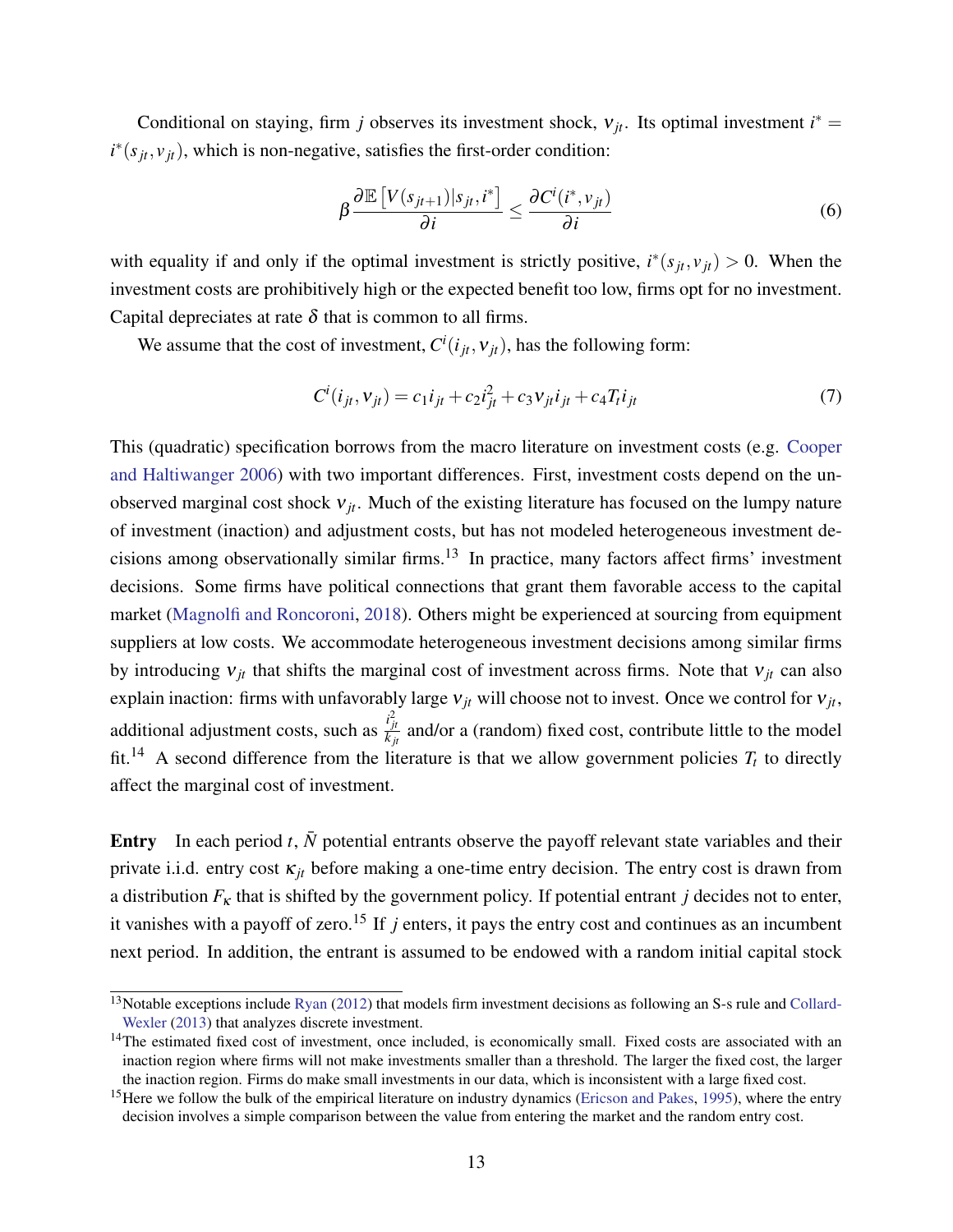that is realized the following period once the firm becomes an incumbent and begins operation.

Potential entrant *j* solves,

$$
\max\left\{0,-\kappa_{jt}+\mathbb{E}\left[-C^i(k_{jt+1})+\beta\mathbb{E}\left[V(s_{jt+1})|s_{jt}\right]\right]\right\}
$$

where  $\kappa_{jt}$  is the entry cost,  $k_{jt+1}$  is entrant *j*'s initial capital stock in period  $t+1$  after paying a cost of  $C^{i}(k_{jt+1})$ . The expectation is taken over entrant *j*'s information set at time *t*, which includes all aggregate state variables.

Similar to the exit decision, the optimal entry policy is of the optimal threshold form: a potential entrant enters the market if the entry cost  $\kappa_{jt}$  drawn is lower than the value of entering, i.e.

$$
\kappa_{jt} \leq VE(s_{jt}) \equiv \mathbb{E}\left[-C^i(k_{jt+1}) + \beta \mathbb{E}\left[V(s_{jt+1})|s_{jt}\right]\right]
$$

Since  $\kappa_{jt}$  is random, the potential entrant enters with probability,  $p_{jt}^e$ , defined by,

<span id="page-13-0"></span>
$$
p_{jt}^{e} \equiv \Pr\left(\kappa_{jt} \le VE(s_{jt})\right) = F_{\kappa}\left(VE(s_{jt})\right) \tag{8}
$$

**Equilibrium** A Markov-Perfect Equilibrium of this model consists of policies,  $\{q_{jmt}\}_{m=1}^M$ ,  $i^*(s_{jt}, v_{jt})$ ,  $p^x(s_{jt})$ ,  $p^e_{jt}$ , value function  $V(s_{jt})$  and prices  $P_{mt}$ , such that the production quantity satisfies [\(2\)](#page-10-0) and maximizes the period profit, the investment policy satisfies [\(6\)](#page-12-0), the exit policy satisfies [\(5\)](#page-11-0), the entry policy satisfies [\(8\)](#page-13-0), and ship prices clear the market each period so that aggregate demand equals aggregate supply. Moreover, the incumbent's value function satisfies [\(3\)](#page-11-1) and firms employ the above policies to form expectations.<sup>16</sup>

Industrial Policy Industrial policies affect the costs of production, investment, and entry and are thus part of the payoff relevant state variables,  $s_{it}$ . We assume that these policies are unexpected and perceived as permanent by all shipyards once they are in place. This is consistent with the empirical patterns documented in Section [2.3,](#page-8-0) where the spike in entry and investment coincides remarkably well with the timing of these policies. We assume that the equilibrium before and after the policy is stationary and that thus the value functions are not indexed by *t*.

Discussion We close this section with a brief discussion on our assumptions. We assume that ships are homogeneous within a type conditioning on size. To substantiate this assumption, we explore a sub-sample of new ship purchase contracts with detailed price information and ship attributes. Ship type, ship size in CGT, and quarter dummies explain most of the price variation: the  $R<sup>2</sup>$  of a hedonic price regression when these are the only regressors is 0.93 for bulkers, 0.94

<sup>&</sup>lt;sup>16</sup>Existence of equilibrium follows from [Ericson and Pakes](#page-37-9) [\(1995\)](#page-37-9) and [Doraszelski and Satterthwaite](#page-36-10) [\(2010\)](#page-36-10).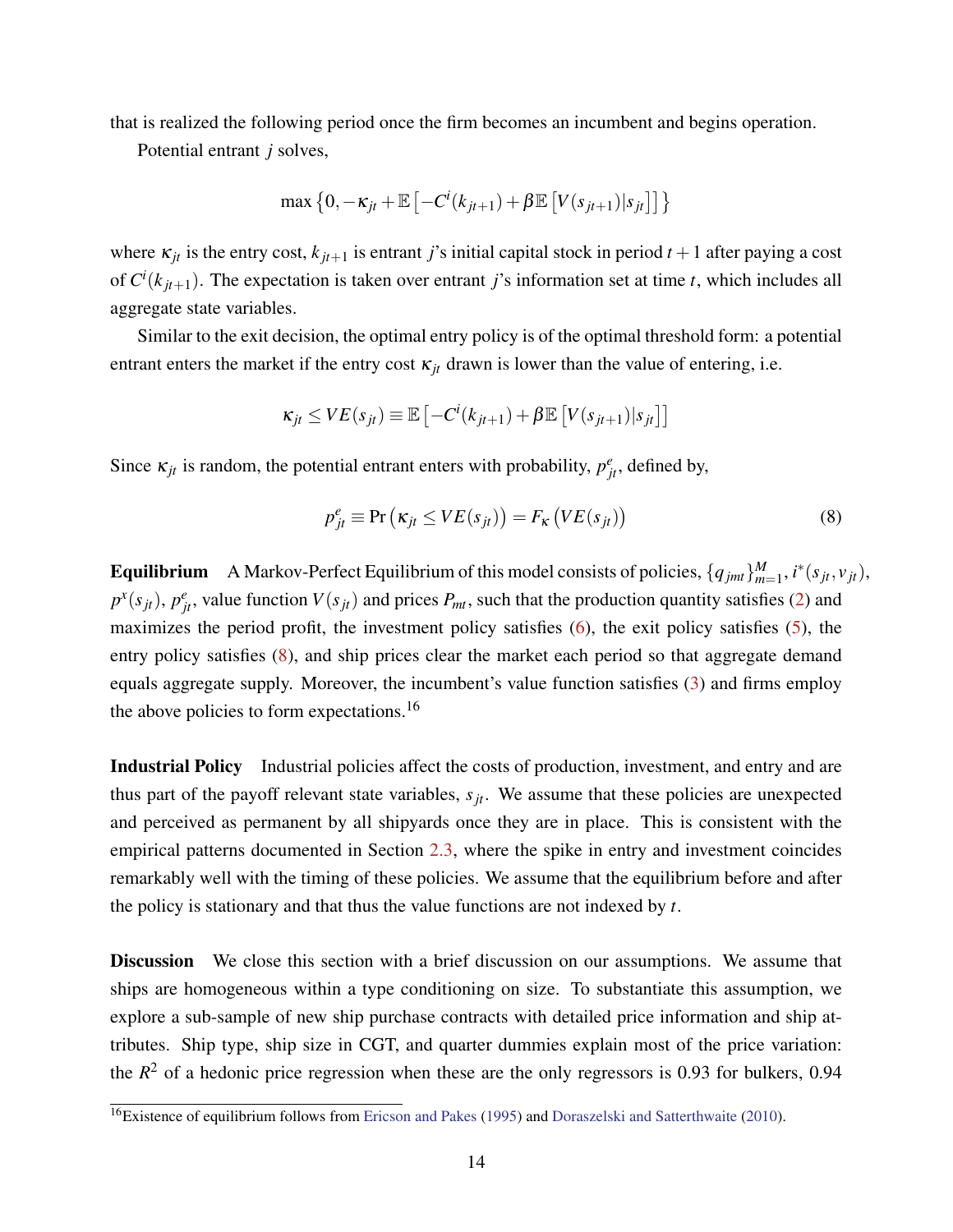for tankers, and 0.75 for containerships. Ship and shipyard characteristics (age, country, number of docks and berths, etc.) have limited explanatory power: including shipyard fixed effects in the hedonic regressions adds little to the fit except for containerships where the  $R<sup>2</sup>$  increases moderately. On the ship buyer side (shipowners), monopsony power is not a first-order issue as the concentration among shipowners is low.<sup>17</sup>

We assume away dynamic considerations in production. In practice, producing a ship takes time and the production decision is in general dynamic: production today affects the backlog tomorrow, which affects tomorrow's operation costs and therefore production decisions. However, as documented in [Kalouptsidi](#page-38-3) [\(2018\)](#page-38-3), cost function estimates under static and dynamic assumptions are similar, especially the estimates that reflect the impact of policy interventions on firms' production costs. This is partly because the amount of drastic production expansion seen in practice cannot be explained by inter-temporal considerations that arise with dynamic production. We allow backlogs to affect the marginal cost of production, which proxies for dynamic considerations in a reduced-form manner.

We assume that cost shocks  $\omega_{imt}$  are i.i.d. There are several reasons for this choice. First,  $\omega_{imt}$  is estimated to be only moderately persistent, with a serial autocorrelation of 0.28 for bulkers, 0.27 for tankers, and 0.39 for containerships. Second, while it is straightforward to estimate the persistence of these shocks using observed quantity choices (see Section [4.1\)](#page-15-1), incorporating a persistent timevarying unobserved state variable in a dynamic model raises considerable modeling and estimation challenges. For the same reason, the investment cost shocks  $v_{it}$  are assumed i.i.d. Given that aggregate investment increased by more than four-fold within a year upon the announcement of the 11th National Five-Year Plan (Figure [4\)](#page-47-0) and that all firms expanded regardless of their efficiency level, firm-specific persistent investment shocks are unlikely a first-order contributing factor to the boom of the capital expansion observed in our sample.

Last, we follow the literature standard [\(Ryan,](#page-39-2) [2012\)](#page-39-2) and assume that government policies are perceived as permanent by all firms. Relaxing this assumption and estimating firms' expectations and adaptation to a changing environment is a difficult but important topic for future research [\(Doraszelski et al.,](#page-37-10) [2018;](#page-37-10) [Jeon,](#page-38-10) [2018\)](#page-38-10). One (imperfect) approach to proxy for a dynamic policy environment is to use lower discount rates so that future profits are less relevant for today's decisions. We test for the robustness of our results with different discount rates.

 $17$ The containership segment may be concentrated among the operators, but they lease containerships from a large number of shipowning firms.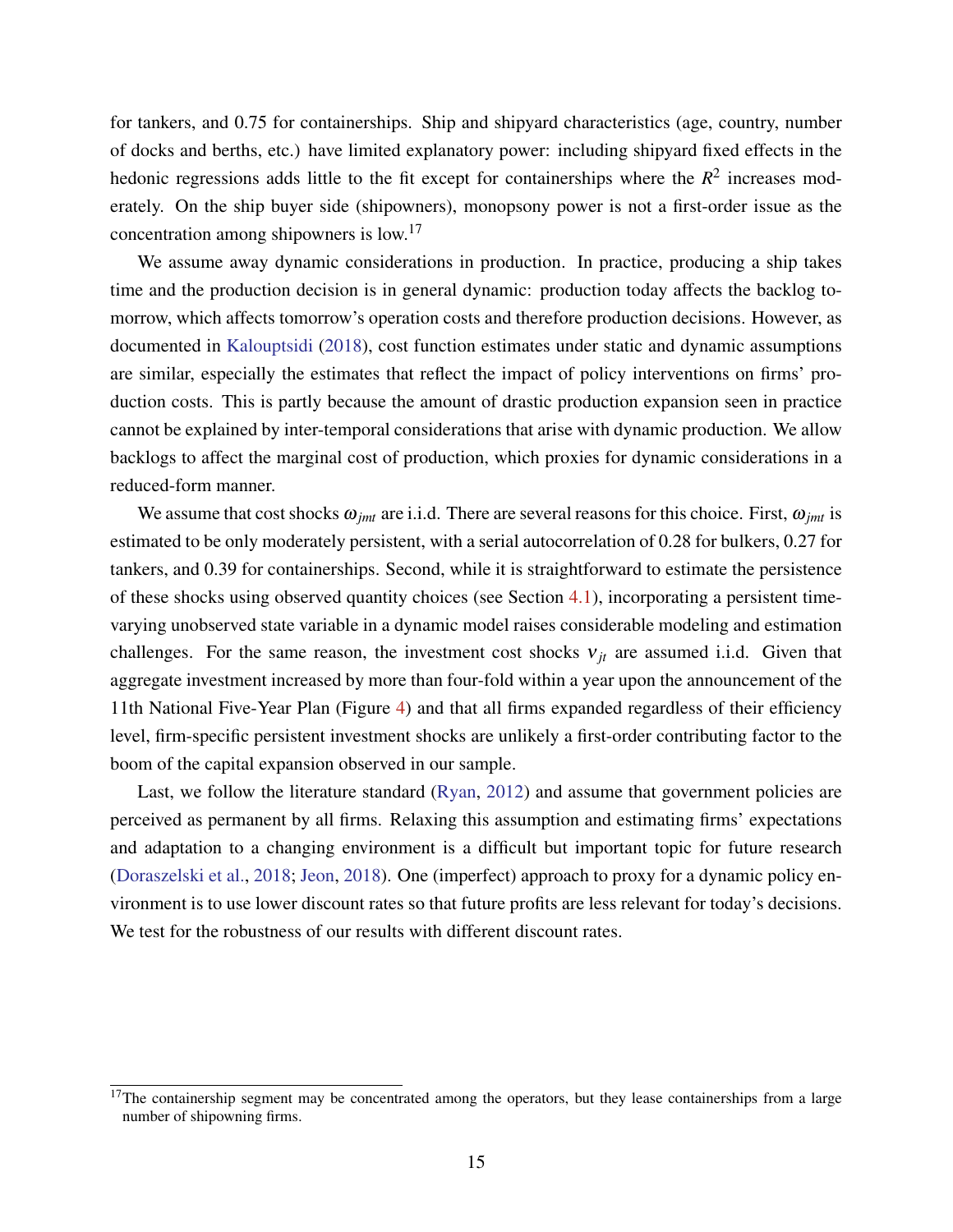### <span id="page-15-0"></span>4 Estimation Strategy

In this section, we present the empirical approach undertaken to uncover model parameters. The key primitives of interest are: the world demand function for new ships, the shipyard production cost function, the investment cost function, the distribution of scrap values, and the distribution of entry costs. We estimate the heterogeneous production cost function for shipyards in all countries, but only analyze dynamic decisions (entry, exit, and investment) for Chinese shipyards. This is because aggregate data suggest that entry, exit, and capacity expansion are limited in Japan and South Korea [\(OECD,](#page-39-9) [2015,](#page-39-9) [2016\)](#page-39-10), and because we do not have firm-level data on dynamic decisions for shipyards outside China.

This section is self-contained and the reader may omit it and proceed to the results section if desired. Section [4.1](#page-15-1) discusses estimation of the static parameters (demand and production costs). Sections [4.2.1](#page-17-0) and [4.2.2](#page-20-0) present the first and second stage of estimating dynamic parameters respectively (investment cost, scrap values, as well as entry costs).

### <span id="page-15-1"></span>4.1 Estimation of Static Parameters

**Demand** The demand curve [\(1\)](#page-10-1) for ship type *m* is parameterized as follows:

<span id="page-15-2"></span>
$$
Q_{mt} = \alpha_{0m} + \alpha_{pm} P_{mt} + d'_{mt} \alpha_{dm} + \varepsilon_{mt}^d
$$
\n(9)

The demand shifters *dmt* include freight rates, the total backlog of type *m*, and some other typespecific variables. Demand for new ships is higher when demand for shipping services is high, reflected in higher freight rates.<sup>18</sup> Conversely, a large backlog implies that more ships will be delivered in the near future, which reduces demand for new ships today. We also control for aggregate indicators of economic activity relevant for each ship type we consider: the wheat price and Chinese iron ore imports for bulk carriers; Middle Eastern refinery production for oil tankers; and world car trade for containerships. In some specifications, we allow for time trends as well. Finally, we allow the price elasticity to change before and after 2006, the main policy year.

Prices are instrumented by steel prices and steel production.<sup>19</sup> Steel is a major input in shipbuilding and contributes to 13% of the costs [\(Stopford,](#page-40-8) [2009\)](#page-40-8). The identification assumption is that steel prices and steel production are uncorrelated with new ship demand shocks  $\varepsilon_{mt}^d$ . This is a plausible assumption because only a modest portion of global steel production is used in shipbuilding

 $18$ The freight rate measures are the Baltic Exchange Freight Index for bulk shipping, the Baltic Exchange Clean Tanker Index for tankers, and the Containership Timecharter Rate Index for containerships.

<sup>&</sup>lt;sup>19</sup>Other potential instruments include the aggregate number of shipyards,  $J_t$ , and the aggregate capital stock. These cost-side instruments shift the industry supply curve and are determined in period *t* − 1, before demand shocks in period *t* are realized. Results are robust with or without these additional IVs.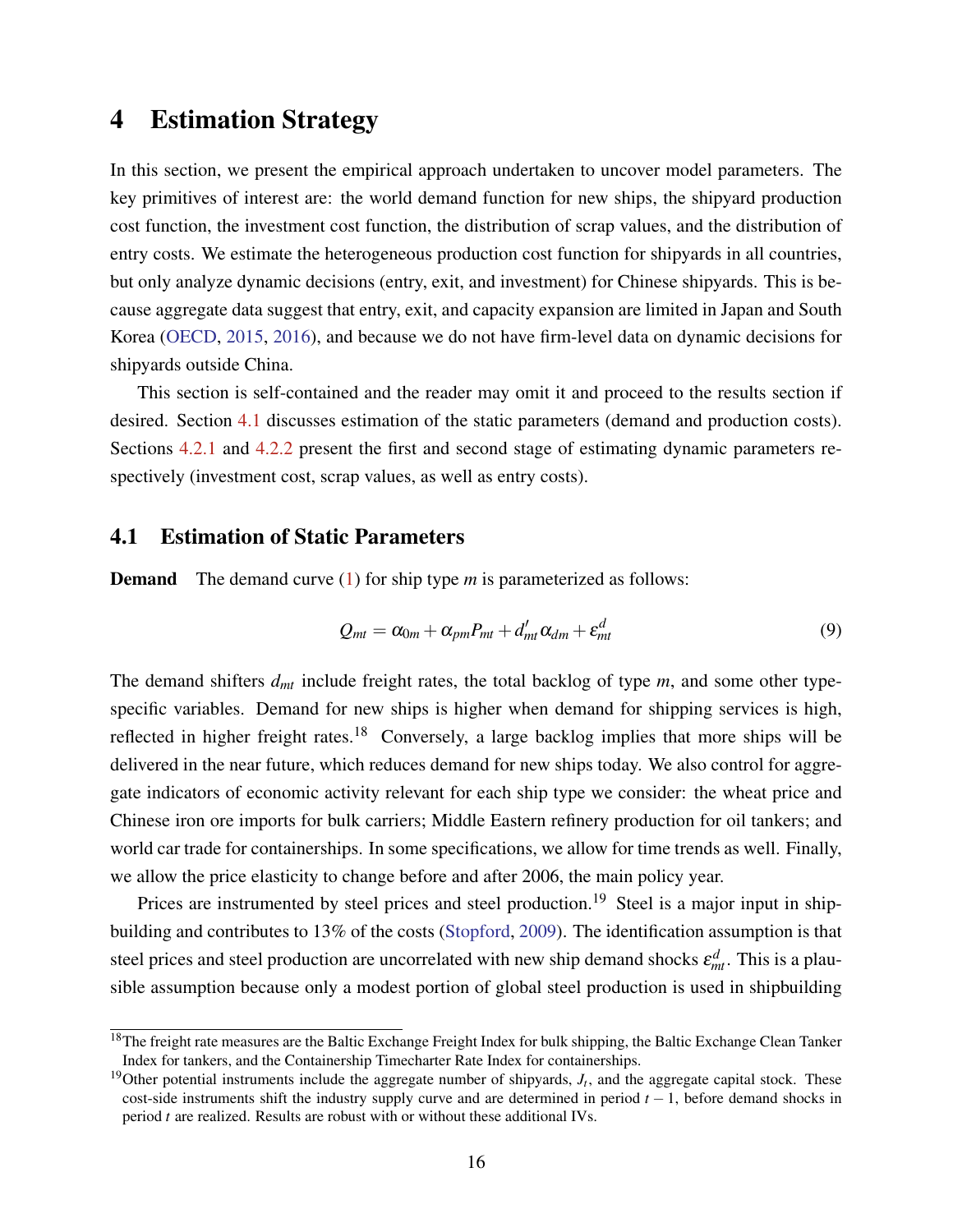and an increase in ship demand ( $\varepsilon_{mt}^d > 0$ ) is unlikely to have much impact on steel prices.<sup>20</sup> As there is a single global market for each ship type, the demand curves are estimated from time series variation.

**Production Costs** We parameterize the marginal cost function for type *m*,  $MC_m(q_{jmt}, s_{jmt}, \omega_{jmt})$ , as follows:

<span id="page-16-0"></span>
$$
MC_m(q_{jmt},s_{jmt},\omega_{jmt})=\beta_{0m}+s_{jmt}\beta_{sm}+\beta_{qm}q_{jmt}+\omega_{jmt}
$$

where  $q_{jmt}$  denotes tons of ship type *m* produced by firm *j* in period *t*. Because of time to build, there are differences between orders placed, deliveries and production in a given period. We use orders as a measure of *qjmt*, because the number of tons ordered is the relevant quantity decision made by the firm and responds to observed ship prices. In addition, our data source reports orders and deliveries instead of production and it is not straightforward to infer production from orders.

Cost shifters *sjmt* include firm *j*'s capital and its backlog of all ship types. Capital stock accumulates through investment over time and reduces production costs via economies of scale. Backlogs capture learning by doing, economies of scale, and possibly capacity constraints. In addition, *sjmt* contains shipyard *j*'s age and ownership status, nationality and region (for Chinese firms), a dummy for large firms, the steel price, as well as polynomial terms of these state variables.<sup>21</sup> Lastly, *sjmt* includes dummies for the policy intervention between 2006 and 2008 and then from 2009 onwards. The production cost shock  $\omega_{jmt}$  is assumed to be normally distributed with mean zero and variance  $\sigma_{\omega m}^2$ . The parameters characterizing shipyards' production costs are  $\theta^q \equiv \left\{\beta_{0m}, \beta_{sm}, \beta_{qm}, \sigma_{\omega m}\right\}_{m=1}^M$ . We estimate these parameters via a Tobit model:

$$
L = \prod_{m=1}^{M} \prod_{q_{jmt}=0} Pr(q_{jmt}=0|s_{jt}; \theta^q) \prod_{q_{jmt}>0} f_q(q_{jmt}|s_{jt}; \theta^q)
$$

Note that  $\theta^q$  is consistently estimated even when  $\omega_{jmt}$  is correlated over time, despite the fact that this likelihood function assumes (erroneously) that  $\omega_{jmt}$  is i.i.d. [\(Robinson,](#page-39-11) [1982\)](#page-39-11).<sup>22</sup> To obtain the standard errors allowing for autocorrelation in  $\omega_{imt}$ , we use 500 block bootstraps.

A firm's production decisions provide no information on the fixed cost  $c_0$  (costs of land usage, capital maintenance, etc.), since the firm incurs this regardless of whether it produces. Unlike most

 $^{20}$ Internationally traded steel accounts for less than 8% of the volume of goods transported by dry bulk carriers [\(UNC-](#page-40-9)[TAD,](#page-40-9) [2018\)](#page-40-9). Thus, changes in the steel price that affect the amount of steel transported by sea are unlikely to directly affect demand for dry bulk carriers.

 $^{21}$ Large firms are defined as firms that account for top 90% of aggregate industry revenue from ship production during our sample period. Fifty-five Chinese shipyards are large. Adding this variable (on top of capital and other firm attributes) helps to capture unobserved differences across firms, like management skills, political connections, etc. and improves the fit of our model.

 $22$ Intuitively this is similar to how the OLS estimator in the standard linear regression model continues to be consistent (though not efficient) when the errors are non i.i.d.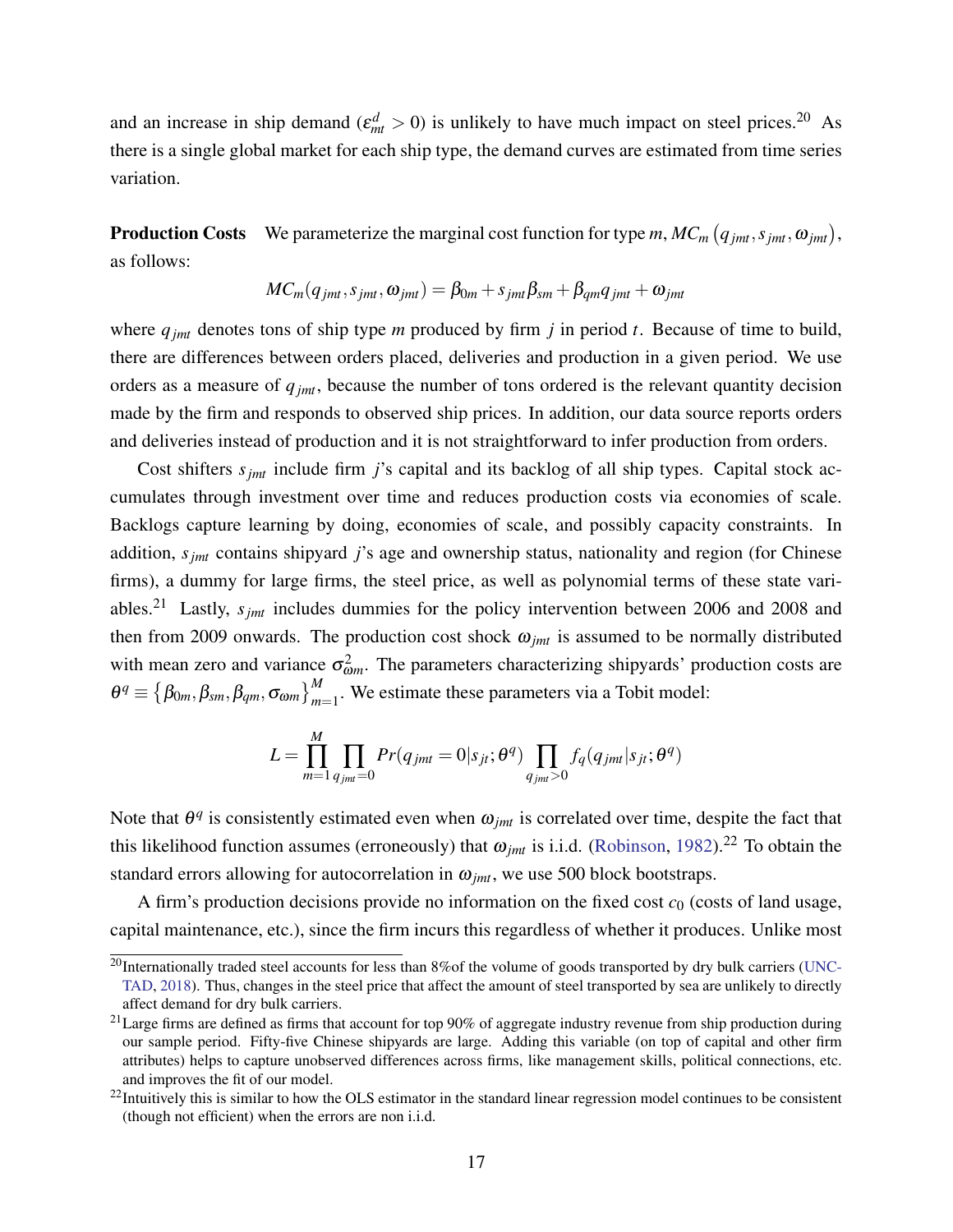empirical studies where fixed costs are assumed away, we take advantage of the accounting cost data to calibrate  $c_0$ , as firms report costs incurred even during periods when the production facility is idle. Details on this calibration procedure are reported in Appendix [B.1.](#page-51-1) Restricting the fixed cost to zero may bias the counterfactual analyses [\(Aguirregabiria and Suzuki,](#page-35-10) [2014;](#page-35-10) [Kalouptsidi et](#page-38-11) [al.,](#page-38-11) [2021\)](#page-38-11); we discuss this issue further in Section [6.1.](#page-27-0)

### 4.2 Estimation of Dynamic Parameters

We use observed firm investment decisions, entry and exit to estimate dynamic parameters. An important complication is that firms' optimal choices depend on the value function (as well unobserved cost shocks for investment), which is unknown. To tackle this challenge, we follow the tradition of [Hotz and Miller](#page-37-11) [\(1993\)](#page-37-11) and [Bajari et al.](#page-35-7) [\(2007\)](#page-35-7) (henceforth BBL) and estimate the parameters in two stages. In the first stage, we flexibly estimate investment and exit policy functions, as well as the transition process of state variables from the data. Then, we use these estimates to obtain a flexible approximation of the value function. We approximate the value function by a set of B-spline basis functions of state variables, following [Sweeting](#page-40-7) [\(2013\)](#page-40-7) and [Barwick and Pathak](#page-35-9) [\(2015\)](#page-35-9). In the second stage, we formulate the likelihood of the observed investment and exit and recover the dynamic parameters of interest. Appendix [B](#page-51-2) contains additional details.

#### <span id="page-17-0"></span>4.2.1 First Stage

**Exit Policy Function** Estimating the exit policy function can be done via a number of different approaches (linear probability models, logit or probit, local polynomial regressions, etc.). Here, we perform a probit regression, though results are robust across different specifications:

$$
Pr(\chi_{jt} = 1 | s_{jt}) = \Phi(h(s_{jt}))
$$

where  $\chi_{jt}$  equals 1 if firm *j* exits in period *t*,  $h(s_{jt})$  is a flexible polynomial of the states, and  $\Phi$  is the normal distribution. We denote the first-stage estimate of the exit probability by  $\hat{p}^x(s_{jt})$ .

**Investment Policy Function** The optimal investment policy function  $i^*_{jt}(s_{jt}, v_{jt})$  is implicitly de-fined by the first order condition in equation [\(6\)](#page-12-0). Our goal is to flexibly estimate  $i^*_{jt}(s_{jt}, v_{jt})$ . Under reasonable assumptions, one can show that the optimal investment is monotonically decreasing in  $v_{it}$ : firms with more favorable (smaller) cost shocks invest more, all else equal.<sup>23</sup> As a result, conditioning on  $s_{jt}$ , the j<sup>th</sup> quantile of  $v_{jt}$  corresponds to the  $(100 - j^{th})$  quantile of  $i_{jt}$  in the data. As

<sup>&</sup>lt;sup>23</sup>One sufficient condition for monotonicity is that the value function has increasing differences in investment and the negative of the investment shock.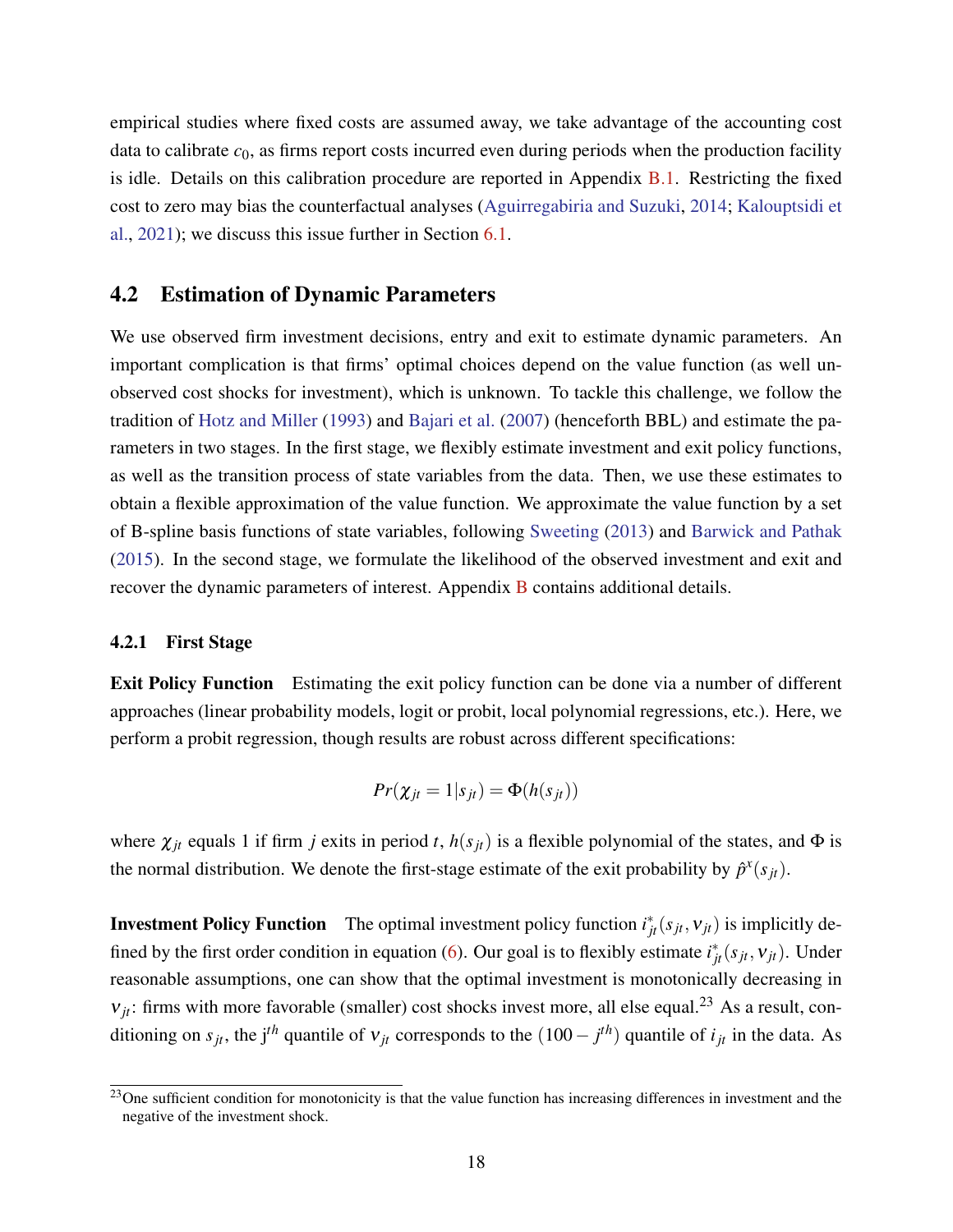shown in [Bajari et al.](#page-35-7) [\(2007\)](#page-35-7), we can recover the optimal investment policy function  $i^*_{jt}(s_{jt}, v_{jt})$  as follows:

$$
F(i|s_{jt}) = Pr(i_{jt}^* \le i|s_{jt}) = Pr(v_{jt} \ge i^{*-1}(s_{jt}, i)|s_{jt}) = Pr(v_{jt} \ge v|s_{jt})
$$
  
= 1 - F<sub>v</sub>(v|s\_{jt})  
ch implies  $i^*|s_{jt} = F^{-1}(1 - F_v(v|s_{jt}))$  (10)

whic

where  $F(i|s_{it})$  denotes the empirical distribution of investment given the state variables and  $F_v$ is the distribution of ν. The data requirement for estimating this conditional distribution nonparametrically increases dramatically with the number of state variables. We make the simplifying assumption that the investment cost shock  $v_{jt}$  is independent of observed state variables  $s_{jt}$  and is additive:

$$
i_{jt}^* = h_1(s_{jt}) + h_2(v_{jt})
$$

where both  $h_1(s_{it})$  and  $h_2(v_{it})$  are unknown functions to be estimated. Moreover, since the distribution of  $v_{jt}$  cannot be separately identified from  $h_2(v_{jt})$  non-parametrically, we assume that  $v_{jt}$  is distributed standard normal. We first flexibly regress observed investment on the state variables to obtain an estimate of  $h_1(s_{jt})$ . Then we treat  $i^*_{jt} - \hat{h}_1(s_{jt})$  as the relevant data and estimate function  $h_2(\cdot)$  using equation [\(10\)](#page-16-0).

We do not incorporate divestment in our analysis. Compared to the massive investment undertaken by Chinese shipyards, divestment is much less common and an order of magnitude smaller.<sup>24</sup> Modeling the level of divestment introduces a kink in the cost function and makes the value function non-differentiable, which raises considerable computational challenges.

**State Space** The state variable  $s_{it}$  is a high-dimensional object because of the large number of firms in the industry. To reduce the computational burden, we assume that firms do not keep track of the state variables of every rival. Instead, they use industry-level prices as sufficient statistics. As discussed in section [5.1,](#page-21-1) our estimates suggest that the extent of market power is limited. This approach is similar in spirit to the oblivious equilibrium concept by [Weintraub et al.](#page-40-10) [\(2008\)](#page-40-10) and [Benkard et al.](#page-36-11) [\(2015\)](#page-36-11) that approximates the Markov Perfect Equilibrium in industries with many firms, as well as [Ifrach and Weintraub](#page-38-12) [\(2017\)](#page-38-12). These techniques have been utilized in a series of empirical papers, including [Huang et al.](#page-38-13) [\(2015\)](#page-38-13), [Sweeting](#page-40-11) [\(2015\)](#page-40-11), [Gerarden](#page-37-12) [\(2017\)](#page-37-12), [Jeon](#page-38-10) [\(2018\)](#page-38-10)

<sup>&</sup>lt;sup>24</sup>The aggregate divestment is about 12% of the aggregate positive investment in the industry. We also drop 5% outliers with investment exceeding RMB 250 million or capital stocks exceeding RMB 4 billion. In addition, we perform two robustness checks on estimates of the investment policy function that formally address non-negative investment: Tobit and the Censored Least Absolute Deviation estimator (CLAD). Appendix [B.2](#page-52-0) provides more details.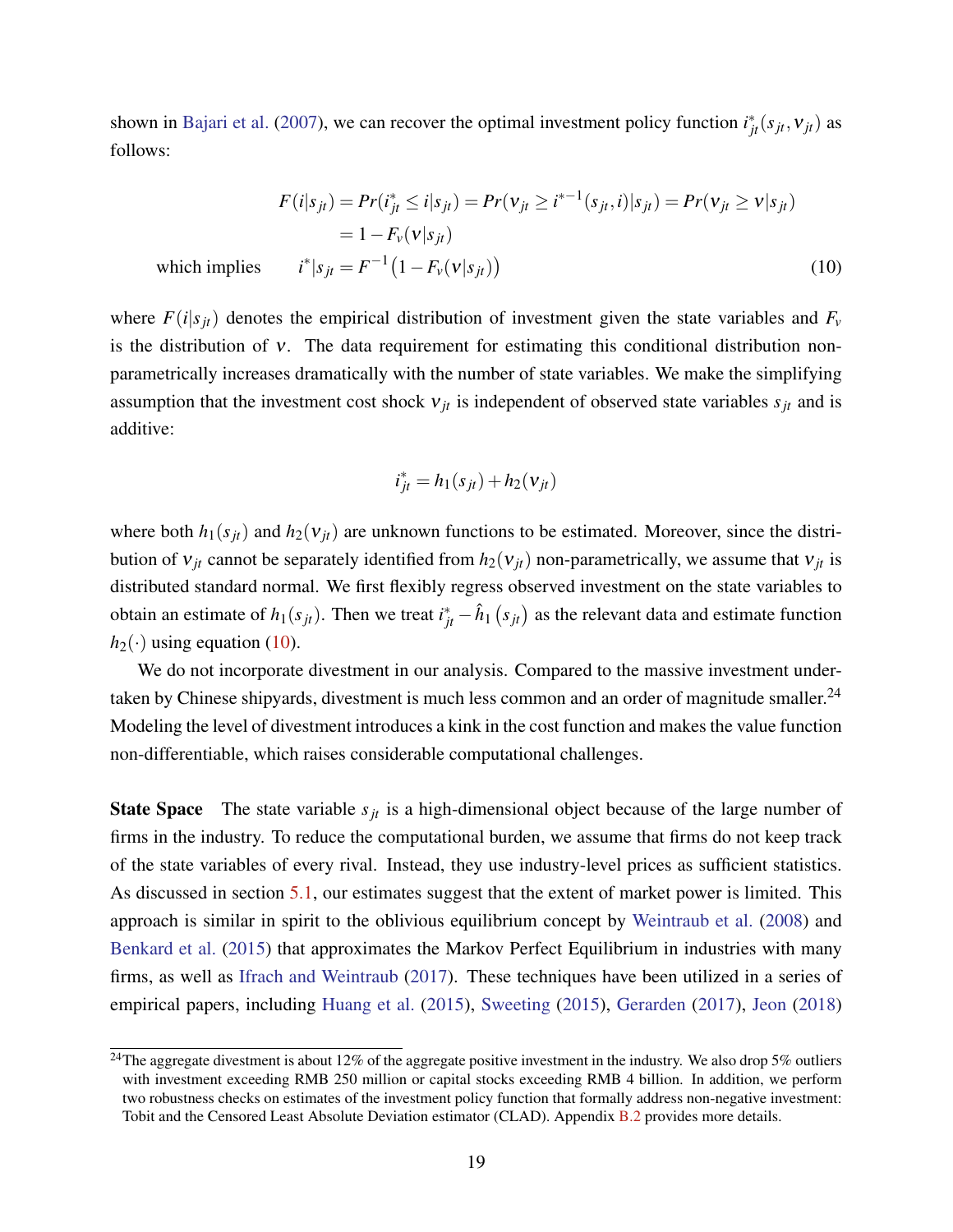and [Chen and Xu](#page-36-12) [\(2018\)](#page-36-12).

In addition, we utilize the fact that a number of state variables enter the firm's marginal cost linearly and collapse them into a one-dimensional index,  $\bar{s}_{jt} = -s_{jmt} \hat{\beta}_{sm}$ , using the estimated production cost coefficients. This index measures firms' observed cost efficiency: a higher  $\bar{s}_{jt}$  is associated with a lower marginal cost and a higher variable profit. Appendix [B.3](#page-53-0) provides more details.

State Transition Process Some state variables, such as the province and ownership status, are fixed over time. The transition process for age is deterministic. Capital  $(k_{it})$  depreciates at a common rate  $\delta$ :  $k_{jt+1} = (1 - \delta)k_{jt} + i_{jt}$ . We calibrate  $\delta$  to 2.3% quarterly [\(Brandt et al.,](#page-36-9) [2012\)](#page-36-9), reflecting China's high interest rates over our sample period. Backlog in period  $t + 1$  is determined by orders and deliveries in period  $t$ . We assume backlog at time  $t + 1$  satisfies an AR(1) process:  $b_{jm,t+1} = (1 - \delta_{bm})b_{jm} + q_{jm}$ , and calibrate  $\delta_{bm}$  based on average deliveries.<sup>25</sup>

The equilibrium price for each ship type is a complicated object, determined by the aggregate demand and supply. Following other work in the literature (e.g. [Aguirregabiria and Nevo](#page-35-11) [2013\)](#page-35-11), we model ship prices as an AR(1) process. The introduction of government policies presents a permanent and unanticipated shock to the industry, which can potentially affect the evolution of prices. To capture this, we allow the AR(1) process to differ before and after 2006 when the policies came into effect.

Value Function Approximation Armed with estimates of the policy functions and state transitions, we now turn to the value function. We assume that the scrap value  $\phi_{jt}$  is distributed exponentially with parameter  $1/\sigma_{\phi}$  and obtain the ex ante value function (i.e. prior to the realization of  $\phi_{it}$ ) as follows:

<span id="page-19-0"></span>
$$
V(s_{jt}) \equiv \mathbb{E}_{\phi} V(s_{jt}, \phi_{jt}) = \mathbb{E}_{\phi} \left[ \pi(s_{jt}) + \max \left\{ \phi_{jt}, CV(s_{jt}) \right\} \right]
$$
  
=  $\pi(s_{jt}) + p^{x}(s_{jt}) \mathbb{E} \left( \phi_{jt} | \phi_{jt} > CV(s_{jt}) \right) + (1 - p^{x}(s_{jt})) CV(s_{jt})$   
=  $\pi(s_{jt}) + p^{x}(s_{jt}) \sigma_{\phi} + CV(s_{jt})$  (11)

where we use the fact that  $\mathbb{E}(\phi | \phi > CV) = \sigma_{\phi} + CV$ , as shown in [Pakes et al.](#page-39-7) [\(2007\)](#page-39-7).  $\pi_{jt}(s_{jt})$  and  $p^x(s_{jt})$  denote firms' static profit and exit probability, respectively, and  $CV(s_{jt})$  denotes the firm's continuation value as defined in equation [\(4\)](#page-11-2).

The ex-ante value function in our context is smooth and can be approximated arbitrarily well by B-spline basis functions of state variables, so that  $V(s_{jt}) = \sum_{l=1}^{L}$  $_{l=1}^{L} \gamma_{l} u_{l}(s_{jt}),$  where  $\{u_{l}(s_{jt})\}_{l=1}^{L}$  $_{l=1}^{L}$  are

<sup>&</sup>lt;sup>25</sup>Backlog's quarterly depreciation rate,  $\delta_{bm}$ , equals 6.8% for bulk carriers, 6.3% for tankers, and 6.2% for containerships.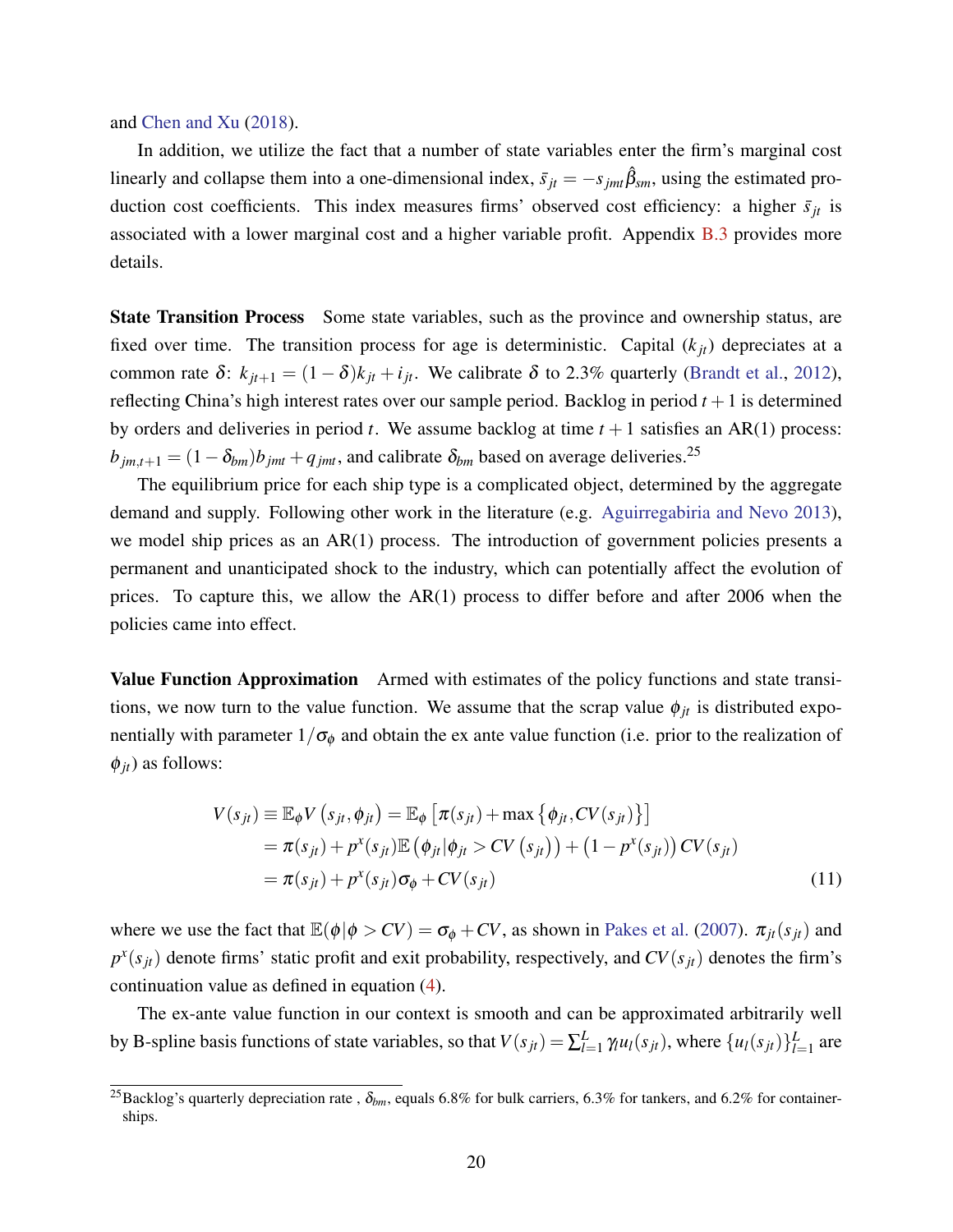basis functions and  $\{\gamma_l\}_{l=1}^L$  $_{l=1}^{L}$  are coefficients to be estimated. This approach has several advantages. First, it avoids discretization and approximation errors therein when the state space is large. Second, replacing an unknown function with a finite set of unknown parameters substantially reduces the computational burden.<sup>26</sup> Third, the accuracy of the value function approximation can be controlled via appropriate choices of basis functions and is directly benchmarked by the violation of the Bellman equation  $(11)$ . Appendix [B.3](#page-53-0) provides more details on the value function approximation and describes how we construct the state space and estimate  $\{\gamma_l\}_{l=1}^L$ *L*<br>*l*=1.

#### <span id="page-20-0"></span>4.2.2 Second Stage

**Investment and Exit** We estimate the dynamic parameters  $\theta^i \equiv \{\sigma_{\phi}, c_1, c_2, c_3, c_4\}$  via MLE, where the sample likelihood includes both the likelihood for exit decisions and the likelihood for investment decisions. The log-likelihood for exit is:

$$
\sum_{j,t} \log(f(\chi_{jt})) = \sum_{j,t} \left[ (1 - \chi_{jt}) \log(1 - e^{-\frac{CV(s_{jt};\gamma)}{\sigma_{\phi}}}) - \chi_{jt} \frac{CV(s_{jt};\gamma)}{\sigma_{\phi}} \right]
$$

where  $\chi_{jt} = 1$  if firm *j* exits in period *t*.

Optimal investment  $i_{jt}^* = i^*(s_{jt}, v_{jt})$  is defined by the first order condition in [\(6\)](#page-12-0). By construction, when  $i^*(s_{jt}, v_{jt})$  is positive, it is strictly monotonic in  $v_{jt}$ . Assuming it is also differentiable, the likelihood of investment can be written as follows: $27$ 

$$
g(i_{jt}) = \begin{cases} \frac{f_v(\mathbf{v}_{jt})}{|i'(\mathbf{v}_{jt})|} & \text{if } i^*(s_{jt}, \mathbf{v}_{jt}) > 0\\ Pr\left( \left[ \beta \frac{\partial \mathbb{E}(V(s_{jt+1}; \gamma)|s_{jt}, i)}{\partial i} - \frac{\partial C^i(i, \mathbf{v}_{jt})}{\partial i} \right]_{i=0} \leq 0 \right) & \text{if } i^*(s_{jt}, \mathbf{v}_{jt}) \leq 0 \end{cases}
$$

where in the first row,  $f_v(v_{jt})$  is the density of cost shock  $v_{jt}$  and  $|i'(v_{jt})|$  is the absolute value of the derivative of  $i^*(s_{jt}, v_{jt})$  with respect to  $v_{jt}$ .

Since the scrap value  $\phi_{it}$  and investment shock  $v_{it}$  are assumed independent, the joint loglikelihood for exit and investment decisions is the sum of the two respective log-likelihoods. We maximize the sample log likelihood subject to the constraint that the Bellman equation [\(11\)](#page-19-0) is

<sup>&</sup>lt;sup>26</sup>Another popular approach to calculate the value function is via forward simulation. The computational burden of our approach is comparable to forward simulation when the policy function is linear in parameters.

 $27$ The necessary condition for differentiability is that the value function is twice differentiable in investment, which holds since the value function is approximated by smooth spline basis functions.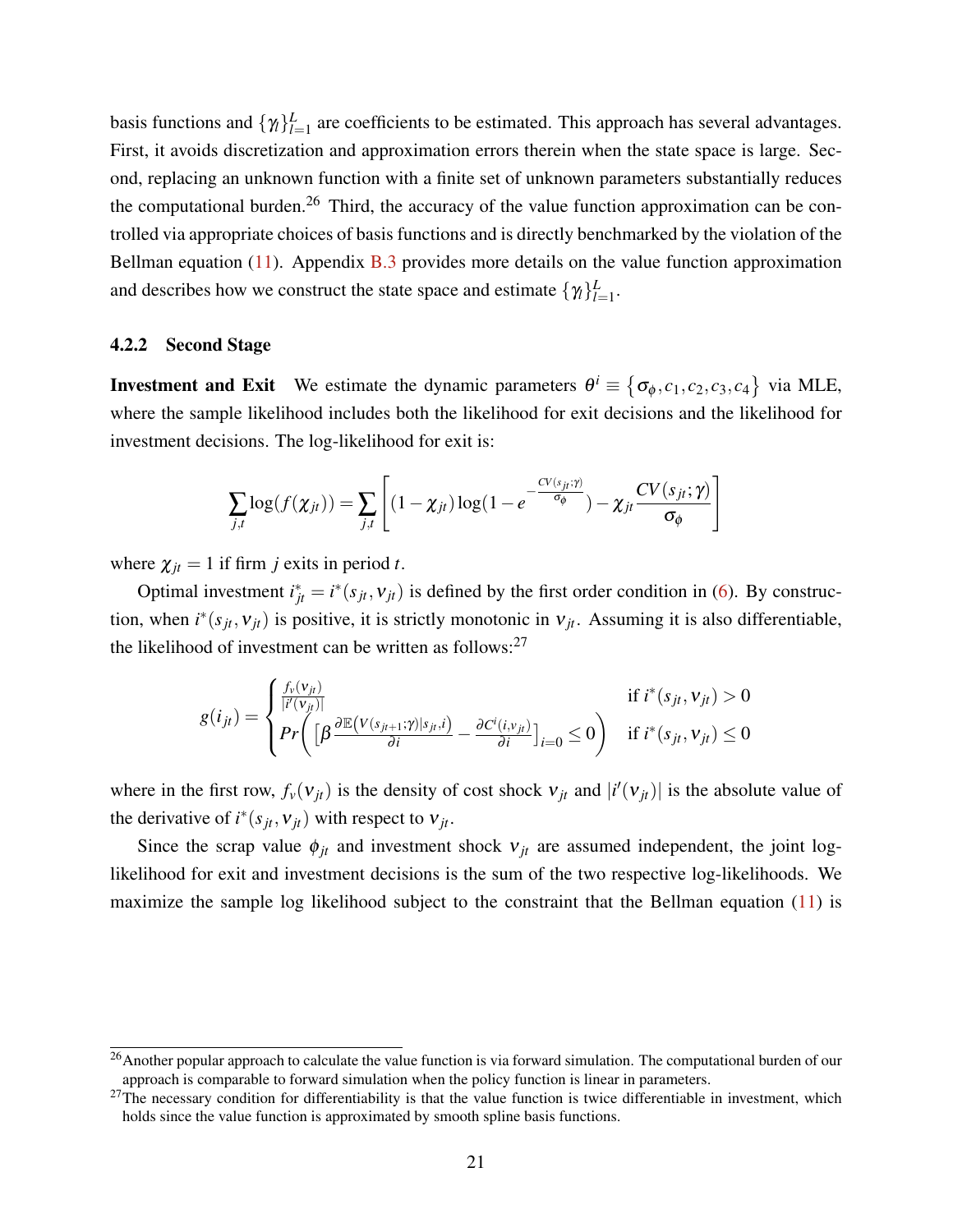satisfied (see Appendix [B.3](#page-53-0) for details):

$$
\max_{\theta^i} L = \sum_{j,t} log(f(\chi_{jt}; \theta^i)) + \sum_{j,t} log(g(i_{jt}; \theta^i))
$$
\n
$$
\text{s.t.} \quad V(s_{jt}; \theta^i) = \pi(s_{jt}) + p^x(s_{jt}) \sigma_{\phi} + CV(s_{jt}; \theta^i)
$$
\n
$$
(12)
$$

Entry Cost Parameters Estimating the distribution of entry costs is straightforward once the investment cost and scrap value parameters are known. A potential entrant enters if their value of entry exceeds the random entry cost:

$$
\kappa_{jt}(T_t) \leq VE(s_{jt}) \equiv \mathbb{E}\left[-C^i(k_{jt+1}) + \beta \mathbb{E}\left[V(s_{jt+1})|s_{jt}\right]\right]
$$

Upon entry, an entrant is endowed with a capital that is drawn from the observed distribution of initial capital stocks. The cost of the initial capital equals  $C^i(k_{t+1}) = c_1 k_{t+1} + c_4 T_t k_{t+1}$ , which is the same as the cost of investment, except that there are no adjustment costs. We first construct the value of entry  $VE(s_{it})$  plugging in dynamic parameter estimates and then estimate the mean entry costs using the observed entry decisions via MLE.

### <span id="page-21-0"></span>5 Results

This section follows closely the sequence in Section [4.](#page-15-0) Section [5.1](#page-21-1) presents results on static parameters (demand and production costs). Section [5.2](#page-23-0) discusses policy functions and state transition process. Section [5.3](#page-23-1) reports dynamic parameter estimates (investment cost, scrap values, as well as entry costs). Section [5.4](#page-24-0) evaluates robustness.

### <span id="page-21-1"></span>5.1 Static Parameters

**Demand** Table [C2](#page-56-0) in the Appendix reports estimates of the demand curve [\(9\)](#page-15-2). Demand becomes less elastic post 2006. According to our preferred specification (Column 2), the price elasticity prior to 2006 was 1.8 for bulk carriers and tankers, and 3.4 for containerships. It fell to 0.3 for bulk carriers, 0.6 for tankers, and 1.7 for containerships post 2006.<sup>28</sup> As expected, demand is also responsive to backlog (which affects the future competition that shipowners face): a 1% increase in the backlog leads to a 1% decrease in the quantity of new ships demanded. The remaining variables have the expected sign.

<sup>&</sup>lt;sup>28</sup>Demand elasticity for new ships, which are durable goods, is driven by complicated dynamic considerations that include the composition of existing fleet, the expected number of new ships to be delivered in the near future, and beliefs about future freight rates and fuel costs. Hence, it could either increase or decrease post 2006.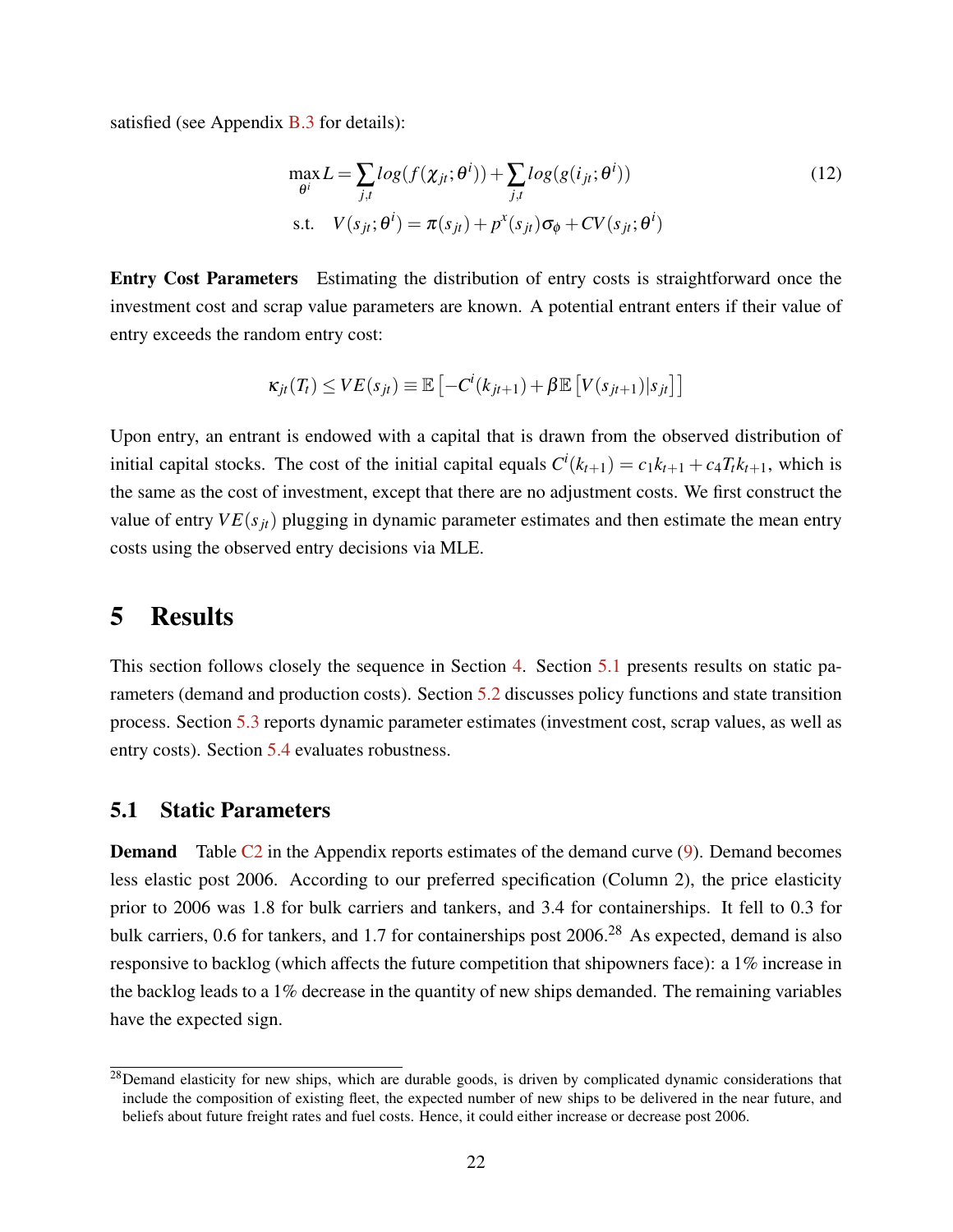Production Costs Table [2](#page-42-0) shows the estimated marginal cost parameters for Chinese yards for each ship type (standard errors are computed from 500 block bootstrap simulations). The key parameters that characterize the curvature of production cost is type specific (the coefficients on quantity, capital, backlog, and steel price), but coefficients on subsidy dummies and shipyard attributes are restricted to be the same across ship types, to reduce the number of parameters. There are intuitive reasons for these restrictions. For example, the benefit of scale economies from holding a large backlog, the return to capital (which proxies for capacity), and input intensity are likely to be different across ship types. On the other hand, the effect of subsidies on production costs is probably similar across types, as subsidies are not earmarked for a particular ship type and firms can produce different kinds of ships depending on prevailing market conditions.

As China's policies came into effect in 2006 and underwent major changes in 2009, we allow production subsidies to be different between 2006-2008 and from 2009 onwards. The production subsidy is estimated to be 2,100 RMB/CGT between 2006-2008, which is 14-18% of the average price. The subsidy from 2009 onwards is smaller, at 1,220 RMB/CGT. Though our estimation method, sample period, and industry coverage are different from those in [Kalouptsidi](#page-38-3) [\(2018\)](#page-38-3), the estimated production subsidy is of a similar magnitude (with ours being slightly smaller), which is reassuring.

The parameter  $\beta_q$  captures the increase in marginal cost (in 1000 RMB/CGT) from taking an additional order of 100,000 CGT. The larger  $\beta_q$  is, the more convex the cost function is, and the less responsive supply is to price changes. On average, a 10% price increase causes bulk carrier production to increase by 22%, tanker production by 27%, and containership production by 20%. Higher capital is associated with a lower marginal cost of production, though at a diminishing rate (the coefficient on capital squared is positive). Increasing capital by RMB 100 million for an average firm with a capital of RMB 400 million reduces marginal cost of production by 2.7% for bulkers, 2.2% for tankers, and 2.2% for containerships. To put these numbers into context, the average firm's per-period profits would decline by 19% if its capital stock were halved.

Moreover, we find evidence of economies of scale in production with respect to backlog: it is cheaper to produce multiple ships at the same time. The effect of backlog on marginal cost is sizable: increasing backlog by 100,000 CGT reduces marginal cost of production by 13% to 30% on average across ship types. As backlogs continue to increase, capacity constraints begin to bind and drive up marginal costs, as reflected in the positive coefficient (though much smaller in magnitude) on backlog squared.

Firms located in Jiangsu, Liaoning, and Zhejiang provinces (the major shipbuilding regions in China) have lower marginal costs, by 20-26% for Jiangsu, 14-18% for Liaoning, and 11-14% for Zhejiang. As shipyards age, their marginal cost increases by about 1% each year. The (additional) effect of ownership is limited and statistically insignificant. Increases in steel price raise marginal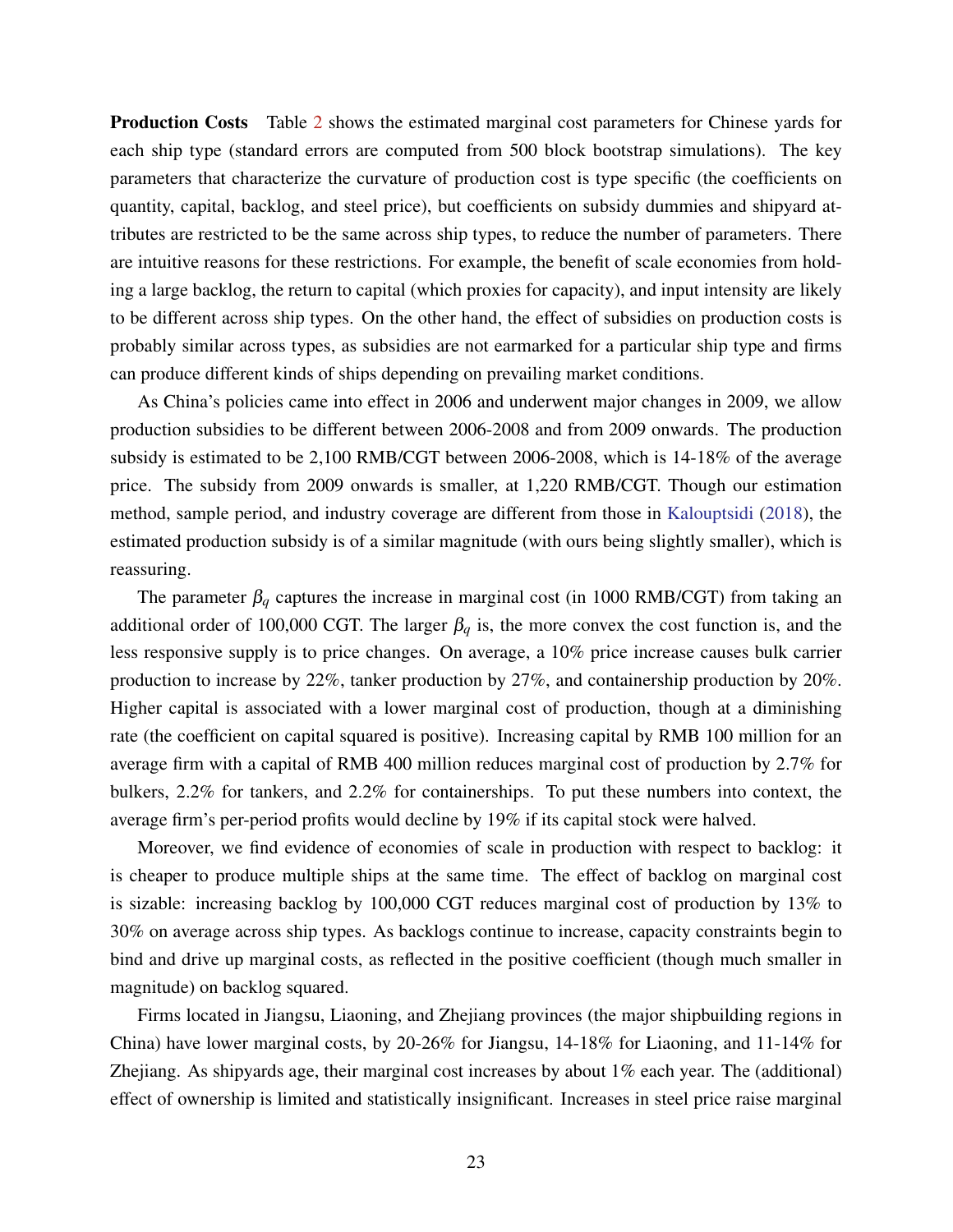cost for all types, as expected.

Our results indicate that market power distortions are limited. The markup,  $q_{jmt} \frac{\partial P(Q_{mt}, d_{mt})}{\partial q_{jmt}}$ ∂*qjmt* (in absolute value), is on average 1.35% of price for bulk carriers, 0.35% of price for tankers and 0.23% of price for containerships. As a result, firms' production decisions are not far from setting marginal cost equal to the market price, suggesting that the industry is close to competitive.

Finally, the fixed cost calibrated from accounting data equals RMB 15 million per quarter, equivalent to 12% of the industry profit on average. Hence, setting it to zero, as is commonly done in the literature, would significantly overestimate per-period profits accruing to firms.

### <span id="page-23-0"></span>5.2 Dynamic Parameters: First Stage

Investment Policy Function Table [C7](#page-61-0) in the Appendix reports estimates for the investment policy function using OLS, Tobit with  $h_2(v)$  normally distributed, and the Censored Least Absolute Deviation estimator (CLAD) that does not impose a distributional assumption on the cost shock and estimates  $h_2(v)$  non-parametrically. Our preferred specification is OLS, which delivers the highest model fit. Investment increases in ship prices and decreases in steel price. Firms with higher  $\bar{s}_{it}$ (i.e., more productive) invest more all else equal. As expected, coefficients for both the 2006-08 and 2009+ policy dummies are positive. Moreover, investment is hump-shaped with respect to capital: it initially increases in capital stock, reaches a peak when capital is between RMB 1-1.5 billion, and then falls.

**Exit Policy Function** We estimate the exit policy function via a probit regression. Table [C8](#page-62-0) in the Appendix presents two sets of estimates using linear terms of all states as well as capital squared, with and without region fixed effects. Firms with higher  $\bar{s}_{it}$  are less likely to exit, which is intuitive as  $\bar{s}_{jt}$  is a measure of firm profitability. Exit probabilities are lower when subsidies are in place.

#### <span id="page-23-1"></span>5.3 Dynamic Parameters: Second Stage

Investment and Exit Table [3](#page-43-0) reports investment cost estimates. Following the empirical literature on investment [\(Cooper and Haltiwanger,](#page-36-7) [2006\)](#page-36-7), we assume that the unit investment cost is equal to one  $(c_1 = 1)$ .<sup>29</sup> Between 2006-2008, the subsidy was 0.27 RMB per RMB of investment, implying that 27% of the per-unit cost of investment (excluding adjustment costs) is subsidized. Post 2009, the subsidy jumps to 0.46 RMB per RMB of investment, which helps rationalize the elevated investment post the financial crisis with plummeting ship prices. In addition, the increase in subsidies post 2009 is consistent with the government policy change that shifted the focus towards consolidating the industry and supporting existing firms.

 $29$ Monte Carlo evidence indicates that it is difficult to identify all cost parameters in equation [\(7\)](#page-12-1).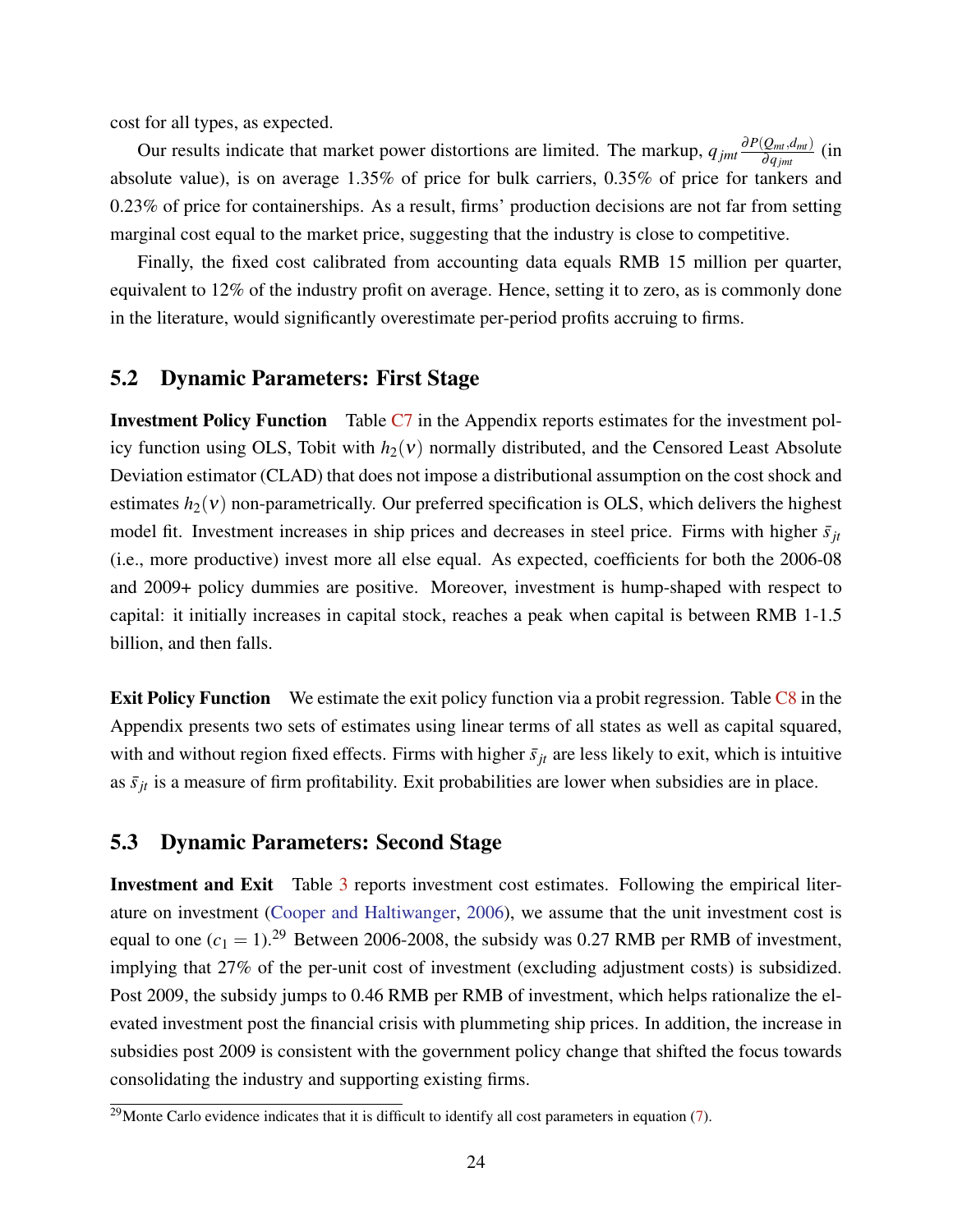The coefficient on quadratic investment,  $c_2$ , is both economically and statistically significant. On average, adjustment costs account for 28% of total investment costs and exceed 50% for large investments over RMB 50 million. The large estimate of  $c_3$  reflects the importance of firm-level unobserved investment shocks. Finally, average scrap value is estimated to be RMB 0.98 billion. This is significantly lower than the estimated value of a firm,  $V(s_{it})$ , which is around three to four billion RMB, as exit is a rare event and occurs in only 1% of the observations.

Figure [C1](#page-64-0) in the Appendix plots the distribution of the observed and simulated investment. These two distributions are reasonably similar, though actual investment has a longer tail of large investments and fewer medium-sized ones. Table  $C10$  in the Appendix compares the actual number of exits with the model's estimates. Firm exits are low-probability events and in general difficult to predict [\(Goldfarb and Xiao,](#page-37-13) [2016\)](#page-37-13). Our model roughly matches the sample mean but under-predicts the number of exits post 2006.

Entry Cost Estimates The number of entrants is quite different across provinces, with Zhejiang having the highest number of entrants during our sample period at 95, and the three provinces – Liaoning, Jiangsu, Zhejiang – collectively accounting for 70% of new shipyards. Hence, we estimate the entry cost separately for Liaoning, Jiangsu, Zhejiang, and the rest of China.<sup>30</sup> We also allow the entry cost to differ across policy periods. Table [4](#page-43-1) reports estimates for  $\kappa_{it}$ , the mean entry costs, for period before 2006, between 2006 and 2008, and post 2009 respectively. In light of the unprecedented entry boom from 2006 to 2008, it is not surprising that we find substantial entry subsidies, with the fraction of entry costs that is subsidized varying from 51% in Liaoning to 64% in Jiangsu. Entry costs increased substantially in 2009 when the entry moratorium was put in place. Conditional on entering, the average entry cost paid is RMB 2.5 billion, close to a shipyard's accounting value.<sup>31</sup> Our estimated number of entrants is reasonably close to the actual number of entrants in each policy period (Table [C11](#page-63-1) in the Appendix).

### <span id="page-24-0"></span>5.4 Robustness

The baseline specification estimates production costs separately for each country. Table  $C<sub>4</sub>$  in the Appendix displays parameter estimates pooling shipyards from all three countries, which amounts to a differences-in-differences estimator. As we do not observe capital for Japanese and South Korean shipyards, we set their capital stock to zero and add country dummies. Results are qualitatively similar to the baseline, though the 2006-08 subsidy is somewhat larger. We prefer the

 $30$ Entry subsidies are assumed to begin in 2004 for Zhejiang, when it identified shipbuilding as a pillar industry, and in 2006 for all other provinces. The observed entry peaked earlier in Zhejiang than the rest of the country.

<sup>&</sup>lt;sup>31</sup>The average entry cost conditional on entering is given by  $\mathbb{E}(\kappa_{jt}| \kappa_{jt} \leq VE(s_{jt})$ . See [http:](http://www.jiemian.com/article/1483665.html) [//www.jiemian.com/article/1483665.html](http://www.jiemian.com/article/1483665.html) and [http://www.wuhu.com.cn/compay\\_mod\\_](http://www.wuhu.com.cn/compay_mod_file/news_detail.php?cart=3&id=595) [file/news\\_detail.php?cart=3&id=595](http://www.wuhu.com.cn/compay_mod_file/news_detail.php?cart=3&id=595) for news articles that report the book value of shipyards.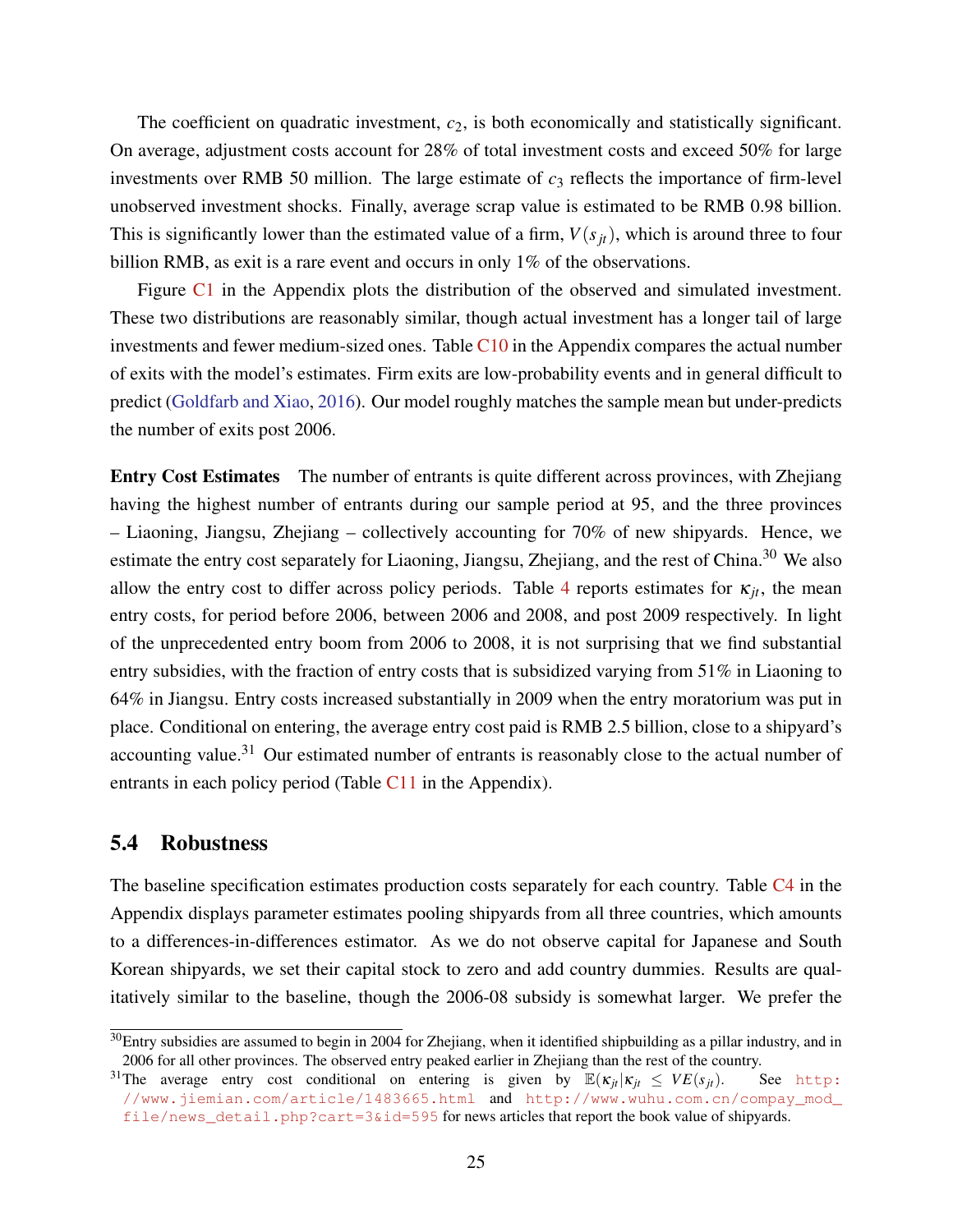baseline specification, which allows more flexibility in capturing production differences across countries and delivers a more conservative estimate of the subsidy magnitude.<sup>32</sup>

Next, we explore whether there is evidence of learning-by-doing among Chinese shipyards [\(Benkard,](#page-35-12) [2004\)](#page-35-12). We examine both within-firm and industry-wide learning-by-doing by allowing the marginal cost of production to depend on a firm's past production, as well as the industry cumulative past production. The results are illustrated in Table [C5](#page-59-0) in the Appendix. Despite the potential upward bias in the estimated spillover effects in the absence of suitable instruments, our estimates suggest no evidence of learning-by-doing: marginal costs tend to *increase* rather than decrease in past production. This is consistent with industry reports that the technology for producing ships, especially bulk carriers and tankers, has been around for decades and is mature. Incorporating a time trend or excluding new shipyards that entered after the policy announcement (which might have newer and better technologies) leads to similar results (see Table [C6](#page-60-0) in the Appendix). We have also estimated production subsidies separately for each region. They are higher in Jiangsu and Liaoning than in Zhejiang and the rest of China, although the differences are statistically insignificant.

While in principle the estimated production costs depend on demand elasticity for new ships, in our setting they are robust to demand elasticity largely because markups are modest. For example, assuming the pre-2006 demand elasticity to be the same as the post-2006 demand elasticity only moderately increases the average markup from 1.35% of the average price to 1.42% for bulk carriers and has little impact on cost estimates.

A common challenge in estimating entry costs is that the number of potential entrants  $\bar{N}$  is inherently unobserved. Our baseline assumes that the number of potential entrants in a region in any quarter is twice the maximum number of observed entrants in that region, following the literature [\(Seim,](#page-39-12) [2006\)](#page-39-12). We have estimated the entry cost under alternative assumptions (e.g. the maximum number of entrants ever observed, or a large number such as 20 and 40). While a higher number of potential entrants leads to a higher estimate  $\kappa_{it}$ , the estimated entry cost paid upon entering and entry subsidies are remarkably robust as they are determined by the actual number of entrants and the value of entry (which is estimated using observed ship prices and firm production). Finally, our main specification assumes an annual discount rate of 0.08, reflecting the high interest rates in China (averaging 6% from 1996 to 2018). Results are reasonably robust to different discount factors and exhibit intuitive patterns.<sup>33</sup>

 $32$ Using cost estimates that pool data from all three countries leads to qualitatively similar counterfactual results.

 $33$ For example, using a discount rate of 0.05, investment subsidy in 2006-2008 changes from 0.27 to 0.25 and subsidy post-2009 changes from 0.46 to 0.4. Intuitively, the higher the discount rate, the less firms value future profits, and the bigger investment subsidies are to rationalize observed jumps in investment.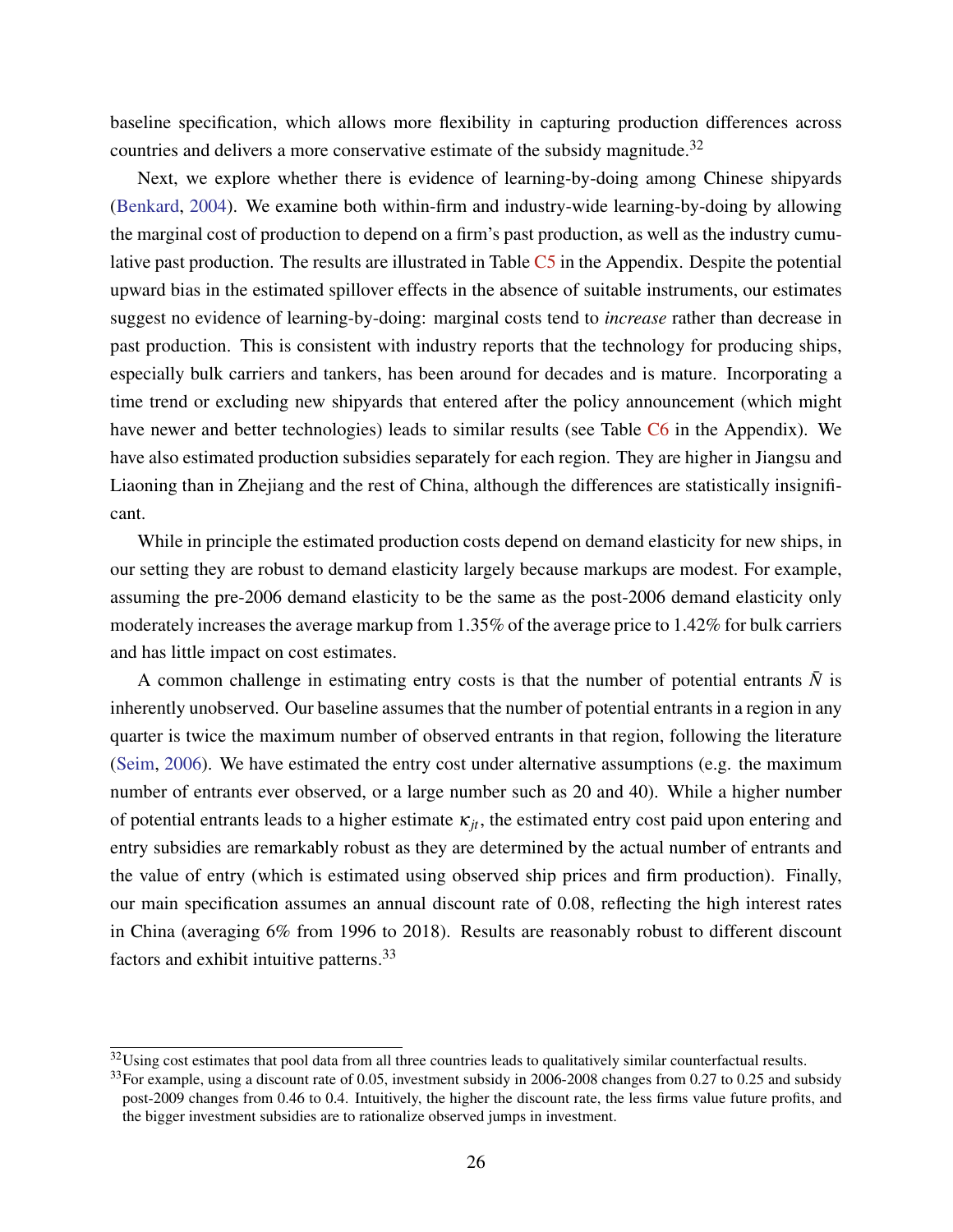### <span id="page-26-0"></span>6 Evaluation of China's Industrial Policy in Shipbuilding

Like other countries that use industrial policies to promote specific sectors [\(Krugman et al.,](#page-38-14) [1983;](#page-38-14) [Lane,](#page-38-2) [2019\)](#page-38-2), China adopted a variety of policy instruments to boost the shipbuilding industry's output, including production, entry and investment subsidies. Moreover, the policy implementation underwent significant changes over time. Early on, subsidies were widely accessible to all firms. In latter years, the government shifted support towards SOEs and established firms (the White List), while curbing entry of new firms.

In this section, we evaluate the long-term implications of China's industrial policy. Our goal is to assess the relative performance of different policy instruments, taking into account the critical role played by firm heterogeneity, dynamics and business cycles. Specifically, we address the following questions: (i) which policy instruments are the most effective among production, investment and entry subsidies; (ii) how should industrial policy be designed in the presence of industry fluctuations and business cycles; (iii) what are the consequences of targeting subsidies towards selected firms through consolidation policies such as the White List?

Evaluating the industrial policy's long-term impact necessitates simulating the world shipbuilding industry for a long period of time, as both entry and investment have dynamic consequences – the accumulated capital remains productive and new firms often continue operation long after the policy ends.<sup>34</sup> Our simulation begins in 2006, when the Chinese government started subsidizing its domestic industry, and ends in 2050, a period long enough to evaluate a policy's dynamic impacts, though results are similar if the simulation ends in 2099 or between 2050 and 2099. In each counterfactual scenario, we turn on and off the subsidies as needed, and report the industry average over 50 independent simulations (results are nearly identical with 100 simulations.) Chinese firms make production, investment, exit and entry decisions. Japanese and South Korean firms choose production. Equilibrium prices are determined by the intersection of the industry demand and supply curves. All monetary values reported in this paper are discounted and deflated to the 2006 RMB. Appendix [D.1](#page-63-2) contains more details on implementation.

Section [6.1](#page-27-0) quantifies how the policy affected the actual evolution of the domestic and global industry between 2006 and 2013. Section [6.2](#page-28-0) assesses the long-term performance of different policy instruments and discusses various aspects of policy design, such as the timing of subsidies and targeting. Section [6.3](#page-31-0) evaluates the consolidation policy.

<sup>&</sup>lt;sup>34</sup>Production subsidies also have dynamic consequences through backlogs that affect future costs of production, though these effects disappear within a few years when backlogs are converted to deliveries.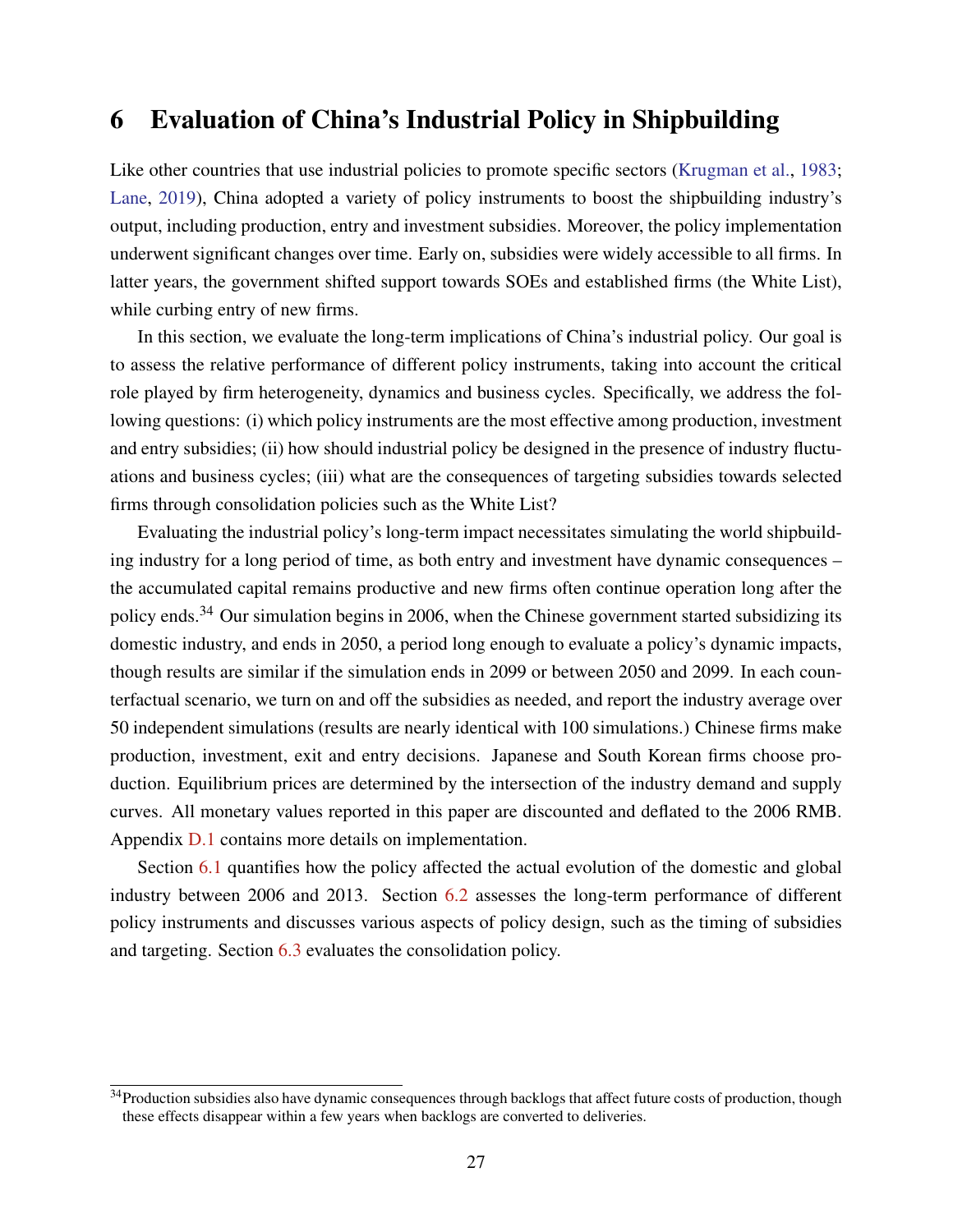#### <span id="page-27-0"></span>6.1 Impact on Industry Evolution

Perhaps not surprisingly, the Chinese government's subsidies had a significant impact on the evolution of every outcome of interest: China's market share, total ship production, ship prices, entry and exit, investment, profits, industry concentration and capital utilization.

Total (discounted) subsidies handed out to Chinese shipbuilders between 2006 and 2013 were close to RMB 624 billion (\$91 billion), which can be broken down into entry subsidies (RMB 431 billion), production subsidies (RMB 156 billion) and investment subsidies (RMB 37 billion).<sup>35</sup> These subsidies are massive in comparison to the size of the domestic industry, whose revenue was around RMB 1360 billion during the same period.

Government support increased China's world market share during 2006-13 by 42%. The ascent in market share is most pronounced for bulk carriers, since a large fraction of new shipbuilders produce bulk carriers and the cost advantage enjoyed by Japanese and South Korean firms is narrower for such ships.

In absolute terms, only 30% of China's increased production translated into higher world industry output. The remaining 70% constitutes business-stealing, whereby Chinese production expanded at the expense of competing firms in other countries. As a consequence of Chinese subsidies, South Korea's world market share decreased from 48% to 39% and Japan's world market share from 23% to 20% during 2006-2013, with profits earned by shipyards in these two countries falling by RMB 144 billion. Despite Chinese shipyards' rising market share, their gross-profit gains during this period are a modest RMB 153 billion, as the output expansion was largely fueled by the entry of inefficient firms.<sup>36</sup>

The rising global supply induced by the subsidies led to a substantial reduction in global ship prices: the price of bulk carriers, oil tankers, and containerships fell by 9.9%, 10.1%, and 4.3% from 2006 to 2008, respectively (Table [D12\)](#page-65-0). The price effect is the most significant for bulk carriers, because Chinese shipyards account for a bigger market share and demand for bulk carriers is less elastic. As the impact of past subsidies accumulates over time through the slow increase in the world fleet, the price drop became more pronounced post 2009 and reached 16.8% for bulk carriers, 14.8% for tankers, and 4.2% for containerships. Lower ship prices benefited world shipowners by RMB 290 billion, though only a small proportion of these gains accrues to Chinese shipowners as they account for a small fraction of the world fleet.<sup>37</sup>

Figure [6](#page-48-0) illustrates the striking effect of subsidies on investment, which skyrocketed post 2006.

<sup>&</sup>lt;sup>35</sup>While entry subsidies are large in magnitude, they are consistent with a back-of-the-envelope calculation: entry subsidies induced the entry of 80 additional firms and each firm is worth a few billion RMB.

 $36$ Gross profit equals to revenue minus production costs. Net profit equals to gross profit plus the scrap value upon exiting, minus the costs of investment and entry. We discuss changes in long-term net profit in detail in Section [6.2.](#page-28-0)

<sup>&</sup>lt;sup>37</sup> According to Clarkson World Shipyard Monitor, orders by Chinese shipowners have been growing but still account for under 10% of world orders in 2010-2013.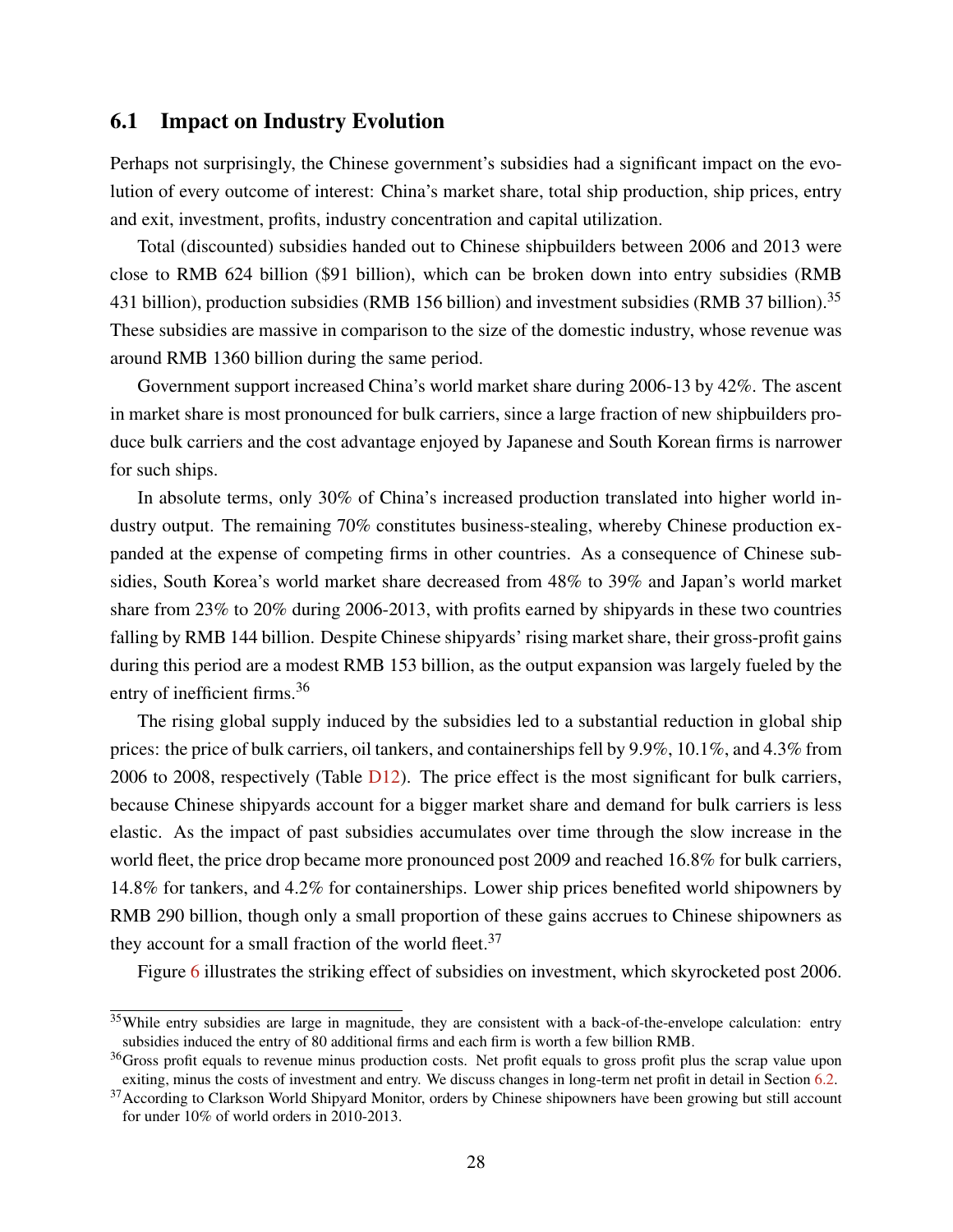Total investment during 2006-2013 is RMB 80 billion with subsidies, compared to RMB 33 billion without subsidies. Figure [7](#page-48-0) compares the number of Chinese firms by year with and without subsidies. Government support more than doubled the entry rate: 143 firms enter with subsidies vs. 64 without subsidies from 2006 to 2013. It also depressed exit (38 firms exit vs. 43).

Finally, the policy led to increased fragmentation. Entry subsidies induce entry of small inefficient firms. Production and investment subsidies boost firms' variable profit and retain unprofitable firms that should have exited. China's domestic Herfindahl-Hirschman index (HHI) plummeted from 1,200 in 2004 to less than 500 in 2013 with a significantly lower 4-firm concentration ratio (Figure [D2](#page-65-1) in the Appendix). Despite a sizable increase in China's overall production, capacity utilization was much lower, particularly when demand was low post 2009. If China had not subsidized the shipbuilding industry, the ratio of production to capital (which proxies for capacity utilization) would have been 19% higher during the 2009-2013 recession.

### <span id="page-28-0"></span>6.2 Long-term Performance of Policy Instruments

In this section, we turn to policy design. We assess the long-term performance of different policy instruments and search for general lessons that can be applied in other contexts. Since China's domestic consumer surplus is modest compared to the industry profit as discussed earlier, we focus on industry outcomes, such as output and profits, in our discussion below.<sup>38</sup>

We carry out five counterfactual exercises with different subsidies in place: all subsidies (as in the data), only production subsidies, only investment subsidies, only entry subsidies, and no subsidies. When simulating the industry beyond 2013, we assume that the 2013 policy environment is propagated to the end of our simulation period unless noted otherwise. For example, in the scenario with all subsidies, entry subsidies run from 2006 to 2008, whereas production and investment subsidies run from 2006 to the end.

The results are summarized in Table [5,](#page-44-0) which reports the discounted sums of long-term industry revenue and profit for Chinese shipyards, as well as the magnitude of different subsidies. The last two rows, "∆Revenue/Subsidy" and "∆Net Profit/Subsidy", constitute different measures of policy effectiveness. "∆Revenue" is the revenue difference between the scenario with subsidies and the scenario without subsidies. The ratio between increased revenue and subsidy cost reflects a policy's effectiveness on promoting industry revenue. This is of interest, as China's official government documents explicitly state production targets for the domestic shipbuilding industry. "∆Net Profit" is the difference in net profit which equals revenue plus the scrap value upon exiting, minus the costs of production, investment, and entry. "∆Net Profit/Subsidy" measures the gross rate of return. A rate lower than 100% indicates that the cost of subsidies exceeds the net benefits to the domestic

<sup>&</sup>lt;sup>38</sup>Incorporating benefits in consumer surplus enjoyed by Chinese shipowners increases the gross rate of return from 18% to 24%.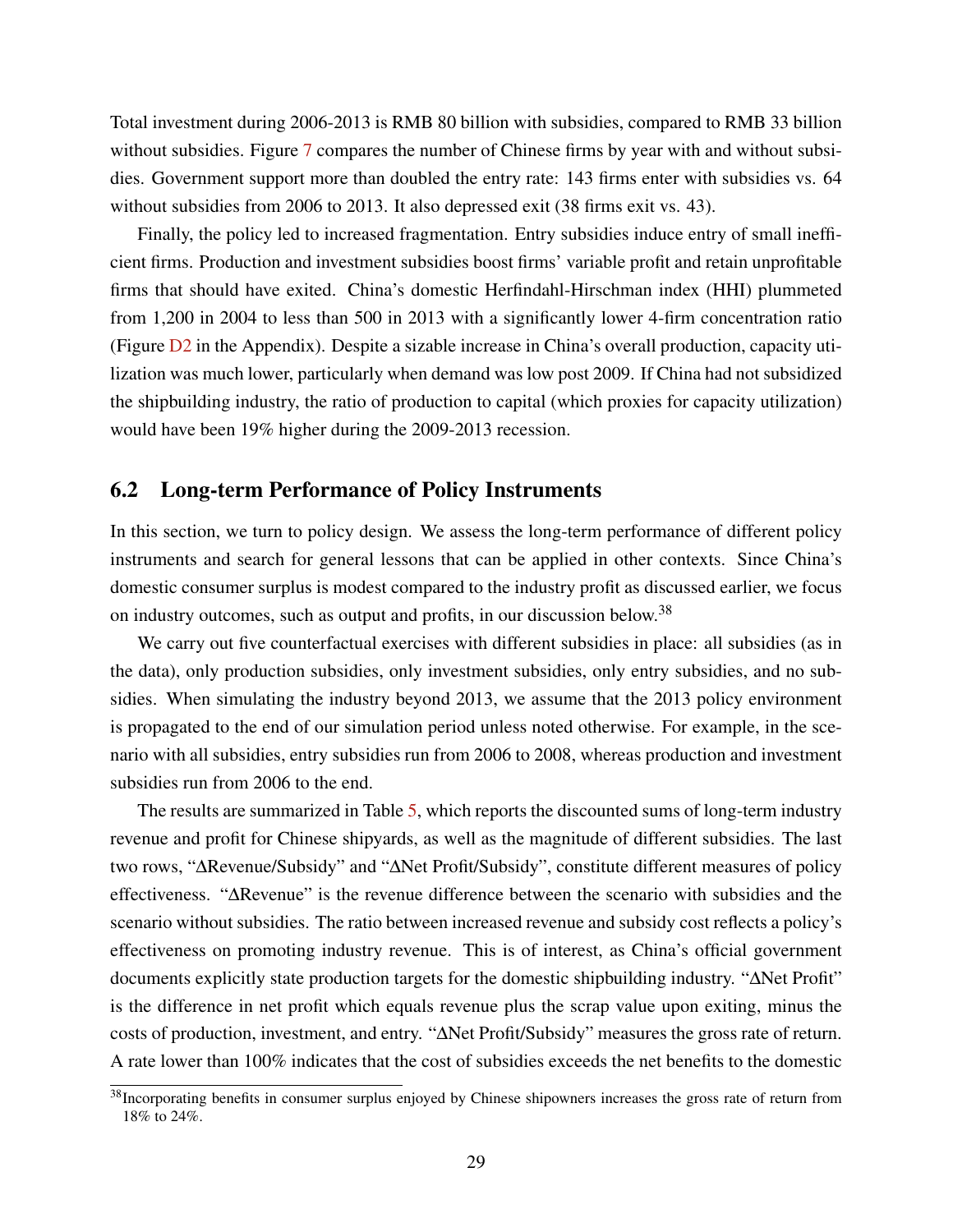industry.<sup>39</sup>

Comparison of Different Policy Instruments When all subsidies are in place, the policy mix is highly ineffective, as reflected by the rate of return being merely 18%. When each policy is in place in isolation, the return is 50% for production subsidies, 74% for investment subsidies, and 32% for entry subsidies, respectively. We thus find that entry subsidies are substantially less effective than production and investment subsidies (more on that below). In addition, the distortions induced by multiple subsidies are convex: i.e. the combination of all policies yields a considerably lower return compared to each policy in isolation. Entry subsidies lower the entry threshold and thus attract inefficient entrants. With the introduction of production and investment subsidies, the number of firms in operation is further inflated due to subsidized revenue. This drives down the rate of return and makes the subsidies more distortionary in per-dollar terms.

An important factor contributing to the low returns are fixed costs. Firms incur fixed costs to stay in business even when they receive no orders from buyers. In volatile industries with cycles of booms and busts, this tends to be a common occurrence: firms are willing to suffer temporary losses and stay idle in expectation of higher demand in the future (hysterisis). If fixed costs were zero, the rate of return on subsidies would increase from 18% to 25%.

We now turn to the performance of each type of subsidy in isolation. If industry revenue is the object of interest, both production and investment subsidies are effective. A one RMB increase in either subsidy raises the industry's revenue by RMB 1.5. This might justify the popularity of these subsidies in China, since quantity and revenue targets are often linked to local officials' promotions [\(Jin et al.,](#page-38-15) [2005\)](#page-38-15). Investment subsidies appear less distortionary than production subsidies (74% vs. 50%). Investment subsidies lead to a higher level of capital formation and facilitate long-term industry growth, while production subsidies have a more immediate impact on output.<sup>40</sup>

Entry subsidies are the least effective policy instrument among the three by a large margin. They predominantly attract small and high-cost firms that would not find it profitable to enter in the absence of subsidies. The large number of additional entrants contributes little to industry profits, while it exacerbates excess supply and reduces ship prices. In contrast, the take-up rate for production and investment subsidies is much higher among firms that are more efficient, receive more orders (higher backlogs), and are more likely to invest. For example, 82% of production subsidies and 68% of investment subsidies is allocated to firms that are more efficient than the median firm, whereas only 49% of entry subsidies goes to more efficient firms.<sup>41</sup> In addition,

<sup>&</sup>lt;sup>39</sup>The discussion below does not take into consideration the cost to finance these subsidies. Estimates from [Ballard et](#page-35-13) [al.](#page-35-13) [\(1985\)](#page-35-13) suggest that collecting one dollar of government revenue costs 17 to 56 cents in the U.S. Including the cost to finance subsidies will further drive down the rates of return.

 $^{40}$ We carry out a more systematic comparison of production and investment subsidies in the Appendix (Table  $D13$ ).

 $^{41}$ Appendix [D.4](#page-71-0) uses a simple static model to illustrate that the rate of return is higher when taken up by efficient firms. Firms in our empirical analysis make four decisions each period: entry, production, investment, and exit. Compared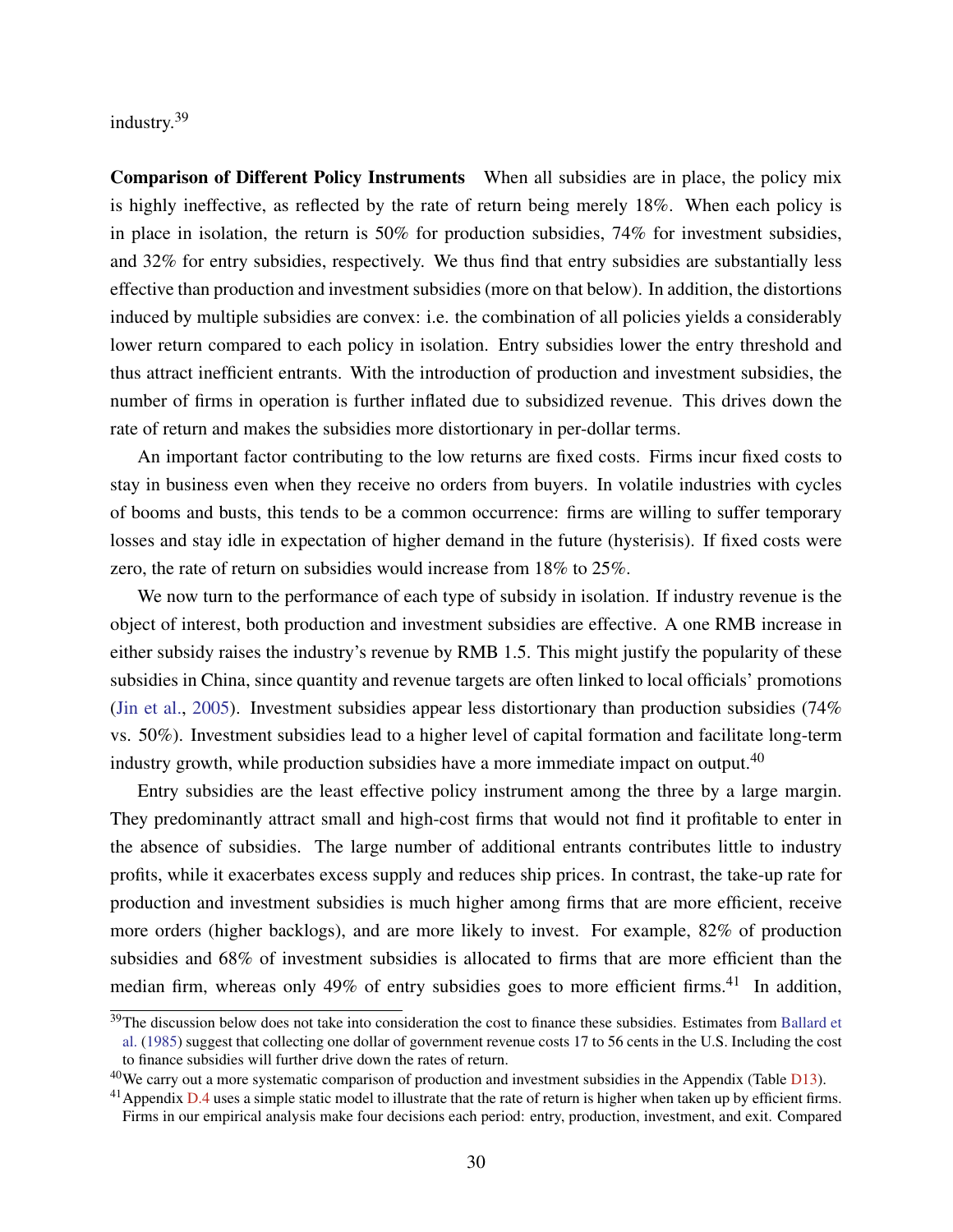production and investment subsidies increase backlogs and capital stocks that lead to economies of scale and drive down both current and future production costs.

Business Cycles and Industrial Policy Like many other manufacturing industries, cycles of booms and busts are a fundamental feature of shipbuilding. The macro and public finance literature that explores optimal fiscal policies over the business cycle generally recommends counter-cyclical fiscal policies, in order to smooth out intertemporal consumption [\(Barro,](#page-35-14) [1979\)](#page-35-14), reduce the efficiency costs of business cycle fluctuations [\(Gali et al.,](#page-37-14) [2007\)](#page-37-14), and increase long-term investment by lowering volatility [\(Aghion et al.,](#page-34-4) [2014\)](#page-34-4). It is less well-understood, however, how industrial policy should be designed in the presence of industry fluctuations.

To explore whether the effectiveness of subsidies varies over the business cycle, we carry out two counterfactual simulations. The first simulation subsidizes production and investment during the 2006-08 boom, while the second simulation subsidizes production and investment during the 2009-13 bust. All subsidies are discontinued afterwards. The subsidy rates are calibrated so that government spending is identical in both scenarios.

Strikingly, subsidizing firms during the boom leads to a net return of only 38%, whereas subsidizing firms during the downturn leads to a much higher return of 70%, as shown in Table [6.](#page-44-1) What explains this large difference?

There are two main contributing factors: convex production and investment costs, and firm composition. In booming periods, the industry is operating close to full capacity. Further expansion is costly and entails utilization of high-cost resources. Firms that are already producing and investing may choose to engage in more rapid expansion than is optimal, incurring large adjustment costs. During a bust, on the other hand, the industry operates well below capacity and many production facilities remain idle. Subsidies mobilize underutilized facilities, resulting in smaller distortions. The second contributing factor is the changing firm composition over the business cycle. Subsidies during a boom attract a higher fraction of inefficient firms, which pushes down the rate of return. As an illustration, Figure [8](#page-49-0) plots the average marginal cost index over time for both scenarios. Marginal costs are higher when subsidies are distributed during the boom than during the bust, as expected.

Despite the benefits of a counter-cyclical policy, the actual policy mix was overwhelmingly procyclical: 90% of total subsidies was handed out between 2006 and 2008 vs. 10% between 2009 and 2013. This echoes a more general finding in the literature showing that developing countries typically use pro-cyclical fiscal policies [\(Frankel et al.,](#page-37-15) [2014\)](#page-37-15), due to budget constraints, political considerations, etc. [\(Tornell and Lane,](#page-40-12) [1999;](#page-40-12) [Barseghyan et al.,](#page-35-15) [2013\)](#page-35-15).

to efficient firms, inefficient firms are more likely to be distorted in all these four margins with subsidies. Efficient firms also enjoy considerable economies of scale as a result of larger backlogs and capital stocks relative to inefficient firms, which further widens the wedge in efficiency.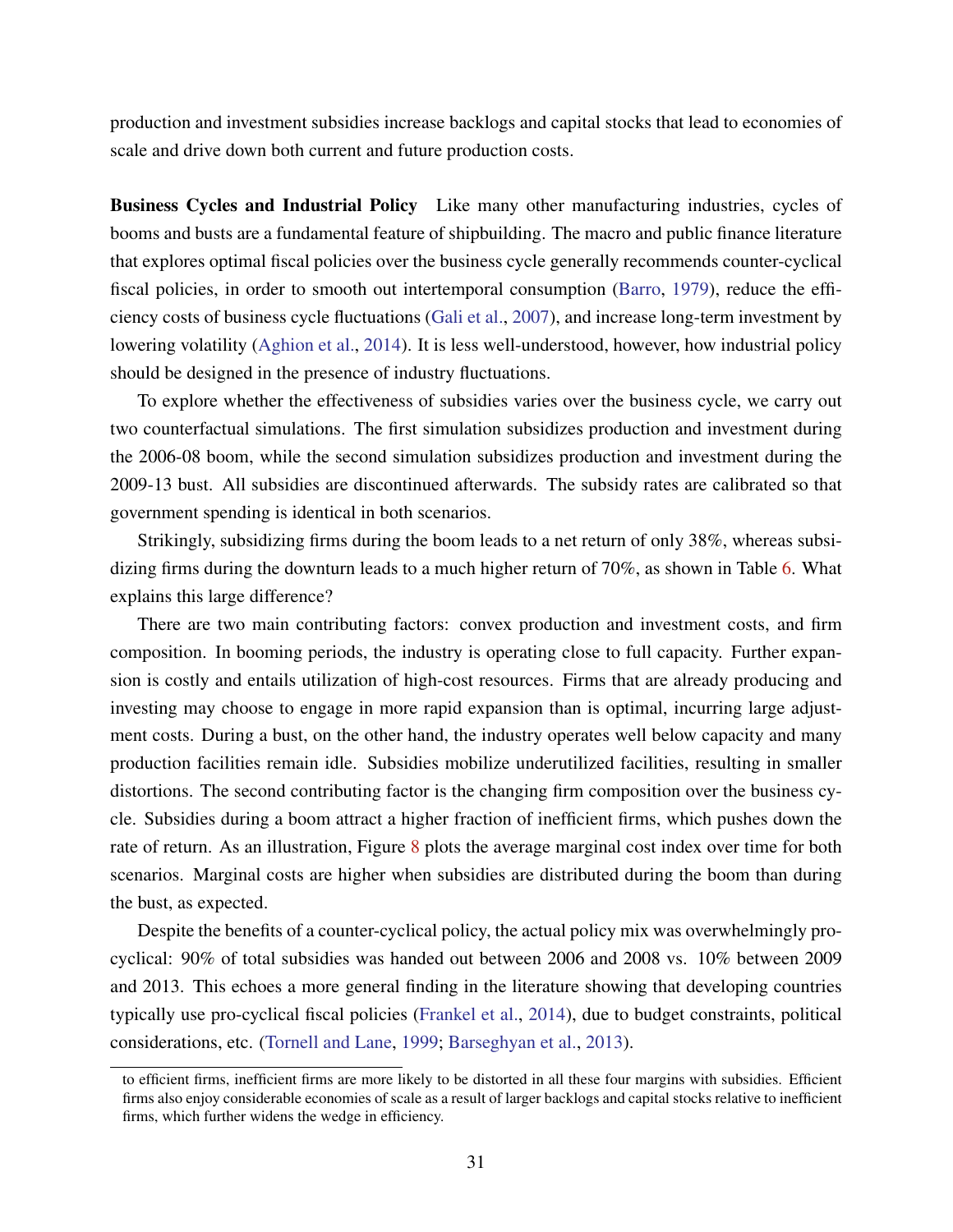### <span id="page-31-0"></span>6.3 Consolidation Policies

To facilitate consolidation and create large firms that can compete against international conglomerates, China implemented *Shipbuilding Industry Standard and Conditions* in 2013 and periodically announces a list of firms that meet the industry standard, the so called "White List". This section evaluates whether and to what extent the consolidation policy improves the return of subsidies, as well as the government's choices of firms on the White List.

Gains from Targeting The first official White List consisted of 56 firms.<sup>42</sup> In our counterfactual exercise, we rank firms based on their expected variable profits  $(E[\pi_{it}])$  in 2013, select 56 firms with the highest profitability to form the "optimal White List," and simulate the industry from 2014 to 2050. These firms receive production and investment subsidies, while other firms receive no subsidies post 2013. We compare this policy to the one that subsidizes all firms after 2013, as well as the scenario with no subsidies.

As shown in Table [D14](#page-67-0) in the Appendix, directing subsidies towards the best set of firms (the optimal White List) generates *considerable* gains. The net rate of return for targeted production and investment subsidies is  $71\%$ , whereas the return is  $37\%$  when all firms are subsidized. This pattern holds across both measures of policy effectiveness (revenue and net profit), due to several reasons. First, subsidizing all firms encourages sub-optimal entry, while the White List policy only subsidizes existing firms and does not distort entry. Second, firms on the White List are more productive and less prone to sub-optimal decisions than the average firm, both of which lead to less distortion.

**China's White List** While subsidies are less distortionary when targeted towards efficient firms, it is unclear a priori whether the government chose the right set of firms. Information asymmetries and regulatory capture might bias the process in favor of interest groups or "sunset sectors" [\(Lane,](#page-38-2) [2019\)](#page-38-2).

To examine the performance of China's actual White List, we discontinue all subsidies post 2013 and examine post-2013 profit for firms on the actual White List and firms on our optimal White List as constructed above. Note that our selection criterion is short-run profitability. Thus this is a weak test: if the government chose firms with the highest long-term profitability, then their selection should do at least as well as the set of firms we choose.

As shown in Figure  $\overline{D3}$  $\overline{D3}$  $\overline{D3}$  in the Appendix, industry profits are lower with the actual White List (the dashed blue line) than our optimal White List (the solid red line). The difference in industry profits and revenue in the long run (the discounted sum from 2014 to 2050) is 12% and 8%. Out

 $42$ Four out of sixty firms on the 2014 official White List cannot be matched to our datasets. Hence we focus on the remaining fifty-six firms.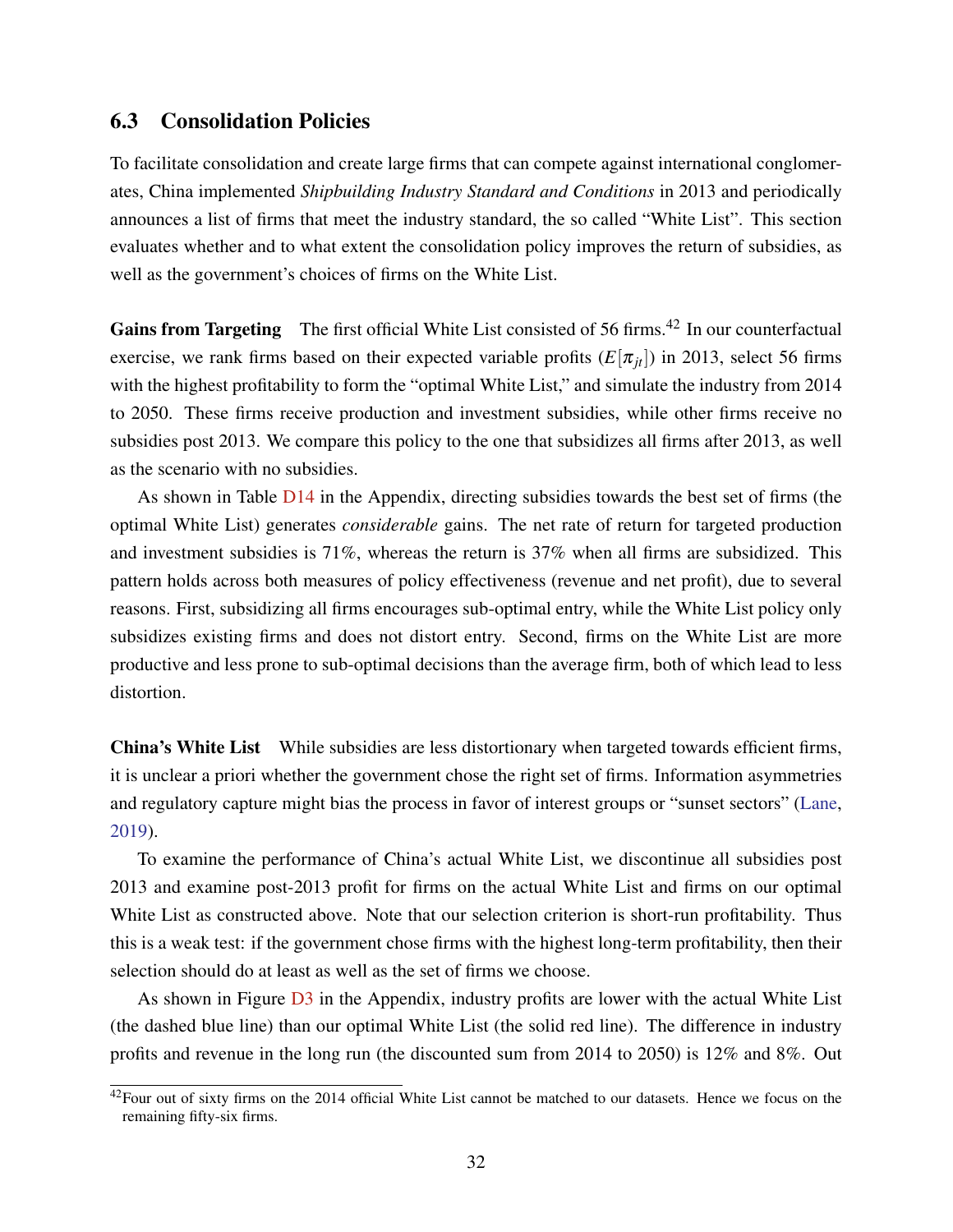of the 56 firms chosen by the government, only 31 firms appear in our White List. There appears a bias in favor of SOEs: 65% of firms selected by the government are SOEs, while 55% of our selected firms are SOEs.

Summary Our results shed light on how industrial policy should be carried out. The literature often points to the wide divergence between East Asia, where industrial policy is regarded as successful, and Latin America, where the import-substitution policies were less effective and abandoned in the 1980s. In East Asian countries, such as Japan and Taiwan, policy support was conditioned on performance with non-performing firms penalized by the withdrawal of support. In contrast, the policies implemented in Latin America did not have effective mechanisms to weed out non-performing beneficiaries [\(Rodrik](#page-39-13)  $(2009)$ ).<sup>43</sup>

Our analysis illustrates that similar mechanisms are at work in China's modern-day industrial policy in the shipbuilding industry. The policy's return was low in earlier years when output expansion was primarily fueled by the entry of inefficient firms, but increased considerably over time as the government shifted support to more efficient firms and used 'performance-based' criteria (the White List) to channel subsidies. This kind of targeted policy design is substantially more successful than open-ended policies that subsidize all firms.

### <span id="page-32-0"></span>7 Rationales for Industrial Policy

We now assess traditional arguments in favor of industrial policy and evaluate the extent to which the policy in the shipbuilding industry is effective in achieving these objectives. In the presence of market power, there are in principle strategic trade benefits from subsidizing industries that compete with foreign firms [\(Dixit,](#page-36-13) [1984;](#page-36-13) [Krugman,](#page-38-16) [1986;](#page-38-16) [Eaton and Grossman,](#page-37-16) [1986;](#page-37-16) [Brander,](#page-36-14) [1995\)](#page-36-14). For these considerations to be relevant, a necessary condition is the existence of substantial market power and thus 'rent on the table' that when shifted from foreign to domestic firms outweighs the cost of subsidies. To investigate this, we carry out a counterfactual simulation where firms are price takers in the product market, which eliminates any strategic trade motives behind industrial policy. As Table [D15](#page-68-0) in the Appendix illustrates, the overall return of subsidies with perfect competition is lower than our baseline estimates, but the gap is modest  $(14\% \text{ vs. } 18\%)$ . The difference is mainly driven by production subsidies becoming less effective when firms are price takers (their return drops from 50% to 38%). These results suggest that market power considerations in the shipbuilding industry cannot justify the strategic trade arguments, consistent with results in Section [5.1](#page-21-1) that markups are low.

 $^{43}$ Lack of policy evaluations in Latin American countries is a significant hindrance to this debate [\(Peres,](#page-39-14) [2013\)](#page-39-14).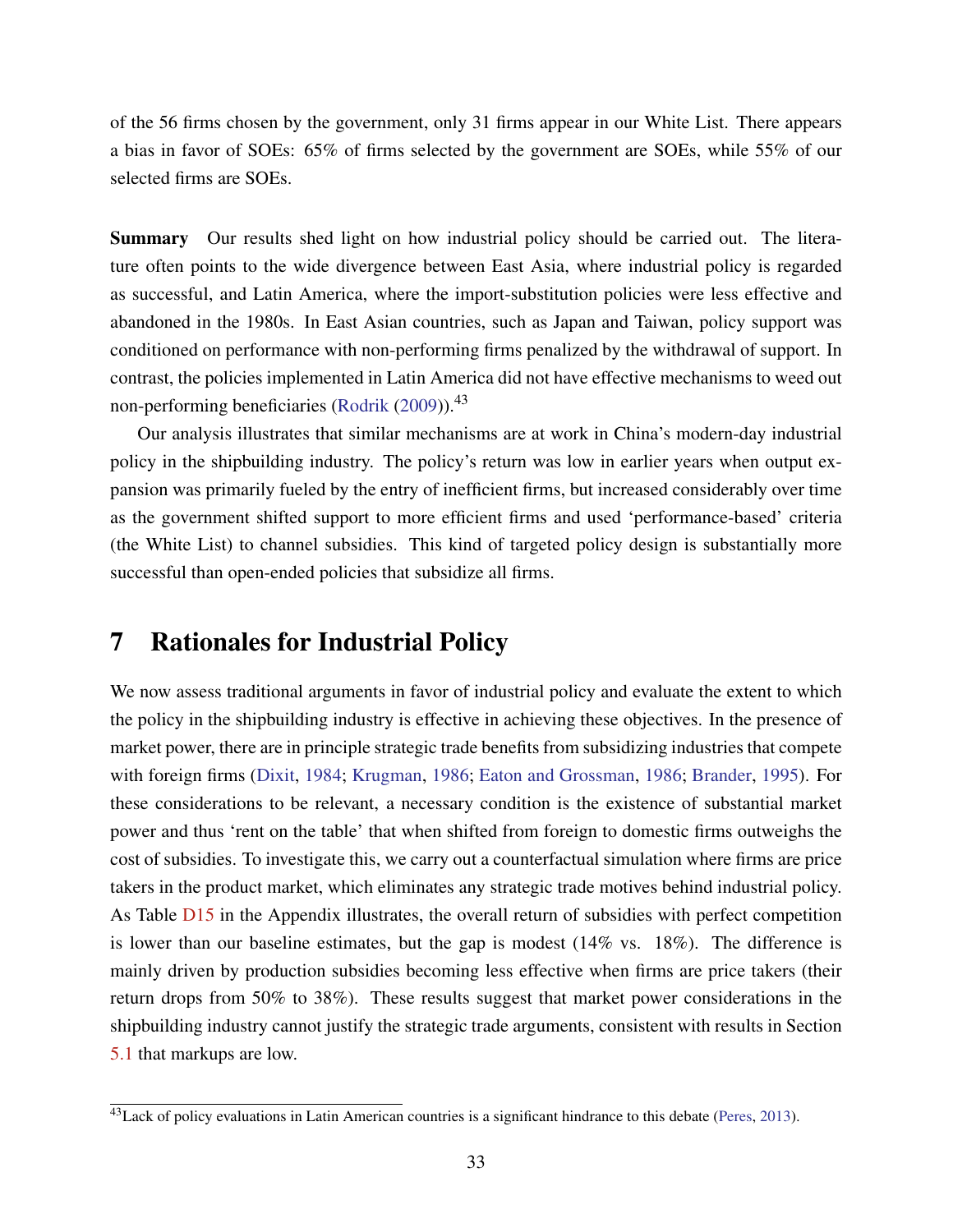Another justification for subsidies is the presence of positive externalities (such as industrywide learning-by-doing), in which case each firm produces less than socially optimal. As discussed in Section [5.1,](#page-21-1) there is no evidence of significant spillover effects in this industry, corroborating industry reports that much of the production by Chinese shipyards occurs in product sectors with mature technologies, where the scope for learning is limited.<sup>44</sup>

Industrial policies are often argued on the ground of labor market consequences: subsidies could have welfare benefits if they increase employment or offset distortions that lead to depressed employment. Even in the grand scheme of things, total employment in shipbuilding and related industries (ship repairs, marine equipment, etc.) accounts for less than 0.1% of national employment, suggesting that any potential labor market benefits would be modest.

There are potential spillovers to upstream sectors, as intermediate inputs from other sectors account for 63% of the value of ships produced and steel alone contributes to 13%. One might argue that shipbuilding subsidies are partially designed to boost demand for steel, a strategic sector that has been subject to many policy interventions. However, steel used in shipbuilding accounts for less than 1.5% of total steel produced (China's 2012 Input-Output Table). Similarly for other primary inputs used in ship production. Looking at downstream sectors, three-quarters of the output from this industry is used for final consumption. However, more than 80% of ships produced is exported, which limits the share of benefits from subsidies that is captured domestically.

One rationale that might help justify China's shipbuilding subsidies relates to the role of ships in international trade: a larger worldwide fleet reduces transportation costs (freight rates). As China is the world's biggest exporter and the (close) second largest importer, transport cost reductions can lead to substantial increases in trade volume. If Chinese exporters and importers face trade barriers or other frictions, the associated welfare considerations could justify subsidizing the shipbuilding sector.

To evaluate this argument, we carry out a back-of-the-envelope calculation of the subsidies' impact on China's trade volume in Appendix [D.3.](#page-69-0) To do so, we first assess changes in freight rates resulting from the increased global fleet. We find that subsidies reduced bulk carrier freight rates by 6.1% and containership freight rates by 2% between 2006 and 2013. Using trade elasticities with respect to transport prices from the literature [\(Brancaccio et al.,](#page-36-15) [2020;](#page-36-15) [Jeon,](#page-38-10) [2018\)](#page-38-10), we estimate that the industrial policy raised China's annual trade volume by 4.9% (\$144 bn) between 2006 and 2013. The effect is sizeable compared to other major trade-related policies in recent decades. For instance, [Ianchovichina and Martin](#page-38-17) [\(2004\)](#page-38-17) estimate that China's accession to WTO led to a 40% increase in its trade volume. The increase in trade volume was also large relative to the size of the subsidies (which averaged \$11.3 bn annually between 2006 and 2013); however, calculating the

<sup>44</sup>There might be technological 'catching-up' and learning among Chinese shipyards for producing the latest generation ships (e.g. large containerships or LNG's), where most of the patents and 'know-how' are possessed by Japanese and South Korean firms. Unfortunately, there are few orders of these ships and we cannot directly test this.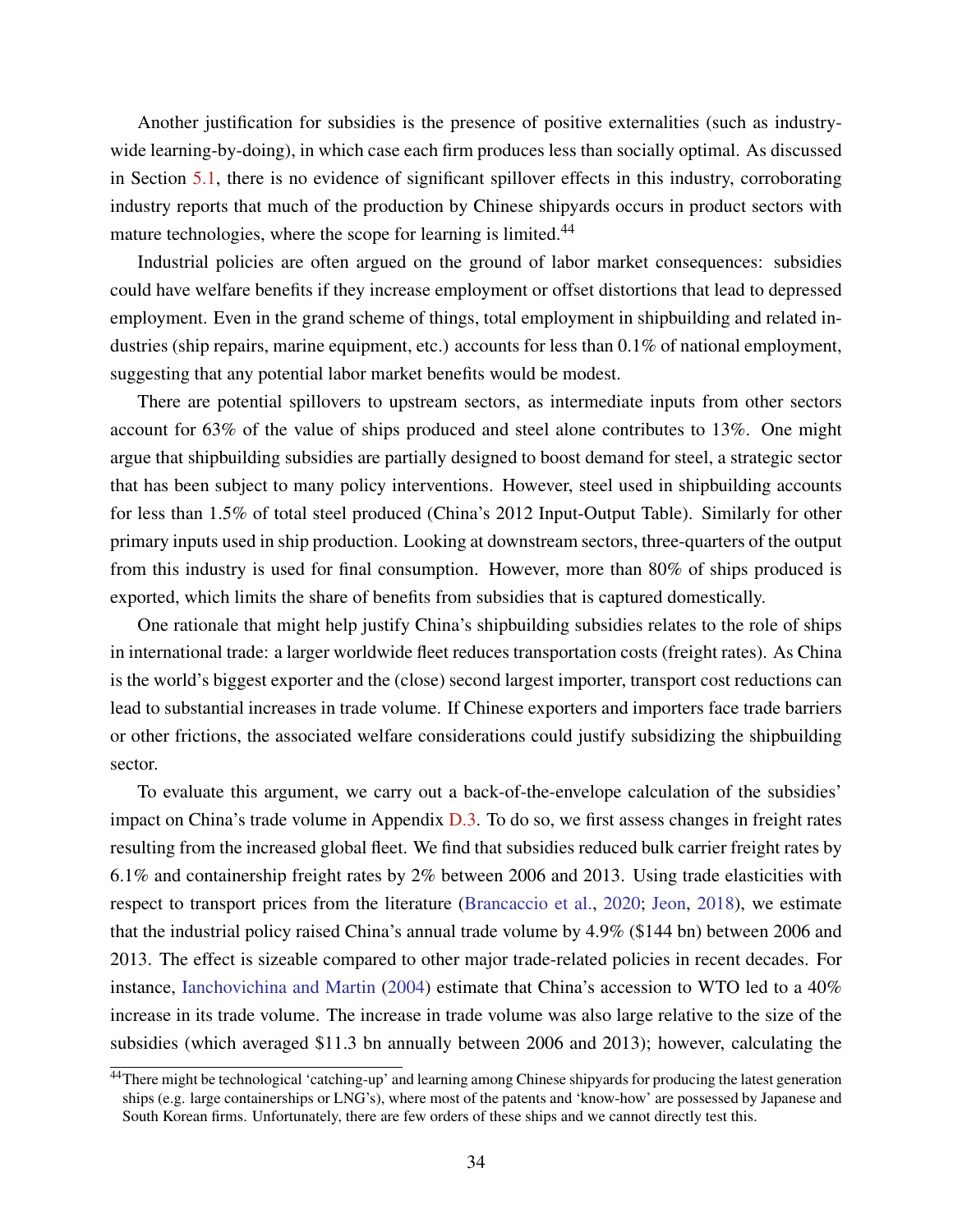welfare gains associated with the increased trade volume falls beyond the scope of this paper.<sup>45</sup>

Finally, other considerations, including national security and military implications, as well as the desire to be the world leader in heavy-manufacturing industries (as stated in various government documents), might also be relevant in motivating these policies. Regardless of the motivation, our analysis evaluates various policy design considerations and the relative efficacy of different instruments that can be used as guidance for future polices.

# <span id="page-34-3"></span>8 Conclusion

Industrial policy, which until recently was considered old-fashioned, has reemerged in many regions around the world, including the EU and the US. Despite the strong interest from policy makers and economists alike, few studies have used firm-level data to examine the relative efficacy of different designs, as well as the long term implications of industrial policies.

We conduct such an analysis of China's industrial policy in the shipbuilding industry, using firm-level data and a dynamic model of firms' entry and exit, production and investment decisions. While subsidies significantly boosted China's world market share and buttressed China's ascent into global influence, they also exacerbated industry fragmentation and led to increased capacity idleness. The policy initially exhibited a low rate of return, though things improved as the government shifted away from subsidizing all firms and adopted policies that better targeted efficient firms. An important insight from the setup we study is that firm heterogeneity, the nature of business cycles, firms' cost structure, and the choice of policy instruments could all significantly alter policy efficacy and are important considerations for a more effective policy design.

# References

- <span id="page-34-2"></span>Abel, Andrew B. and Janice C. Eberly, "A Unified Model of Investment Under Uncertainty," *The American Economic Review*, 1994, *84* (5), 1369–1384.
- <span id="page-34-1"></span>Ackerberg, Daniel, C. Lanier Benkard, Steve Berry, and Ariel Pakes, "Econometric Tools for Analyzing Market Outcomes," in James Heckman and Edward Leamer, eds., *The Handbook of Econometrics. Vol. 6A.*, Amsterdam: North-Holland, 2007.
- <span id="page-34-4"></span>Aghion, Philippe, David Hemous, and Enisse Kharroubi, "Cyclical fiscal policy, credit constraints, and industry growth," *Journal of Monetary Economics*, 2014, *62*, 41–58.
- <span id="page-34-0"></span>, Jing Cai, Mathias Dewatripont, Du Luosha, Ann Harrison, and Patrick Legros, "Industrial Policy and Competition," *American Economic Journal: Macroeconomics*, 2015, *7* (4), 1–32.

<sup>&</sup>lt;sup>45</sup>To do so would require overlaying our framework within a general equilibrium trade model.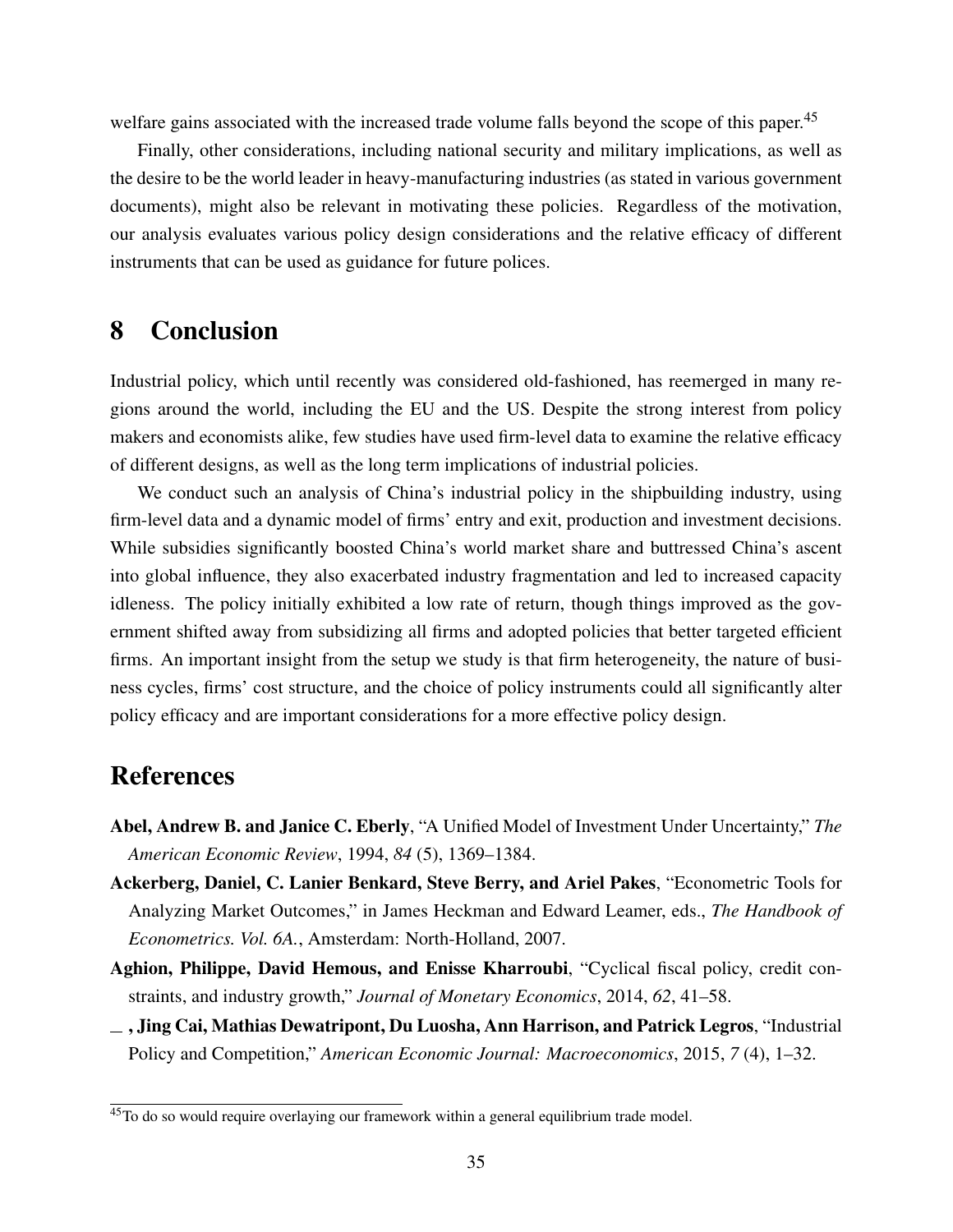- <span id="page-35-11"></span>Aguirregabiria, Victor and Aviv Nevo, "Recent Developments in Empirical IO: Dynamic Demand and Dynamic Games," in D. Acemoglu, M. Arellano, and E. Deckel, eds., *Advances in Economics and Econometrics. Vol. 3, Econometrics*, 2013.
- <span id="page-35-10"></span> $\equiv$  and Junichi Suzuki, "Identification and counterfactuals in dynamic models of market entry and exit," *Quantitative Marketing and Economics*, 2014, *12* (3), 267–304.
- <span id="page-35-6"></span>Aldy, Joseph, Todd D. Gerarden, and Richard L. Sweeney, "Investment versus Output Subsidies: Implications of Alternative Incentives for Wind Energy," 2018. NBER Working Paper No. 24378.
- <span id="page-35-0"></span>Amsden, Alice H., *Asia's Next Giant: South Korea and Late Industrialization*, Oxford University Press, 1989.
- <span id="page-35-1"></span>Anderson, James E and Eric Van Wincoop, "Trade costs," *Journal of Economic literature*, 2004, *42* (3), 691–751.
- <span id="page-35-8"></span>Aw, Bee Yan, Mark J. Roberts, and Daniel Yi Xu, "R&D Investment, Exporting, and Productivity Dynamics," *American Economic Review*, 2011, *101* (4), 1312–1344.
- <span id="page-35-3"></span>Bai, Jie and Jiahua Liu, "The Impact of Intranational Trade Barriers on Exports: Evidence from a Nationwide VAT Rebate Reform in China," 2019.
- <span id="page-35-7"></span>Bajari, Patrick, Lanier Benkard, and Jon Levin, "Estimating Dynamic Models of Imperfect Competition," *Econometrica*, 2007, *75* (5), 1331–1370.
- <span id="page-35-5"></span>Baldwin, R. E. and P. R. Krugman, "Market Access and International Competition: A Simulation Study of 16K Random Access Memories," in R. C. Feenstra, ed., *Empirical Methods for International Trade*, Cambridge, Mass.: MIT Press, 1988.
- <span id="page-35-4"></span>Baldwin, Robert E., "The Case against Infant-Industry Tariff Protection," *Journal of Political Economy*, 1969, *77* (3), 295–305.
- <span id="page-35-13"></span>Ballard, Charles L., John B. Shoven, and John Whalley, "General Equilibrium Computations of the Marginal Welfare Costs of Taxes in the United States," *The American Economic Review*, 1985, *75* (1), 128–138.
- <span id="page-35-14"></span>Barro, R., "On The Determination of Public Debt," *Journal of Political Economy*, 1979, *87*, 940– 971.
- <span id="page-35-15"></span>Barseghyan, Levon, Marco Battaglini, and Stephen Coate, "Fiscal policy over the real business cycle: A positive theory," *Journal of Economic Theory*, 2013, *148*, 2223–2265.
- <span id="page-35-9"></span>Barwick, Panle Jia and Parag Pathak, "The Cost of Free Entry: An Empirical Analysis of Real Estate Agents in Greater Boston," *The RAND Journal of Economics*, 2015, *46* (1), 103–145.
- <span id="page-35-2"></span>, Shengmao Cao, and Shanjun Li, "Local Protectionism, Market Structure, and Social Welfare: China's Automobile Market," 2020.
- <span id="page-35-12"></span>Benkard, C Lanier, "A dynamic analysis of the market for wide-bodied commercial aircraft," *The*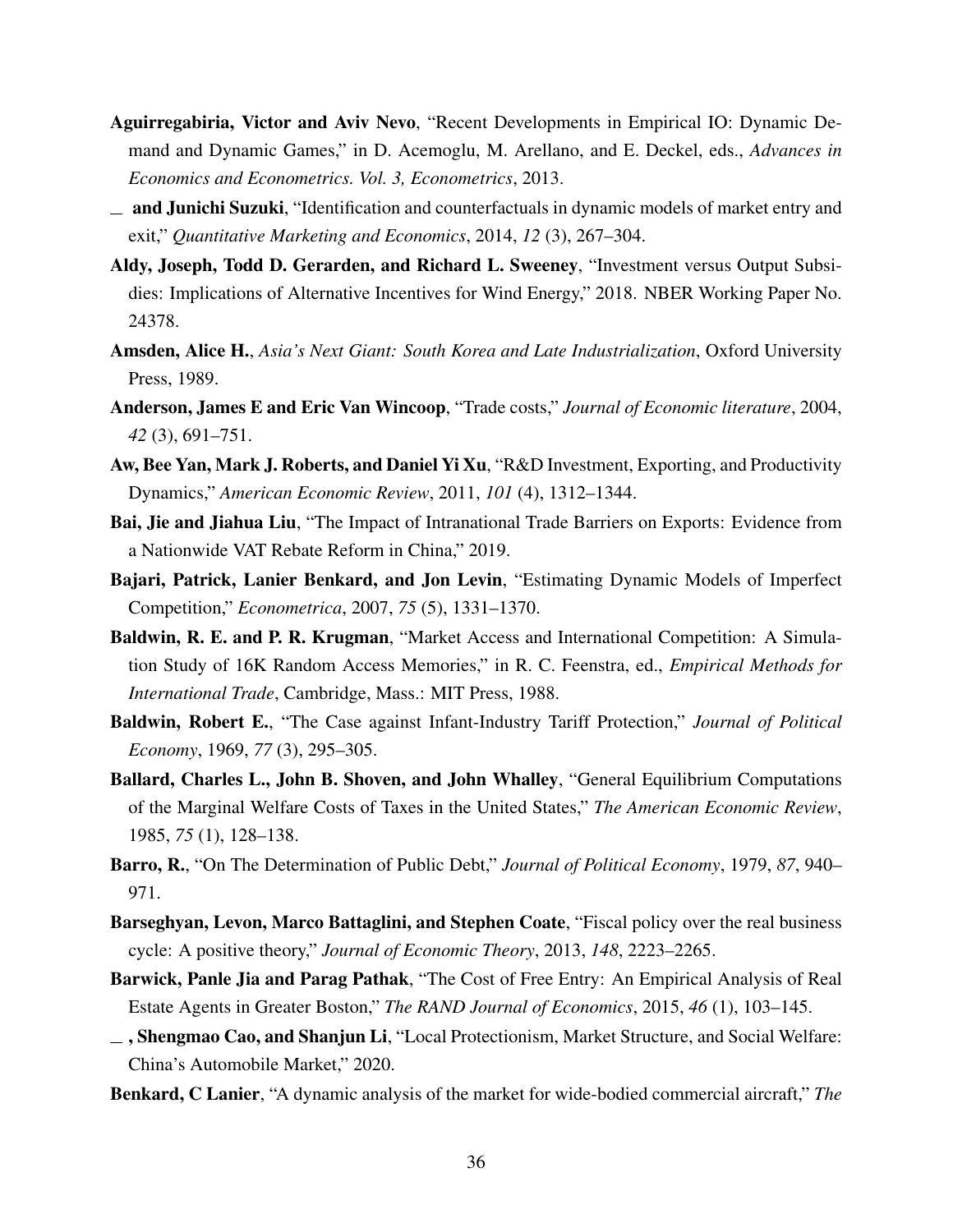*Review of Economic Studies*, 2004, *71* (3), 581–611.

- , Przemyslaw Jeziorski, and Gabriel Y Weintraub, "Oblivious equilibrium for concentrated industries," *The RAND Journal of Economics*, 2015, *46* (4), 671–708.
- Bloom, Nick, Rachel Griffith, and John Van Reenen, "Do R&D tax credits work? Evidence from a panel of countries 1979–1997," *Journal of Public Economics*, 2002, *85* (1), 1–31.
- <span id="page-36-1"></span>Brancaccio, Giulia, Myrto Kalouptsidi, and Theodore Papageorgiou, "Geography, Search Frictions and Endogenous Trade Costs," 2020. Econometrica.
- Brander, James E., "Strategic Trade Policy," in G. Grossman and K. Rogoff, eds., *Handbook of International Economics, Chapter 27, Vol. III*, 1995.
- Brandt, Loren, Johannes Van Biesebroeck, and Yifan Zhang, "Creative Accounting or Creative Destruction? Firm-level Productivity Growth in Chinese Manufacturing," *Journal of Development Economics*, 2012, *97*, 339–351.
- Bruce, Neil, "Measuring industrial subsidies," 1990.
- Chen, Yanyou and Daniel Yi Xu, "A Structural Empirical Model of R&D, Firm Heterogeneity, and Industry Evolution," 2018.
- Chen, Zhao, Xian Jiang, Zhikuo Liu, Juan Carlos Suárez Serrato, and Daniel Xu, "Tax Policy and Lumpy Investment Behavior: Evidence from China's VAT Reform," 2019.
- $\Box$ , Zhikuo Liu, Juan Carlos Suárez Serrato, and Daniel Yi Xu, "Notching R&D Investment with Corporate Income Tax Cuts in China," forthcoming.
- <span id="page-36-0"></span>Chernozhukov, Victor and Han Hong, "Three-Step Censored Quantile Regression and Extramarital Affairs," *Journal of the American Statistical Association*, 2002, *97* (459), 872–882.
- Collard-Wexler, Allan, "Demand Fluctuations in the Ready-Mix Concrete Industry," *Econometrica*, 2013, *81* (3), 1003–1037.
- Collins, Gabriel and Michael C. Grubb, "A Comprehensive Survey of China's Dynamic Shipbuilding Industry," 2008. China Maritime Studies Institute. U.S. Naval War College.
- Cooper, Russell W. and John C. Haltiwanger, "On the Nature of Capital Adjustment Costs," *The Review of Economic Studies*, 2006, *73* (3), 611–633.
- Criscuolo, Chiara, Ralf Martin, Henry G. Overman, and John Van Reenen, "Some Causal Effects of an Industrial Policy," *American Economic Review*, 2019, *109* (1), 48–85.
- Das, Sanghamitra, Mark J. Roberts, and James R. Tybout, "Market Entry Costs, Producer Heterogeneity, and Export Dynamics," *Econometrica*, 2007, *75* (3), 837–873.
- Dixit, Avinash, "International trade policy for oligopolistic industries," *The Economic Journal*, 1984, *94*, 1–16.
- Doraszelski, Ulrich and Mark Satterthwaite, "Computable Markov-perfect industry dynamics," *The RAND Journal of Economics*, 2010, *41* (2), 215–243.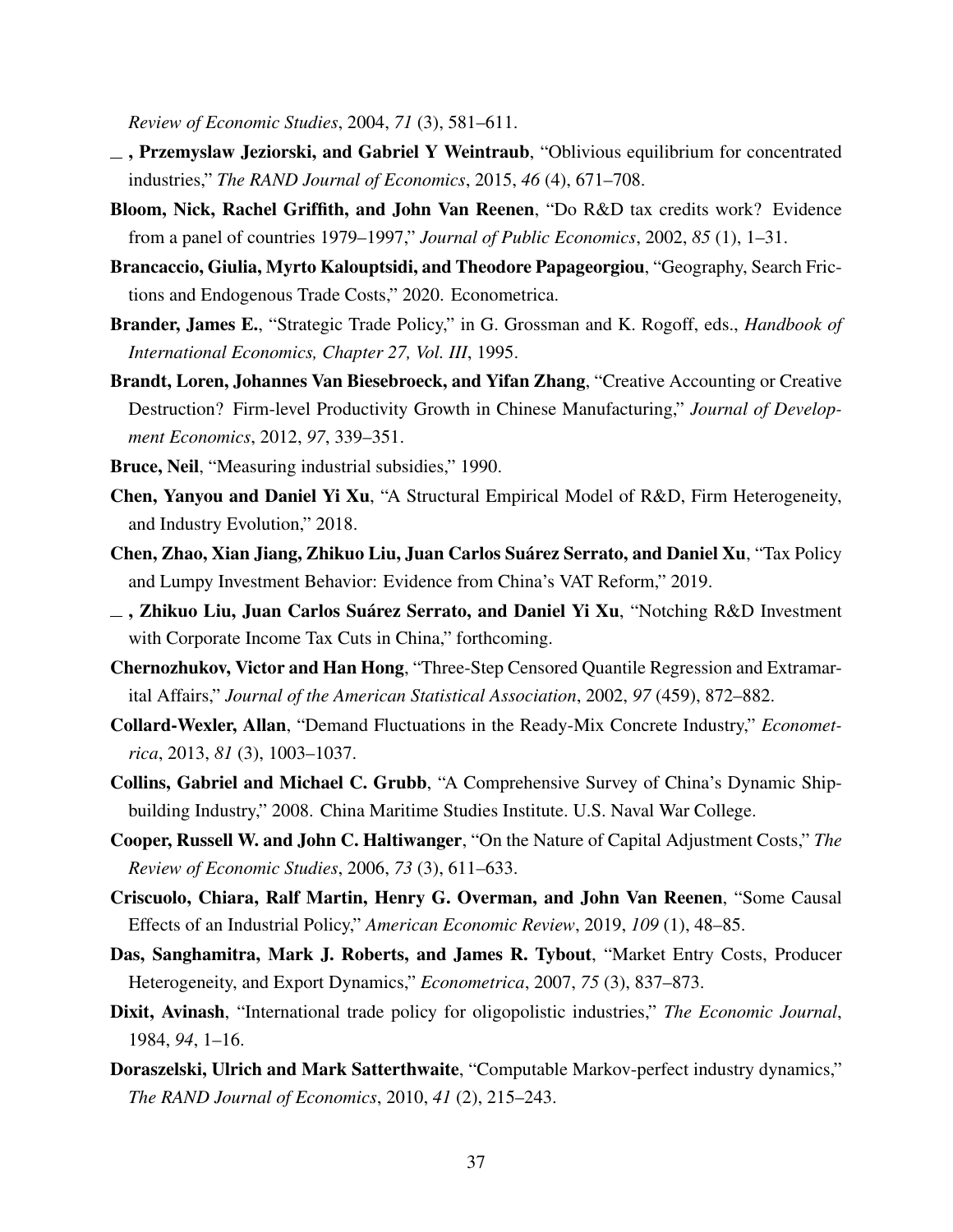- $\overline{\phantom{a}}$ , Gregory Lewis, and Ariel Pakes, "Just Starting Out: Learning and Equilibrium in a New Market," *The American Economic Review*, 2018, *108* (3), 565–615.
- Eaton, Jonathan and Gene M Grossman, "Optimal trade and industrial policy under oligopoly," *The Quarterly Journal of Economics*, 1986, *101* (2), 383–406.
- Ericson, R. and A. Pakes, "Markov-Perfect Industry Dynamics: A Framework for Empirical Work," *Review of Economic Studies*, January 1995, *62*, 53–82.
- Fowlie, Meredith, Mar Reguant, and Stephen Ryan, "Market-Based Emissions Regulation and Industry Dynamics," *Journal of Political Economy*, 2016, *124* (1), 249–302.
- Frankel, Jeffrey A., Carlos A. Vegh, and Guillermo Vuletin, "On graduation from fiscal procyclicality," *Journal of Development Economics*, 2014, *100* (1), 32–47.
- Fukagawa, Yukiko, "Chapter 4 "Chaebol " -Led High Growth System in South Korea," in "East Asian Development Experience: Economic System Approach And Its Applicability" Institute of Developing Economies 1997, pp. 79–103.
- Gali, J., M. Gertler, and J.D. Lopez-Salido, "Markups, Gaps, and the Welfare Costs of Business Fluctuations," *Review of Economics and Statistics*, 2007, *89* (1), 44–59.
- Gerarden, Todd, "Demanding innovation: The impact of consumer subsidies on solar panel production costs," Technical Report, Technical report, Working paper, Harvard University 2017.
- <span id="page-37-1"></span>Goldfarb, Avi and Mo Xiao, "Transitory shocks, limited attention, and a firm's decision to exit," Technical Report, Working paper 2016.
- Grossman, M. Gene, "Promoting New Industrial Activities: A Survey of Recent Arguments and Evidence," 1990. Paris: OECD Economic Studies 14.
- Hall, Bronwyn and John Van Reenen, "How effective are fiscal incentives for R&D? A review of the evidence," *Research Policy*, 2000, *29* (4), 449–469.
- Hanlon, Walker, "The Persistent Effect of Temporary Input Cost Advantages in Shipbuilding, 1850-1911," 2018.
- Hansen, Jorgen Drud, Camilla Jense, and Erik Strojer Madsen, "The Establishment of the Danish Windmill Industry," *Review of World Economics*, 2003, *139* (2), 324–347.
- Harrison, Ann and Andres Rodriguez-Clare, "Trade, Foreign Investment, and Industrial Policy for Developing Countries," *Handbook of Development Economics*, 2010, pp. 4039–4214.
- Head, Keith, "Infant industry protection in the steel rail industry," *Journal of International Economics*, 1994, *37*, 141–165.
- <span id="page-37-0"></span>Hendel, Igal and Aviv Nevo, "Measuring the Implications of Sales and Consumer Inventory Behavior," *Econometrica*, 2006, *74*, 1637–73.
- Hirschman, Albert O., *The Strategy of Economic Development*, Yale University Press, 1958.
- Hotz, J. and R. Miller, "Conditional Choice Probabilties and the Estimation of Dynamic Models,"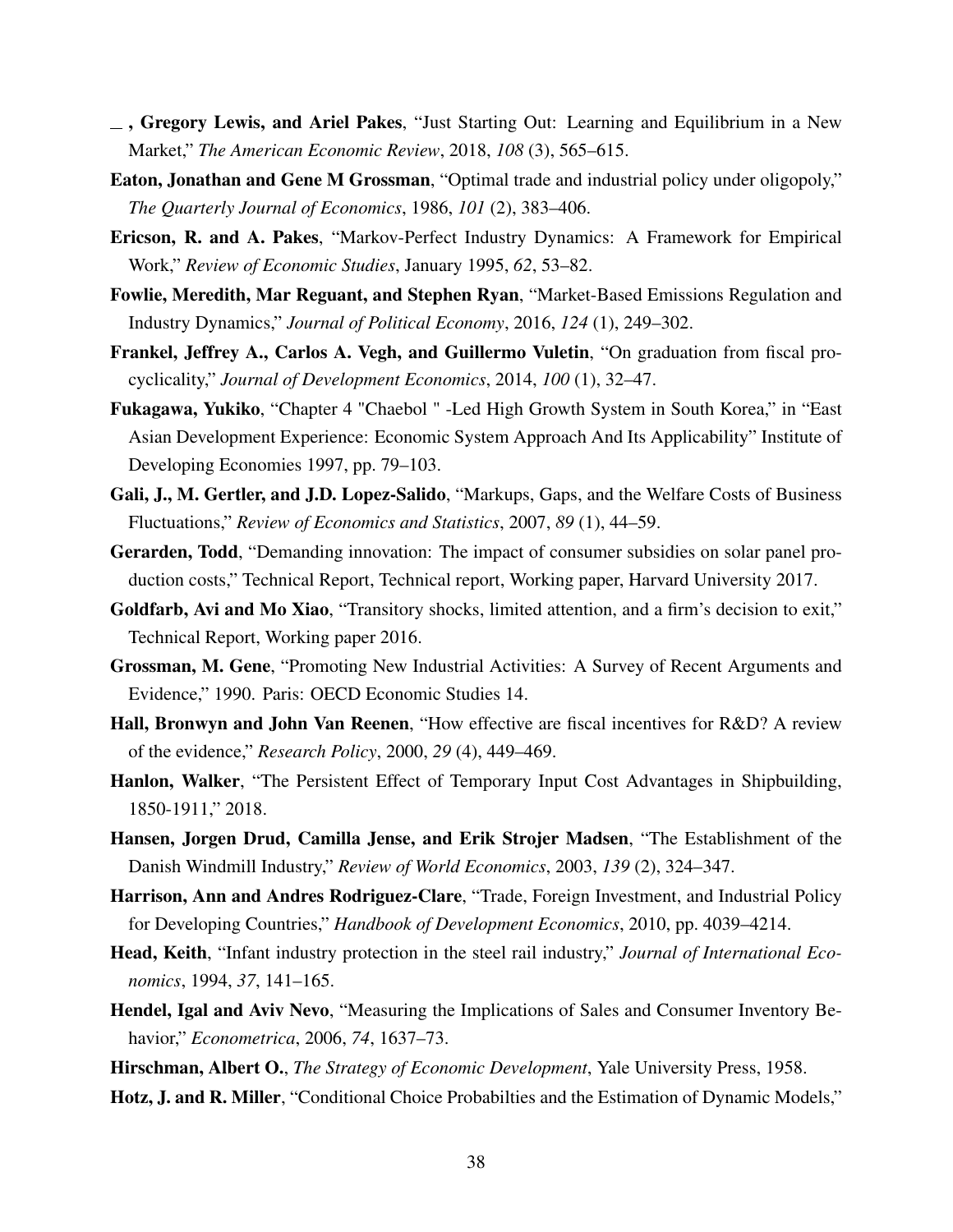*Review of Economic Studies*, 1993, *60*, 497–529.

- Huang, Yan, Param Vir Singh, and Anindya Ghose, "A structural model of employee behavioral dynamics in enterprise social media," *Management Science*, 2015, *61* (12), 2825–2844.
- Ianchovichina, Elena and Will Martin, "Impacts of China's accession to the World Trade Organization," *The World Bank Economic Review*, 2004, *18* (1), 3–27.
- Ifrach, Bar and Gabriel Y Weintraub, "A framework for dynamic oligopoly in concentrated industries," *The Review of Economic Studies*, 2017, *84* (3), 1106–1150.
- Irwin, Douglas, "Could the United States Iron Industry Have Survived Free Trade after the Civil War?," *Explorations in Economic History*, 2000, *37*, 278–299.

Ito, Takatoshi, *The Japanese Economy*, MIT Press, 1992.

- Itskhoki, Oleg and Benjamin Moll, "Optimal Development Policies with Financial Frictions," *Forthcoming in Econometrica*, 2019.
- <span id="page-38-1"></span>Jeon, Jihye, "Learning and Investment under Demand Uncertainty in Container Shipping," 2018. Department of Economics, The Boston University.
- Jin, Hehui, Yingyi Qian, and Barry R. Weingast, "Regional Decentralization and Fiscal Incentives: Federalism, Chinese Style," *Journal of Public Economics*, 2005, *89*, 1719–1742.
- Johnson, Chalmers, *MITI and the Japanese Miracle: The Growth of Industrial Policy*, Stanford University Press, 1982.
- <span id="page-38-0"></span>Kalouptsidi, Myrto, "Detection and Impact of Industrial Subsidies: The Case of Chinese Shipbuilding," *Review of Economic Studies*, 2018, *85* (2), 1111–1158.
- , Paul Scott, and Eduardo Souza-Rodrigues, "Identification of Counterfactuals in Dynamic Discrete Choice Models," 2021.
- Krueger, Anne O., "Government Failures in Development," *Journal of Economic Perspectives*, September 1990, *4* (3), 9–23.
- Krugman, Paul, *Geography and trade*, The MIT Press, 1991.
- Krugman, Paul R., *Strategic Trade Policy and the New International Economics*, Cambridge, MA: MIT Press, 1986.
- Krugman, Paul R et al., "Targeted industrial policies: Theory and evidence," *Industrial change and public policy*, 1983, pp. 123–155.
- Lane, Nathan, "Manufacturing Revolutions: Industrial Policy and Networks in South Korea," *Working Paper of Institute for International Economic Studies, Stockholm*, 2019.
- Liu, Ernest, "Industrial policies in production networks," *The Quarterly Journal of Economics*, 2019, *134* (4), 1883–1948.
- Liu, Yongzheng and Jie Mao, "How do tax incentives affect investment and productivity? Firmlevel evidence from China," *American Economic Journal: Economic Policy*, 2019, *11* (3), 261–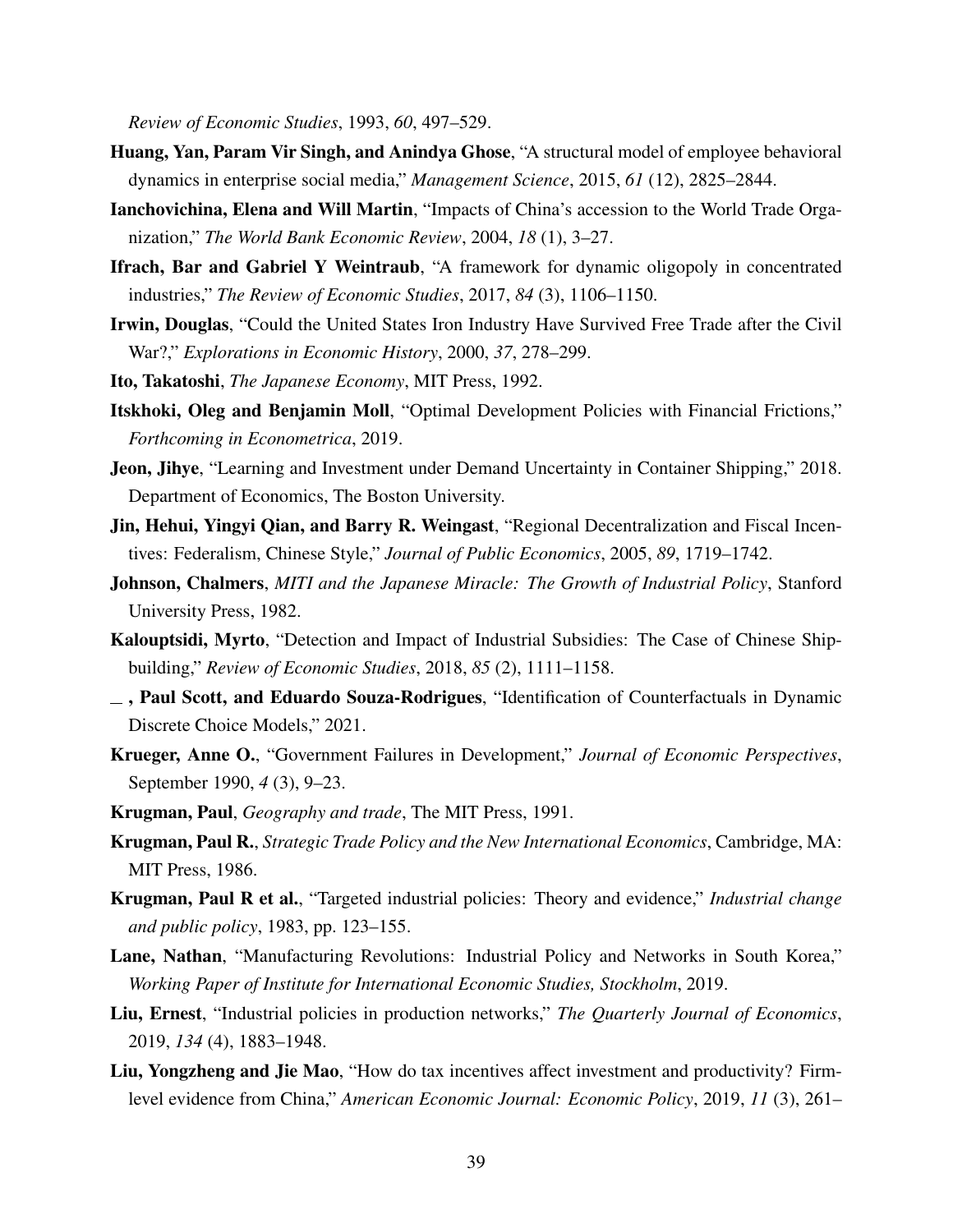91.

- Luzio, Eduardo and Shane Greenstein, "Measuring the Performance of a Protected Infant Industry: The Case of Brazilian Microcomputers," *The Review of Economics and Statistics*, 1995, *77* (4), 622–633.
- Magnolfi, Lorenzo and Camilla Roncoroni, "Political Connections and Market Structure," 2018. Department of Economics, The University of Wisconsin.
- Neumark, David and Helen Simpson, "Place-based policies," in Gilles Duranton, Vernon Henderson, and William Strange, eds., *Handbook of Regional and Urban Economics, vol. 5, Elsevier, Amsterdam*, 2015.
- <span id="page-39-1"></span>Nevo, Aviv and Federico Rossi, "An Approach for Extending Dynamic Models to Settings with Multi-Product Firms," *Economics Letters*, 2008, *100*, 49–52.
- OECD, "Peer Review of the Korean Shipbuilding Industry and Related Government Policies," 2015. Paris: OECD.
- , "Peer Review of the Japanese Shipbuilding Industry," 2016. Paris: OECD.
- Pakes, Ariel, Michael Ostrovsky, and Steven Berry, "Simple estimators for the parameters of discrete dynamic games (with entry/exit examples)," *The RAND Journal of Economics*, 2007, *38* (2), 373–399.
- Peres, Wilson, "Industrial Policies in Latin America," *Pathways to Industrialization in the Twenty-First Century: New Challenges and Emerging Paradigms, edited by Adam Szirmai, Wim Naudé, and Ludovico Alcorta*, 2013.
- Poncet, Sandra, "A fragmented China: Measure and determinants of Chinese domestic market disintegration," *Review of international Economics*, 2005, *13* (3), 409–430.
- <span id="page-39-0"></span>Powell, James, "Least Absolute Deviations Estimation For The Censored Regression Model," *Journal of Econometrics*, 1984, *25* (1), 303–325.
- Robinson, Peter M., "On The Asymptotic Properties of Estimators of Models Containing Limited Dependent Variables," *Econometrica*, 1982, *50* (1), 27–41.
- Rodrik, Dani, "Industrial policy: don't ask why, ask how," *Middle East development journal*, 2009, *1* (1), 1–29.
- , "The Return of Industrial Policy," *Project Syndicate*, April 12 2010.
- Rubens, Michael, "Market Structure, Oligopsony Power, and Productivity," 2021.
- Ryan, Stephen, "The Costs of Environmental Regulation in a Concentrated Industry," *Econometrica*, 2012, *80* (3), 1019–1061.
- Seim, Katja, "An Empirical Model of Firm Entry with Endogenous Product-Type Choices," 2006. Rand Journal of Economics.
- Stiglitz, J.E., J. Y. Lin, and C. Monga, "The Rejuvenation of Industrial Policy," 2013. Policy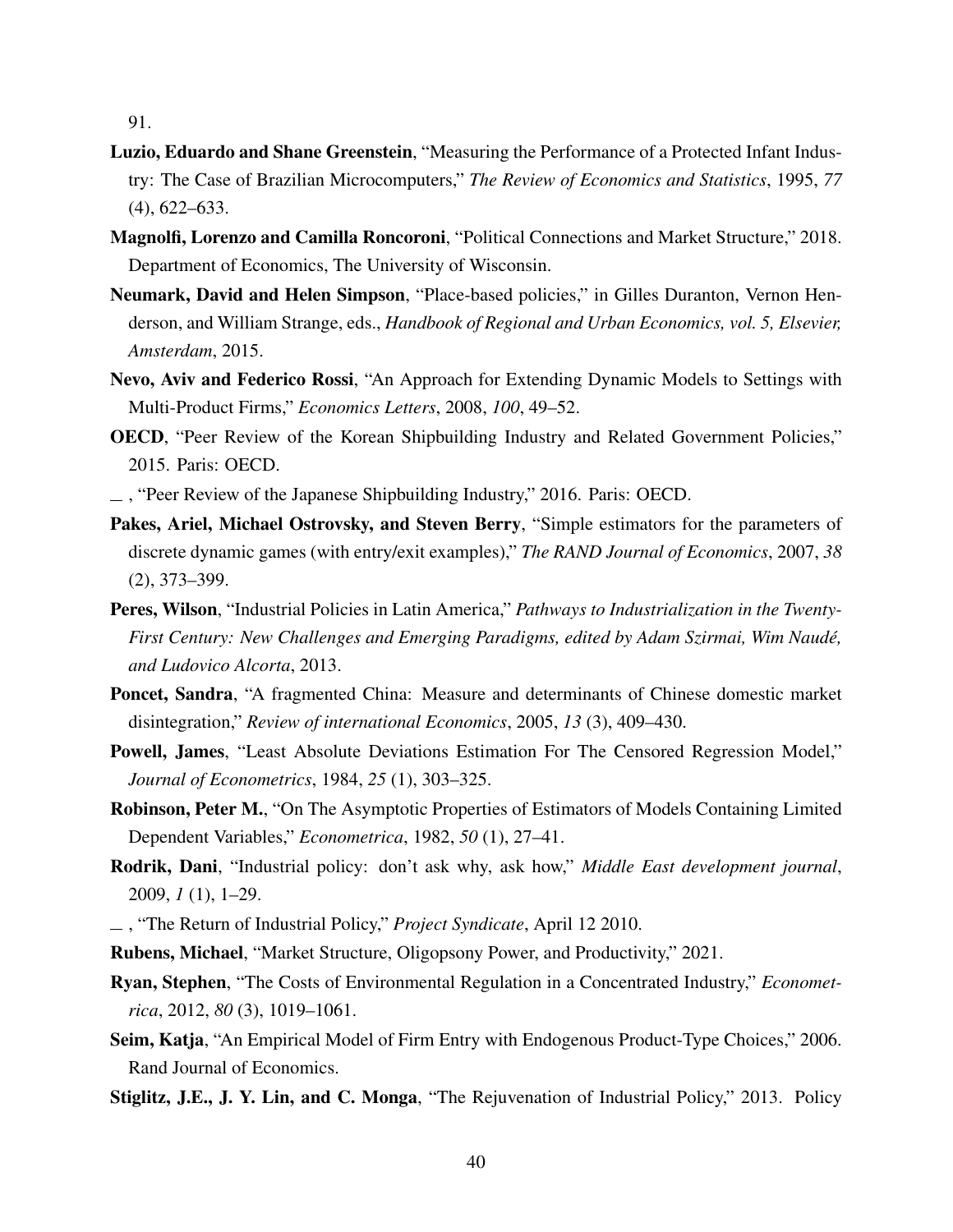Research Working Paper 6628, The World Bank.

- Stiglitz, Joseph E. and Justin Yifu Lin, *The Industrial Policy Revolution I: The Role of Government Beyong Ideology*, PALGRAVE MACMILLAN, 2013.
- Stopford, Martin, *Maritime Economics*, New York: Routledge, 2009.
- <span id="page-40-0"></span>Sweeting, Andrew, "Dynamic Product Positioning in Differentiated Product Markets: The Effect of Fees for Musical Performance Rights on the Commercial Radio Industry," *Econometrica*, 2013, *81* (5), 1763–1803.
- $\overline{\phantom{a}}$ , "A model of non-stationary dynamic price competition with an application to platform design," *Available at SSRN 2672027*, 2015.
- Thompson, Peter, "How Much Did the Liberty Shipbuilders Learn? New Evidence for an Old Case Study," *Journal of Political Economy*, 2001, *109* (1), 103–137.
- , "How Much Did the Liberty Shipbuilders Forget?," *Management Science*, 2007, *53* (6), 908– 918.
- Tornell, Aaron and Philip R. Lane, "The Voracity Effect," *American Economic Review*, 1999, *89*  $(1), 22-44.$
- <span id="page-40-1"></span>UNCTAD, "Review of Maritime Transport 2012," *United Nations Publication*, 2012.
- , *The Review of Maritime Transport 2018*, Geneva: UNCTAD secretariat, 2018.
- Weintraub, Gabriel Y, C Lanier Benkard, and Benjamin Van Roy, "Markov perfect industry dynamics with many firms," *Econometrica*, 2008, *76* (6), 1375–1411.
- Wilson, Daniel J., "Beggar Thy Neighbor? The In-State, Out-of-State, and Aggregate Effects of R&D Tax Credits," *The Review of Economics and Statistics*, 2009, *91* (1), 431–436.
- Xu, Daniel, "A Structural Empirical Model of R&D, Firm Heterogeneity, and Industry Evolution," 2008. Working Paper.
- Yi, Fujin, C.-Y. Cynthia Lin Lawell, and Karen E. Thome, "A dynamic model of subsidies: Theory and application to the ethanol industry," 2015. Working paper, Cornell University.
- Young, Alwyn, "The razor's edge: Distortions and incremental reform in the People's Republic of China," *The Quarterly Journal of Economics*, 2000, *115* (4), 1091–1135.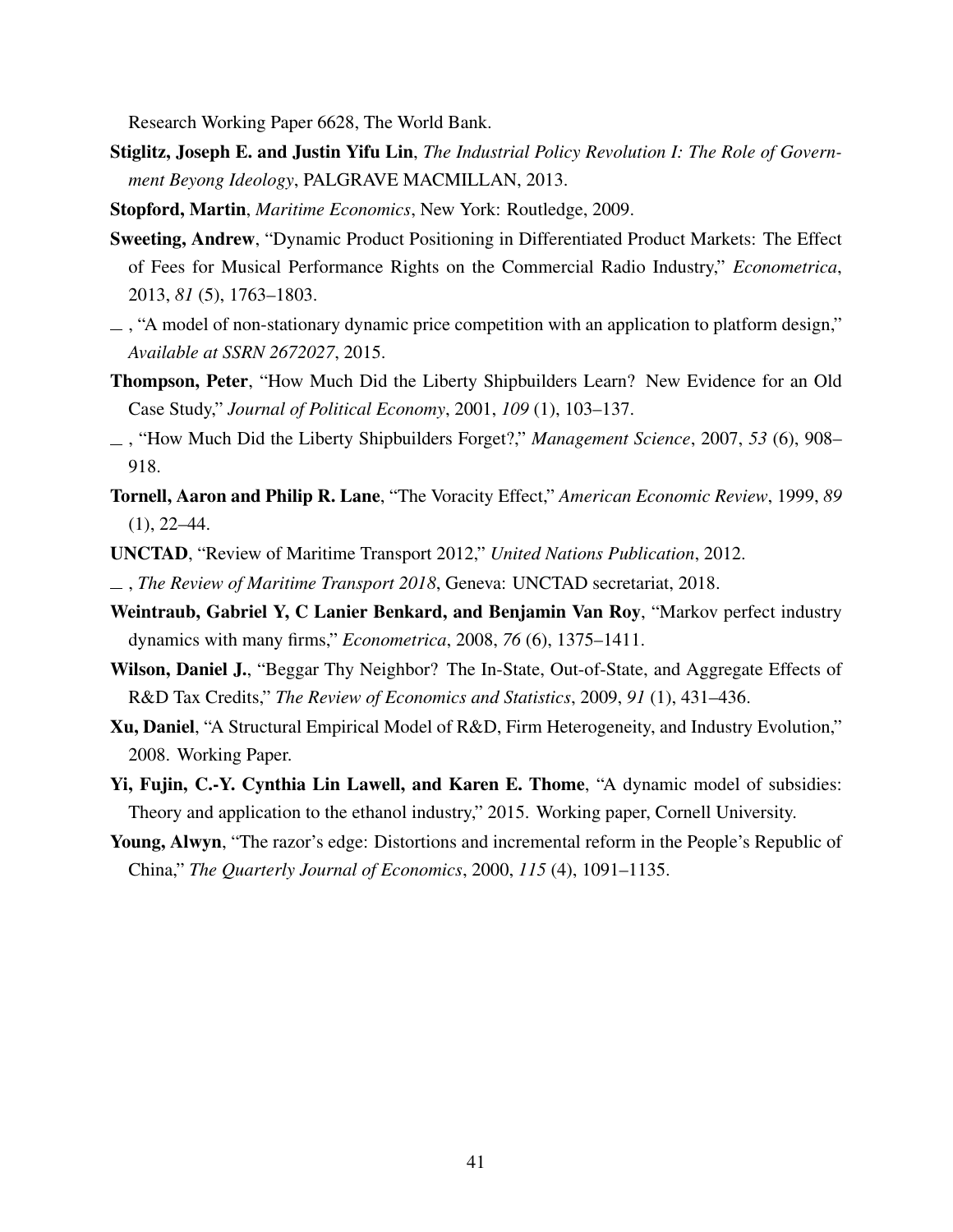| Variable                                 | Obs    | Mean  | S.D.  | Min      | Max     |
|------------------------------------------|--------|-------|-------|----------|---------|
| All Observations (including zero orders) |        |       |       |          |         |
| Bulk carrier orders (1000 CGT)           | 10,101 | 17.1  | 51.9  | 0.0      | 968.2   |
| Tanker orders (1000 CGT)                 | 10,583 | 9.6   | 46.2  | 0.0      | 1119.0  |
| Containership orders (1000 CGT)          | 4,813  | 18.9  | 93.9  | 0.0      | 1644.1  |
| <b>Observations With Positive Orders</b> |        |       |       |          |         |
| Bulk carrier orders (1000 CGT)           | 2,316  | 74.6  | 86.5  | 3.9      | 968.2   |
| Tanker orders (1000 CGT)                 | 1,436  | 70.4  | 107.1 | 0.05     | 1,119.0 |
| Containership orders (1000 CGT)          | 625    | 145.3 | 222.7 | 2.3      | 1,644.1 |
| <b>Other Variables</b>                   |        |       |       |          |         |
| Bulk carrier backlog (1000 CGT)          | 10,101 | 171.4 | 329.3 | 0.0      | 2830.5  |
| Tanker backlog (1000 CGT)                | 10,583 | 98.5  | 315.1 | 0.0      | 3840.8  |
| Containership backlog (1000 CGT)         | 4,813  | 206.6 | 670.5 | 0.0      | 7362.8  |
| Investment (mill RMB)                    | 4,386  | 18.5  | 88.9  | $-240.5$ | 1,770.7 |
| Capital (mill RMB)                       | 6,157  | 392.0 | 806.9 | 0.3      | 8,203.3 |

Table 1: Summary Statistics

*Note:* Summary statistics for shipyards in China, Japan, and South Korea. Investment and capital are limited to Chinese yards.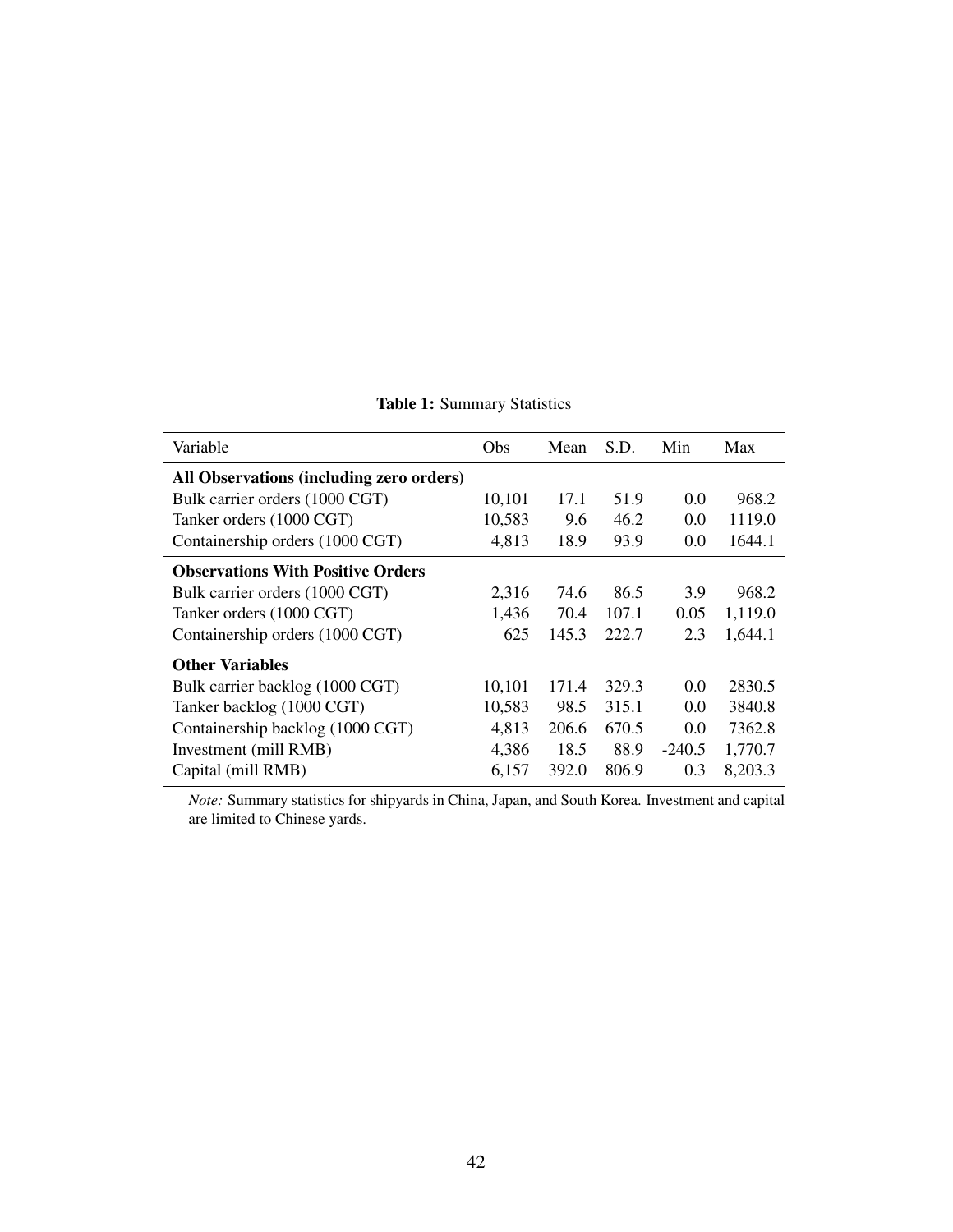<span id="page-42-0"></span>

|                            | <b>Bulk</b> carrier |         | Tanker      |         | Containership |         |
|----------------------------|---------------------|---------|-------------|---------|---------------|---------|
| <b>Type-specific</b>       | Coefficient         | T-stat  | Coefficient | T-stat  | Coefficient   | T-stat  |
| $\beta_q$                  | 7.29                | 7.59    | 14.13       | 5.10    | 10.58         | 5.01    |
| $\sigma_{\omega}$          | 9.58                | 8.93    | 16.27       | 6.91    | 13.77         | 5.14    |
| Constant (1000 RMB/CGT)    | 20.37               | 14.05   | 39.71       | 8.78    | 34.92         | 7.27    |
| Steel Price (1000 RMB/Ton) | 1.68                | 6.85    | 1.14        | 2.83    | 0.66          | 1.50    |
| Capital (bill RMB)         | $-2.67$             | $-2.85$ | $-2.89$     | $-1.74$ | $-2.44$       | $-1.93$ |
| Capital <sup>2</sup>       | 0.20                | 0.80    | 0.07        | 0.24    | 0.06          | 0.28    |
| <b>Backlog</b>             | $-1.80$             | $-5.03$ | $-5.02$     | $-4.97$ | $-3.30$       | $-3.19$ |
| Backlog <sup>2</sup>       | 0.08                | 3.94    | 0.26        | 3.44    | 0.20          | 1.94    |
| Backlog of Other Types     | 0.13                | 0.86    | 0.38        | 1.57    | 0.53          | 2.61    |
| <b>Common</b>              |                     |         |             |         |               |         |
| 2006-2008                  | $-2.10$             | $-3.01$ |             |         |               |         |
| $2009+$                    | $-1.22$             | $-1.78$ |             |         |               |         |
| Large firms                | $-4.32$             | $-6.54$ |             |         |               |         |
| Jiangsu                    | $-2.96$             | $-4.61$ |             |         |               |         |
| Zhejiang                   | $-1.62$             | $-2.80$ |             |         |               |         |
| Liaoning                   | $-2.10$             | $-2.01$ |             |         |               |         |
| <b>CSSC/CSIC</b>           | $-0.86$             | $-1.17$ |             |         |               |         |
| Private                    | 0.16                | 0.30    |             |         |               |         |
| Foreign JV                 | $-0.86$             | $-1.41$ |             |         |               |         |
| Age                        | 0.21                | 3.22    |             |         |               |         |
| ${\bf N}$                  | 4886                |         | 4977        |         | 2504          |         |

Table 2: Cost Function Estimates

*Note:* Standard errors bootstrapped using 500 bootstrap samples.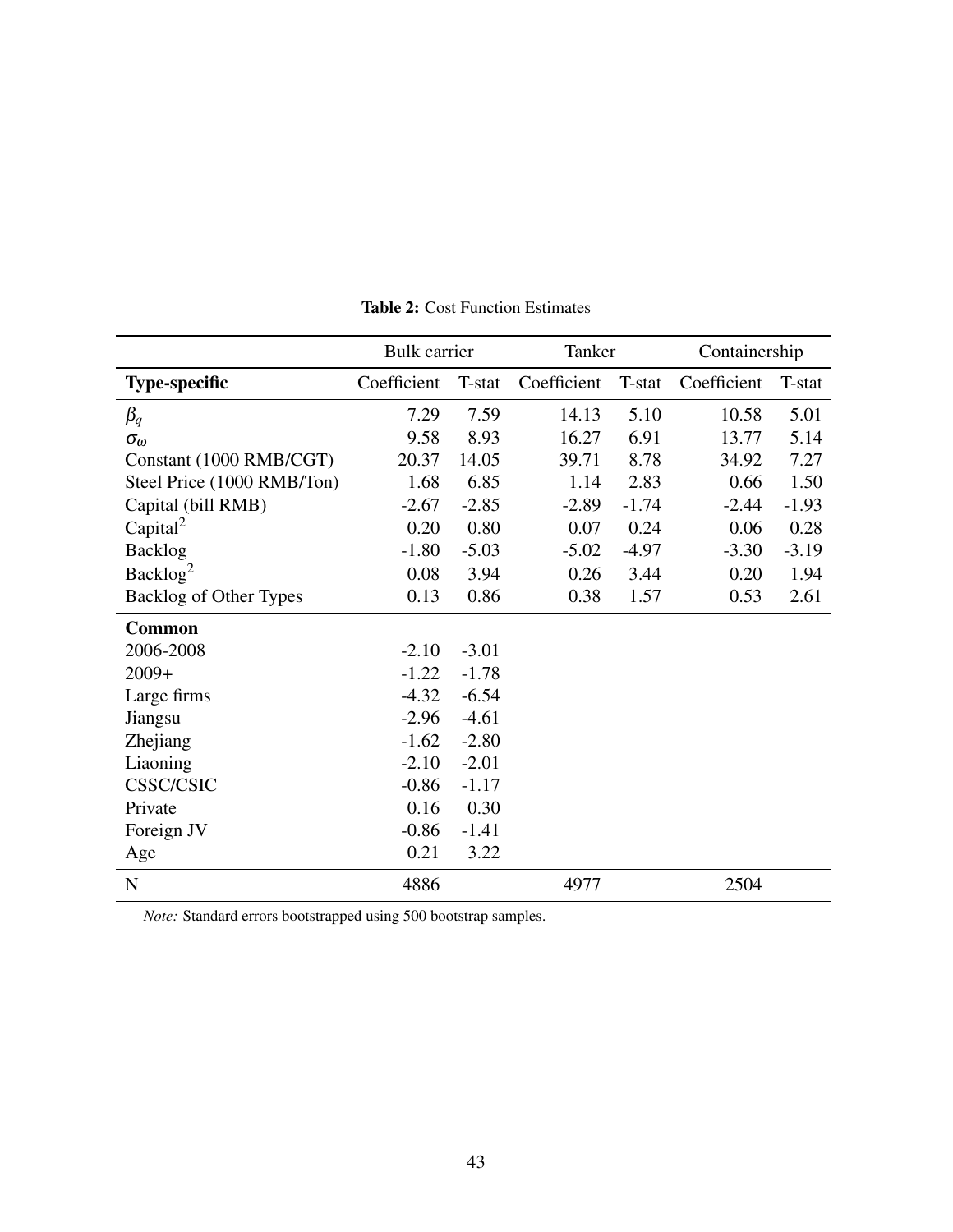| Coeff.  | T-stat  |
|---------|---------|
| 0.98    | 12.32   |
| 1.00    |         |
| 29.54   | 14.49   |
| 2.07    | 9.67    |
| $-0.27$ | $-1.70$ |
| $-0.46$ | $-3.27$ |
| 4286    |         |
|         |         |

Table 3: Estimates of Investment Cost and Scrap Value Parameters

*Note:* Standard errors bootstrapped using 200 block bootstrap samples.

|          | $K_{\text{pre}}$ | $\kappa_{post,06}$ | $%$ of pre costs | $\kappa_{post,09+}$ | $%$ of pre costs |
|----------|------------------|--------------------|------------------|---------------------|------------------|
| Jiangsu  | 86               | 31                 | 36%              | 91                  | 106%             |
| Zhejiang | 133              | 54                 | 41%              | 264                 | 199%             |
| Liaoning | 82               | 40                 | 49%              | -                   |                  |
| Other    | 38               | 15                 | 38%              | 61                  | 160%             |

Table 4: Entry Cost Distribution (Mean), Billion RMB

*Note:* κ*pre*: mean of the entry cost distribution prior to 2004 for Zhejiang, and prior to 2006 for Jiangsu, Liaoning and Other regions. κ*post*,06: mean of the entry cost distribution between 2004 and 2008 for Zhejiang, between 2006 and 2008 for Jiangsu, Liaoning and Other regions. κ*post*,09+: mean of the entry cost distribution from 2009 onwards. The number of potential entrants,  $\bar{N}$ , is assumed to equal twice the maximum number of potential entrants ever observed in a region.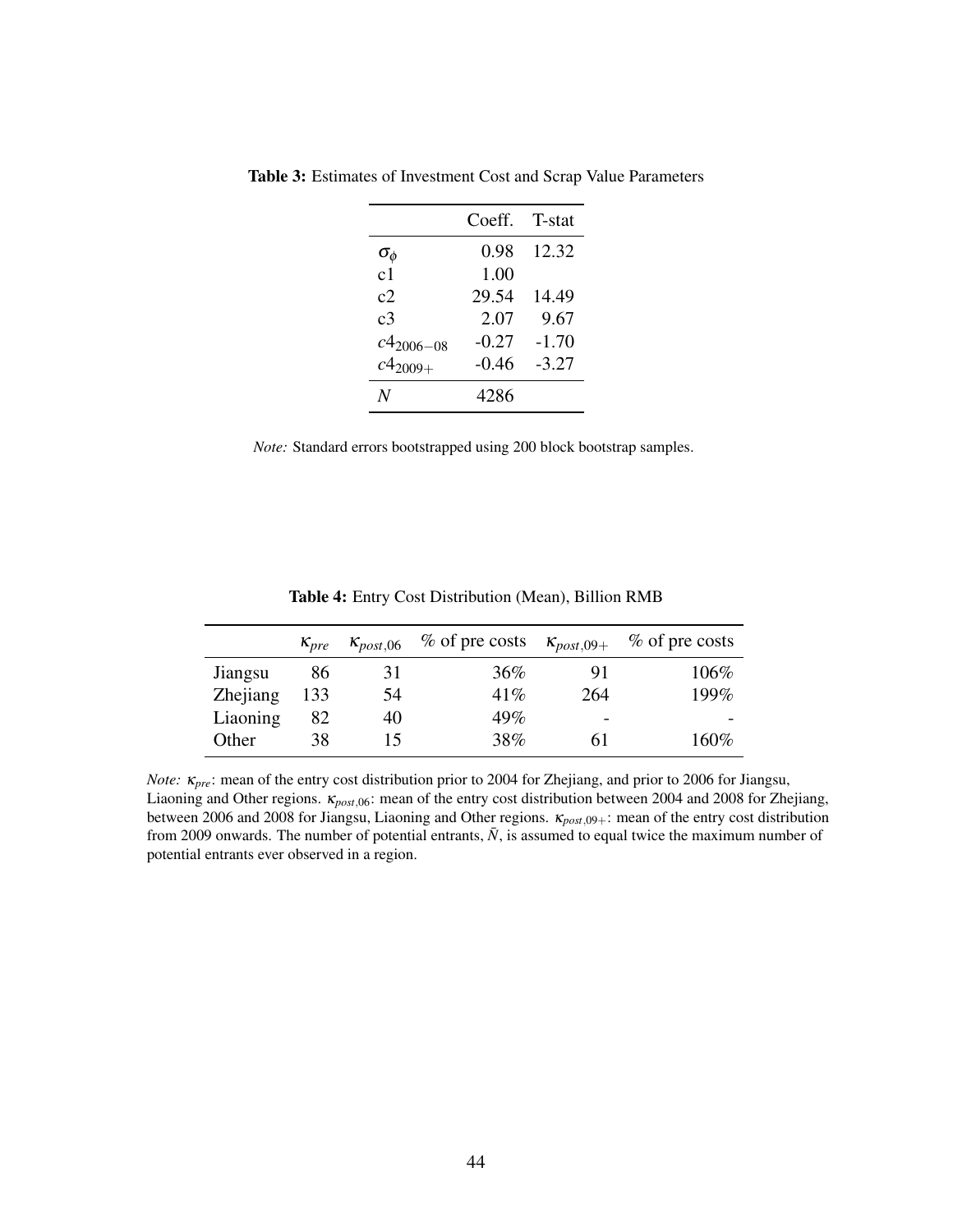<span id="page-44-0"></span>

|                             | All       | Production | Investment | Entry    | Remove all |
|-----------------------------|-----------|------------|------------|----------|------------|
|                             | subsidies | subsidy    | subsidy    | subsidy  | subsidies  |
| Lifetime Revenue 2006-      | 2361      | 2154       | 1873       | 1961     | 1810       |
| Lifetime Net Profit 2006-   | 1085      | 1061       | 981        | 1023     | 950        |
| <b>Production Subsidy</b>   | 262       | 225        | 0          | $\theta$ | $\theta$   |
| <b>Investment Subsidy</b>   | 77        | $\theta$   | 42         | $\theta$ | 0          |
| <b>Entry Subsidy</b>        | 431       | $\theta$   | 0          | 231      | 0          |
| $\Delta$ Revenue/Subsidy    | 72%       | 153%       | 153%       | 66%      |            |
| $\Delta$ Net Profit/Subsidy | 18%       | 50%        | 74%        | 32%      |            |

Table 5: Comparison of Policy Instruments

*Note:* Revenue, net profit, and subsidy are discounted sums for Chinese shipyards from 2006 to 2050, averaged across simulations. For example, "Lifetime Revenue (Net Profit) 2006-" refers to the discounted sum of revenue (net profit) earned by Chinese firms from 2006 to 2050. "Net Profit": Revenue-Production Cost-Investment Cost+Scrap Value-Entry Cost. "∆Revenue/Subsidy": the discounted sum of revenue in the column scenario minus the discounted sum of revenue with no subsidies, divided by the discounted sum of subsidies. "∆Net Profit/Subsidy" equals the discounted sum of net profits in the column scenario minus the discounted sum of net profits with no subsidies, divided by the discounted sum of subsidies. Government policy in 2013 carries onward till the end of the simulation period (2050) in all columns. In Column "All subsidies", firms receive production and investment subsidy (as estimated in the baseline) in all periods, but entry subsidy terminates in 2009. In Column "Production subsidy", we maintain the same production subsidy as in the baseline, but shut down entry and investment subsidies. Columns "Investment subsidy" and "Entry subsidy" are similar.

|                             | Subsidize<br>during boom | Subsidize<br>during recession |
|-----------------------------|--------------------------|-------------------------------|
| Lifetime Revenue 2006-      | 1880                     | 1872                          |
| Lifetime Profits 2006-      | 961                      | 975                           |
| <b>Production Subsidy</b>   | 29                       | 29                            |
| <b>Investment Subsidy</b>   | 13                       | 14                            |
| $\Delta$ Revenue/Subsidy    | 189%                     | 168%                          |
| $\Delta$ Net Profit/Subsidy | 38%                      | 70%                           |

Table 6: Pro-cyclical vs. Counter-cyclical Industrial Policy

*Note:* In Column "Subsidize during boom," the government only subsidizes production and investment during the boom of 2006-08. In Column "Subsidize during recession," the government subsidizes during the recession of 2009-13, but offers no subsidy before 2009 or after 2013. The subsidy rates during the 2006-08 boom are adjusted downwards to match the amount handed out during the recession. No entry subsidy is offered in either scenario. All rows are defined as in Table [5.](#page-44-0)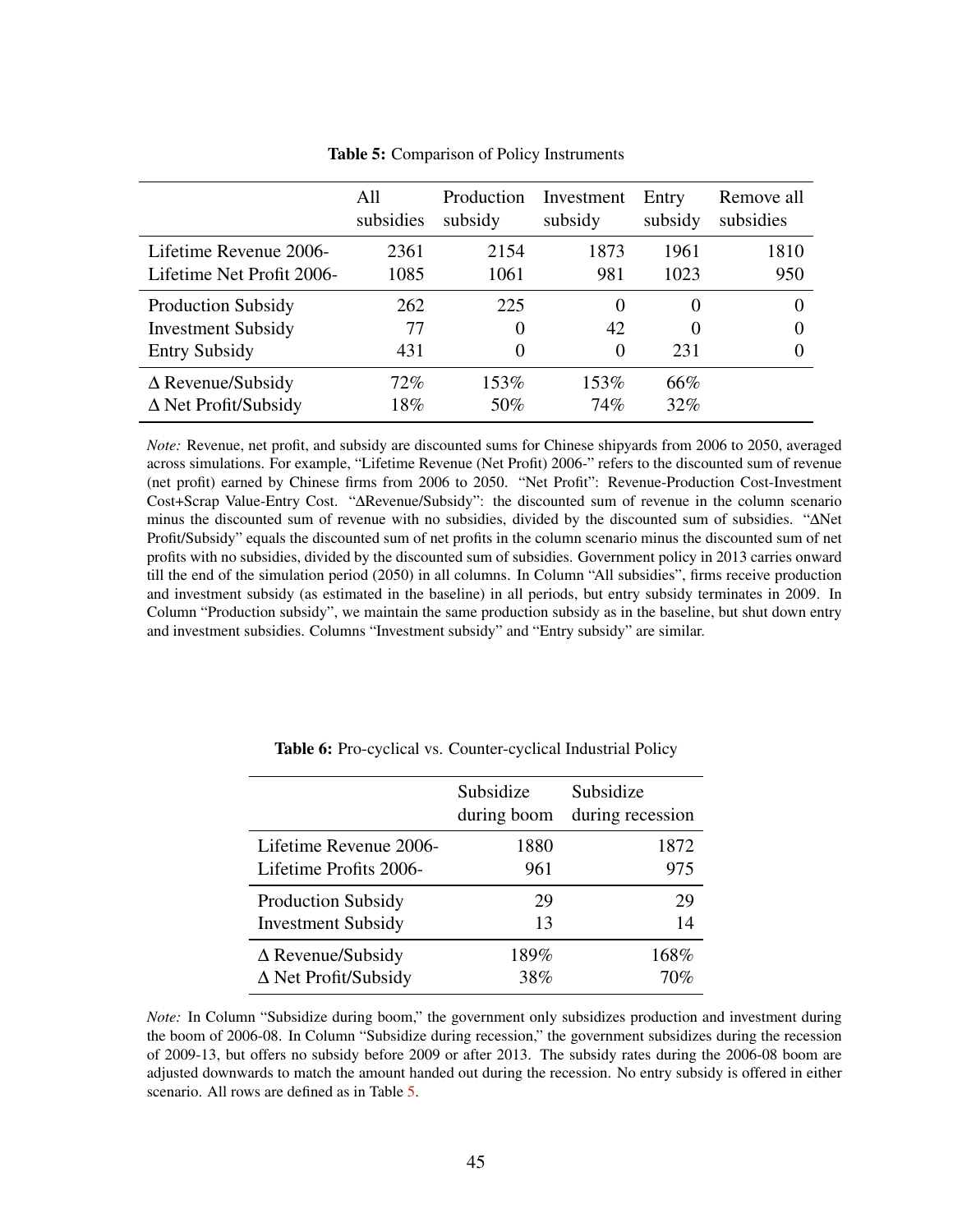

Figure 1: Output and Industry Concentration in Selected Industries

*Source*: China's National Bureau of Statistics. The output of the auto, auto parts and steel industries are plotted on the left vertical axis, while the output of the solar industry is plotted on the right vertical axis.



*Source*: China's National Bureau of Statistics. The HHI of the auto and solar industries are plotted on the left vertical axis, while the HHI of the auto parts and steel industries are plotted on the right vertical axis.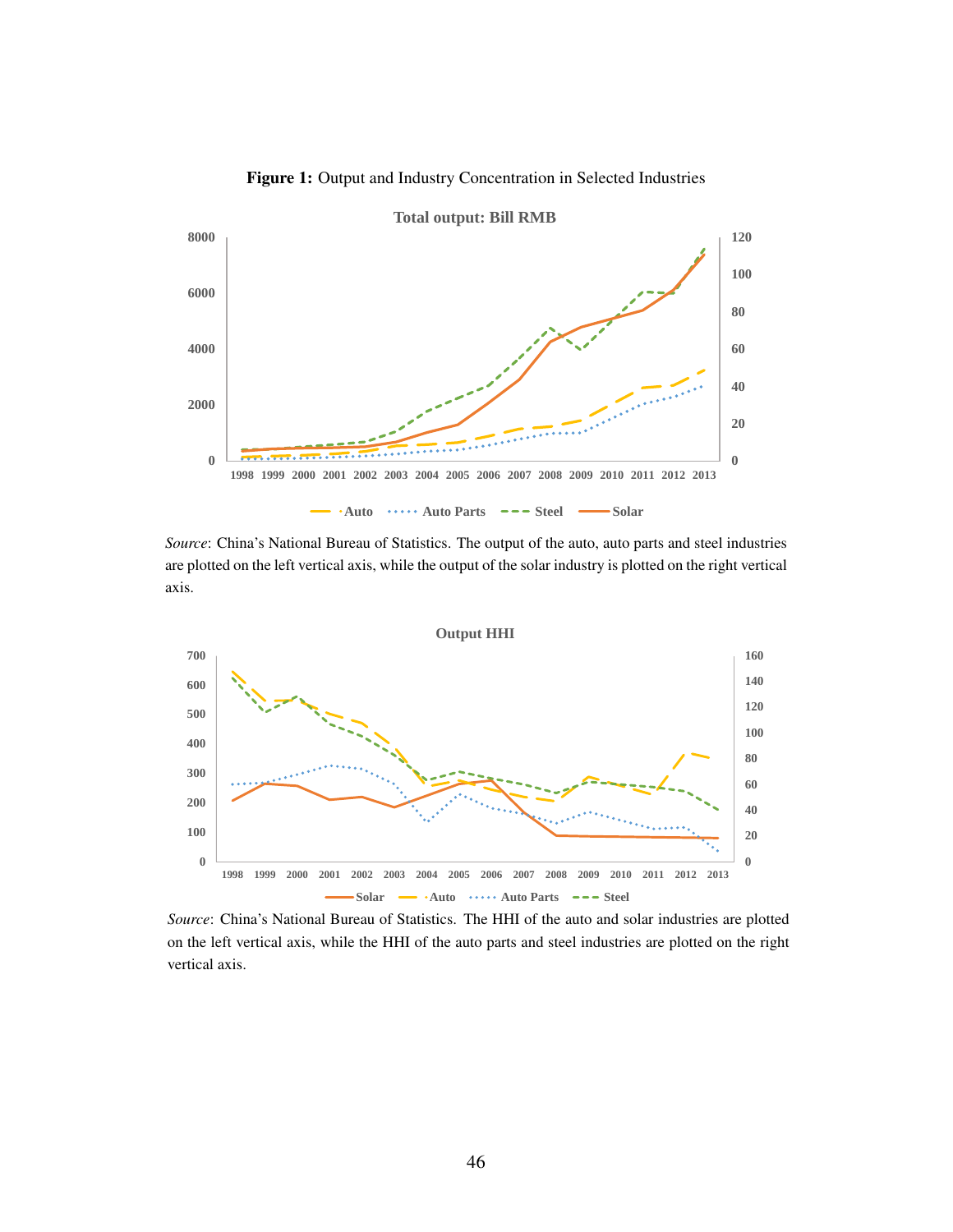

Figure 2: China's Market Share Expansion

*Source*: Clarkson Research. Market shares computed from quarterly ship orders.



Figure 3: Entry of New Shipyards

*Source*: Clarksons Research. Number of new shipyards each year.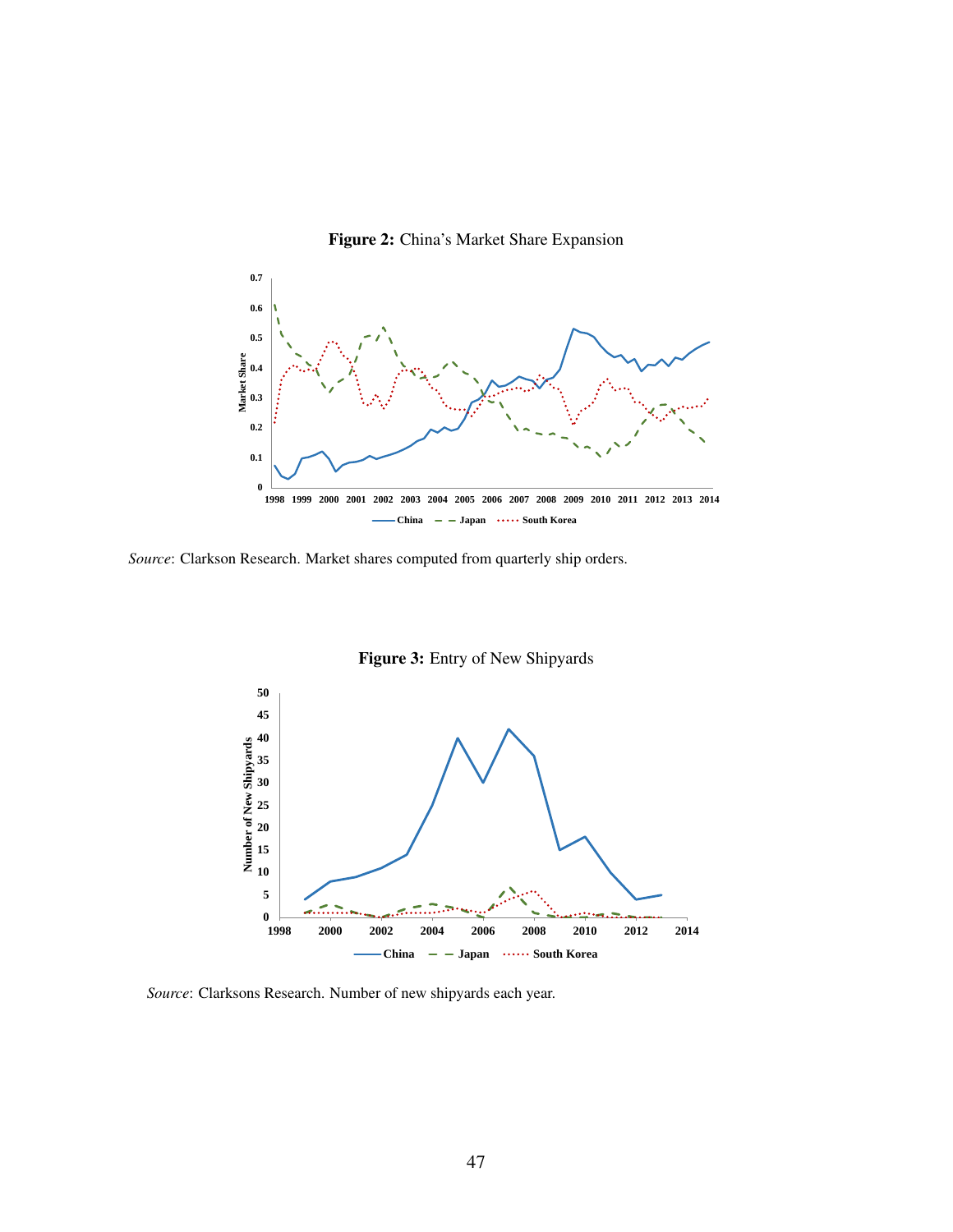

Figure 4: Investment by Chinese Shipyards

*Source*: China's National Bureau of Statistics. Industry aggregate quarterly investment.



*Source*: Clarksons Research. Average price in USD/CGT.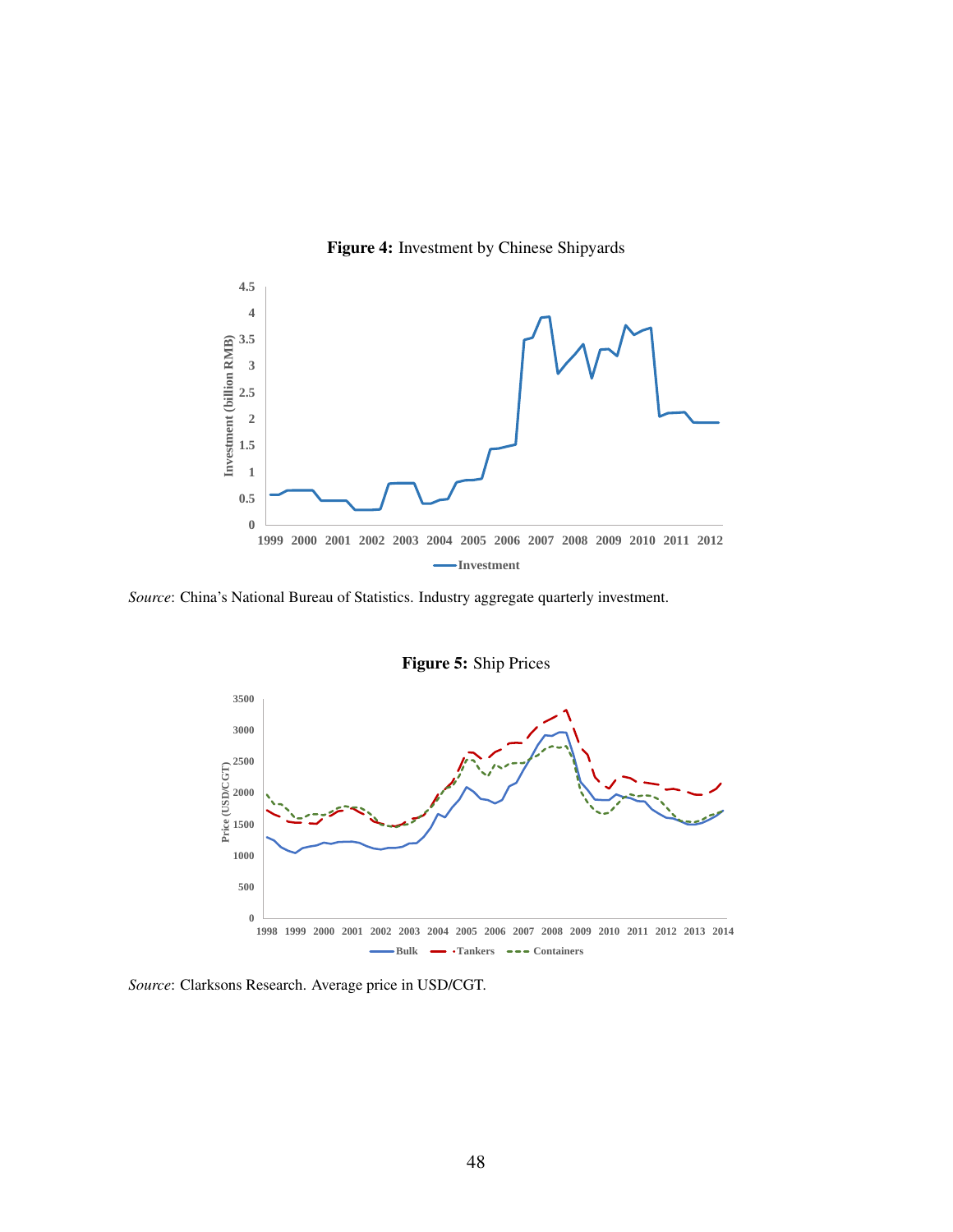



*Note*: Total investment in the case of all subsidies as observed in the data (solid red line) and counterfactual investment with no subsidies (dashed green line).



Figure 7: Number of Firms, With And Without Subsidies

*Note*: Total number of firms in the case of all subsidies as observed in the data (solid red line) and counterfactual number of firms with no subsidies (dashed green line).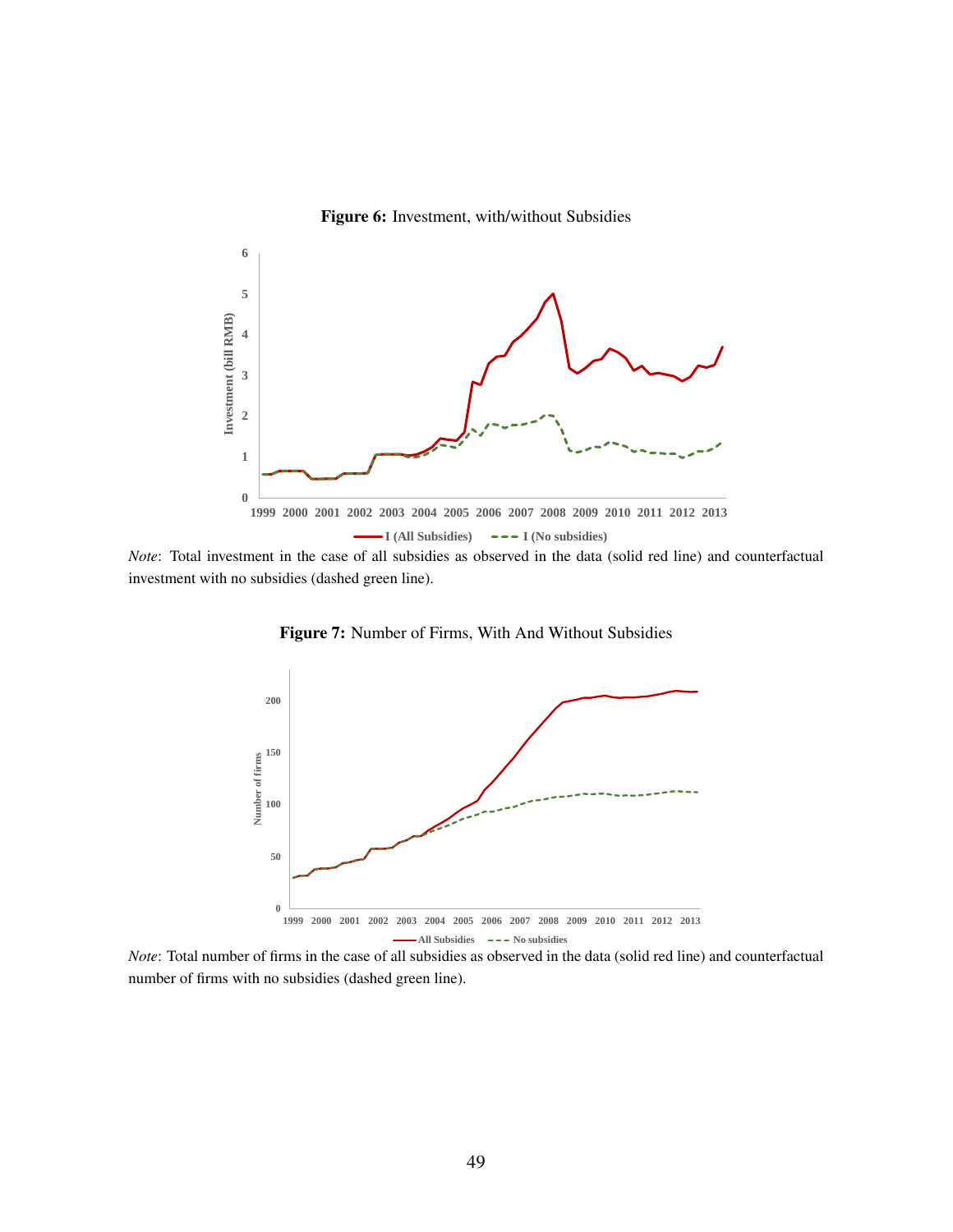



*Note*: The marginal cost index is defined as the portion of marginal cost determined by the firm's capital stock, backlog and other firm-level characteristics (such as age, size and ownership status). The above graph plots the average marginal cost index when subsidies are distributed during a boom (solid red line) vs. during a bust (dashed green line).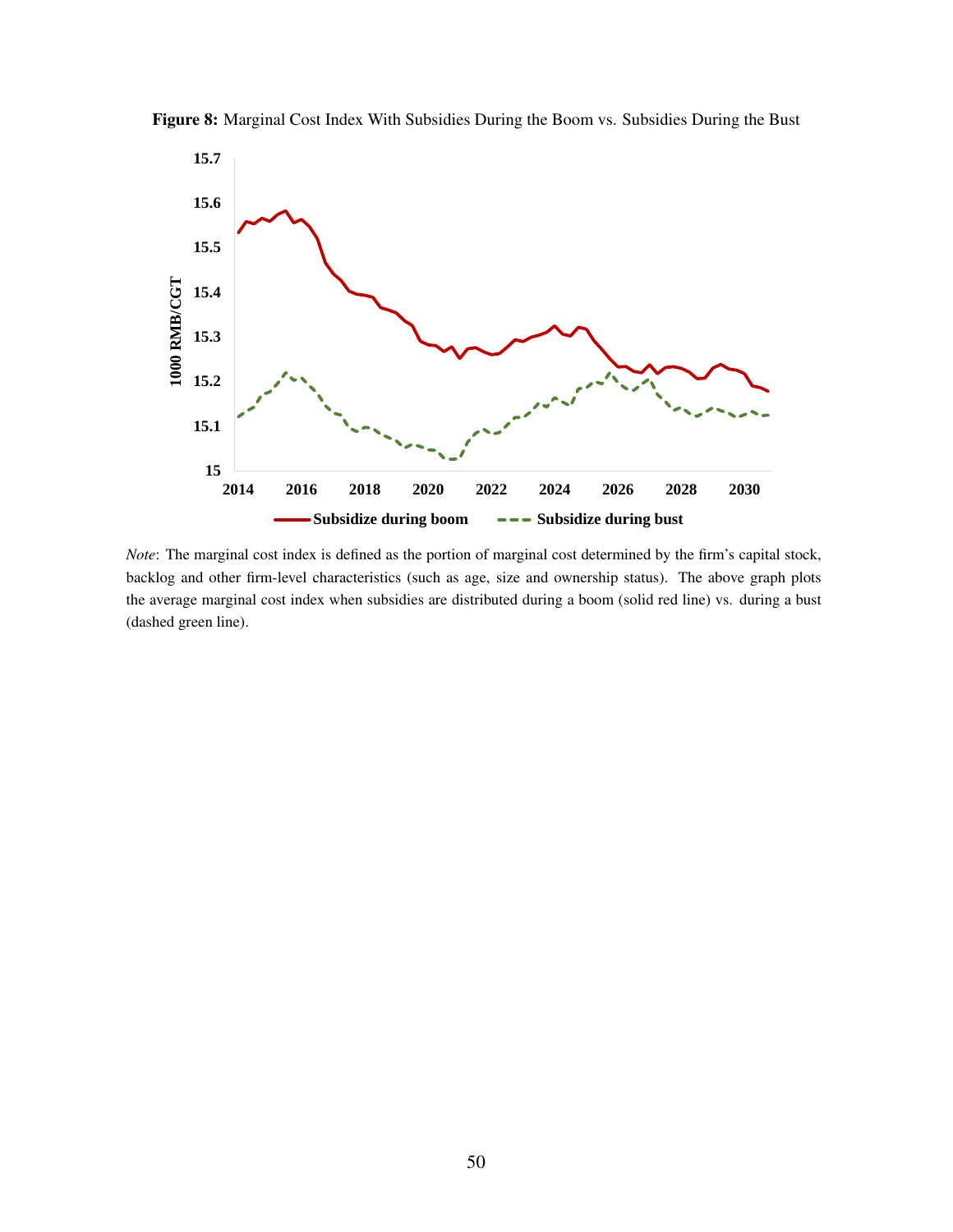# Online Appendix for "China's Industrial Policy: an Empirical Evaluation"

Appendix [A](#page-50-0) provides some additional background on China's industrial policy for the shipbuilding sector. Appendix [B](#page-51-0) discusses additional steps of the estimation procedure, including the calibration of the fixed production cost, the estimation of investment policy functions and the value function approximation. Appendix [C](#page-55-0) describes estimation results not included in the main text, including demand estimates, production cost estimates, robustness analysis, first-stage policy function estimates, estimates of the state transition process, and overall model fit. Finally, Appendix [D](#page-63-0) describes how we implement the counterfactual analyses and presents some additional results relating to the counterfactual simulations.

# <span id="page-50-0"></span>A Additional Background on Industrial Policies in China

Table [A1](#page-51-1) documents major national policies issued that were relevant for the shipbuilding sector. The most important initiative was the 11th National Five-Year Economic Plan (2006-2010) which dubbed shipbuilding as a strategic industry. The central government also issued a series of policy documents with specific production and capacity quotas. For example, as part of the 2006 *Medium and Long Term Development Plan of the Shipbuilding Industry*, the government set an annual production goal of 15 million deadweight tons (DWT) to be achieved by 2010, and 22 million DWT by 2015.

In the aftermath of the 2008 economic crisis that led to a sharp decline in global ship prices, the government promoted consolidation policies. The *Plan on Adjusting and Revitalizing the Shipbuilding Industry*, implemented in 2009, resulted in an immediate moratorium on entry with increased investment subsidies to existing firms. The most crucial policy for achieving consolidation objectives was the *Shipbuilding Industry Standard and Conditions* (2013), which instructed the government to periodically announce a list of selected firms that "meet the industry standard" and thus receive priority in subsidies and bank financing.<sup>46</sup> The so called "White List" included sixty firms in 2014 upon announcement.

The 12th Five-Year Plan for the Development of Shipbuilding Industry (2011-2015) set a number of targets for achieving increased industrial concentration, including 70% of the country's shipbuilding to be carried out by the top ten domestic firms, and at least five Chinese firms to be included in the world's top ten largest firms.

<sup>&</sup>lt;sup>46</sup>In practice, favorable financing terms and capital market access are often limited to firms on the White List post 2014.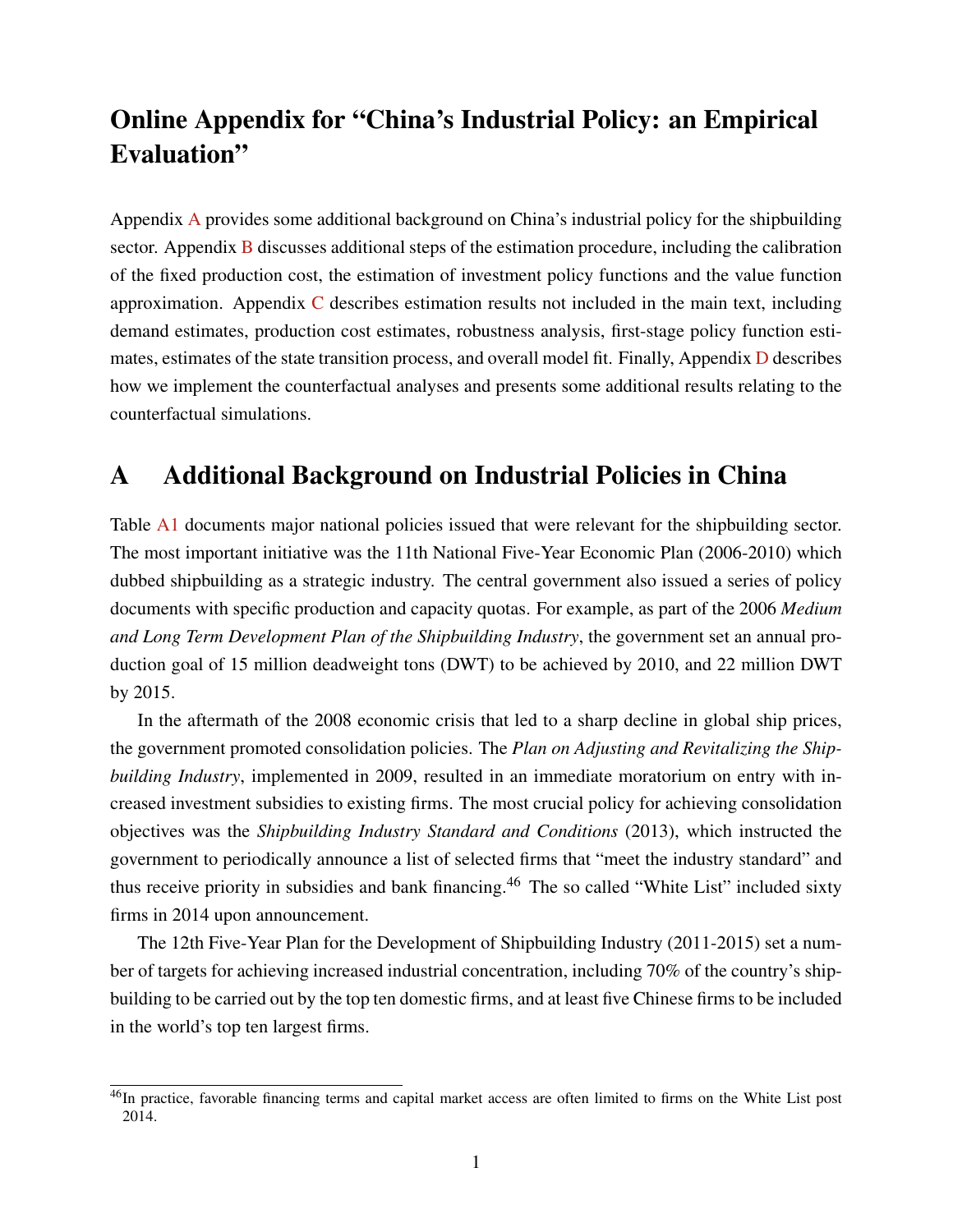<span id="page-51-1"></span>

| Year | <b>Shipbuilding National Industrial Policies</b>                             | <b>Plan Period</b> |
|------|------------------------------------------------------------------------------|--------------------|
| 2003 | National Marine Economic Development Plan                                    | 2001-2010          |
|      |                                                                              |                    |
| 2006 | The 11th Five-Year Plan for National Economic and Social Development         | 2006-2010          |
| 2006 | The Medium and Long Term Development Plan of Shipbuilding Industry           | 2006-2015          |
| 2007 | The 11th Five-Year Plan for the Development of Shipbuilding Industry         | 2006-2010          |
| 2007 | The 11th Five-Year Plan for the Development of Shipbuilding Technology       | 2006-2010          |
| 2007 | 11th Five-Year Plan for the Development of Ship Equipment Industry           | 2006-2010          |
| 2007 | Guideline for Comprehensive Establishment of Modern Shipbuilding (2006-2010) | 2006-2010          |
| 2007 | <b>Shipbuilding Operation Standards</b>                                      | $2007 -$           |
|      |                                                                              |                    |
| 2009 | Plan on the Adjusting and Revitalizing the Shipbuilding Industry             | 2009-2011          |
| 2010 | The 12th Five-Year Plan for National Economic and Social Development         | 2011-2015          |
| 2012 | The 12th Five-Year Plan for the Development of the Shipbuilding Industry     | 2011-2015          |
|      | Plan on Accelerating Structural Adjustment and                               |                    |
| 2013 | Promoting Transformation and Upgrading of the Shipbuilding Industry          | 2013-2015          |
|      |                                                                              |                    |
| 2013 | <b>Shipbuilding Industry Standard and Conditions</b>                         | $2013 -$           |

#### Table A1: Shipbuilding National Industrial Policies

# <span id="page-51-0"></span>B Estimation Details

## B.1 Calibrating the Fixed Cost

The National Bureau of Statistics (NBS) data include information on operating costs, which allows us to calibrate the fixed cost of production. A firm's total production cost is equal to:

$$
C_{jt} = c_0 + C(q_{jt})
$$

where  $C(q_{jt})$  is the variable cost of taking  $q_{it}$  orders that is estimated from the Clarkson data, as discussed in Section [4.1.](#page-15-0)

Some shipyards both produce ships and carry out repairs. We follow the standard assumption in the production literature that the cost share of ship production is the same as its revenue share and obtain the accounting operating cost of ship production as:

$$
\hat{C}_{jt} = C_{jt}^{NBS} * (R_j^{Clarkson} / R_j^{NBS})
$$

where  $C_{jt}^{NBS}$  denotes the accounting operating costs, which include the costs of both ship production and ship repairs.  $R_j^{Clarkson} = \sum_t R_j^{Clarkson}$  denotes shipyard *j*'s lifetime revenue from building new ships that is reported in Clarkson, and  $R_j^{NBS} = \sum_t R_{jt}^{NBS}$  denotes its lifetime revenue in NBS.

We use two approaches to estimate the fixed cost  $c_0$ ; both deliver similar results. The first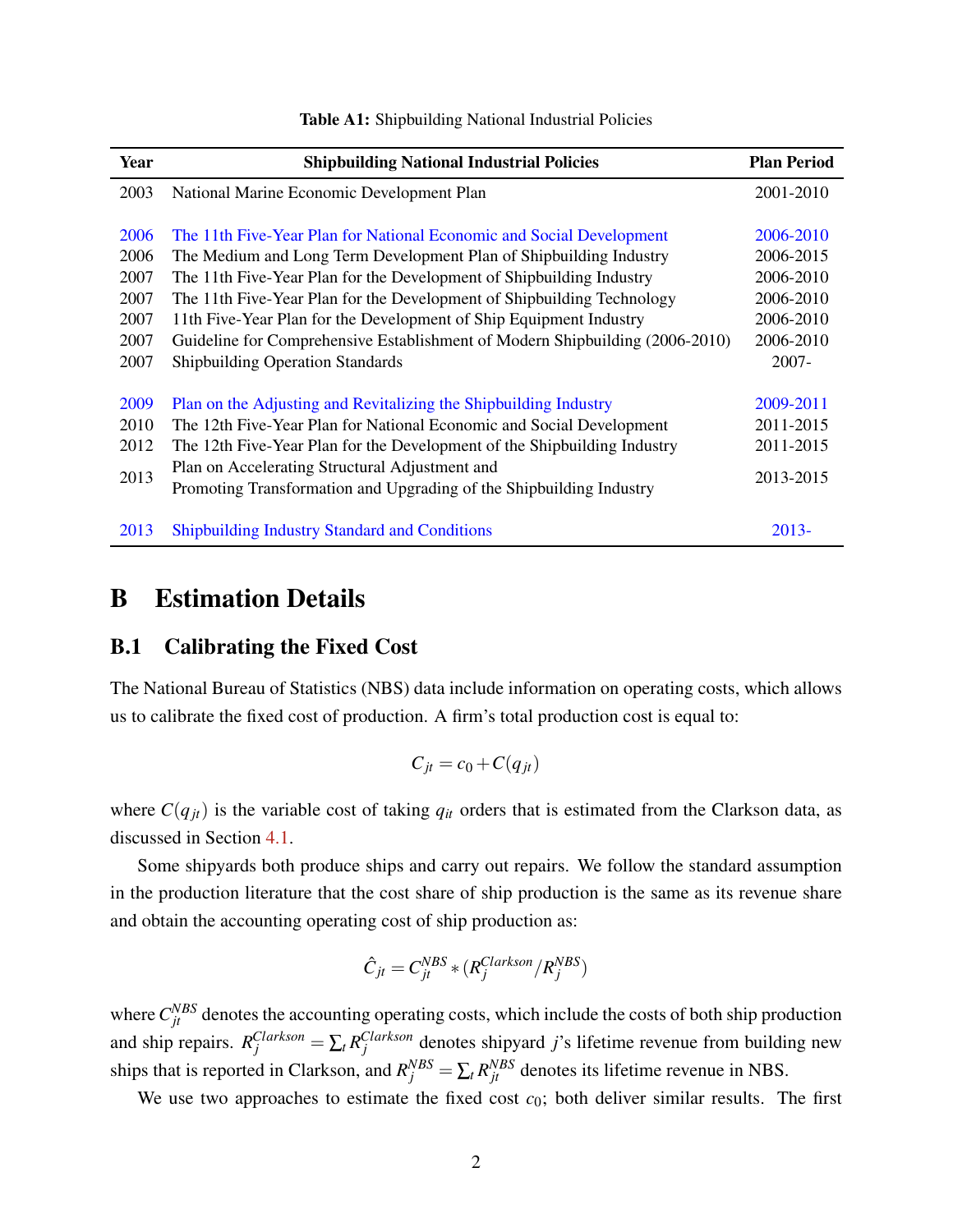approach uses the quarters with zero production (so that the variable production cost is zero) and the accounting costs  $\hat{C}_{jt}$  (after adjusting for repairs) in the same periods to infer the fixed cost. The second approach uses the difference between a shipyard's average operating costs and the average estimated variable cost of production:

$$
c_0 = \frac{1}{T} \sum_t [\hat{C}_{jt} - C(q_{jt})]
$$

#### B.2 Estimating the Investment Policy Function

Our baseline estimator of the investment policy function does not account for the fact that investment is non-negative. To address this issue, we perform two robustness checks. The first is a Tobit model that assumes  $h_2(v_{it})$  is normally distributed. The second approach assumes that the median of  $h_2(v_{it})$  is zero and estimates  $h_1(s_{it})$  using the Censored Least Absolute Deviation estimator (CLAD) that was first proposed by [Powell](#page-39-0) [\(1984\)](#page-39-0) and later extended by [Chernozhukov and Hong](#page-36-0) [\(2002\)](#page-36-0). In this note, we describe how we implement the second approach based on the CLAD estimator.

The investment policy function is assumed to be additive in the observed state variables and the unobserved investment cost shock:

$$
I_{jt}^* = h_1(s_{jt}) + h_2(\mathbf{v}_{jt})
$$
  

$$
I_{jt} = max(I_{jt}^*, 0)
$$

where the second equation states explicitly that investment is non-negative. [Powell](#page-39-0) [\(1984\)](#page-39-0) showed that we can recover  $h_1(s)$  through the Censored Least Absolute Deviations estimator (CLAD) while normalizing the median of  $h_2(v_{jt})$  to 0. Once we obtain the CLAD estimate  $\hat{h}_1(s)$ , we treat  $I_{jt}$  –  $\hat{h}_1(s_{jt})$  as data with the goal of estimating  $h_2(v_{jt})$  with the truncated data:

$$
\tilde{i}_{jt} \equiv I_{jt} - \hat{h}_1(s_{jt}) = max(h_2(\mathbf{v}_{jt}), -\hat{h}_1(s_{jt})), \text{or}
$$

$$
\tilde{i}_{jt} = max(h_2(\mathbf{v}_{jt}), \bar{h}_{jt})
$$

where in the second equation we use  $\bar{h}_{jt}$  to denote  $-\hat{h}_1(s_{jt})$ .

Note that the level of truncation  $\bar{h}_{jt}$  varies across observations. We use the observed probability of truncation (zero or negative investment) to back out the level of the investment shock that induces truncation, conditioning on the observed state variables (let Φ denote the CDF of a standard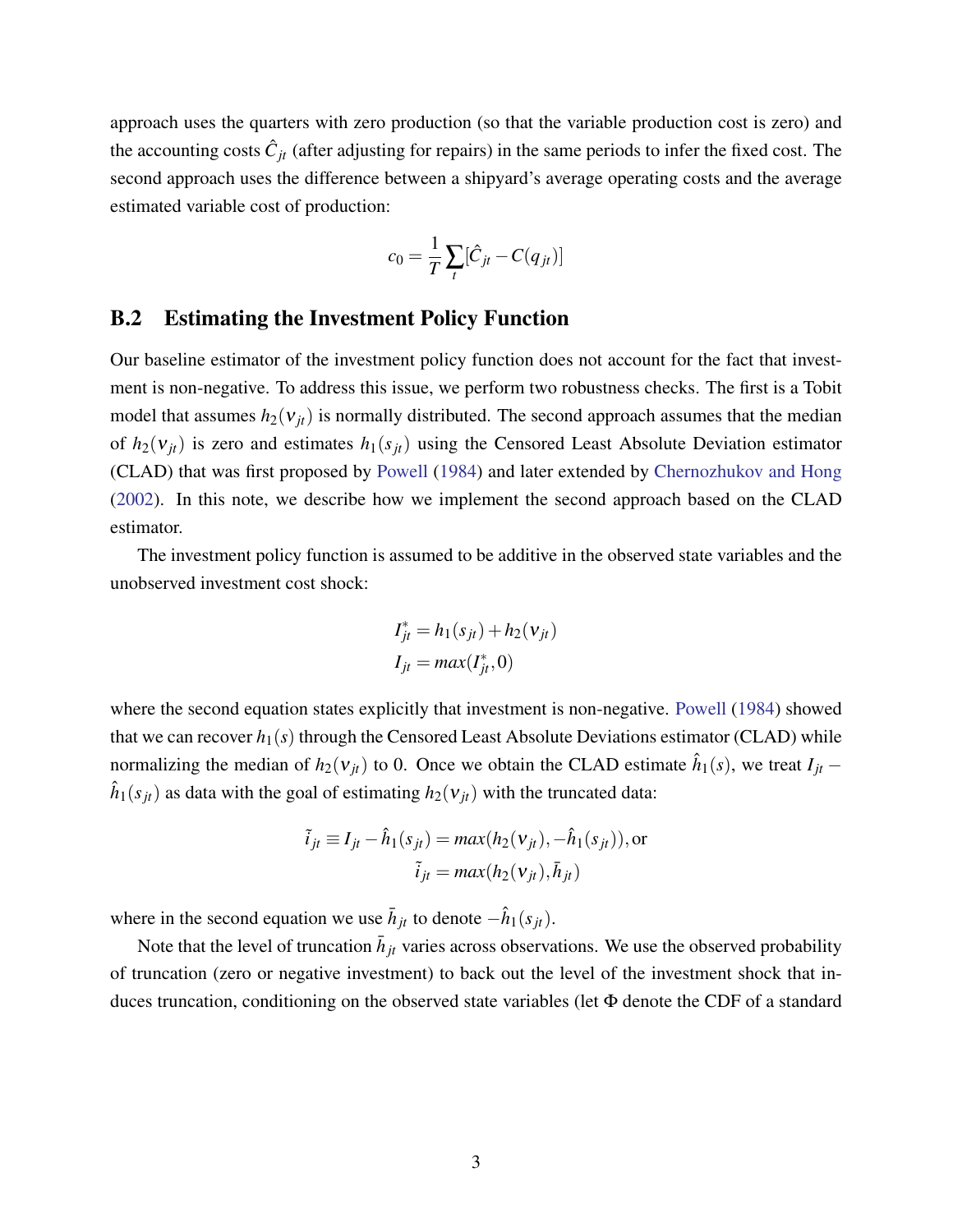normal):

$$
Pr(\tilde{i}_{jt} > \bar{h}_{jt} | \bar{h}_{jt}) = Pr(h_2(\nu_{jt}) > \bar{h}_{jt}) = Pr(\nu_{jt} < h_2^{-1}(\bar{h}_{jt})) = Pr(\nu_{jt} < \tilde{\nu}_{jt})
$$
  
=  $\Phi(\bar{\nu}_{jt}), \text{or}$   

$$
\bar{\nu}_{jt} = \Phi^{-1} (Pr(\tilde{i}_{jt} > \bar{h}_{jt} | \bar{h}_{jt}))
$$

where  $Pr(i_{jt} > \bar{h}_{jt} | \bar{h}_{jt})$  can be estimated either via kernel methods, or by approximating the cutoff value  $\bar{v}$ ( $\bar{h}_{jt}$ ) using a flexible function of  $\bar{h}_{jt}$  and carrying out a probit regression.

To estimate  $h_2(v_{jt})$ , we categorize all the uncensored observations (where  $\tilde{i}_{jt} > \bar{h}_{jt}$ ) into distinct bins. Specifically, suppose the thresholds are  $\{\bar{h}_1, \bar{h}_2, ...\bar{h}_{R+1}\}$ . Then any uncensored observation  $\tilde{i}$  $\in (\bar{h}_r, \bar{h}_{r+1}]$  is placed in bin *r*. We carry out the BBL inversion separately for each bin. In particular, if  $i^* = max(h_2(v^*), \bar{h}_{jt})$  for some arbitrary  $v^*$ , where  $i^*$  lies in bin *r*, then the following expression must hold:

$$
F(i^*|i^* \in (\bar{h}_r, \bar{h}_{r+1}]) = Pr(\tilde{i} \le i^*|i^* \in (\bar{h}_r, \bar{h}_{r+1}))
$$
  
= 
$$
Pr(\nu \ge \nu^*|\bar{\nu}_{r+1} < \nu < \bar{\nu}_r)
$$
  
= 
$$
\frac{\Phi(\bar{\nu}_r) - \Phi(\nu^*)}{\Phi(\bar{\nu}_r) - \Phi(\bar{\nu}_{r+1})}
$$

In other words,

$$
i^* = F^{-1}\left(\frac{\Phi(\bar{\mathbf{v}}_r) - \Phi(\mathbf{v}^*)}{\Phi(\bar{\mathbf{v}}_r) - \Phi(\bar{\mathbf{v}}_{r+1})}\right) \text{ for } \bar{\mathbf{v}}_{r+1} < \mathbf{v}^* < \bar{\mathbf{v}}_r
$$

It is easy to verify that this estimator nests the uncensored example as a special case and allows us to better address censoring by increasing the number of bins. Monte Carlo simulations suggest that a small number of bins (e.g. five) can lead to surprisingly well-behaved estimates with minimal bias in the estimated function  $h_2(v)$ .

As shown in Section [C.3](#page-61-0) of the Appendix, Tobit and CLAD deliver similar estimates of the investment policy function as OLS, though OLS outperforms both Tobit and CLAD in terms of the overall sample fitness.

#### B.3 Value Function Approximation

As discussed in the main text, we approximate the value function  $V(s_{it})$  via B-spline basis functions  $V(s_{jt}) = \sum_{l=1}^{L}$  $_{l=1}^{L}\mathbf{\gamma }_{l}^{0}$  $l_l^0$ *u*<sub>*l*</sub>(*s*<sub>*jt*</sub>) and impose the Bellman equation as a constraint when estimating the parameters governing investment costs and scrap value.<sup>47</sup> We now discuss how we approximate the value functions.

<sup>&</sup>lt;sup>47</sup>We refer interested readers to supplemental material in [Barwick and Pathak](#page-35-0) [\(2015\)](#page-35-0) and [Kalouptsidi](#page-38-0) [\(2018\)](#page-38-0) for Monte Carlo evidence on the performance of value function approximations.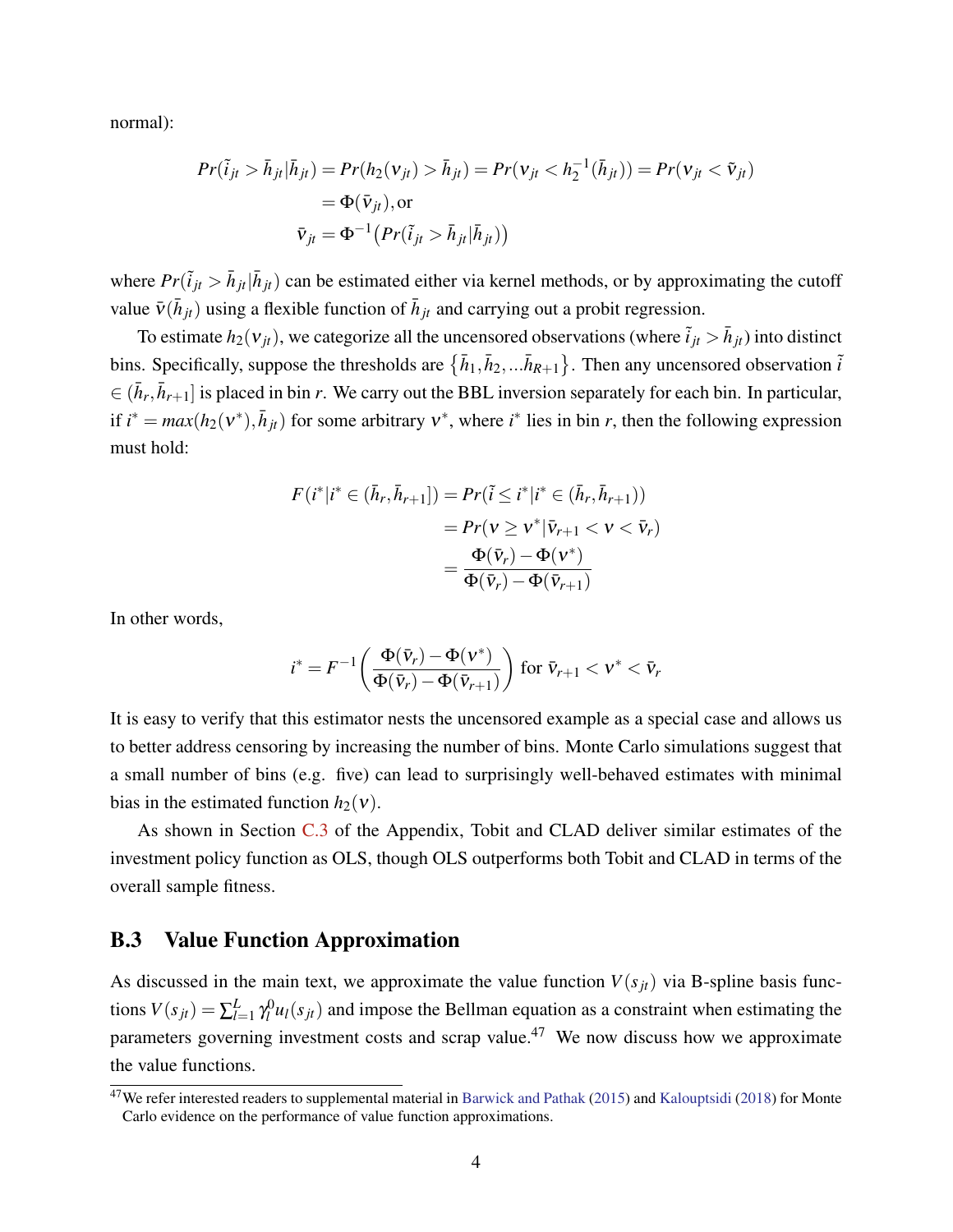Constructing Basis Functions In our model, firm value functions are in principle a function of a large number of state variables. However, several state variables enter the shipyard's payoff as a single index  $s_{imt}\beta_{sm}$  in the marginal cost of production [\(B1\)](#page-54-0), including the shipyard's region, ownership, size, age, and backlog.

$$
MC_m(q_{jmt}, s_{jmt}, \omega_{jmt}) = \beta_{0m} + s_{jmt}\beta_{sm} + \beta_{qm}q_{jmt} + \omega_{jmt}
$$
(B1)

<span id="page-54-0"></span>As such, instead of keeping track of each state separately, we collapse them into a singledimensional state using the estimated coefficients:

<span id="page-54-1"></span>
$$
\bar{s}_{jt}=-\sum_m s_{jmt}\beta_{sm}
$$

We use  $\bar{s}_{it}$  as a measure of a firm's observed cost efficiency: a higher  $\bar{s}_{it}$  is associated with a lower marginal cost and a higher variable profit. Our approach of collapsing firm-level state variables into a single index is similar in spirit to [Hendel and Nevo](#page-37-0) [\(2006\)](#page-37-0) and [Nevo and Rossi](#page-39-1) [\(2008\)](#page-39-1) that use the "inclusive value" to capture the impact of changing product attributes on future profits. We further assume that  $\bar{s}_{jt}$  evolves via a simple rule  $\bar{s}_{jt+1} = \alpha_0 + \alpha_1 \bar{s}_{jt}$ , which almost perfectly forecasts  $\bar{s}_{jt+1}$ in period *t* since all but one of the variables in  $\bar{s}_{it}$  are deterministic.

Therefore, the state variables in the dynamic estimation are the capital stock, the price for each ship type, the steel price, and  $\bar{s}_{jt}$  (which subsumes the remaining firm characteristics); as well as two policy dummies for the periods 2006-08 and post 2009, respectively. The basis functions are flexible third-order B-splines (i.e. quadratic piecewise polynomials). Given our focus on investment, we use two knots (and have experimented with more knots) in forming the B-splines for capital. The total number of basis functions is 44.

**Estimating Approximating Coefficients** We search for  $\{\gamma_i\}_{i=1}^L$  $_{l=1}^{L}$  that minimize the violation of the Bellman equation  $(11)$  given the dynamic parameters:

$$
\{\gamma_i\}_{i=1}^L = \arg\min_{\gamma_i} \left\|V(s_{jt}; \gamma) - \pi(s_{jt}) - \hat{p}^x(s_{jt})\sigma_{\phi} - CV(s_{jt}; \gamma)\right\|_2
$$
(B2)

where  $\hat{p}^x(s_{jt})$  and  $\hat{i}^*(s_{jt},v_{jt})$  are the estimated first-stage exit and investment policy functions, respectively,  $CV(s_{jt}; \gamma) = \mathbb{E}_{v_{jt}} \{-C^i(\hat{i}^*(s_{jt}, v_{jt})) + \beta \mathbb{E}[V(s_{jt+1}; \gamma) | s_{jt}, \hat{i}_{jt}^*]\}$  is the continuation value evaluated at these estimated policy functions, and  $\|\cdot\|_2$  is the  $L^2$  norm.

Equation [\(B2\)](#page-54-1) is imposed as a constraint in the estimation of dynamic parameters. Specifically, for each guess of the dynamic parameters, we solve for  $\{\gamma_i\}_{i=1}^L$  $_{l=1}^{L}$  that satisfy equation [\(B2\)](#page-54-1), and use the estimated  $\{\hat{\gamma}_l\}_{l=1}^L$  $_{l=1}^{L}$  to construct the sample log likelihood in equation [\(12\)](#page-21-0).

Recovering the approximating coefficients  $\gamma$  requires specifying the set of state values on which to evaluate the Bellman constraint. We construct a sample that ensures sufficient variation in each of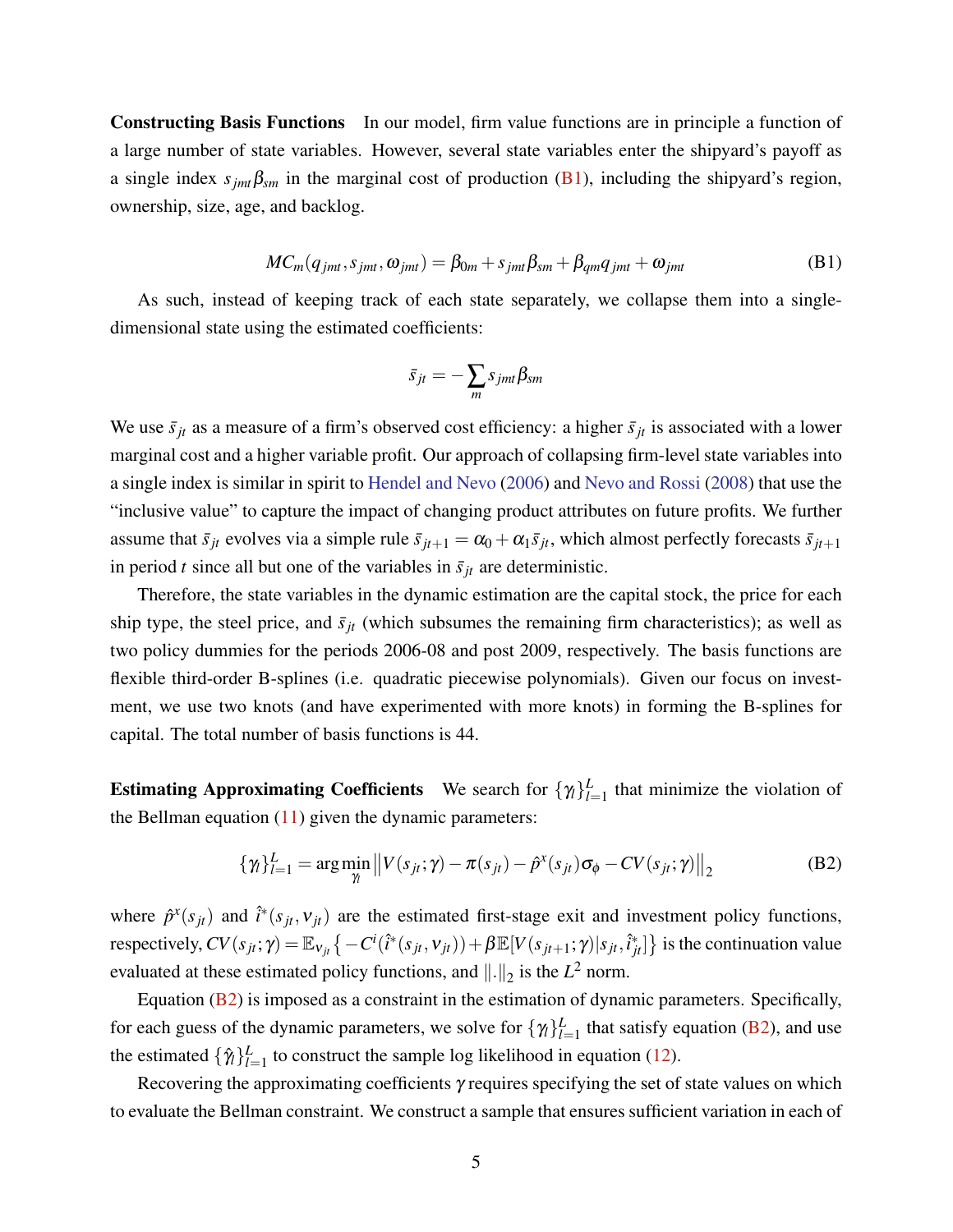the state variables. First, we include all the *N* states observed in the sample. Second, we randomly draw *Nadd* additional states to span the full range of the state variables. The coefficients γ are recovered using these  $N + N_{add}$  states.<sup>48</sup> This approach is similar to [Sweeting](#page-40-0) [\(2013\)](#page-40-0).

These additional states are instrumental in getting a good approximation of the value function, for two reasons. First, some states (for example, ship prices and the steel price) are highly correlated in the data, which makes it challenging to separately identify the coefficients on basis functions formed from these state variables if we only use the observed states. Second, some regions of the state space have a limited number of observations. Both of these problems can be mitigated by adding randomly drawn states, which avoids multicollinearity between states and ensures sufficient data points across all regions of the state space.

# <span id="page-55-0"></span>C Additional Estimation Results

## C.1 Demand Estimates

Table C<sub>2</sub> reports estimates of the demand curve [\(9\)](#page-15-1). Given the limited number of observations for each ship type, we restrict the price coefficient post-2006 and the coefficient on backlog to be the same across types in order to improve the precision of the estimates. We use GMM and estimate equation [\(9\)](#page-15-1) jointly across the three types. Column (1) presents the simplest specification where the only demand shifter is the type-specific freight rate. Column (2) adds type-specific demand shifters. Column (3) further controls for a time trend, while Column (4) allows the time trend to differ before and after 2006. In all specifications, we allow for a different price coefficient before and after 2006 to capture changes in the slope of the demand curve after the introduction of Chinese subsidies. Adding demand shifters improves the fit, though time trends appear to matter little. As such we use Column (2) as our preferred specification.

## C.2 Production Cost Estimates: Robustness

This section carries out a robustness analysis for production cost estimates.

First, we estimate production costs assuming the firms are price-takers rather than Cournot competitors. Table  $C_3$  shows that the estimated coefficients remain quantitatively similar. We then explore how our estimates of ship production costs change when we pool data from China, Japan and South Korea. As the capital stock is unobserved for firms in Japan and South Korea, we set these shipyards' capital to zero and add country dummies. The results are illustrated in Table [C4.](#page-58-1) The key coefficients are generally similar to those in the baseline. The subsidy is estimated to be higher in the 2006-08 period but somewhat lower in the 2009+ period.

<sup>&</sup>lt;sup>48</sup>In our empirical analysis,  $N = 4,286$  and  $N_{add} = 80,000$ . Using larger values of  $N_{add}$  leads to very similar estimates of the approximating coefficients.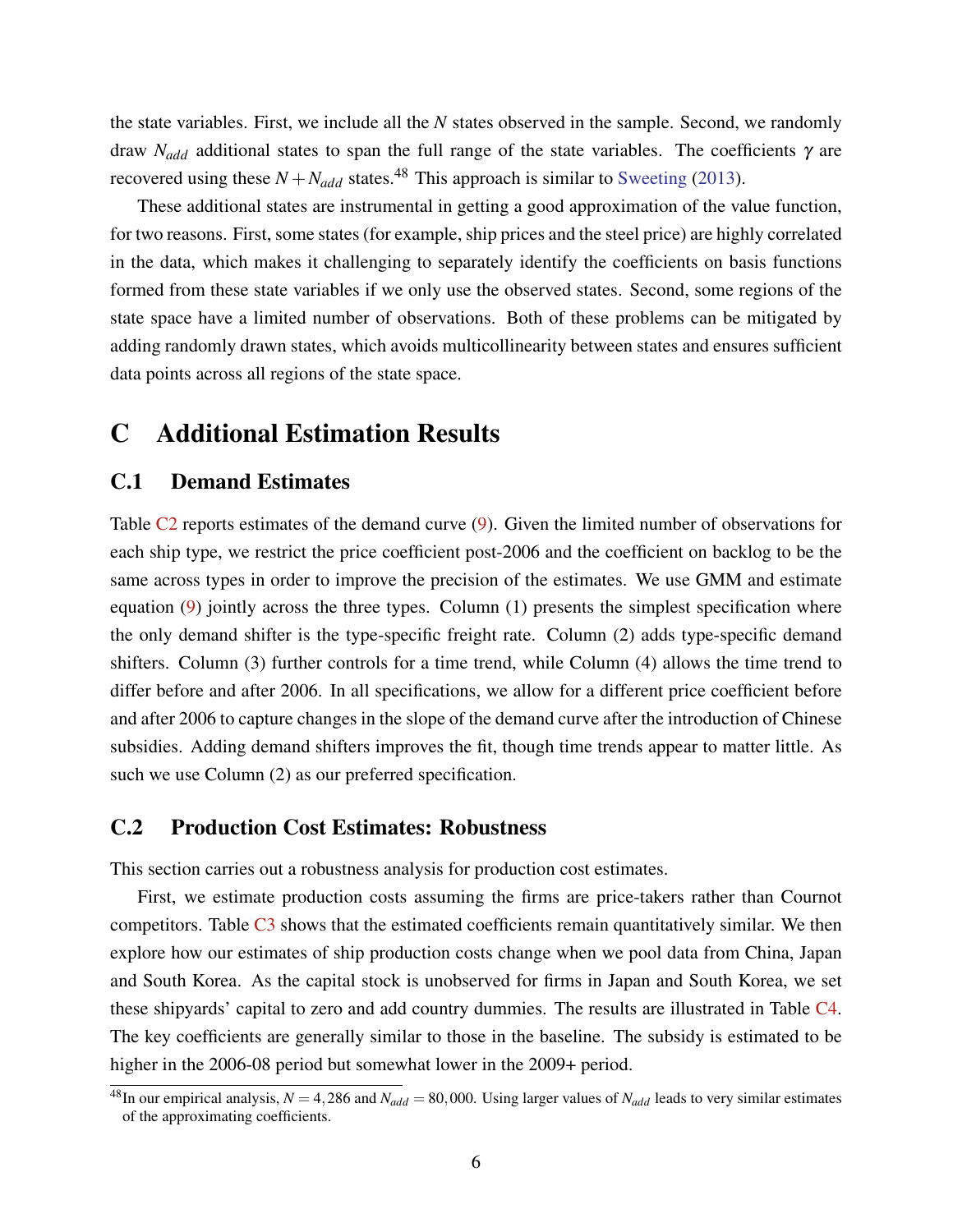<span id="page-56-0"></span>

|                                 | (1)        | (2)        | (3)        | (4)        |
|---------------------------------|------------|------------|------------|------------|
| Dependent variable:             | Orders     | Orders     | Orders     | Orders     |
| Price (bulk carriers)           | $-2.34***$ | $-1.67***$ | $-2.07***$ | $-2.12***$ |
|                                 | (0.77)     | (0.64)     | (0.69)     | (0.75)     |
| Price (tankers)                 | $-2.66***$ | $-1.46*$   | $-1.80**$  | $-1.76**$  |
|                                 | (0.60)     | (0.88)     | (0.78)     | (0.89)     |
| Price (containerships)          | $-4.85***$ | $-2.44***$ | $-3.39***$ | $-3.39***$ |
|                                 | (0.91)     | (0.85)     | (1.01)     | (0.99)     |
| Price*Post2006                  | $1.34***$  | $1.00***$  | $1.15***$  | $1.34**$   |
|                                 | (0.18)     | (0.14)     | (0.15)     | (0.55)     |
| Backlog (log)                   | 0.34       | $-1.00***$ | $-0.78**$  | $-0.81**$  |
|                                 | (0.25)     | (0.33)     | (0.38)     | (0.37)     |
| Freight rate (bulk carriers)    | $2.84***$  | $3.27***$  | $3.35***$  | $3.33***$  |
|                                 | (0.45)     | (0.56)     | (0.57)     | (0.56)     |
| Freight rate (tankers)          | $4.04***$  | $3.24***$  | 2.94***    | $2.91***$  |
|                                 | (0.70)     | (0.68)     | (0.65)     | (0.65)     |
| Freight rate (containerships)   | $6.45***$  | 4.47***    | 4.69***    | $4.60***$  |
|                                 | (0.87)     | (0.73)     | (0.77)     | (0.75)     |
| US Wheat price                  |            | $-0.12$    | $-0.10$    | $-0.12$    |
|                                 |            | (0.48)     | (0.48)     | (0.49)     |
| Iron ore imports, China         |            | $2.62***$  | 2.93***    | $3.01***$  |
|                                 |            | (0.90)     | (0.89)     | (0.92)     |
| Middle East refinery production |            | 1.37       | 1.84*      | $1.66*$    |
|                                 |            | (1.05)     | (0.97)     | (0.99)     |
| World car trade                 |            | $1.32***$  | $2.08***$  | $2.05***$  |
|                                 |            | (0.44)     | (0.49)     | (0.49)     |
| Trend                           |            |            | $-0.026**$ | $-0.020$   |
|                                 |            |            | (0.011)    | (0.019)    |
| Trend*Post2006                  |            |            |            | $-0.0026$  |
|                                 |            |            |            | (0.0076)   |
| $R^2$ , bulk carriers           | 0.68       | 0.71       | 0.71       | 0.71       |
| $R^2$ , tankers                 | 0.26       | 0.33       | 0.35       | 0.36       |
| $R^2$ , containerships          | 0.44       | 0.52       | 0.51       | 0.51       |

Table C2: Demand Estimates

*Note:* the number of observations equals 64 for bulk carriers and containerships and 61 for tankers. The freight rate is the Baltic Exchange Freight Index for bulk carriers, Baltic Exchange Clean Tanker Index for tankers, and the Containership Timecharter Rate Index for containerships. The demand shifters include the US wheat price and total Chinese iron ore imports for bulk carriers, Middle East refinery production for tankers, and world car trade for containerships. We instrument ship prices using steel production and the steel ship plate price. Parameters are estimated using GMM.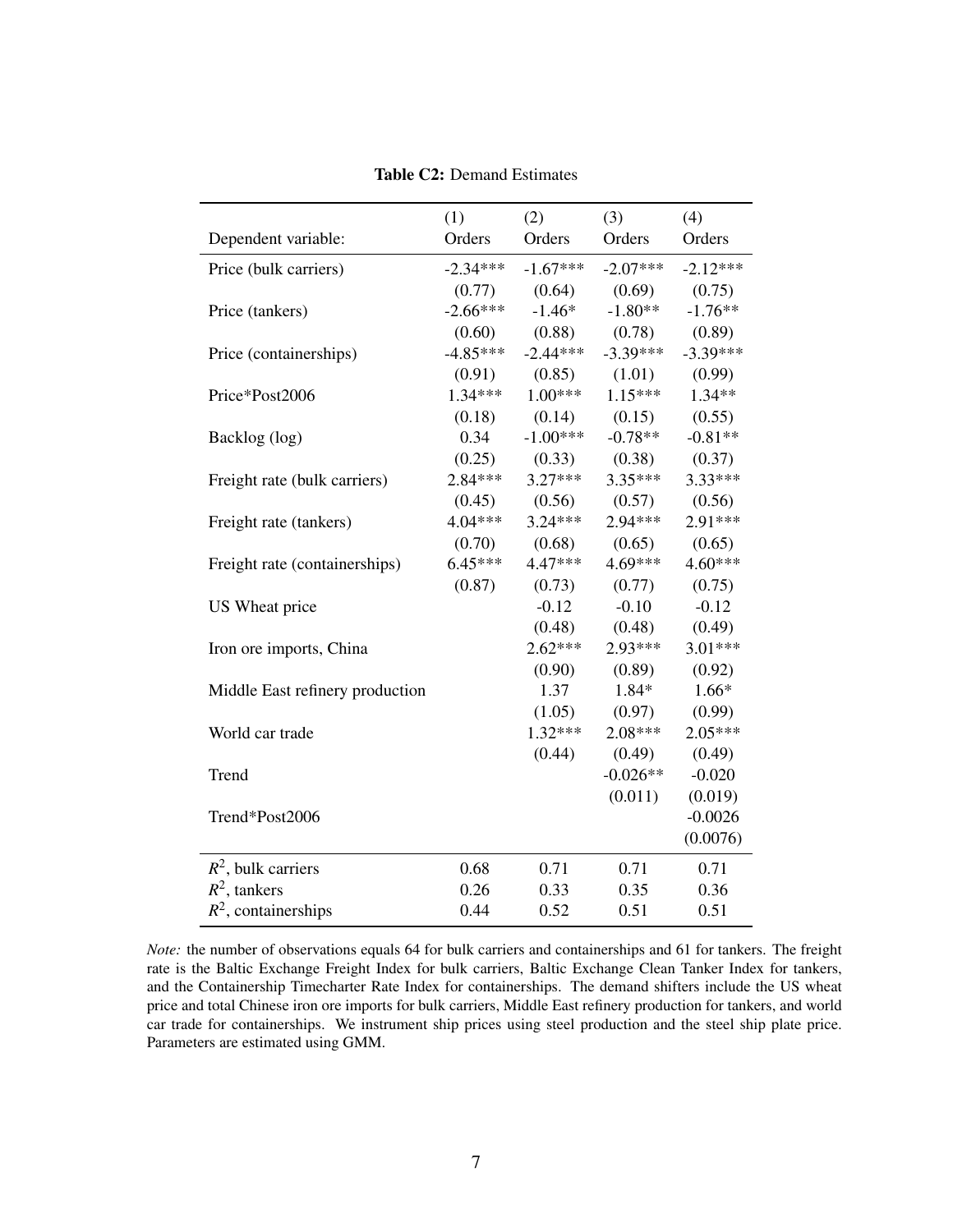Next, we examine evidence of learning-by-doing by shipyards. First, we evaluate within-firm learning-by-doing by allowing a firm's marginal cost to depend on its cumulative past production. As shown in Table [C5,](#page-59-0) a larger past production leads to higher marginal costs, which is inconsistent with there being within-firm learning-by-doing. Second, we allow a firm's marginal cost to depend on the industry cumulative output, as a crude test of industry-wide learning-by-doing (where firms learn from each other). Without instrumenting for the industry cumulative output, this exercise is likely to over-estimate spillover effects: if there are common unobserved shocks that raise the output of all firms, the model will attribute it to positive spillover effects. Despite this, we find limited evidence for spillover effects, as shown in the third panel of Table [C5.](#page-59-0) Marginal costs increase with the cumulative industry production for tankers and containerships and only modestly decrease for bulk carriers, though the latter coefficient is statistically insignificant and small in magnitude.

Table [C6](#page-60-0) reports results from additional robustness exercises. First, we allow for a time trend in the cost function. This captures changes in the production technology over time. The time trend is estimated to be very small in magnitude and has little effect on other estimated cost parameters. Second, we repeat the analysis on a sub-sample that excludes Chinese yards that entered after the policies were announced (which might have newer technology). The results are robust and broadly similar to other specifications.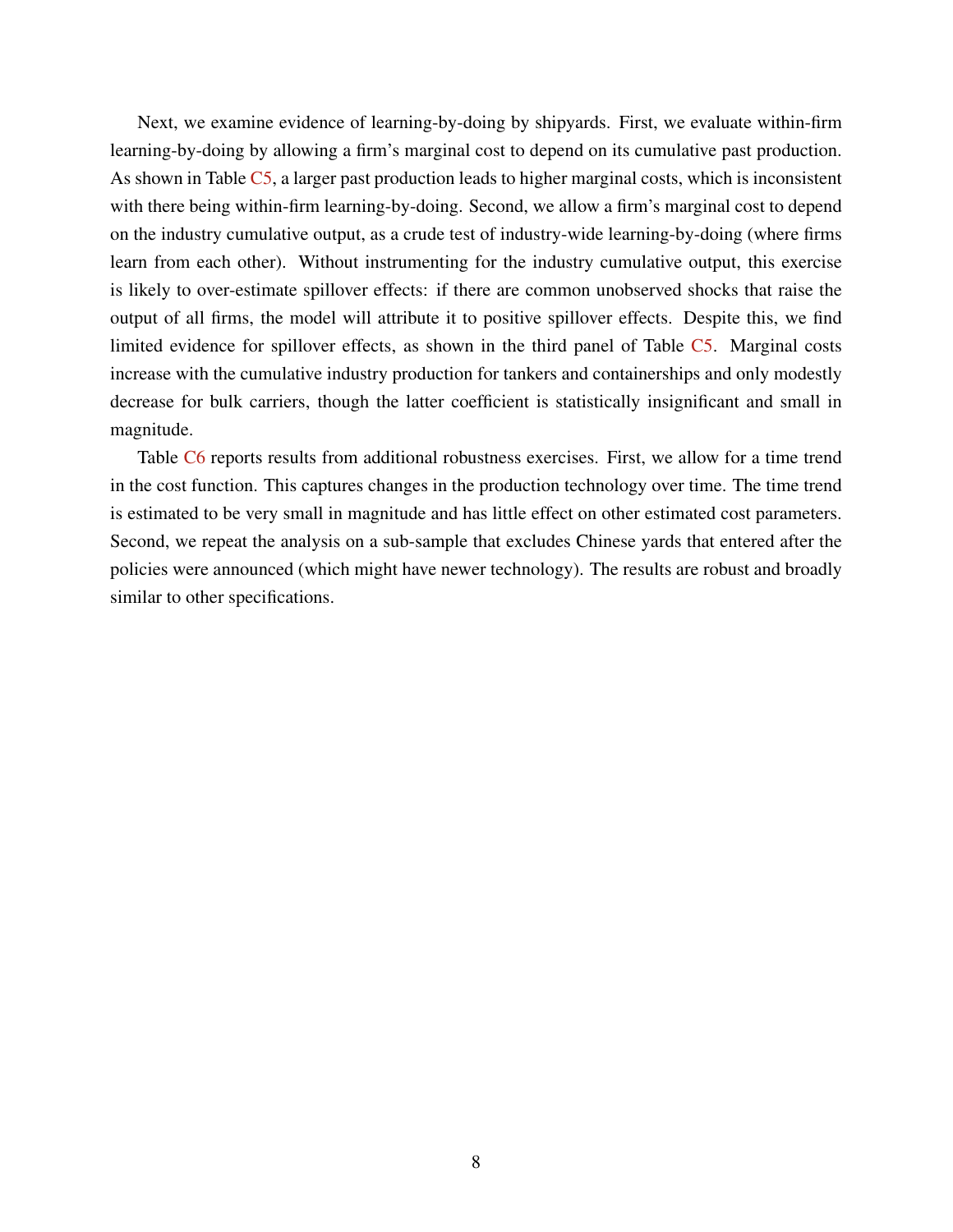<span id="page-58-0"></span>

|                            | <b>Bulk</b> carrier |         | Tanker                                |         | Containership |         |
|----------------------------|---------------------|---------|---------------------------------------|---------|---------------|---------|
|                            | Coefficient         |         | T-stat Coefficient T-stat Coefficient |         |               | T-stat  |
| <b>Cournot</b>             |                     |         |                                       |         |               |         |
| Capital (bill RMB)         | $-2.67$             | $-2.85$ | $-2.89$                               | $-1.74$ | $-2.44$       | $-1.93$ |
| <b>Backlog</b>             | $-1.80$             | $-5.03$ | $-5.02$                               | $-4.97$ | $-3.30$       | $-3.19$ |
| 2006-2008                  | $-2.10$             | $-3.01$ |                                       |         |               |         |
| $2009+$                    | $-1.22$             | $-1.78$ |                                       |         |               |         |
| <b>Perfect competition</b> |                     |         |                                       |         |               |         |
| Capital (bill RMB)         | $-2.43$             | $-2.96$ | $-2.61$                               | $-1.80$ | $-2.19$       | $-2.01$ |
| <b>Backlog</b>             | $-1.56$             | $-5.29$ | $-4.44$                               | $-5.04$ | $-2.88$       | $-3.34$ |
| 2006-2008                  | $-1.51$             | $-2.62$ |                                       |         |               |         |
| $2009+$                    | $-1.38$             | $-2.37$ |                                       |         |               |         |
| N                          | 4886                |         | 4977                                  |         | 2504          |         |

Table C3: Cost Function Estimates: Perfect Competition vs. Cournot Competition

*Note:* The first panel reports the baseline cost function estimates from Table [2,](#page-42-0) which assumes that firms compete in quantities. The second panel reports the cost estimates assuming perfect competition. The table reports estimates for key coefficients. Full tables are available upon request. Standard errors bootstrapped using 500 bootstrap samples.

Table C4: Cost Function Estimates, Pooling Data Across China/Japan/South Korea

<span id="page-58-1"></span>

|                                      | <b>Bulk</b> carrier |         | Tanker      |         | Containership |         |
|--------------------------------------|---------------------|---------|-------------|---------|---------------|---------|
|                                      | Coefficient         | T-stat  | Coefficient | T-stat  | Coefficient   | T-stat  |
| <b>Chinese yards</b>                 |                     |         |             |         |               |         |
| Capital (bill RMB)                   | $-2.67$             | $-2.85$ | $-2.89$     | $-1.74$ | $-2.44$       | $-1.93$ |
| <b>Backlog</b>                       | $-1.80$             | $-5.03$ | $-5.02$     | $-4.97$ | $-3.30$       | $-3.19$ |
| 2006-2008                            | $-2.10$             | $-3.01$ |             |         |               |         |
| $2009+$                              | $-1.22$             | $-1.78$ |             |         |               |         |
| N                                    | 4886                |         | 4977        |         | 2504          |         |
| <b>Chinese/Japanese/Korean yards</b> |                     |         |             |         |               |         |
| Capital (bill RMB)                   | $-3.33$             | $-2.98$ | $-2.47$     | $-1.53$ | $-1.57$       | $-1.28$ |
| <b>Backlog</b>                       | $-2.45$             | $-6.14$ | $-5.45$     | $-6.05$ | $-3.58$       | $-4.27$ |
| China 2006-2008                      | $-3.60$             | $-4.85$ |             |         |               |         |
| China $2009+$                        | $-0.70$             | $-1.02$ |             |         |               |         |
| N                                    | 10013               |         | 10429       |         | 4661          |         |

*Note:* The first panel reports the baseline cost function estimates from Table [2,](#page-42-0) which only uses data on Chinese yards. In the second panel, we pool together Chinese/Japanese/Korean yards. To account for missing capital stock for non-Chinese yards, we set the capital variable to zero for Japanese and Korean yards and add country dummies. Backlog coefficients differ by country. Backlog coefficients for Japan and Korea are not reported to save space and are available upon request. Standard errors bootstrapped using 500 bootstrap samples.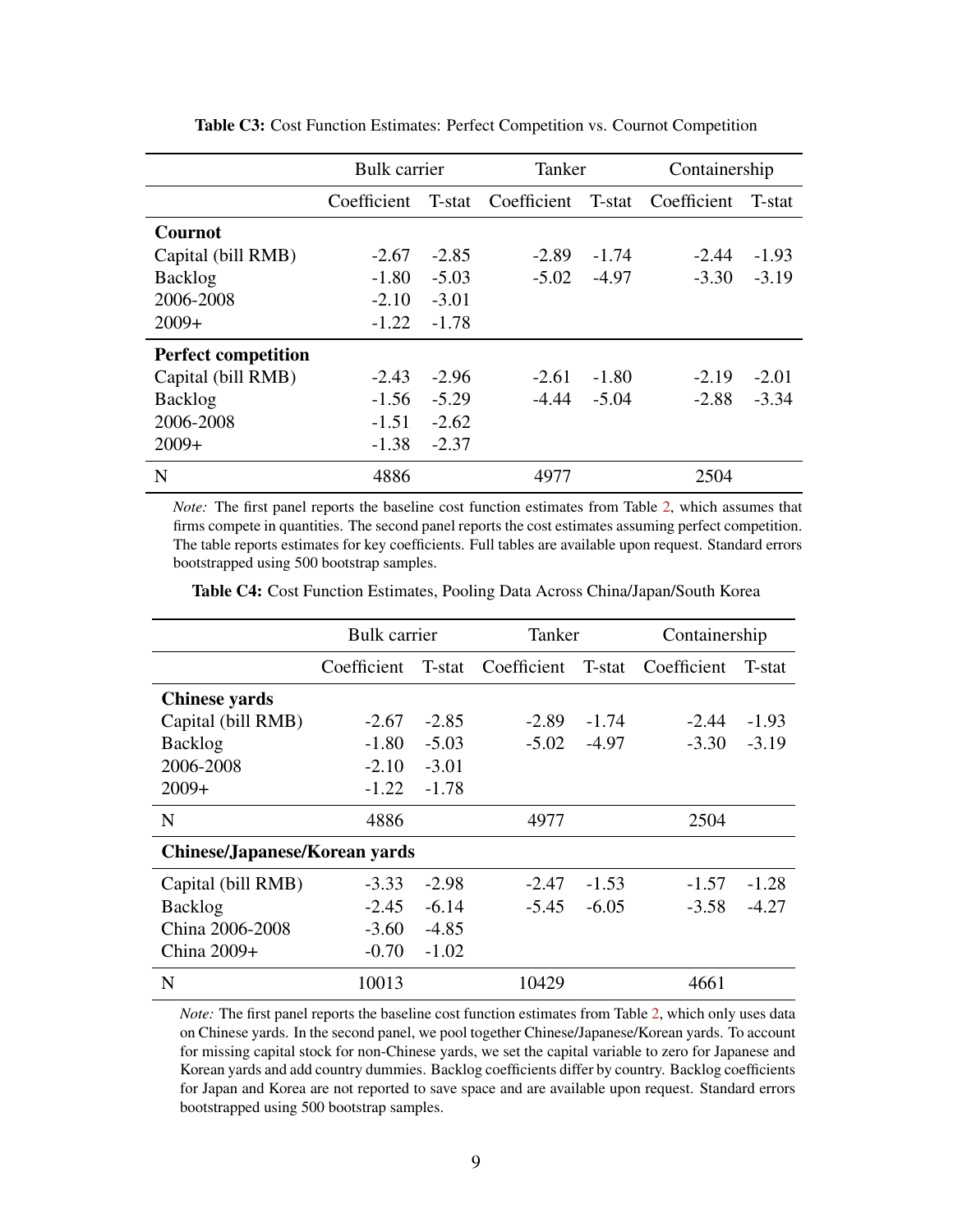<span id="page-59-0"></span>

|                                                  | <b>Bulk</b> carrier |         | Tanker      |         | Containership |         |
|--------------------------------------------------|---------------------|---------|-------------|---------|---------------|---------|
| <b>Type-specific</b>                             | Coefficient         | T-stat  | Coefficient | T-stat  | Coefficient   | T-stat  |
| <b>Baseline specification</b>                    |                     |         |             |         |               |         |
| Capital (bill RMB)                               | $-3.33$             | $-2.98$ | $-2.47$     | $-1.53$ | $-1.57$       | $-1.28$ |
| <b>Backlog</b>                                   | $-2.45$             | $-6.14$ | $-5.45$     | $-6.05$ | $-3.58$       | $-4.27$ |
| Allow for within-firm learning                   |                     |         |             |         |               |         |
| Capital (bill RMB)                               | $-2.16$             | $-1.85$ | $-2.29$     | $-1.43$ | $-1.22$       | $-1.12$ |
| <b>Backlog</b>                                   | $-1.67$             | $-4.78$ | $-5.30$     | $-5.09$ | $-1.13$       | $-1.40$ |
| Cumulative Q                                     | 0.08                | 4.12    | 0.10        | 5.22    | 0.02          | 3.60    |
| Allow for within-firm and industry-wide learning |                     |         |             |         |               |         |
| Capital (bill RMB)                               | $-2.48$             | $-2.14$ | $-4.80$     | $-1.66$ | $-2.81$       | $-1.26$ |
| <b>Backlog</b>                                   | $-1.60$             | $-4.14$ | $-9.24$     | $-3.67$ | $-2.47$       | $-1.15$ |
| Cumulative Q                                     | 0.09                | 4.49    | 0.18        | 3.93    | 0.03          | 2.58    |
| Cumulative Q, China                              | $-0.02$             | $-0.79$ | 0.39        | 2.10    | 0.68          | 1.61    |

#### Table C5: Cost Function Estimates: Learning

*Note:* The first panel repeats key coefficients from the second specification reported in Table [C4](#page-58-1) that pools together Chinese, Japanese and Korean yards. The second panel includes all regressors from the first panel, as well as each firm's cumulative past production. The third panel includes all regressors from the first panel, each firm's cumulative past production, and the country's cumulative past production. Standard errors bootstrapped using 500 bootstrap samples. All panels pool together Chinese/Japanese/Korean yards.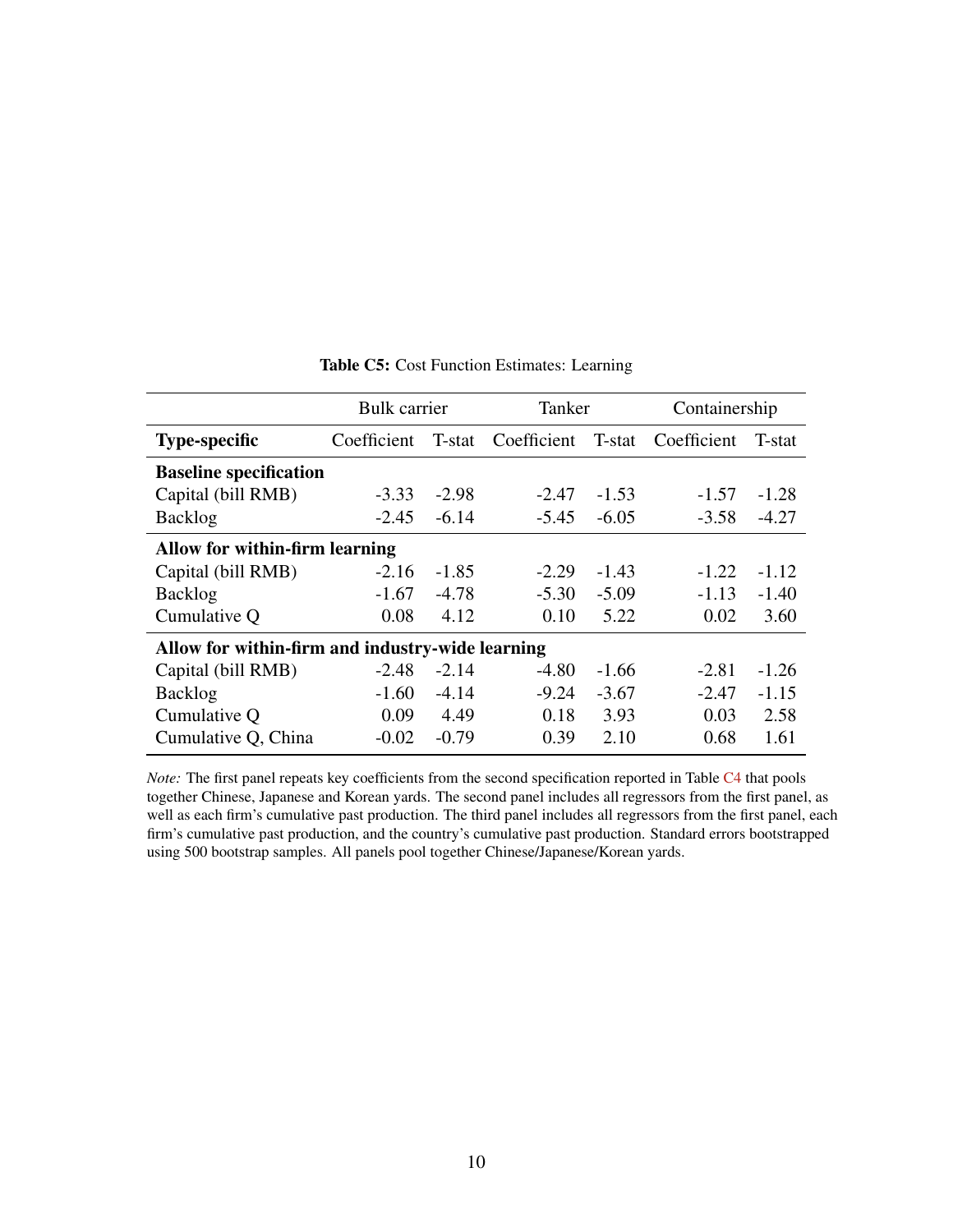<span id="page-60-0"></span>

|                               | <b>Bulk</b> carrier |         | Tanker      |         | Containership |         |  |
|-------------------------------|---------------------|---------|-------------|---------|---------------|---------|--|
|                               | Coefficient         | T-stat  | Coefficient | T-stat  | Coefficient   | T-stat  |  |
| <b>Baseline specification</b> |                     |         |             |         |               |         |  |
| Capital (bill RMB)            | $-3.33$             | $-2.98$ | $-2.47$     | $-1.53$ | $-1.57$       | $-1.28$ |  |
| <b>Backlog</b>                | $-2.45$             | $-6.14$ | $-5.45$     | $-6.05$ | $-3.58$       | $-4.27$ |  |
| China 2006-2008               | $-3.60$             | $-4.85$ |             |         |               |         |  |
| China $2009+$                 | $-0.70$             | $-1.02$ |             |         |               |         |  |
| Add time trend                |                     |         |             |         |               |         |  |
| Capital (bill RMB)            | $-3.40$             | $-2.93$ | $-2.51$     | $-1.57$ | $-1.60$       | $-1.23$ |  |
| <b>Backlog</b>                | $-2.49$             | $-6.06$ | $-5.51$     | $-5.90$ | $-3.64$       | $-3.99$ |  |
| China 2006-2008               | $-3.76$             | $-4.48$ |             |         |               |         |  |
| China 2009+                   | $-0.87$             | $-1.19$ |             |         |               |         |  |
| Trend                         | 0.03                | 0.50    |             |         |               |         |  |
| <b>Existing yards</b>         |                     |         |             |         |               |         |  |
| Capital (bill RMB)            | $-3.98$             | $-3.04$ | $-3.26$     | $-1.39$ | $-0.48$       | $-0.35$ |  |
| <b>Backlog</b>                | $-3.90$             | $-5.71$ | $-6.73$     | $-5.77$ | $-4.38$       | $-3.94$ |  |
| China 2006-2008               | $-3.01$             | $-3.03$ |             |         |               |         |  |
| China 2009+                   | $-0.92$             | $-0.91$ |             |         |               |         |  |

Table C6: Cost Function Estimates: Additional Robustness Checks

*Note:* The first panel repeats key coefficients from the second specification reported in Table [C4](#page-58-1) that pools together Chinese, Japanese and Korean yards. The second panel includes all regressors from the first panel, as well as a quarterly time trend. The third panel repeats the regression from the first panel on a sub-sample of shipyards where we exclude Chinese yards that entered after the policies were announced. Standard errors bootstrapped using 500 bootstrap samples. All panels pool together Chinese/Japanese/Korean yards.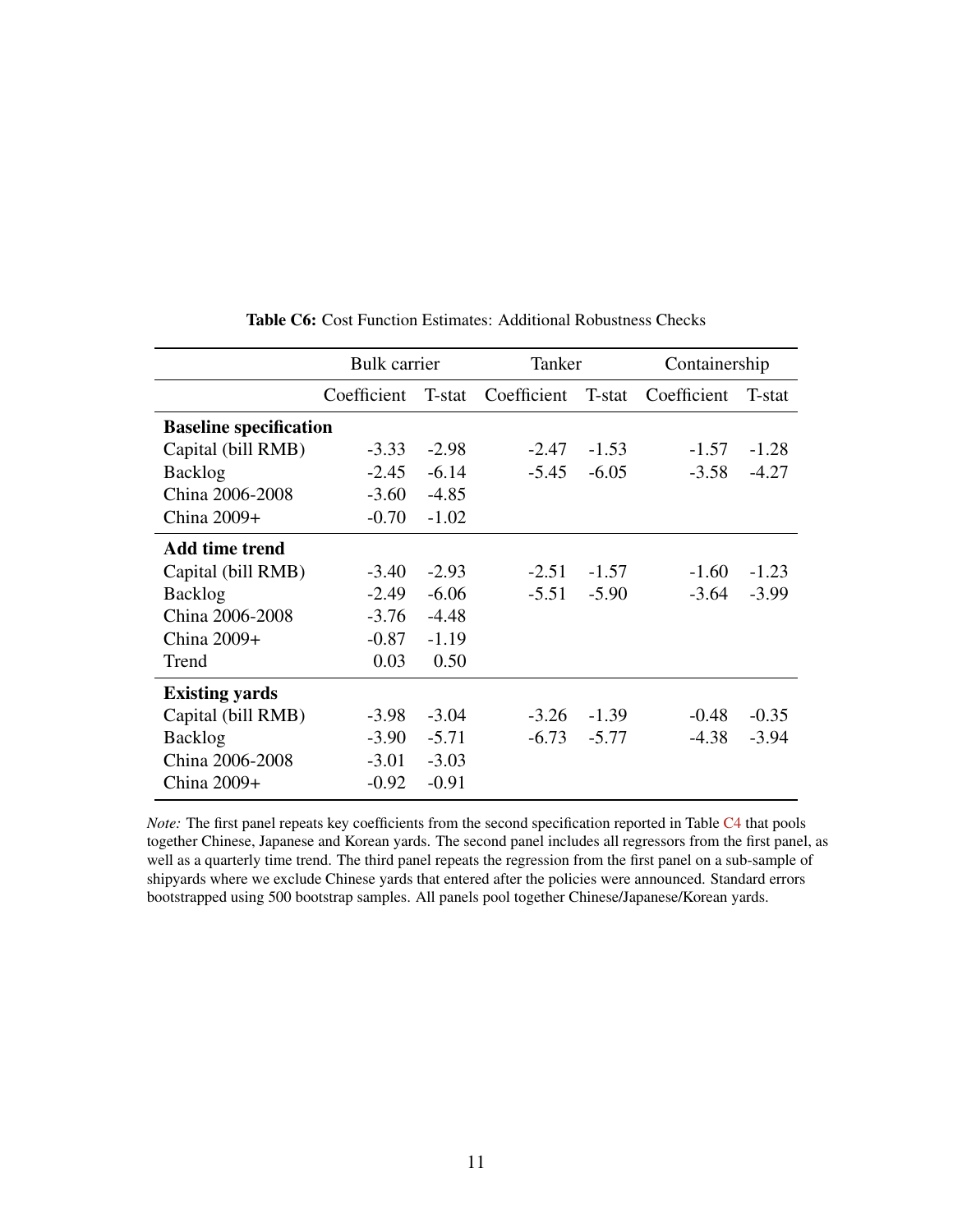# <span id="page-61-0"></span>C.3 First-stage Policy Functions and State Transition Estimates

<span id="page-61-1"></span>This section presents the first-stage estimates of investment and exit policy functions, as well as the state transition process. Table  $C7$  reports the estimated investment policy function using OLS, Tobit, and CLAD. Table [C8](#page-62-0) reports the estimated exit policy function. Table [C9](#page-62-1) presents estimates of the transition process for the prices of bulk carriers, tankers, containerships, and steel.

|                           | (1)        | (2)        | (3)         |
|---------------------------|------------|------------|-------------|
|                           | <b>OLS</b> | Tobit      | <b>CLAD</b> |
| Constant                  | $-0.066$   | $-12.2$    | $-31.9***$  |
|                           | (7.54)     | (8.17)     | (4.09)      |
| <b>B-spline 1 Capital</b> | $-69.7***$ | $-63.8***$ | $-69.6***$  |
|                           | (22.0)     | (17.2)     | (1.67)      |
| <b>B-spline 2 Capital</b> | $-74.7***$ | $-71.7***$ | $-68.2***$  |
|                           | (17.7)     | (13.5)     | (1.41)      |
| 2006-08                   | $6.42***$  | 4.59**     | 17.9***     |
|                           | (1.60)     | (2.32)     | (0.74)      |
| $2009+$                   | 2.70       | 3.79       | $3.55**$    |
|                           | (2.20)     | (3.03)     | (1.80)      |
| $\bar{s}_{jt}$            | $0.74***$  | $0.87***$  | $1.44***$   |
|                           | (0.11)     | (0.087)    | (0.040)     |
| Bulk carrier price        | $2.05***$  | 1.97***    | $1.34***$   |
|                           | (0.46)     | (0.57)     | (0.30)      |
| Tanker price              | 0.48       | 1.89*      | $0.81***$   |
|                           | (0.93)     | (1.14)     | (0.13)      |
| Containership price       | $-1.25$    | $-1.49$    | $-0.55$     |
|                           | (0.87)     | (1.06)     | (0.34)      |
| Steel price               | $-2.49***$ | $-4.44***$ | $-4.38***$  |
|                           | (0.53)     | (0.61)     | (0.19)      |
| N                         | 4286       |            |             |
| N(I>0)                    | 3301       |            |             |
| $N(I=0)$                  | 985        |            |             |

Table C7: Estimates Of The Investment Policy Function

*Note:* In Column (1), we carry out an OLS regression of investment (*I*) on basis functions of state variables, including both observations with  $I > 0$  and  $I = 0$ . In (2), we estimate the policy function using a Tobit regression of *I* on basis functions. In (3), we estimate the investment policy function using a censored least absolute deviations estimator.  $\bar{s}_{jt}$  is a production-efficiency index that captures the effect of backlog, age, ownership, region, and size on a firm's per-period payoffs. Investment is measured in million RMB.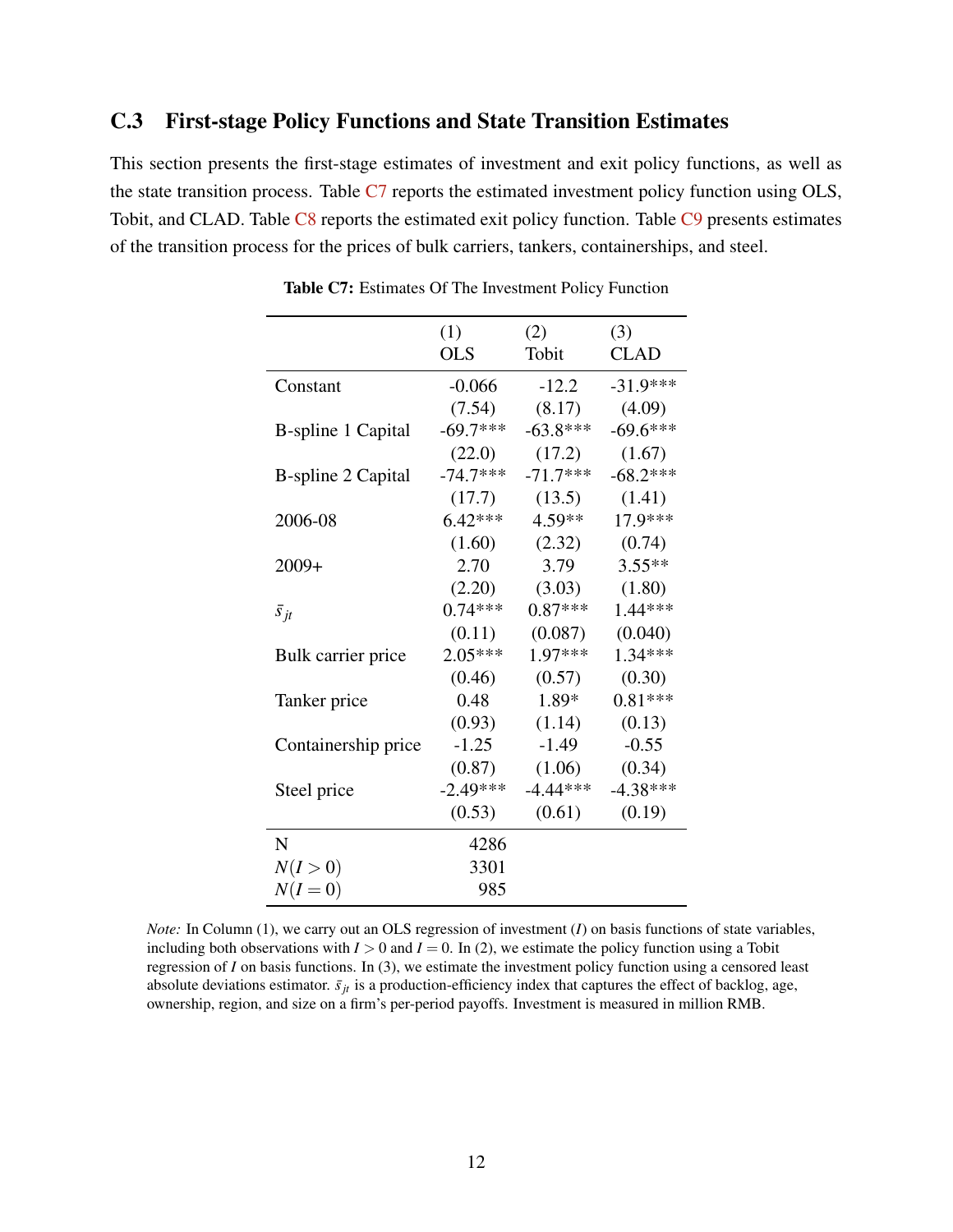<span id="page-62-0"></span>

|                     | (1)         |           | (2)         |           |
|---------------------|-------------|-----------|-------------|-----------|
|                     | Coefficient | <b>SE</b> | Coefficient | <b>SE</b> |
| Constant            | $-0.57$     | (0.97)    | $-0.56$     | (1.02)    |
| K                   | 0.05        | (0.35)    | 0.54        | (0.43)    |
| $K^2$               | $-0.05$     | (0.12)    | $-0.16$     | (0.15)    |
| 2006-2008           | $-0.57$     | (0.41)    | $-0.64$     | (0.43)    |
| $2009+$             | $-0.47$     | (0.41)    | $-0.72$     | (0.44)    |
| $\bar{s}_{it}$      | $-0.01$     | (0.01)    | $-0.04$     | (0.02)    |
| Bulk carrier price  | 0.36        | (0.12)    | 0.36        | (0.12)    |
| Tanker price        | $-0.18$     | (0.11)    | $-0.16$     | (0.11)    |
| Containership price | $-0.22$     | (0.10)    | $-0.25$     | (0.11)    |
| Steel price         | $-0.06$     | (0.07)    | $-0.10$     | (0.08)    |
| Jiangsu             |             |           | 0.77        | (0.24)    |
| Zhejiang            |             |           | 0.58        | (0.19)    |
| Liaoning            |             |           | 1.04        | (0.28)    |
| N                   | 4605        |           | 4605        |           |
| Log-likelihood      | $-239.30$   |           | $-229.74$   |           |
| Pseudo-R2           | 0.09        |           | 0.12        |           |

Table C8: Estimates of the Exit Policy Function

<span id="page-62-1"></span>*Note:* We carry out a probit regression of a binary indicator of exit on basis functions of state variables. We restrict the estimation to 1999-2011, because firm exits in 2012 and 2013 are not reliably measured.

|                    | <b>Bulk carriers</b> | <b>Tankers</b> | Containerships | <b>Steel</b> |
|--------------------|----------------------|----------------|----------------|--------------|
| Constant           | 0.88                 | 0.70           | 1.25           | $-0.023$     |
|                    | (0.87)               | (0.94)         | (1.11)         | (0.37)       |
| Post               | 3.44                 | 3.63           | 1.80           | 2.32         |
|                    | (2.28)               | (3.43)         | (3.33)         | (1.01)       |
| Price $(t-1)*Pre$  | 0.86                 | 0.92           | 0.88           | 0.89         |
|                    | (0.12)               | (0.086)        | (0.090)        | (0.19)       |
| Price $(t-1)*Post$ | 0.86                 | 0.86           | 0.88           | 0.69         |
|                    | (0.072)              | (0.095)        | (0.10)         | (0.11)       |
| Trend*Pre          | 0.042                | 0.038          | 0.029          | 0.024        |
|                    | (0.033)              | (0.028)        | (0.024)        | (0.027)      |
| Trend*Post         | $-0.058$             | $-0.054$       | $-0.040$       | $-0.022$     |
|                    | (0.027)              | (0.041)        | (0.040)        | (0.013)      |
| N                  | 57                   | 57             | 57             | 57           |
| $R^2$              | 0.95                 | 0.97           | 0.96           | 0.80         |

Table C9: AR(1) Estimates for State Transition Processes

*Note:* The dependent variable is the price in quarter *t*. Standard errors in parenthesis. "Pre" refers to 2005Q4 or earlier. "Post" refers to 2006Q1 or later. The sample ranges from 1999 Q4 to 2013Q4.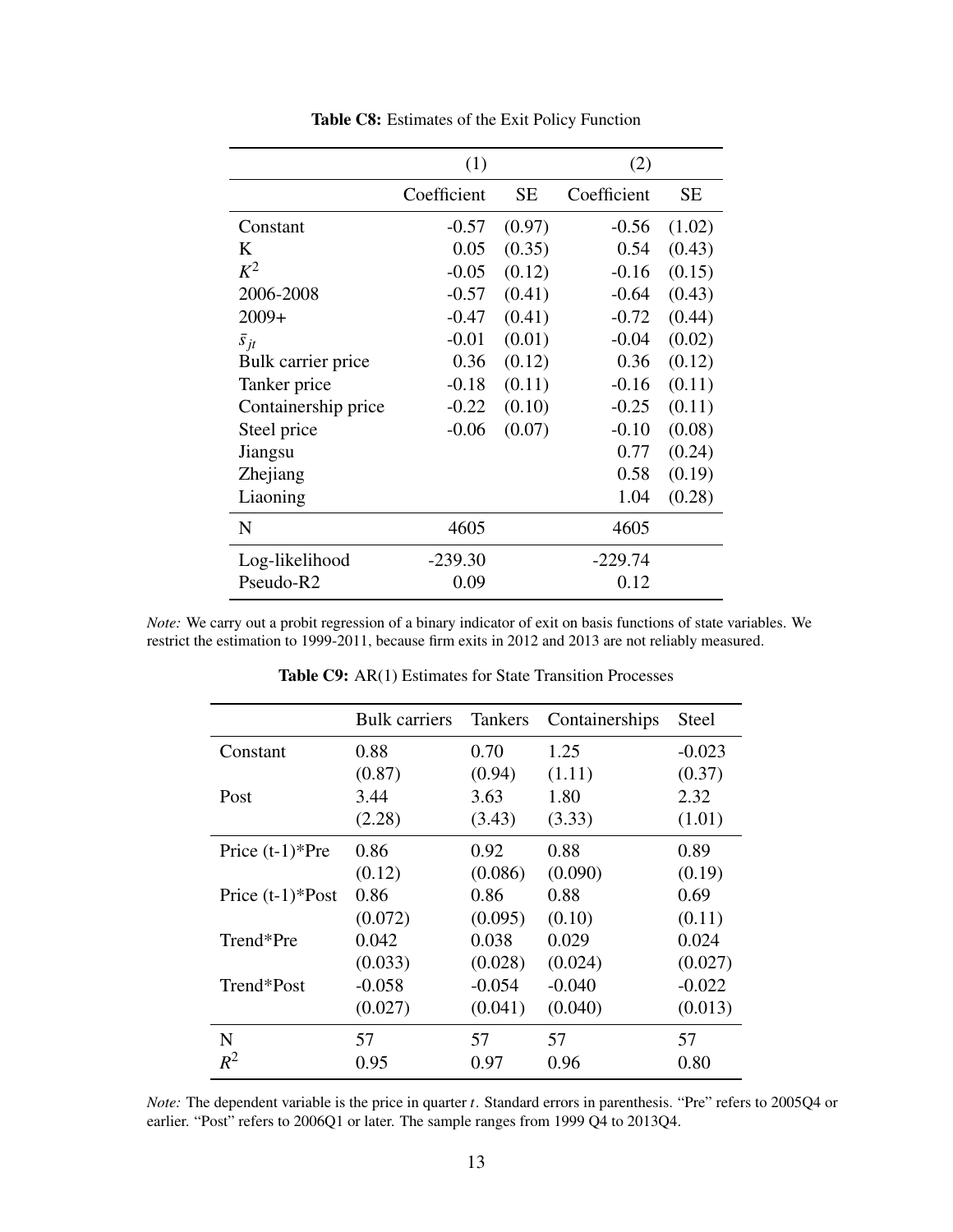### C.4 Estimation of Dynamic Parameters: Model Fit

Table [C10](#page-63-1) compares the actual number of exits with model-predicted exits across 50 simulations. Firm exits are low-probability events and in general difficult to predict [\(Goldfarb and Xiao,](#page-37-1) [2016\)](#page-37-1). Our model roughly matches the sample mean, though it under-predicts the number of exits post 2006. Table [C11](#page-63-2) compares the actual number of entrants with model-predicted number of entrants. Finally, Figure [C1](#page-64-0) plots both the distribution of actual investment as well as the distribution of model-predicted investment.These two distributions are reasonably similar, though actual investment has a long-tail of large investments and fewer medium-sized ones.

|                 |   | 1999-2005 2006-2013 Total |    |
|-----------------|---|---------------------------|----|
| Actual exits    |   | 43                        | 48 |
| Simulated exits | Q | 32                        |    |

Table C10: Actual vs. Simulated Exit

<span id="page-63-2"></span><span id="page-63-1"></span>*Note:* We simulate the model 50 times from 1999 to 2013 under the baseline and report the average number of exits across these simulations.

|                      |    | Pre Post, Until 2008 Post, 2009+ Total |    |     |
|----------------------|----|----------------------------------------|----|-----|
| Actual entries       | 83 | 122                                    | 39 | 244 |
| Simulated entries 65 |    | 132                                    | 28 | 225 |

Table C11: Actual vs. Simulated Entrants

*Note:* "Pre"refers to the period prior to 2004 for Zhejiang, and prior to 2006 for Jiangsu, Liaoning and Other regions. "Post, Until 2008" refers to the period between 2004 and 2008 for Zhejiang and between 2006 and 2008 for Jiangsu, Liaoning and Other regions. "Post, 2009+" refers to the period from 2009 onwards. We simulate the model 50 times from 1999 to 2013 under the baseline and report the average number of entries across these simulations.

# <span id="page-63-0"></span>D Counterfactual Exercises: Details

### D.1 Implementation of Counterfactual Analyses

Each counterfactual analysis involves two steps: first, solving for the new Bellman equation and policy functions, and second, simulating the industry forward until 2050. Here we briefly explain how to implement the first step through a fixed point algorithm:

- 1. Compute expected profits  $\pi(s)$  at all states.
- 2. Start with an initial guess of the exit policy function  $p^{0,x}(s)$  and investment policy function  $i^0(s,\mathsf{v}).$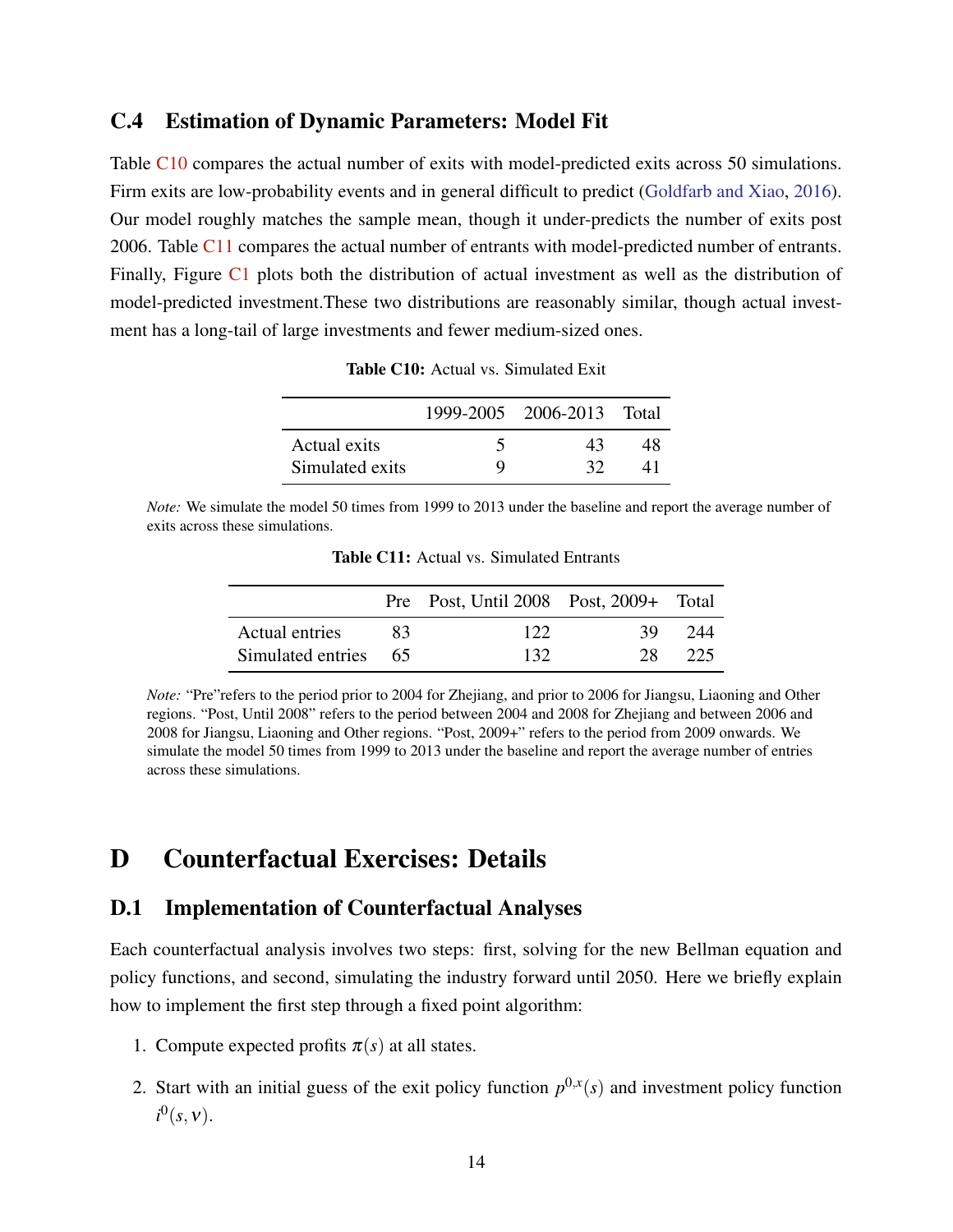<span id="page-64-0"></span>Figure C1: Simulated vs. Actual Investment



*Note*: For the model-predicted investment, we use the estimated parameters and value function, randomly draw  $v$  for every observation, and plot the distribution of optimal investment predicted by the model.

- 3. Update the policy functions. At each iteration *j*:
	- Solve for the value function coefficients  $\gamma^{j+1}$  using the equation  $V^{j+1}(s) = \pi(s) + \gamma(s)$  $p^{j,x} \sigma + CV^{j+1}(s)$ .
	- Update the investment policy function to  $i^{j+1}(s, v)$  by solving the investment FOC, using  $V^{j+1}$  and  $CV^{j+1}$ . As the value function is approximated by cubic B-splines, the investment policy function has an analytic solution.
	- Update the exit policy function to  $p^{j+1,x}$  using  $V^{j+1}$  and  $CV^{j+1}$ .
	- Check whether  $||p^{j+1,x}(s) p^{j,x}(s)|| < \text{tol}$  and  $||i^{j+1}(s,v) i^j(s,v)|| < \text{tol}$ , where *tol* is a pre-assigned tolerance level.

# D.2 Additional Counterfactual Results

Table  $D12$  shows the effect of subsidies on ship prices. We show average prices for different ship types (bulk carriers, tankers and containerships), both for the 2006-08 period and the 2009-13 period.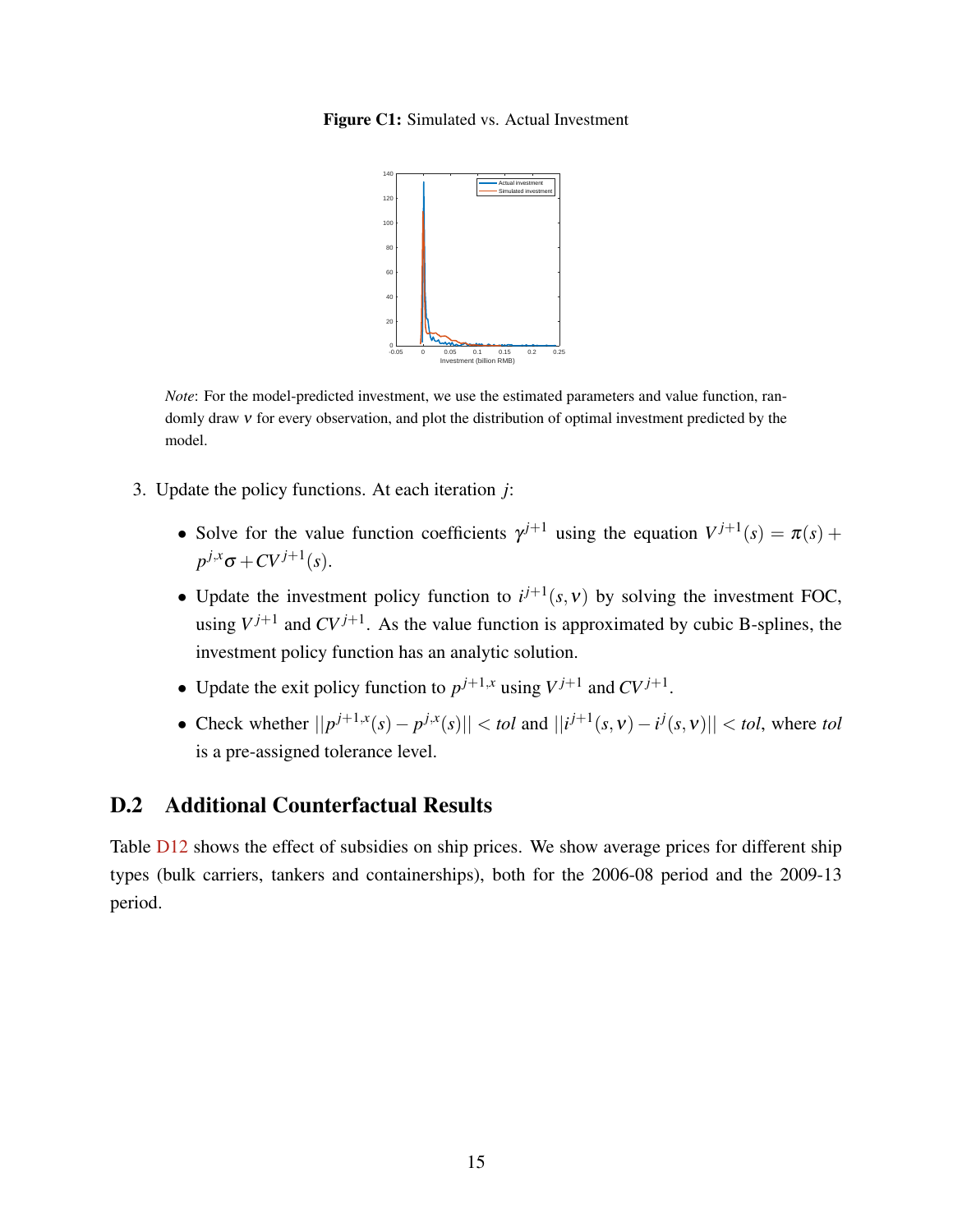<span id="page-65-0"></span>

|                       | Bulk    | Tanker   | Container |
|-----------------------|---------|----------|-----------|
| Subsidies, 2006-08    | 16.4    | 20.7     | 17.4      |
| No subsidies, 2006-08 | 18.1    | 22.8     | 18.2      |
| % difference          | $9.9\%$ | $10.1\%$ | 4.3%      |
| Subsidies, 2009-13    | 8.8     | 6.4      | 9.0       |
| No Subsidies, 2009-13 | 10.2    | 73       | 94        |
| % difference          | 16.8%   | 14.8%    | 4 2%      |

Table D12: Impact of Subsidies on Ship Prices

*Note:* Prices in 1000 RMB/CGT

<span id="page-65-1"></span>Figure  $D2$  shows the HHI of the Chinese shipbuilding industry, both in the baseline scenario as well as in a scenario where firms do not receive any subsidies.

Figure D2: HHI For Chinese Shipbuilding, with And without Subsidies



*Notes*: The HHI reported in the above figure is calculated using all Chinese yards in a given year. It measures the concentration of the Chinese domestic shipbuilding industry.

Table  $D13$  presents the results from a counterfactual simulation comparing production and investment subsidies. The first column considers a scenario where firms receive only production subsidies at the baseline rate. In the third column, firms receive only investment subsidies. Investment subsidies appear less distortionary than production subsidies (74% vs. 50%).

However, this comparison is confounded by the larger magnitude of the production subsidies, as bigger subsidies are associated with more distortion. In the second column, we reduce the perunit production subsidies by 75% to make the total amount of these two subsidies comparable. The return to investment subsidies remains higher, though the difference is smaller (74% vs 62%). Investment subsidies lead to a higher level of capital formation over the long run, which facilitates long-term industry growth, while production subsidies have a more immediate impact on output. Production subsidies are slightly more effective at increasing revenue: the increase in revenue per RMB of subsidy is 1.9 RMB for production subsidies, versus 1.5 RMB for investment subsidies. In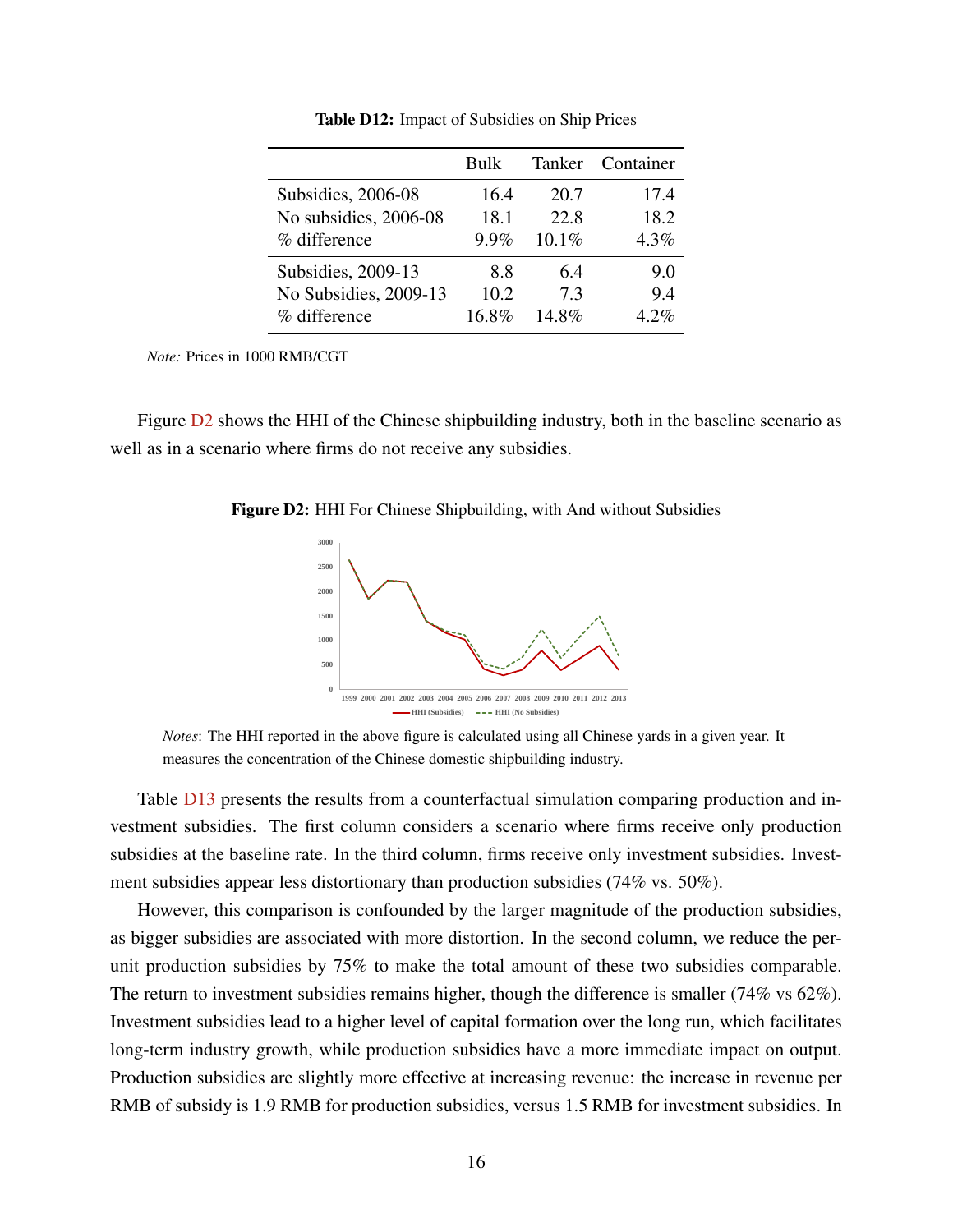a similar vein, [Aldy et al.](#page-35-1) [\(2018\)](#page-35-1) find that wind farms claiming output subsidies produced 10-11% more power than wind farms claiming investment subsidies.

<span id="page-66-0"></span>

|                             | 100% Production<br>Subsidy | 25% Production<br>Subsidy | Investment<br>Subsidy |
|-----------------------------|----------------------------|---------------------------|-----------------------|
| Lifetime Revenue 2006-      | 2154                       | 1898                      | 1873                  |
| Lifetime Net Profit 2006-   | 1061                       | 978                       | 981                   |
| <b>Production Subsidy</b>   | 225                        | 47                        |                       |
| <b>Investment Subsidy</b>   | $\theta$                   | $\mathbf{\Omega}$         | 42                    |
| $\Delta$ Revenue /Subsidy   | 153%                       | 190%                      | 153%                  |
| $\Delta$ Net Profit/Subsidy | 50%                        | 62%                       | 74%                   |

Table D13: Comparing Production and Investment Subsidies

*Note:* Revenue, net profit and subsidy are the discounted sum from 2006 to 2050, averaged across simulations. ∆Revenue/Subsidy and ∆Net Profit/Subsidy are defined as in Table [5.](#page-44-0) In scenario "100% Production Subsidy", we keep the production subsidy at the baseline estimate, but shut down entry and investment subsidies. In scenario "25% Production Subsidy", we set the per unit production subsidy to 25% of the baseline estimate to make the aggregate subsidy amount in the last two columns similar. In scenario "Investment Subsidy", we keep investment subsidy but shut down entry and production subsidies. In all scenarios, the 2013 government policy carries onward till the end of the simulation period (2050).

Table [D14](#page-67-0) shows the differential policy impact if the government were to only subsidize White List firms (2nd column), as opposed to subsidizing all firms in the industry after 2013 (1st column). We include the top 56 firms with highest profitability to form the White List. As a benchmark we also show industry revenues and profits if the government were to discontinue subsidies entirely after 2013.

Figure  $\overline{D3}$  $\overline{D3}$  $\overline{D3}$  compares the performance of two groups of firms: those on the actual White List and those on the optimal White List. To ease comparison, all other firms are forced to exit in 2013. We also discontinue subsidies post 2013. The solid red line plots profit for firms on the "optimal White List", while the dashed blue line plots profit for firms on the "actual White List." The difference in the long-term industry profits and revenue (the discounted sum from 2014 to 2050) between the optimal and the actual White List is 12% and 8%, respectively.

Finally, we analyze how the performance of policy instruments depends on the nature of competition. Table [D15](#page-68-0) illustrates counterfactual simulation results where we assume that firms take prices as given (perfect competition), instead of competing in quantities. Eliminating market-power considerations helps us evaluate the importance of the strategic trade argument in this setting. Relative to the benchmark results in Table [5,](#page-44-0) the overall return on subsidies is indeed lower under perfect competition, though the gap is modest. This is mainly driven by the fact that production subsidies are less effective when firms are price-takers (38% vs. 50%).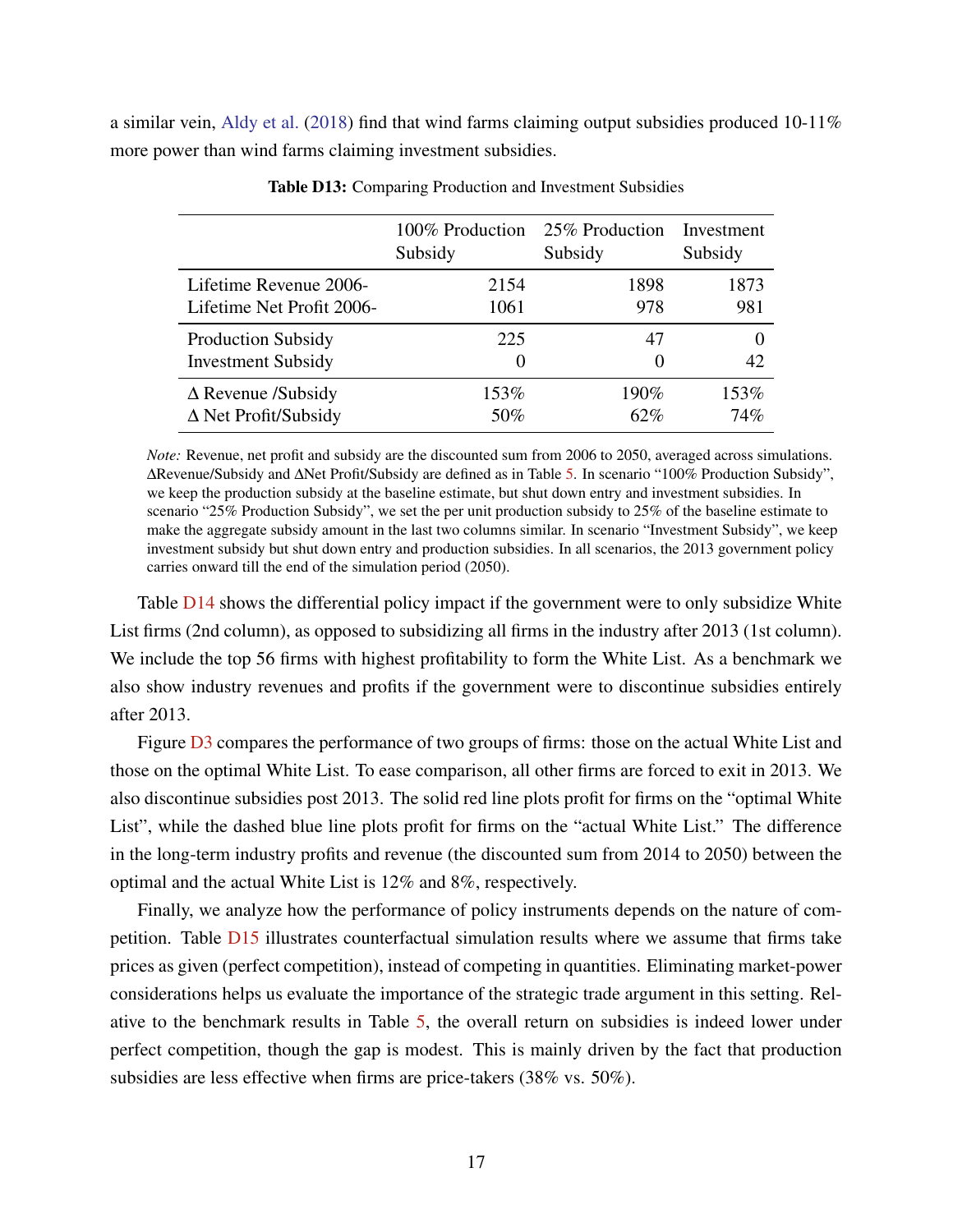<span id="page-67-0"></span>

|                             | Subsidize<br>all firms<br>after $2013$ | Subsidize<br>White List firms<br>after $2013$ | No<br>subsidies<br>after 2013 |
|-----------------------------|----------------------------------------|-----------------------------------------------|-------------------------------|
| Lifetime Revenue 2014-      | 922                                    | 882                                           | 793                           |
| Lifetime Net Profit 2014-   | 712                                    | 716                                           | 656                           |
| <b>Production Subsidy</b>   | 106                                    | 70                                            |                               |
| <b>Investment Subsidy</b>   | 40                                     | 13                                            |                               |
| <b>Entry Subsidy</b>        | 0                                      | $\theta$                                      |                               |
| $\triangle$ Revenue/Subsidy | 85%                                    | 105%                                          |                               |
| $\Delta$ Net Profit/Subsidy | 37%                                    | $71\%$                                        |                               |

Table D14: Targeting Subsidies to White List Firms

*Note:* this table reports discounted sum of revenue, net profit and subsidy from 2014 to 2050, averaged across simulations. In column 1, all firms receive production and investment subsidies from 2014 to 2050; in column 2, only (optimal) White List firms receive subsidies; in column 3, no firms receive any subsidies. The White List includes 56 firms with the highest profitability in 2013.

<span id="page-67-1"></span>

Figure D3: Industry Profits Under Different White Lists

*Note*: in 2013, we keep firms on the White List, force all other firms to exit, and discontinue all subsidies. The solid red line plots profit for firms on the "optimal White List" from 2014 to 2029, while the dashed blue line plots profit for firms on the "actual White List" for the same period.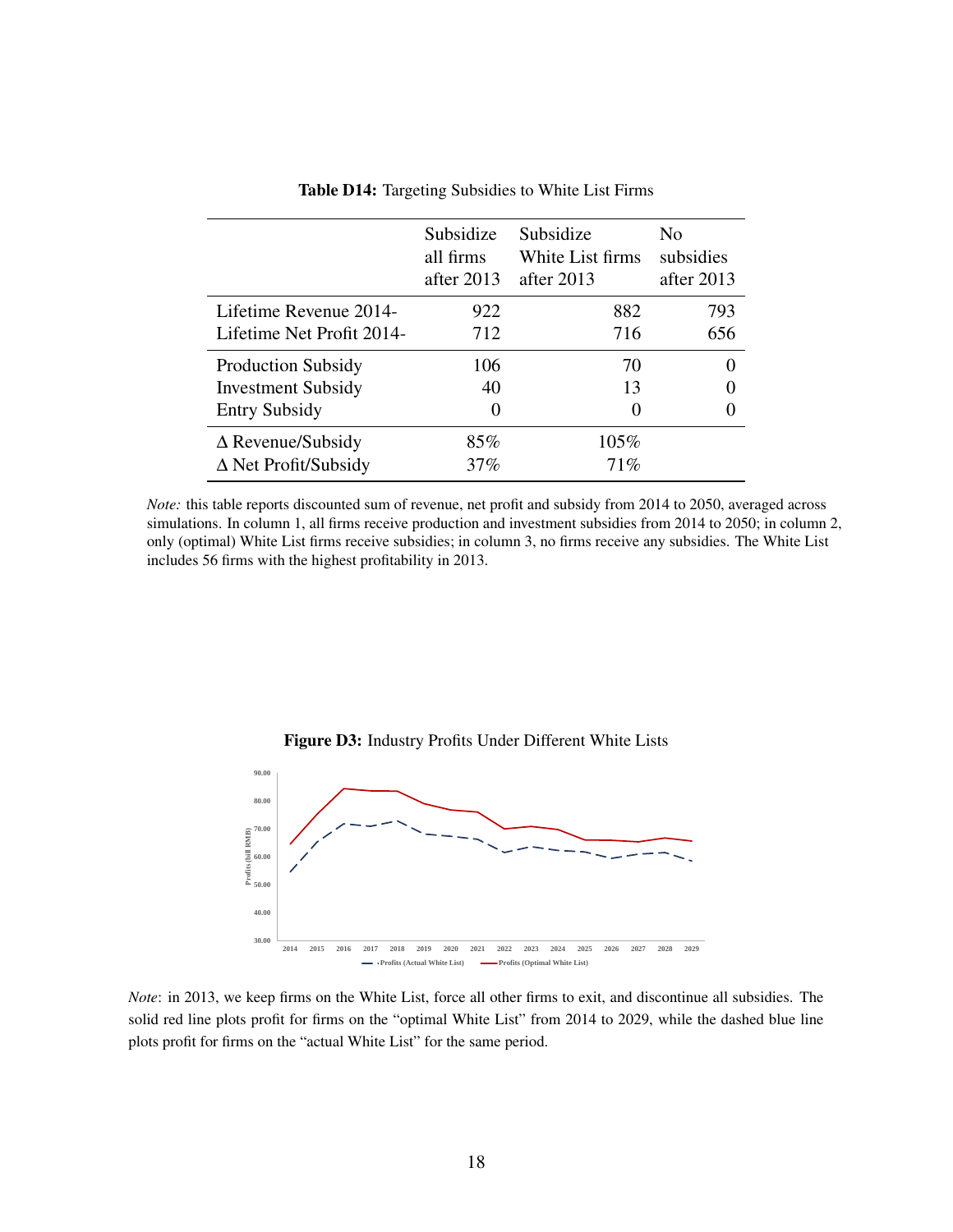<span id="page-68-0"></span>

|                             | All<br><b>Subsidies</b> | Production<br>subsidies | Investment<br>subsidies | Entry<br>subsidies | Remove all<br>subsidies |
|-----------------------------|-------------------------|-------------------------|-------------------------|--------------------|-------------------------|
| Lifetime Revenue 2006-      | 2253                    | 2055                    | 1786                    | 1867               | 1716                    |
| Lifetime Net Profits 2006-  | 963                     | 943                     | 888                     | 937                | 856                     |
| Production subsidies        | 267                     | 227                     | 0                       | $\theta$           |                         |
| Investment subsidies        | 78                      |                         | 42                      | $\theta$           |                         |
| Entry subsidies             | 412                     |                         | $\overline{0}$          | 217                | $\theta$                |
| $\Delta$ Revenue/Subsidy    | 71%                     | 150%                    | 166%                    | 70%                |                         |
| $\Delta$ Net Profit/Subsidy | 14%                     | 38%                     | 74%                     | 37%                |                         |

Table D15: Performance of Different Policy Instruments with Perfect Competition

*Note:* We assume that firms are price-takers. Revenue, net profit and subsidy in the table refer to the discounted sum from 2006 to 2050, averaged across simulations. ∆Revenue/Subsidy and ∆Net Profit/Subsidy are defined as in Table [5.](#page-44-0)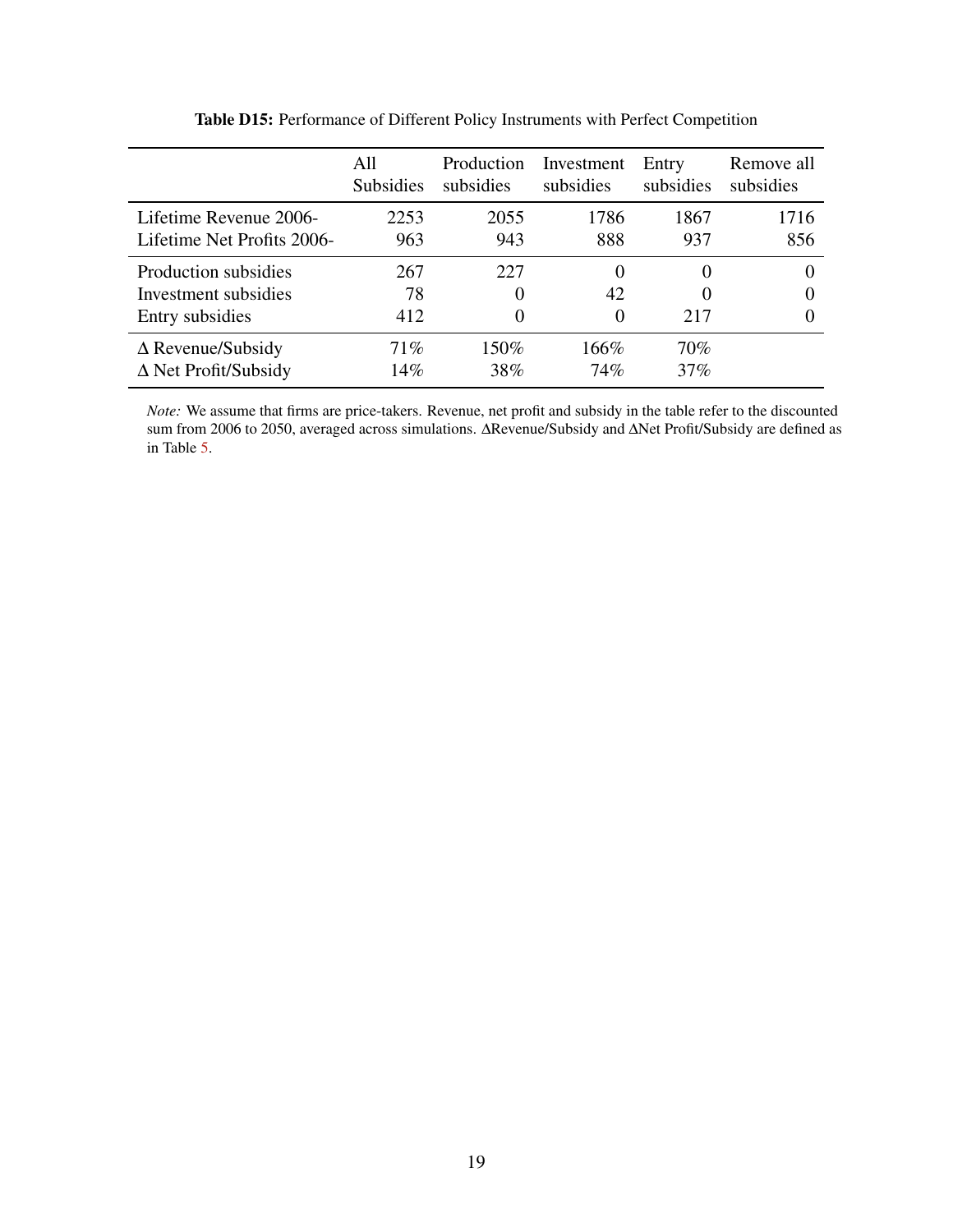# D.3 Impact of Industrial Policy on Freight Rate and Trade

China is the world's biggest exporter and the close second largest importer behind the USA in 2019. Given its fast growth in trade volume over the past couple of decades and its prominent role in global trade today, another reason to subsidize shipbuilding during the 2000s may have been to boost its imports and exports. Indeed, a larger worldwide fleet reduces transportation costs (or freight rates) and thus increases trade; if Chinese exporters and importers face entry barriers or other frictions, these subsidies may be justifiable.

To evaluate this argument, we first assess the extent to which industrial policy reduced freight rates. We then examine how changes in freight rates induced by the industrial policy have affected China's export and imports.

Effect of Industrial Policy on Freight Rates As ships' lifetime discounted stream of profits depends on freight rates, and prices of new ships reflect their discounted future profits (the shipping industry is competitive), we use observed ship prices to invert freight rates. A ship's lifetime profit is equal to:

<span id="page-69-0"></span>
$$
\Pi_t = \sum_t \beta^t (P_t^f Q_t^f - C(Q_t^f)) = \sum_t \beta^t (\bar{P}^f Q_t^f - C(Q_t^f))
$$
\n(D3)

where  $P_t^f$  $P_t^f$  is the freight rate in period *t*,  $\bar{P}^f$  is the average freight rate,  $Q_t^f$  denotes the total number of voyages undertaken by the ship in period *t*, and  $C(Q_t^f)$  $t$ <sup> $t$ </sup>) is the operating cost. We obtain estimates of operating costs from [UNCTAD](#page-40-1) [\(2012\)](#page-40-1). We use the price of a ship to approximate its lifetime expected profit, invert equation  $(D3)$  and average over our sample period to obtain the long-term steady-state freight rate as a function of ship prices and operating costs. Since our counterfactuals have calculated changes in ship prices, we can use this to evaluate changes in freight rates.

We estimate that industrial policy caused the price of bulk carriers to fall by 13.2%, leading to a corresponding decline in bulk carrier freight rates of 6.1% (Table [D16\)](#page-70-0). Similarly, China's subsidies reduced containership prices by 4.3%, resulting in a 2% decrease in containership freight rates.

Effect of Freight Rates on China's Exports and Imports Next, we evaluate how this reduction in freight rates affected China's exports and imports. The key determining factor is the trade elasticity with respect to shipping costs. [Brancaccio et al.](#page-36-1) [\(2020\)](#page-36-1) estimate a trade elasticity of -1 for bulk shipping, while [Jeon](#page-38-1) [\(2018\)](#page-38-1) estimates the elasticity to be -3.9 for container shipping. As there is no available data on the breakdown of China's trade volume by transport type, we assume that 70% of China's overall trade is seaborne, following [UNCTAD](#page-40-1) [\(2012\)](#page-40-1). Since China primarily imports raw materials and commodities that are typically transported in bulk carriers, while it exports manufactured goods that are usually transported in containerships, we assume that China's imports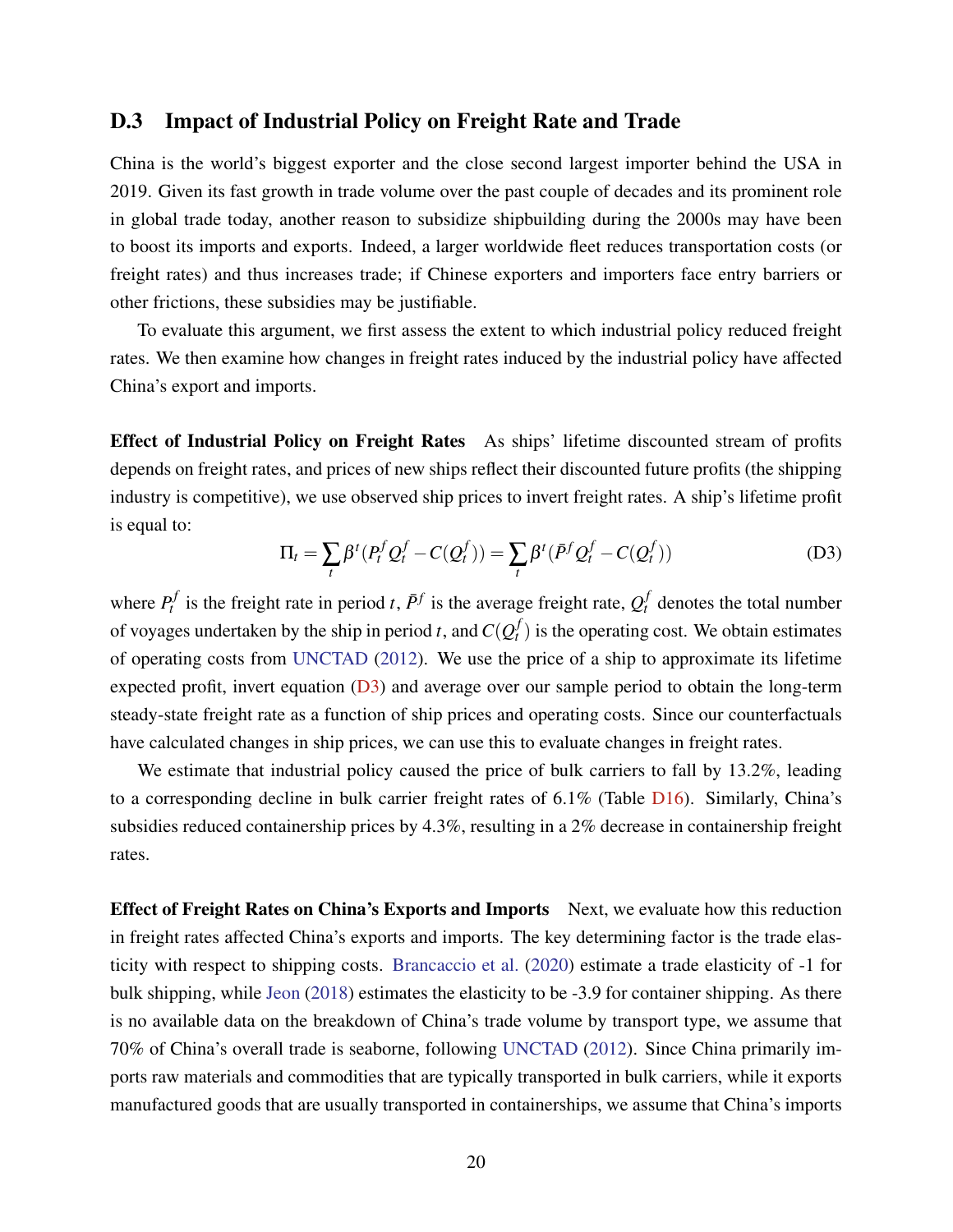use bulk carriers and that its exports use containerships. We ignore tankers due to the lack of the appropriate trade elasticity estimate, as well as the considerably smaller associated trade volume.

Table **[D16](#page-70-0)** presents the estimated impacts on China's trade volume. Subsidies had led to an annual increase in the amount of US\$ 57 bn for China's imports and US\$87 bn for China's exports between 2006 and 2013. The total effect of the subsidies on China's trade volume was therefore \$144 bn annually. In contrast, the subsidies amounted to \$11.3 bn annually during the same period. Whether or not the welfare gains associated with the increased trade volume could justify the cost of subsidies is an important question; however, answering this question requires a general equilibrium trade model and thus falls beyond the scope of this paper.

| <b>Imports</b>                           | 2006-13 |
|------------------------------------------|---------|
| % decrease in bulk carrier prices        | 13.2%   |
| % decrease in bulk carrier freight rate  | $6.1\%$ |
| Bulk trade elasticity                    |         |
| % change in seaborne imports             | $6.1\%$ |
| % change in imports                      | $4.3\%$ |
| Impact on annual imports (US\$ bn)       | 57      |
|                                          |         |
| <b>Exports</b>                           | 2006-13 |
| % decrease in containership prices       | $4.3\%$ |
| % decrease in containership freight rate | 2.0%    |
| Container trade elasticity               | 3.89    |
| % change in seaborne exports             | 7.9%    |
| % change in exports                      | 5.5%    |

<span id="page-70-0"></span>Table D16: Impact of Industrial Policy on Freight Rates and China's Trade Volume

*Note:* We obtain operating cost estimates for bulk carriers and containerships from [UNCTAD](#page-40-1) [\(2012\)](#page-40-1) and use them to calculate the effect of industrial policy on freight rates. China's total export and import value comes from the UNSD Commodity Trade database. We assume 70% of China's trade (in value) is searborne, following [UNCTAD](#page-40-1) [\(2012\)](#page-40-1).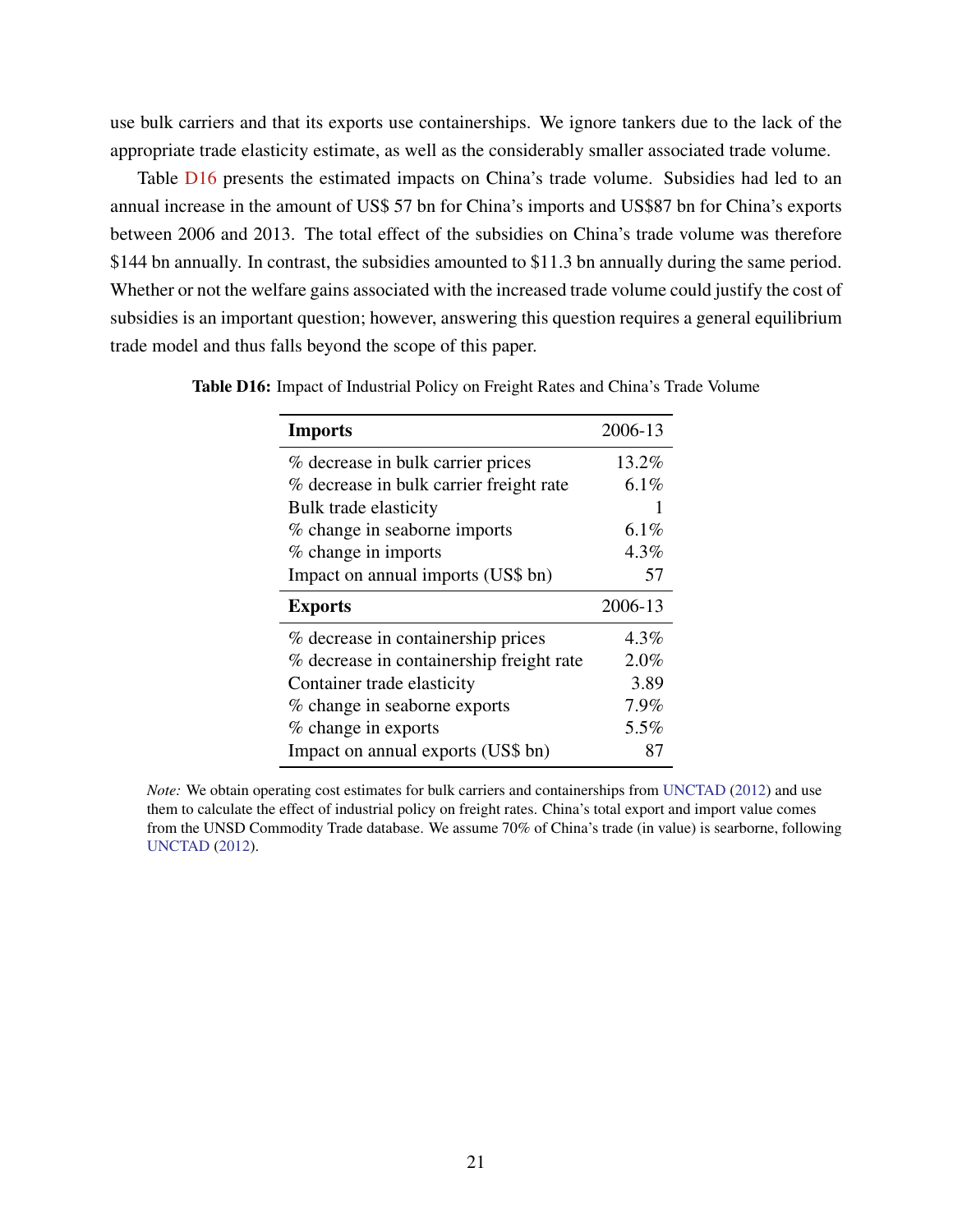#### D.4 A Simple Model of Subsidies

To illustrate the welfare effect of subsidies, we use a simple static model with homogeneous firms. Each firm has a starting capital stock of *K*0. Price is equal to *P*. Marginal cost of production equals  $MC(q_t) = \alpha - \beta K + \delta q_t$ . Total cost of investment equals  $C_I(I) = c_1 I + (c_2/2)I^2$ . The firm chooses *q* and *I* simultaneously to maximize profits:

$$
V(K_0) = max_{q,I} Pq - \left( (\alpha - \beta(K_0 + I))q - \frac{\delta}{2}q^2 \right) - \left( c_1 I + \frac{c_2}{2} I^2 \right)
$$

The optimal quantity and investment are denoted by  $q^*$  and  $I^*$ , respectively.

Now suppose that the government introduces production subsidies of  $\tau_p$  per unit. For simplicity, we assume that the firm only adjusts its level of production and not investment; thus investment remains fixed at  $I^*$ . The new level of production,  $\hat{q}$ , is:

$$
\hat{q}=q^*+\frac{\tau_p}{\delta}
$$

Alternatively suppose the government introduces investment subsidies of  $\tau_i$  per unit. The new level of investment,  $\hat{I}$ , is:

$$
\hat{I} = I^* + \frac{\tau_i}{c_2}
$$

Below we provide expressions for the return to subsidies, which is the change in industry profits from the subsidies divided by the cost of providing the subsidies. We also provide expressions for the deadweight loss from subsidies:

DWL from Prod. Subsidies = 
$$
\tau_p^2/2\delta
$$
  
DWL from Invest Subsidies =  $\tau_i^2/2c_2$   
Return to Prod. Subsidies =  $(q^* + \frac{\tau_p}{2\delta})/(q^* + \frac{\tau_p}{\delta})$   
Return to Invest Subsidies =  $(I^* + \frac{\tau_i}{2c_2})/(I^* + \frac{\tau_i}{c_2})$ 

Holding the adjustment cost parameters  $c_2$  and  $\delta$  fixed, the return to subsidies is increasing in  $I^*$ (for investment) and  $q^*$  (for production). In other words, subsidizing "better" firms leads to higher returns.

Our derivation of the DWL shows that the magnitude of DWL is independent of whether a firm has low or high marginal costs:  $\tau_p^2/\delta$ . Essentially, all firms (large or small) increase their output by the same amount when they receive the same subsidy. However, the return to subsidies is higher for low-cost firms than high-cost ones. This is because low-cost firms receive a higher absolute amount of subsidies due to the fact that they produce a higher quantity. Thus the DWL loss is divided by a